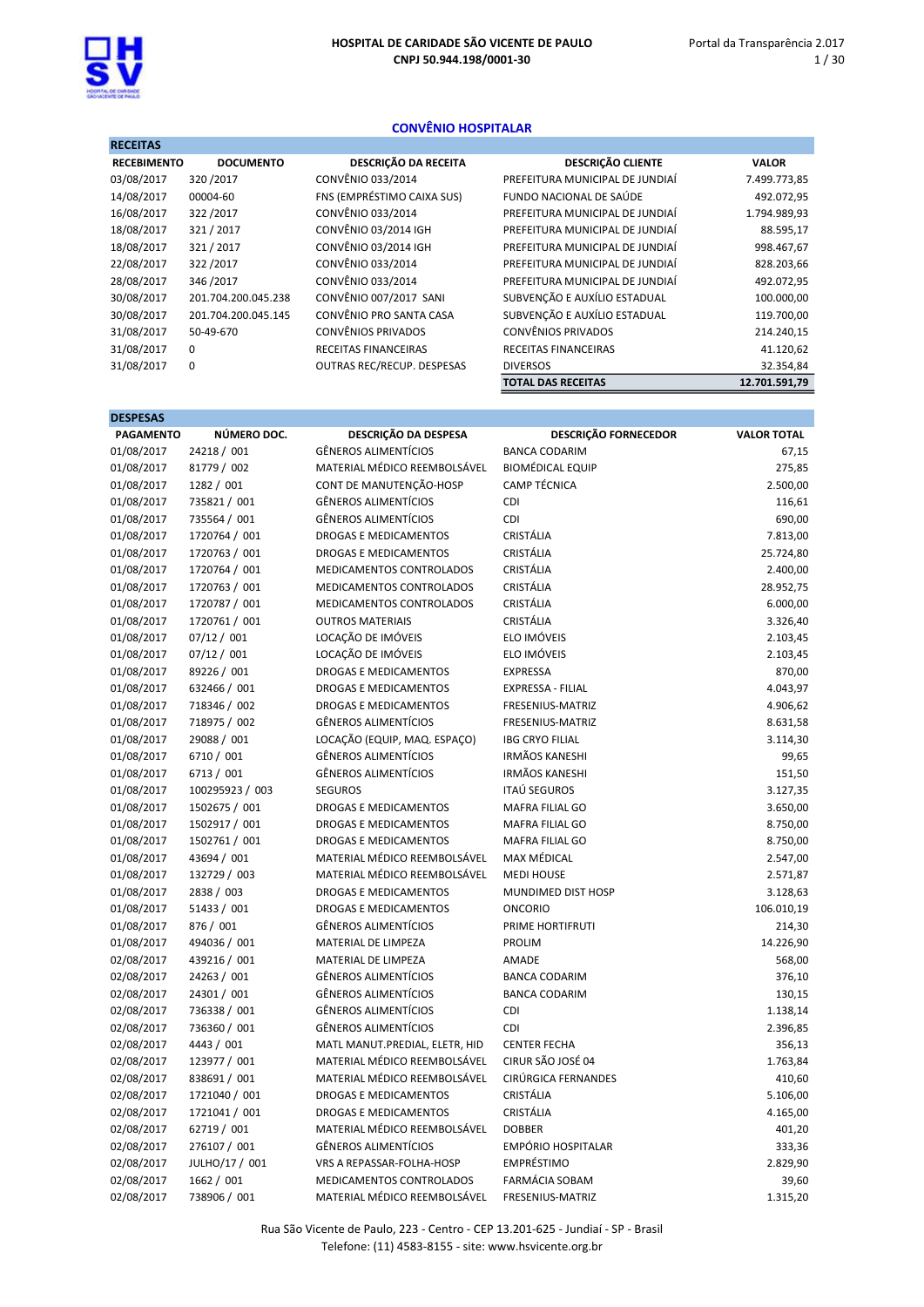| 02/08/2017 | 2306964 / 001    | GÊNEROS ALIMENTÍCIOS           | <b>FRIBOI FILIAL</b>              | 274,94     |
|------------|------------------|--------------------------------|-----------------------------------|------------|
|            |                  |                                |                                   |            |
| 02/08/2017 | 282581 / 001     | <b>GÊNEROS ALIMENTÍCIOS</b>    | FRIOS DADO FINAL 54               | 632,00     |
| 02/08/2017 | AGOSTO / 001     | <b>FGTS RESCISÓRIO</b>         | <b>GRRF RESCISÃO</b>              | 53,51      |
| 02/08/2017 | 4337 / 001       | <b>GÊNEROS ALIMENTÍCIOS</b>    | <b>HIGIPRES COM E SERV</b>        | 4.170,00   |
| 02/08/2017 | 233915 / 001     | <b>GASES MEDICINAIS</b>        | <b>IBG</b>                        | 373,72     |
| 02/08/2017 | 2992 / 001       | CONT DE MANUTENÇÃO-HOSP        | <b>IBG CRYO FILIAL</b>            | 494,92     |
| 02/08/2017 | 6715 / 001       | <b>GÊNEROS ALIMENTÍCIOS</b>    | <b>IRMÃOS KANESHI</b>             | 116,87     |
| 02/08/2017 | 139119 / 001     | DROGAS E MEDICAMENTOS          | KONIMAGEM COML LTDA               | 4.950,00   |
| 02/08/2017 | 4005 / 001       | MATERIAL MÉDICO REEMBOLSÁVEL   | LIFEMED                           | 1.134,00   |
| 02/08/2017 | 882 / 001        | <b>GÊNEROS ALIMENTÍCIOS</b>    | PRIME HORTIFRUTI                  | 222,85     |
|            |                  |                                | PROCESSO TRABALHISTA              |            |
| 02/08/2017 | <b>PROCESSO</b>  | CONTINGÊNCIAS TRABALHISTAS     |                                   | 669,44     |
| 02/08/2017 | JULHO/17 / 001   | <b>RESCISÕES</b>               | RESCISÃO FUNC                     | 956,91     |
| 02/08/2017 | AGOSTO/17/1      | RESCISÕES PARCELADAS HOSPITAL  | RESCISÃO PARCELADA                | 27.306,15  |
| 02/08/2017 | 4620591410 / 001 | CONT DE MANUTENÇÃO-HOSP        | <b>VIVO</b>                       | 684,15     |
| 02/08/2017 | 072500181/01     | ADIANT VALE REF E AL           | <b>VR</b>                         | 13.259,18  |
| 03/08/2017 | 2748 / 001       | MATL MANUT.PREDIAL, ELÉTR, HID | <b>ARCH FLOOR</b>                 | 5.145,14   |
| 03/08/2017 | 2747 / 001       | MATL MANUT.PREDIAL, ELÉTR, HID | <b>ARCH FLOOR</b>                 | 1.343,72   |
| 03/08/2017 | 38906 / 001      | <b>DROGAS E MEDICAMENTOS</b>   | <b>ASTRA FARMA</b>                | 1.218,00   |
| 03/08/2017 | 24277 / 001      | <b>GÊNEROS ALIMENTÍCIOS</b>    | <b>BANCA CODARIM</b>              | 79,80      |
| 03/08/2017 | 598077 / 001     |                                |                                   |            |
|            |                  | MATERIAL MÉDICO REEMBOLSÁVEL   | <b>BAXTER</b>                     | 3.216,00   |
| 03/08/2017 | <b>PROCESSO</b>  | BLOQUEIO-ORD JUDICIAL          | <b>BLOQUEIO JUDICIAL</b>          | 3,05       |
| 03/08/2017 | 735076 / 001     | MATERIAL MÉDICO REEMBOLSÁVEL   | CBS                               | 2.633,30   |
| 03/08/2017 | 149902 / 001     | MATERIAL MÉDICO REEMBOLSÁVEL   | <b>DIPROMED</b>                   | 1.996,65   |
| 03/08/2017 | 10478 / 001      | ÓRTESE E PRÓTESE (OPME)        | EDFUROPEC P UROLOG                | 2.960,00   |
| 03/08/2017 | 3685 / 001       | GÊNEROS ALIMENTÍCIOS           | <b>ELITE</b>                      | 559,42     |
| 03/08/2017 | 591285 / 001     | ÓRTESE E PRÓTESE (OPME)        | <b>EMPÓRIO</b>                    | 959,40     |
| 03/08/2017 | 591288 / 001     | ÓRTESE E PRÓTESE (OPME)        | <b>EMPÓRIO</b>                    | 1.287,00   |
| 03/08/2017 | 591250 / 001     | ÓRTESE E PRÓTESE (OPME)        | <b>EMPÓRIO</b>                    | 2.754,40   |
|            |                  | FÉRIAS HOSPITAL                |                                   |            |
| 03/08/2017 | AGOSTO/17 / 001  |                                | FÉRIAS FOLHA AGOSTO/17 - HOSPITAL | 438.924,59 |
| 03/08/2017 | 2309230 / 001    | <b>GÊNEROS ALIMENTÍCIOS</b>    | <b>FRIBOI FILIAL</b>              | 944,17     |
| 03/08/2017 | 282737 / 001     | <b>GÊNEROS ALIMENTÍCIOS</b>    | FRIOS DADO FINAL 54               | 769,50     |
| 03/08/2017 | 118952 / 001     | <b>DROGAS E MEDICAMENTOS</b>   | <b>HDL HOSPITALAR</b>             | 25.606,00  |
| 03/08/2017 | 16046 / 001      | GÊNEROS ALIMENTÍCIOS           | HUMANA ALIM SOROCABA              | 4.012,00   |
| 03/08/2017 | 3060 / 001       | ÓRTESE E PRÓTESE (OPME)        | <b>INTERMEDICAL EQUIP</b>         | 180,00     |
| 03/08/2017 | 3062 / 001       | ÓRTESE E PRÓTESE (OPME)        | <b>INTERMEDICAL EQUIP</b>         | 180,00     |
| 03/08/2017 | 3061 / 001       | ÓRTESE E PRÓTESE (OPME)        | <b>INTERMEDICAL EQUIP</b>         | 360,00     |
| 03/08/2017 | 6719 / 001       | GÊNEROS ALIMENTÍCIOS           | <b>IRMÃOS KANESHI</b>             | 189,31     |
| 03/08/2017 | 140647 / 001     | <b>GÊNEROS ALIMENTÍCIOS</b>    | <b>JCA FOODS</b>                  | 679,80     |
|            |                  | <b>GÊNEROS ALIMENTÍCIOS</b>    |                                   |            |
| 03/08/2017 | 140531 / 001     |                                | <b>JCA FOODS</b>                  | 2.287,95   |
| 03/08/2017 | 68460 / 001      | ÓRTESE E PRÓTESE (OPME)        | LINE LIFE                         | 195,45     |
| 03/08/2017 | 16359 / 001      | GÊNEROS ALIMENTÍCIOS           | <b>LONDRES DISTR</b>              | 117,00     |
| 03/08/2017 | 1518984 / 001    | DROGAS E MEDICAMENTOS          | <b>MAFRA MATRIZ</b>               | 6.000,00   |
| 03/08/2017 | 133693 / 001     | MATERIAL MÉDICO REEMBOLSÁVEL   | <b>MEDI HOUSE</b>                 | 1.053,36   |
| 03/08/2017 | 345462 / 001     | DROGAS E MEDICAMENTOS          | MEDICAMENTAL                      | 13.004,47  |
| 03/08/2017 | 2627 / 001       | MATL MANUT.PREDIAL, ELÉTR, HID | MERCANTIL UNIÃO                   | 321,00     |
| 03/08/2017 | 3182 / 001       | DROGAS E MEDICAMENTOS          | MUNDIMED DIST HOSP                | 2.564,84   |
| 03/08/2017 | 10290 / 001      | DROGAS E MEDICAMENTOS          | <b>ONCOTECH FILIAL SP</b>         | 1.585,08   |
|            |                  |                                |                                   |            |
| 03/08/2017 | 39068 / 001      | ÓRTESE E PRÓTESE (OPME)        | ORTHO SYSTEM                      | 5.680,00   |
| 03/08/2017 | 7378 / 001       | ÓRTESE E PRÓTESE (OPME)        | PANMÉDICA                         | 200,00     |
| 03/08/2017 | 280859 / 001     | GÊNEROS ALIMENTÍCIOS           | POLIFRIGOR S.A.                   | 1.386,42   |
| 03/08/2017 | 884 / 001        | GÊNEROS ALIMENTÍCIOS           | PRIME HORTIFRUTI                  | 290,55     |
| 03/08/2017 | 1026 / 001       | PEÇAS E MATS DE REPOSIÇÃO EQUI | PRO RAD                           | 180,00     |
| 03/08/2017 | JULHO/17 / 001   | <b>RESCISÕES</b>               | RESCISÃO FUNC                     | 4.131,19   |
| 04/08/2017 | 112497 / 001     | DROGAS E MEDICAMENTOS          | ABL                               | 26.070,00  |
| 04/08/2017 | 42830 / 001      | DROGAS E MEDICAMENTOS          | <b>AGILLE</b>                     | 3.184,00   |
| 04/08/2017 | 158618 / 001     | DROGAS E MEDICAMENTOS          | ATIVA COMERCIAL                   | 229,50     |
| 04/08/2017 | 86142 / 001      | MATERIAL MÉDICO REEMBOLSÁVEL   | <b>BACE</b>                       | 1.248,00   |
|            |                  |                                |                                   |            |
| 04/08/2017 | 732337 / 001     | ÓRTESE E PRÓTESE (OPME)        | <b>BIOTRONIK</b>                  | 500,00     |
| 04/08/2017 | 732360 / 001     | ÓRTESE E PRÓTESE (OPME)        | <b>BIOTRONIK</b>                  | 2.034,50   |
| 04/08/2017 | 732359 / 001     | ÓRTESE E PRÓTESE (OPME)        | <b>BIOTRONIK</b>                  | 500,00     |
| 04/08/2017 | 124190 / 001     | MATERIAL DE LAVANDERIA         | CIRUR SÃO JOSÉ 04                 | 2.071,36   |
| 04/08/2017 | 124190 / 001     | MATERIAL MÉDICO REEMBOLSÁVEL   | CIRUR SÃO JOSÉ 04                 | 9.755,95   |
| 04/08/2017 | 162784 / 001     | MATERIAL MÉDICO REEMBOLSÁVEL   | <b>CREMER MG</b>                  | 408,00     |
| 04/08/2017 | 1766273 / 001    | DROGAS E MEDICAMENTOS          | CRISTÁLIA                         | 11.088,00  |
| 04/08/2017 | 1766815 / 001    | DROGAS E MEDICAMENTOS          | CRISTÁLIA                         | 767,52     |
|            |                  |                                |                                   |            |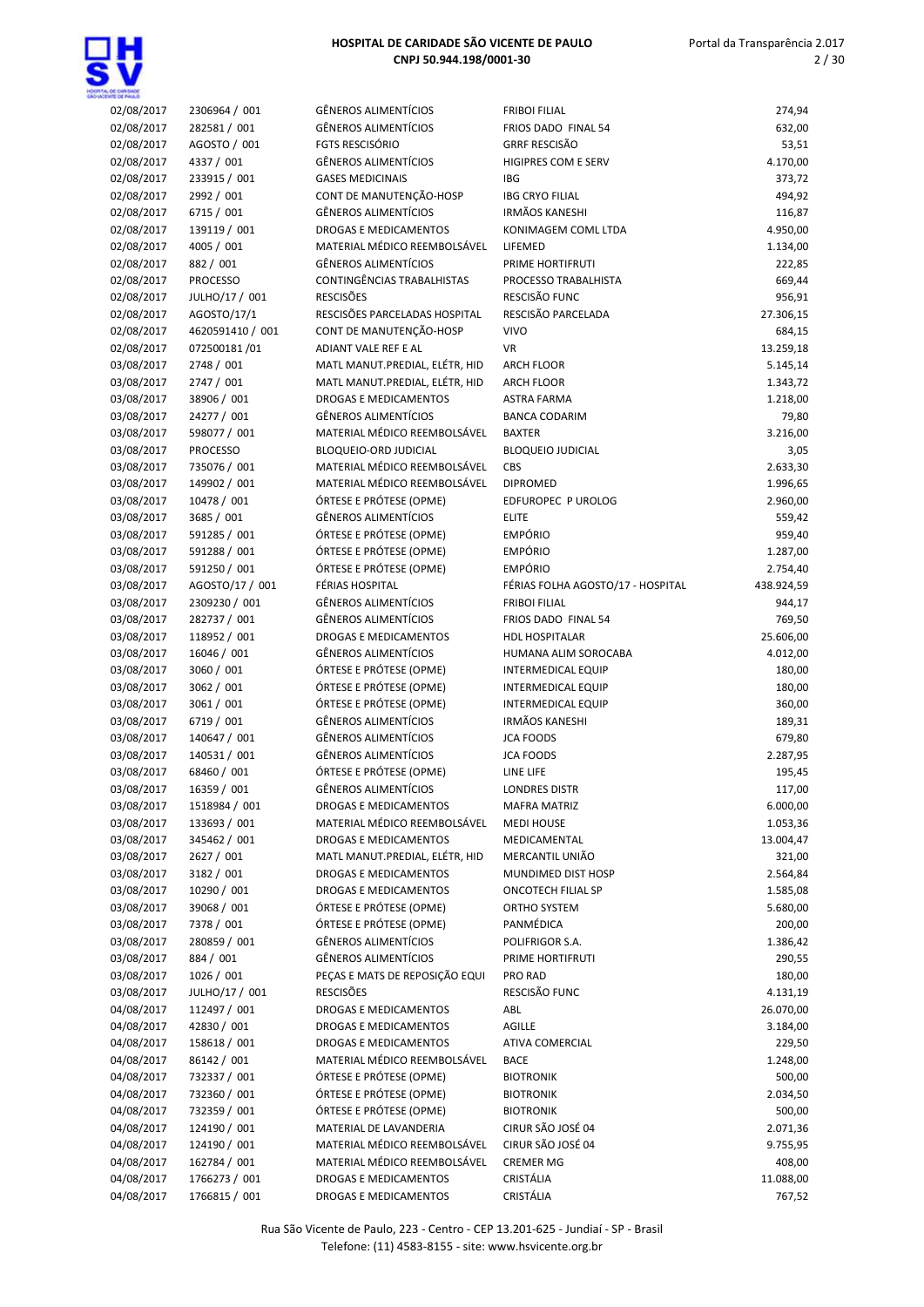

| 04/08/2017 | 3693 / 001      | MATERIAL DE LIMPEZA            | <b>ELITE</b>                | 2.750,23     |
|------------|-----------------|--------------------------------|-----------------------------|--------------|
| 04/08/2017 | 591558 / 001    | MATERIAL MÉDICO REEMBOLSÁVEL   | <b>EMPÓRIO</b>              | 5.199,00     |
| 04/08/2017 | 591890 / 001    | ÓRTESE E PRÓTESE (OPME)        | <b>EMPÓRIO</b>              | 1.287,00     |
| 04/08/2017 | 591620 / 001    | ÓRTESE E PRÓTESE (OPME)        | <b>EMPÓRIO</b>              | 1.287,00     |
| 04/08/2017 | 1200077 / 001   | DROGAS E MEDICAMENTOS          | <b>EUROFARMA</b>            | 7.727,40     |
|            |                 |                                |                             |              |
| 04/08/2017 | JULHO/17 / 001  | SALÁRIOS E ORDENADOS           | <b>FOLHA FUNC</b>           | 9.619,89     |
| 04/08/2017 | JULHO/17 / 001  | SALÁRIOS E ORDENADOS           | <b>FOLHA FUNC</b>           | 7.652,74     |
| 04/08/2017 | JULHO/17 / 001  | SALÁRIOS E ORDENADOS           | <b>FOLHA FUNC</b>           | 170,90       |
| 04/08/2017 | JULHO/17 / 001  | SALÁRIOS E ORDENADOS           | FOLHA JULHO/2017 - HOSPITAL | 4.564.560,82 |
|            | 740232 / 001    | <b>GÊNEROS ALIMENTÍCIOS</b>    |                             | 7.373,48     |
| 04/08/2017 |                 |                                | FRESENIUS-MATRIZ            |              |
| 04/08/2017 | 739917 / 001    | MATERIAL MÉDICO REEMBOLSÁVEL   | FRESENIUS-MATRIZ            | 6.110,00     |
| 04/08/2017 | AGOSTO / 001    | <b>FGTS RESCISÓRIO</b>         | <b>GRRF RESCISÃO</b>        | 180,79       |
| 04/08/2017 | 119261 / 001    | DROGAS E MEDICAMENTOS          | <b>HDL HOSPITALAR</b>       | 424,00       |
| 04/08/2017 | 119261 / 001    | <b>OUTROS MATERIAIS</b>        | <b>HDL HOSPITALAR</b>       | 561,00       |
|            |                 |                                |                             |              |
| 04/08/2017 | 234148 / 001    | <b>GASES MEDICINAIS</b>        | <b>IBG</b>                  | 946,74       |
| 04/08/2017 | 114142 / 001    | LOCAÇÃO (EQUIP, MAQ. ESPAÇO)   | IBG                         | 975,81       |
| 04/08/2017 | 31681 / 001     | <b>GASES MEDICINAIS</b>        | <b>IBG CRYO FILIAL</b>      | 4.505,54     |
| 04/08/2017 | 6725 / 001      | <b>GÊNEROS ALIMENTÍCIOS</b>    | <b>IRMÃOS KANESHI</b>       | 123,37       |
| 04/08/2017 | 101173 / 002    | <b>DROGAS E MEDICAMENTOS</b>   | JP IND FARMAC S/A           | 769,70       |
|            |                 |                                |                             |              |
| 04/08/2017 | 102368 / 001    | <b>DROGAS E MEDICAMENTOS</b>   | JP IND FARMAC S/A           | 769,70       |
| 04/08/2017 | 137579 / 002    | FILMES E QUÍMICOS              | KONIMAGEM COML LTDA         | 1.610,00     |
| 04/08/2017 | 6779 / 001      | <b>VEÍCULOS</b>                | LIG LATAS                   | 19,00        |
| 04/08/2017 | 6778 / 001      | <b>VEÍCULOS</b>                | LIG LATAS                   | 100,00       |
|            |                 |                                |                             |              |
| 04/08/2017 | 6776 / 001      | <b>VEÍCULOS</b>                | LIG LATAS                   | 150,00       |
| 04/08/2017 | 68470 / 001     | ÓRTESE E PRÓTESE (OPME)        | LINE LIFE                   | 97,48        |
| 04/08/2017 | 1503480 / 001   | DROGAS E MEDICAMENTOS          | <b>MAFRA FILIAL GO</b>      | 7.638,30     |
| 04/08/2017 | 1503606 / 001   | DROGAS E MEDICAMENTOS          | <b>MAFRA FILIAL GO</b>      | 21.875,00    |
|            |                 |                                | MAFRA FILIAL GO             |              |
| 04/08/2017 | 1503463 / 001   | DROGAS E MEDICAMENTOS          |                             | 57.887,48    |
| 04/08/2017 | 14751 / 001     | <b>DROGAS E MEDICAMENTOS</b>   | MGMED PRODUTOS HOSPI        | 44.743,00    |
| 04/08/2017 | 495 / 001       | MATL MANUT.PREDIAL, ELÉTR, HID | <b>MOLIERO FIRE</b>         | 1.100,00     |
| 04/08/2017 | 57639 / 001     | MATL MANUT.PREDIAL, ELÉTR, HID | <b>MULTIBOR</b>             | 491,00       |
| 04/08/2017 | 44960 / 001     | <b>DROGAS E MEDICAMENTOS</b>   | <b>NOVAMED</b>              | 18.980,00    |
|            |                 |                                |                             |              |
| 04/08/2017 | 42681 / 001     | <b>DROGAS E MEDICAMENTOS</b>   | OPEM                        | 10.800,00    |
| 04/08/2017 | 39084 / 001     | ÓRTESE E PRÓTESE (OPME)        | ORTHO SYSTEM                | 913,16       |
| 04/08/2017 | JULHO/17 / 001  | FÉRIAS HOSPITAL                | PA FÉRIAS                   | 544,33       |
| 04/08/2017 | 522692 / 001    | MATERIAL MÉDICO REEMBOLSÁVEL   | PAPEL ITUPEVA               | 1.855,40     |
| 04/08/2017 | JULHO/17 / 001  | PENSÃO ALIMENTÍCIA             | PENSÃO ALIMENTÍCIA          | 399,72       |
|            |                 |                                |                             |              |
| 04/08/2017 | JULHO/17 / 001  | PENSÃO ALIMENTÍCIA             | PENSÃO ALIMENTÍCIA          | 621,36       |
| 04/08/2017 | JULHO/17 / 001  | PENSÃO ALIMENTÍCIA             | PENSÃO ALIMENTÍCIA          | 512,11       |
| 04/08/2017 | JULHO/17 / 001  | PENSÃO ALIMENTÍCIA             | PENSÃO ALIMENTÍCIA          | 673,27       |
| 04/08/2017 | JULHO/17 / 001  | PENSÃO ALIMENTÍCIA             | PENSÃO ALIMENTÍCIA          | 1.778,04     |
| 04/08/2017 | JULHO/17 / 001  | PENSÃO ALIMENTÍCIA             | PENSÃO ALIMENTÍCIA          | 442,30       |
|            |                 |                                |                             |              |
| 04/08/2017 | JULHO/17 / 001  | PENSÃO ALIMENTÍCIA             | PENSÃO ALIMENTÍCIA          | 555,23       |
| 04/08/2017 | JULHO/17 / 001  | PENSÃO ALIMENTÍCIA             | PENSÃO ALIMENTÍCIA          | 876,79       |
| 04/08/2017 | AGOSTO/17 / 001 | PENSÃO ALIMENTÍCIA             | PENSÃO ALIMENTÍCIA          | 1.051,65     |
| 04/08/2017 | AGOSTO/17 / 001 | PENSÃO ALIMENTÍCIA             | PENSÃO ALIMENTÍCIA          | 388,29       |
|            | JULHO/17 / 001  | PENSÃO ALIMENTÍCIA             | PENSÃO ALIMENTÍCIA          |              |
| 04/08/2017 |                 |                                |                             | 2.342,50     |
| 04/08/2017 | JULHO/17 / 001  | PENSÃO ALIMENTÍCIA             | PENSÃO ALIMENTÍCIA          | 1.332,94     |
| 04/08/2017 | JULHO/17 / 001  | PENSÃO ALIMENTÍCIA             | PENSÃO ALIMENTÍCIA          | 544,56       |
| 04/08/2017 | JULHO/17 / 001  | PENSÃO ALIMENTÍCIA             | PENSÃO ALIMENTÍCIA          | 174,82       |
| 04/08/2017 | JULHO/17 / 001  | PENSÃO ALIMENTÍCIA             | PENSÃO ALIMENTÍCIA          | 653,87       |
|            |                 |                                |                             |              |
| 04/08/2017 | JULHO/17 / 001  | PENSÃO ALIMENTÍCIA             | PENSÃO ALIMENTÍCIA          | 6.346,48     |
| 04/08/2017 | JULHO/17 / 001  | PENSÃO ALIMENTÍCIA             | PENSÃO ALIMENTÍCIA          | 298,97       |
| 04/08/2017 | JULHO/17 / 001  | PENSÃO ALIMENTÍCIA             | PENSÃO ALIMENTÍCIA          | 797,37       |
| 04/08/2017 | JULHO/17 / 001  | PENSÃO ALIMENTÍCIA             | PENSÃO ALIMENTÍCIA          | 520,25       |
| 04/08/2017 | JULHO/17 / 001  | PENSÃO ALIMENTÍCIA             | PENSÃO ALIMENTÍCIA          | 682,32       |
|            |                 |                                |                             |              |
| 04/08/2017 | JULHO/17 / 001  | PENSÃO ALIMENTÍCIA             | PENSÃO ALIMENTÍCIA          | 482,96       |
| 04/08/2017 | JULHO/17 / 001  | PENSÃO ALIMENTÍCIA             | PENSÃO ALIMENTÍCIA          | 101,31       |
| 04/08/2017 | JULHO/17 / 001  | PENSÃO ALIMENTÍCIA             | PENSÃO ALIMENTÍCIA          | 442,30       |
| 04/08/2017 | JULHO/17 / 001  | PENSÃO ALIMENTÍCIA             | PENSÃO ALIMENTÍCIA          | 745,63       |
|            |                 | PENSÃO ALIMENTÍCIA             | PENSÃO ALIMENTÍCIA          |              |
| 04/08/2017 | JULHO/17 / 001  |                                |                             | 466,81       |
| 04/08/2017 | JULHO/17 / 001  | PENSÃO ALIMENTÍCIA             | PENSÃO ALIMENTÍCIA          | 217,96       |
| 04/08/2017 | JULHO/17 / 001  | PENSÃO ALIMENTÍCIA             | PENSÃO ALIMENTÍCIA          | 781,57       |
| 04/08/2017 | JULHO/17 / 001  | PENSÃO ALIMENTÍCIA             | PENSÃO ALIMENTÍCIA          | 545,12       |
| 04/08/2017 | JULHO/17 / 001  | PENSÃO ALIMENTÍCIA             | PENSÃO ALIMENTÍCIA          | 1.059,83     |
|            |                 |                                |                             |              |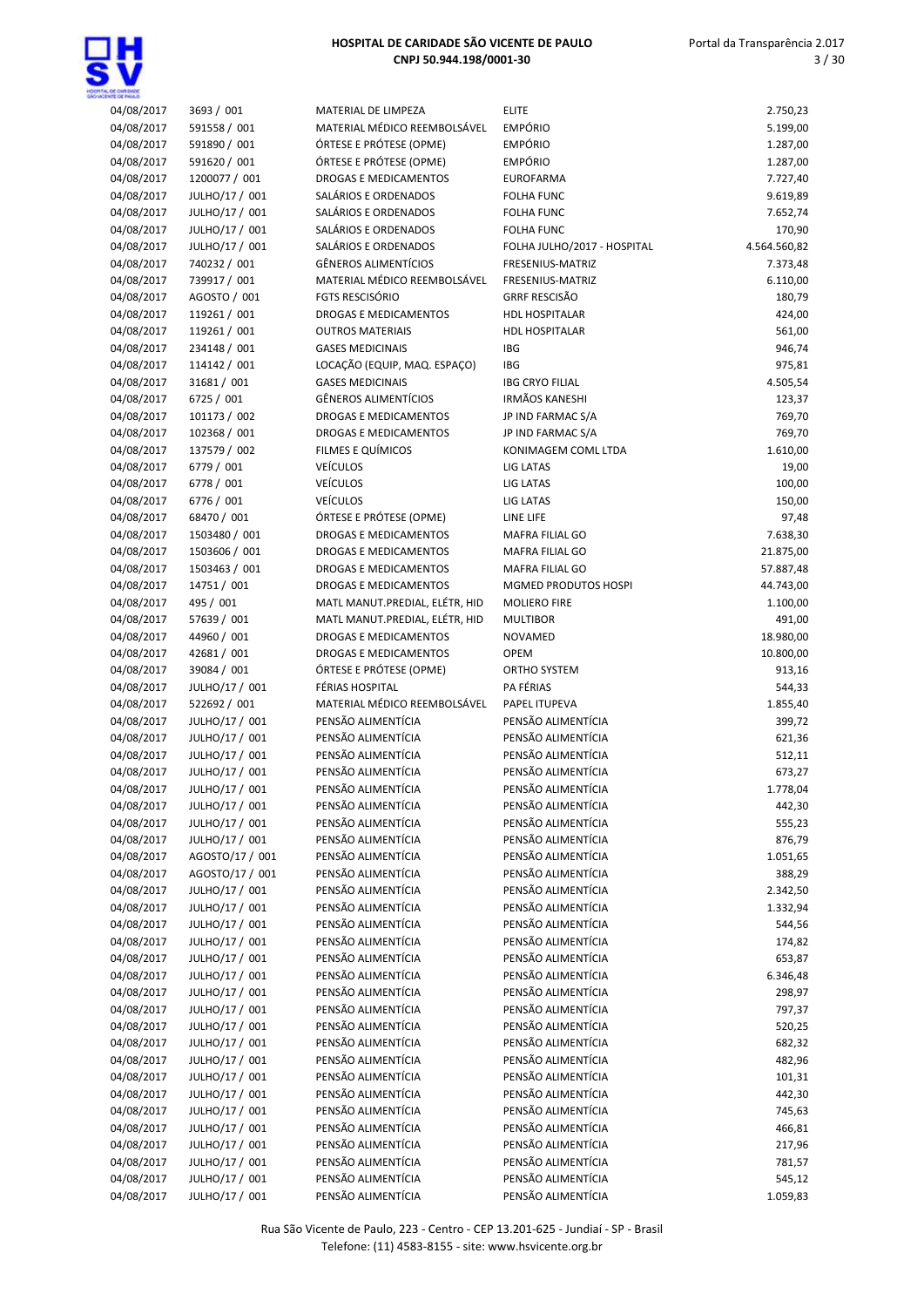

| ÓRTESE E PRÓTESE (OPME)<br>PLANTÃO MÉDICO<br>04/08/2017<br>80051 / 001<br>292,93<br>PLANTÃO MÉDICO<br>04/08/2017<br>80048 / 001<br>ÓRTESE E PRÓTESE (OPME)<br>195,45<br>PLANTÃO MÉDICO<br>04/08/2017<br>80050 / 001<br>ÓRTESE E PRÓTESE (OPME)<br>292,93<br>04/08/2017<br>888 / 001<br><b>GÊNEROS ALIMENTÍCIOS</b><br>496,49<br>PRIME HORTIFRUTI<br><b>RESCISÕES</b><br>RESCISÃO FUNC<br>04/08/2017<br>JULHO/17 / 001<br>2.336,81<br>RESCISÃO PARCELADA<br>RESCISÕES PARCELADAS HOSPITAL<br>927,95<br>04/08/2017<br>AGOSTO/17/1<br>RESCISÕES PARCELADAS HOSPITAL<br>RESCISÃO PARCELADA<br>04/08/2017<br>AGOSTO/17/1<br>405,90<br>04/08/2017<br>1988631 / 001<br>MATERIAL DE LIMPEZA<br>SALES<br>200,00<br>04/08/2017<br>1988631 / 001<br><b>OUTROS MATERIAIS</b><br>SALES<br>211,20<br>04/08/2017<br>3895 / 001<br>ÓRTESE E PRÓTESE (OPME)<br>60,59<br>SANITATEM<br>04/08/2017<br>03/12 / 001<br>LOCAÇÃO DE IMÓVEIS<br>SOBRADO BRANCO<br>6.784,19<br>04/08/2017<br>3182 / 001<br>SERVICOS PREST - PJ - HOSP<br>5.487,00<br>SPRAD<br>04/08/2017<br>48317 / 001<br>DROGAS E MEDICAMENTOS<br>SUPERMED FINAL 07<br>6.878,10<br><b>TERRÃO</b><br>68598 / 001<br><b>GÊNEROS ALIMENTÍCIOS</b><br>69,39<br>04/08/2017<br><b>TERRÃO</b><br>04/08/2017<br>68598 / 001<br>MATERIAL DE LIMPEZA<br>102,20<br>MATERIAL MÉDICO REEMBOLSÁVEL<br><b>TERRÃO</b><br>04/08/2017<br>68598 / 001<br>9,51<br>04/08/2017<br>LOCAÇÃO (EQUIP, MÁQ. ESPAÇO)<br>160,93<br>372144 / 001<br>WHITE MARTINS LOC.<br>05/08/2017<br>52070 / 001<br>DROGAS E MEDICAMENTOS<br>3.250,00<br>ANBIOTON IMPORTADO<br>05/08/2017<br>52070 / 001<br>MEDICAMENTOS CONTROLADOS<br>ANBIOTON IMPORTADO<br>115,05<br>05/08/2017<br>158755 / 001<br><b>DROGAS E MEDICAMENTOS</b><br><b>ATIVA COMERCIAL</b><br>1.011,59<br>492,90<br>05/08/2017<br>158755 / 001<br>MEDICAMENTOS CONTROLADOS<br><b>ATIVA COMERCIAL</b><br>17330 / 001<br>992,25<br>05/08/2017<br>MEDICAMENTOS CONTROLADOS<br><b>ATIVA COMERCIAL</b><br>05/08/2017<br>145355 / 001<br>IMPRESSOS, MATL DE EXPEDIENTE<br>AUTOPEL AUTOMAÇÃO<br>7.950,00<br>05/08/2017<br>24311 / 001<br><b>GÊNEROS ALIMENTÍCIOS</b><br><b>BANCA CODARIM</b><br>197,42<br>CINCO CIRÚRGICA<br>05/08/2017<br>8818 / 002<br>MATERIAL LABORATÓRIO<br>7.095,00<br>05/08/2017<br>71615 / 001<br><b>GÊNEROS ALIMENTÍCIOS</b><br><b>EQUIPLEX</b><br>1.040,00<br>FARMÁCIA SOBAM<br>05/08/2017<br>1642 / 001<br><b>DROGAS E MEDICAMENTOS</b><br>1.288,00<br><b>IRMÃOS KANESHI</b><br>6729 / 001<br><b>GÊNEROS ALIMENTÍCIOS</b><br>317,51<br>05/08/2017<br>69832 / 001<br>GÊNEROS ALIMENTÍCIOS<br>05/08/2017<br>JOATE COM E REP<br>244,80<br>69854 / 001<br><b>GÊNEROS ALIMENTÍCIOS</b><br>05/08/2017<br>JOATE COM E REP<br>606,40<br>05/08/2017<br>139448 / 001<br>FILMES E QUÍMICOS<br>KONIMAGEM COML LTDA<br>3.552,00<br>05/08/2017<br>1504431 / 001<br>DROGAS E MEDICAMENTOS<br><b>MAFRA FILIAL GO</b><br>2.980,90<br>05/08/2017<br>405533 / 001<br>10.910,00<br><b>DROGAS E MEDICAMENTOS</b><br><b>MAFRA MATRIZ</b><br>05/08/2017<br>346917 / 001<br><b>DROGAS E MEDICAMENTOS</b><br>MÉDICAMENTAL<br>1.585,84<br>346917 / 001<br>05/08/2017<br>MEDICAMENTOS CONTROLADOS<br>MÉDICAMENTAL<br>23,29<br>39120 / 001<br>ÓRTESE E PRÓTESE (OPME)<br>05/08/2017<br>ORTHO SYSTEM<br>196,40<br>ÓRTESE E PRÓTESE (OPME)<br>05/08/2017<br>39117 / 001<br>ORTHO SYSTEM<br>2.709,25<br>05/08/2017<br>ÓRTESE E PRÓTESE (OPME)<br>1.350,00<br>39125 / 001<br>ORTHO SYSTEM<br>ÓRTESE E PRÓTESE (OPME)<br>05/08/2017<br>39123 / 001<br><b>ORTHO SYSTEM</b><br>913,16<br>39119 / 001<br>ÓRTESE E PRÓTESE (OPME)<br>05/08/2017<br>ORTHO SYSTEM<br>913,16<br>05/08/2017<br>39121 / 001<br>ÓRTESE E PRÓTESE (OPME)<br>591,20<br>ORTHO SYSTEM<br><b>GÊNEROS ALIMENTÍCIOS</b><br>05/08/2017<br>75263 / 001<br>490,00<br><b>OVOS PRETI</b><br>700,00<br>05/08/2017<br>645 / 001<br>DROGAS E MEDICAMENTOS<br>WALKMED<br>07/08/2017<br>11/001<br>SERVIÇOS MÉDICOS - PJ<br>A L CLÍNICA<br>2.815,50<br>07/08/2017<br>5/001<br>SERVIÇOS MÉDICOS - PJ<br>4.645,57<br>ABREU COSTA<br>07/08/2017<br>6/001<br>SERVIÇOS MÉDICOS - PJ<br>1.970,85<br>ABREU COSTA<br>07/08/2017<br>3141 / 001<br><b>OUTROS CUSTOS GERAIS</b><br>300,00<br><b>ACCORSI PNEUS</b><br>07/08/2017<br>302 / 001<br><b>VEÍCULOS</b><br>398,00<br><b>ACCORSI PNEUS</b><br>07/08/2017<br>4922 / 001<br>IMPRESSOS, MATL DE EXPEDIENTE<br>156,50<br>ADEQUADRO<br>07/08/2017<br>84 / 001<br>SERVICOS MÉDICOS - PJ<br>1.830,07<br>ADVANCE<br>07/08/2017<br>31/001<br>SERVICOS MÉDICOS - PJ<br><b>AMARAL ALVES</b><br>7.320,30<br>07/08/2017<br>213 / 001<br>SERVIÇOS MÉDICOS - PJ<br>595,94<br>AMAV<br>45 / 001<br>SERVIÇOS MÉDICOS - PJ<br>07/08/2017<br>AMS<br>3.800,93<br>SERVIÇOS MÉDICOS - PJ<br>ANDRÉ LUIS<br>07/08/2017<br>162 / 001<br>9.056,52<br>SERVIÇOS MÉDICOS - PJ<br>ANDRÉ LUIS<br>07/08/2017<br>163 / 001<br>2.815,50<br>SERVIÇOS MÉDICOS - PJ<br>ANDRÉ VERTUAN<br>22 / 001<br>07/08/2017<br>1.173,12<br>07/08/2017<br>16/001<br>SERVIÇOS MÉDICOS - PJ<br>ANNA CLARA HEBLING<br>3.150,00<br>07/08/2017<br>6075 / 002<br>SERVIÇOS PREST - PJ - HOSP<br><b>APONTO SISTEMAS</b><br>842,91<br>SERVIÇOS MÉDICOS - PJ<br>07/08/2017<br>21/001<br>2.500,00<br>ARRELARO SERVCS MED<br><b>GÊNEROS ALIMENTÍCIOS</b><br>24322 / 001<br>07/08/2017<br><b>BANCA CODARIM</b><br>172,70<br>ÓRTESE E PRÓTESE (OPME)<br>07/08/2017<br>733258 / 001<br>4.569,00<br><b>BIOTRONIK</b><br>07/08/2017<br>733256 / 001<br>ÓRTESE E PRÓTESE (OPME)<br>1.000,00<br><b>BIOTRONIK</b><br>07/08/2017<br>PROCESSO<br>6.634,80<br>BLOQUEIO-ORD JUDICIAL<br><b>BLOQUEIO JUDICIAL</b><br>07/08/2017<br>912012116 / 001<br>742,24<br><b>SEGUROS</b><br>BRADESCO AUTO-SEGURO | 04/08/2017 | 80049 / 001 | ÓRTESE E PRÓTESE (OPME) | PLANTÃO MÉDICO | 488,38 |
|-----------------------------------------------------------------------------------------------------------------------------------------------------------------------------------------------------------------------------------------------------------------------------------------------------------------------------------------------------------------------------------------------------------------------------------------------------------------------------------------------------------------------------------------------------------------------------------------------------------------------------------------------------------------------------------------------------------------------------------------------------------------------------------------------------------------------------------------------------------------------------------------------------------------------------------------------------------------------------------------------------------------------------------------------------------------------------------------------------------------------------------------------------------------------------------------------------------------------------------------------------------------------------------------------------------------------------------------------------------------------------------------------------------------------------------------------------------------------------------------------------------------------------------------------------------------------------------------------------------------------------------------------------------------------------------------------------------------------------------------------------------------------------------------------------------------------------------------------------------------------------------------------------------------------------------------------------------------------------------------------------------------------------------------------------------------------------------------------------------------------------------------------------------------------------------------------------------------------------------------------------------------------------------------------------------------------------------------------------------------------------------------------------------------------------------------------------------------------------------------------------------------------------------------------------------------------------------------------------------------------------------------------------------------------------------------------------------------------------------------------------------------------------------------------------------------------------------------------------------------------------------------------------------------------------------------------------------------------------------------------------------------------------------------------------------------------------------------------------------------------------------------------------------------------------------------------------------------------------------------------------------------------------------------------------------------------------------------------------------------------------------------------------------------------------------------------------------------------------------------------------------------------------------------------------------------------------------------------------------------------------------------------------------------------------------------------------------------------------------------------------------------------------------------------------------------------------------------------------------------------------------------------------------------------------------------------------------------------------------------------------------------------------------------------------------------------------------------------------------------------------------------------------------------------------------------------------------------------------------------------------------------------------------------------------------------------------------------------------------------------------------------------------------------------------------------------------------------------------------------------------------------------------------------------------------------------------------------------------------------------------------------------------------------------------------------------------------------------------------------------------------------------------------------------------------------------------------------------------------------------------------------------------------------------------------------------------------------------------------------------------------------------------------------------------------------------------------------------------------------------------------------------------------------------------------------------------------------------------------------------------------------------------------------------------------------------------------------------------------------------------------------------------------------------------------------------------------------------------------------------------------------------------------------------------------------------------------------------------------------------------------------------------------------------------|------------|-------------|-------------------------|----------------|--------|
|                                                                                                                                                                                                                                                                                                                                                                                                                                                                                                                                                                                                                                                                                                                                                                                                                                                                                                                                                                                                                                                                                                                                                                                                                                                                                                                                                                                                                                                                                                                                                                                                                                                                                                                                                                                                                                                                                                                                                                                                                                                                                                                                                                                                                                                                                                                                                                                                                                                                                                                                                                                                                                                                                                                                                                                                                                                                                                                                                                                                                                                                                                                                                                                                                                                                                                                                                                                                                                                                                                                                                                                                                                                                                                                                                                                                                                                                                                                                                                                                                                                                                                                                                                                                                                                                                                                                                                                                                                                                                                                                                                                                                                                                                                                                                                                                                                                                                                                                                                                                                                                                                                                                                                                                                                                                                                                                                                                                                                                                                                                                                                                                                                                                             |            |             |                         |                |        |
|                                                                                                                                                                                                                                                                                                                                                                                                                                                                                                                                                                                                                                                                                                                                                                                                                                                                                                                                                                                                                                                                                                                                                                                                                                                                                                                                                                                                                                                                                                                                                                                                                                                                                                                                                                                                                                                                                                                                                                                                                                                                                                                                                                                                                                                                                                                                                                                                                                                                                                                                                                                                                                                                                                                                                                                                                                                                                                                                                                                                                                                                                                                                                                                                                                                                                                                                                                                                                                                                                                                                                                                                                                                                                                                                                                                                                                                                                                                                                                                                                                                                                                                                                                                                                                                                                                                                                                                                                                                                                                                                                                                                                                                                                                                                                                                                                                                                                                                                                                                                                                                                                                                                                                                                                                                                                                                                                                                                                                                                                                                                                                                                                                                                             |            |             |                         |                |        |
|                                                                                                                                                                                                                                                                                                                                                                                                                                                                                                                                                                                                                                                                                                                                                                                                                                                                                                                                                                                                                                                                                                                                                                                                                                                                                                                                                                                                                                                                                                                                                                                                                                                                                                                                                                                                                                                                                                                                                                                                                                                                                                                                                                                                                                                                                                                                                                                                                                                                                                                                                                                                                                                                                                                                                                                                                                                                                                                                                                                                                                                                                                                                                                                                                                                                                                                                                                                                                                                                                                                                                                                                                                                                                                                                                                                                                                                                                                                                                                                                                                                                                                                                                                                                                                                                                                                                                                                                                                                                                                                                                                                                                                                                                                                                                                                                                                                                                                                                                                                                                                                                                                                                                                                                                                                                                                                                                                                                                                                                                                                                                                                                                                                                             |            |             |                         |                |        |
|                                                                                                                                                                                                                                                                                                                                                                                                                                                                                                                                                                                                                                                                                                                                                                                                                                                                                                                                                                                                                                                                                                                                                                                                                                                                                                                                                                                                                                                                                                                                                                                                                                                                                                                                                                                                                                                                                                                                                                                                                                                                                                                                                                                                                                                                                                                                                                                                                                                                                                                                                                                                                                                                                                                                                                                                                                                                                                                                                                                                                                                                                                                                                                                                                                                                                                                                                                                                                                                                                                                                                                                                                                                                                                                                                                                                                                                                                                                                                                                                                                                                                                                                                                                                                                                                                                                                                                                                                                                                                                                                                                                                                                                                                                                                                                                                                                                                                                                                                                                                                                                                                                                                                                                                                                                                                                                                                                                                                                                                                                                                                                                                                                                                             |            |             |                         |                |        |
|                                                                                                                                                                                                                                                                                                                                                                                                                                                                                                                                                                                                                                                                                                                                                                                                                                                                                                                                                                                                                                                                                                                                                                                                                                                                                                                                                                                                                                                                                                                                                                                                                                                                                                                                                                                                                                                                                                                                                                                                                                                                                                                                                                                                                                                                                                                                                                                                                                                                                                                                                                                                                                                                                                                                                                                                                                                                                                                                                                                                                                                                                                                                                                                                                                                                                                                                                                                                                                                                                                                                                                                                                                                                                                                                                                                                                                                                                                                                                                                                                                                                                                                                                                                                                                                                                                                                                                                                                                                                                                                                                                                                                                                                                                                                                                                                                                                                                                                                                                                                                                                                                                                                                                                                                                                                                                                                                                                                                                                                                                                                                                                                                                                                             |            |             |                         |                |        |
|                                                                                                                                                                                                                                                                                                                                                                                                                                                                                                                                                                                                                                                                                                                                                                                                                                                                                                                                                                                                                                                                                                                                                                                                                                                                                                                                                                                                                                                                                                                                                                                                                                                                                                                                                                                                                                                                                                                                                                                                                                                                                                                                                                                                                                                                                                                                                                                                                                                                                                                                                                                                                                                                                                                                                                                                                                                                                                                                                                                                                                                                                                                                                                                                                                                                                                                                                                                                                                                                                                                                                                                                                                                                                                                                                                                                                                                                                                                                                                                                                                                                                                                                                                                                                                                                                                                                                                                                                                                                                                                                                                                                                                                                                                                                                                                                                                                                                                                                                                                                                                                                                                                                                                                                                                                                                                                                                                                                                                                                                                                                                                                                                                                                             |            |             |                         |                |        |
|                                                                                                                                                                                                                                                                                                                                                                                                                                                                                                                                                                                                                                                                                                                                                                                                                                                                                                                                                                                                                                                                                                                                                                                                                                                                                                                                                                                                                                                                                                                                                                                                                                                                                                                                                                                                                                                                                                                                                                                                                                                                                                                                                                                                                                                                                                                                                                                                                                                                                                                                                                                                                                                                                                                                                                                                                                                                                                                                                                                                                                                                                                                                                                                                                                                                                                                                                                                                                                                                                                                                                                                                                                                                                                                                                                                                                                                                                                                                                                                                                                                                                                                                                                                                                                                                                                                                                                                                                                                                                                                                                                                                                                                                                                                                                                                                                                                                                                                                                                                                                                                                                                                                                                                                                                                                                                                                                                                                                                                                                                                                                                                                                                                                             |            |             |                         |                |        |
|                                                                                                                                                                                                                                                                                                                                                                                                                                                                                                                                                                                                                                                                                                                                                                                                                                                                                                                                                                                                                                                                                                                                                                                                                                                                                                                                                                                                                                                                                                                                                                                                                                                                                                                                                                                                                                                                                                                                                                                                                                                                                                                                                                                                                                                                                                                                                                                                                                                                                                                                                                                                                                                                                                                                                                                                                                                                                                                                                                                                                                                                                                                                                                                                                                                                                                                                                                                                                                                                                                                                                                                                                                                                                                                                                                                                                                                                                                                                                                                                                                                                                                                                                                                                                                                                                                                                                                                                                                                                                                                                                                                                                                                                                                                                                                                                                                                                                                                                                                                                                                                                                                                                                                                                                                                                                                                                                                                                                                                                                                                                                                                                                                                                             |            |             |                         |                |        |
|                                                                                                                                                                                                                                                                                                                                                                                                                                                                                                                                                                                                                                                                                                                                                                                                                                                                                                                                                                                                                                                                                                                                                                                                                                                                                                                                                                                                                                                                                                                                                                                                                                                                                                                                                                                                                                                                                                                                                                                                                                                                                                                                                                                                                                                                                                                                                                                                                                                                                                                                                                                                                                                                                                                                                                                                                                                                                                                                                                                                                                                                                                                                                                                                                                                                                                                                                                                                                                                                                                                                                                                                                                                                                                                                                                                                                                                                                                                                                                                                                                                                                                                                                                                                                                                                                                                                                                                                                                                                                                                                                                                                                                                                                                                                                                                                                                                                                                                                                                                                                                                                                                                                                                                                                                                                                                                                                                                                                                                                                                                                                                                                                                                                             |            |             |                         |                |        |
|                                                                                                                                                                                                                                                                                                                                                                                                                                                                                                                                                                                                                                                                                                                                                                                                                                                                                                                                                                                                                                                                                                                                                                                                                                                                                                                                                                                                                                                                                                                                                                                                                                                                                                                                                                                                                                                                                                                                                                                                                                                                                                                                                                                                                                                                                                                                                                                                                                                                                                                                                                                                                                                                                                                                                                                                                                                                                                                                                                                                                                                                                                                                                                                                                                                                                                                                                                                                                                                                                                                                                                                                                                                                                                                                                                                                                                                                                                                                                                                                                                                                                                                                                                                                                                                                                                                                                                                                                                                                                                                                                                                                                                                                                                                                                                                                                                                                                                                                                                                                                                                                                                                                                                                                                                                                                                                                                                                                                                                                                                                                                                                                                                                                             |            |             |                         |                |        |
|                                                                                                                                                                                                                                                                                                                                                                                                                                                                                                                                                                                                                                                                                                                                                                                                                                                                                                                                                                                                                                                                                                                                                                                                                                                                                                                                                                                                                                                                                                                                                                                                                                                                                                                                                                                                                                                                                                                                                                                                                                                                                                                                                                                                                                                                                                                                                                                                                                                                                                                                                                                                                                                                                                                                                                                                                                                                                                                                                                                                                                                                                                                                                                                                                                                                                                                                                                                                                                                                                                                                                                                                                                                                                                                                                                                                                                                                                                                                                                                                                                                                                                                                                                                                                                                                                                                                                                                                                                                                                                                                                                                                                                                                                                                                                                                                                                                                                                                                                                                                                                                                                                                                                                                                                                                                                                                                                                                                                                                                                                                                                                                                                                                                             |            |             |                         |                |        |
|                                                                                                                                                                                                                                                                                                                                                                                                                                                                                                                                                                                                                                                                                                                                                                                                                                                                                                                                                                                                                                                                                                                                                                                                                                                                                                                                                                                                                                                                                                                                                                                                                                                                                                                                                                                                                                                                                                                                                                                                                                                                                                                                                                                                                                                                                                                                                                                                                                                                                                                                                                                                                                                                                                                                                                                                                                                                                                                                                                                                                                                                                                                                                                                                                                                                                                                                                                                                                                                                                                                                                                                                                                                                                                                                                                                                                                                                                                                                                                                                                                                                                                                                                                                                                                                                                                                                                                                                                                                                                                                                                                                                                                                                                                                                                                                                                                                                                                                                                                                                                                                                                                                                                                                                                                                                                                                                                                                                                                                                                                                                                                                                                                                                             |            |             |                         |                |        |
|                                                                                                                                                                                                                                                                                                                                                                                                                                                                                                                                                                                                                                                                                                                                                                                                                                                                                                                                                                                                                                                                                                                                                                                                                                                                                                                                                                                                                                                                                                                                                                                                                                                                                                                                                                                                                                                                                                                                                                                                                                                                                                                                                                                                                                                                                                                                                                                                                                                                                                                                                                                                                                                                                                                                                                                                                                                                                                                                                                                                                                                                                                                                                                                                                                                                                                                                                                                                                                                                                                                                                                                                                                                                                                                                                                                                                                                                                                                                                                                                                                                                                                                                                                                                                                                                                                                                                                                                                                                                                                                                                                                                                                                                                                                                                                                                                                                                                                                                                                                                                                                                                                                                                                                                                                                                                                                                                                                                                                                                                                                                                                                                                                                                             |            |             |                         |                |        |
|                                                                                                                                                                                                                                                                                                                                                                                                                                                                                                                                                                                                                                                                                                                                                                                                                                                                                                                                                                                                                                                                                                                                                                                                                                                                                                                                                                                                                                                                                                                                                                                                                                                                                                                                                                                                                                                                                                                                                                                                                                                                                                                                                                                                                                                                                                                                                                                                                                                                                                                                                                                                                                                                                                                                                                                                                                                                                                                                                                                                                                                                                                                                                                                                                                                                                                                                                                                                                                                                                                                                                                                                                                                                                                                                                                                                                                                                                                                                                                                                                                                                                                                                                                                                                                                                                                                                                                                                                                                                                                                                                                                                                                                                                                                                                                                                                                                                                                                                                                                                                                                                                                                                                                                                                                                                                                                                                                                                                                                                                                                                                                                                                                                                             |            |             |                         |                |        |
|                                                                                                                                                                                                                                                                                                                                                                                                                                                                                                                                                                                                                                                                                                                                                                                                                                                                                                                                                                                                                                                                                                                                                                                                                                                                                                                                                                                                                                                                                                                                                                                                                                                                                                                                                                                                                                                                                                                                                                                                                                                                                                                                                                                                                                                                                                                                                                                                                                                                                                                                                                                                                                                                                                                                                                                                                                                                                                                                                                                                                                                                                                                                                                                                                                                                                                                                                                                                                                                                                                                                                                                                                                                                                                                                                                                                                                                                                                                                                                                                                                                                                                                                                                                                                                                                                                                                                                                                                                                                                                                                                                                                                                                                                                                                                                                                                                                                                                                                                                                                                                                                                                                                                                                                                                                                                                                                                                                                                                                                                                                                                                                                                                                                             |            |             |                         |                |        |
|                                                                                                                                                                                                                                                                                                                                                                                                                                                                                                                                                                                                                                                                                                                                                                                                                                                                                                                                                                                                                                                                                                                                                                                                                                                                                                                                                                                                                                                                                                                                                                                                                                                                                                                                                                                                                                                                                                                                                                                                                                                                                                                                                                                                                                                                                                                                                                                                                                                                                                                                                                                                                                                                                                                                                                                                                                                                                                                                                                                                                                                                                                                                                                                                                                                                                                                                                                                                                                                                                                                                                                                                                                                                                                                                                                                                                                                                                                                                                                                                                                                                                                                                                                                                                                                                                                                                                                                                                                                                                                                                                                                                                                                                                                                                                                                                                                                                                                                                                                                                                                                                                                                                                                                                                                                                                                                                                                                                                                                                                                                                                                                                                                                                             |            |             |                         |                |        |
|                                                                                                                                                                                                                                                                                                                                                                                                                                                                                                                                                                                                                                                                                                                                                                                                                                                                                                                                                                                                                                                                                                                                                                                                                                                                                                                                                                                                                                                                                                                                                                                                                                                                                                                                                                                                                                                                                                                                                                                                                                                                                                                                                                                                                                                                                                                                                                                                                                                                                                                                                                                                                                                                                                                                                                                                                                                                                                                                                                                                                                                                                                                                                                                                                                                                                                                                                                                                                                                                                                                                                                                                                                                                                                                                                                                                                                                                                                                                                                                                                                                                                                                                                                                                                                                                                                                                                                                                                                                                                                                                                                                                                                                                                                                                                                                                                                                                                                                                                                                                                                                                                                                                                                                                                                                                                                                                                                                                                                                                                                                                                                                                                                                                             |            |             |                         |                |        |
|                                                                                                                                                                                                                                                                                                                                                                                                                                                                                                                                                                                                                                                                                                                                                                                                                                                                                                                                                                                                                                                                                                                                                                                                                                                                                                                                                                                                                                                                                                                                                                                                                                                                                                                                                                                                                                                                                                                                                                                                                                                                                                                                                                                                                                                                                                                                                                                                                                                                                                                                                                                                                                                                                                                                                                                                                                                                                                                                                                                                                                                                                                                                                                                                                                                                                                                                                                                                                                                                                                                                                                                                                                                                                                                                                                                                                                                                                                                                                                                                                                                                                                                                                                                                                                                                                                                                                                                                                                                                                                                                                                                                                                                                                                                                                                                                                                                                                                                                                                                                                                                                                                                                                                                                                                                                                                                                                                                                                                                                                                                                                                                                                                                                             |            |             |                         |                |        |
|                                                                                                                                                                                                                                                                                                                                                                                                                                                                                                                                                                                                                                                                                                                                                                                                                                                                                                                                                                                                                                                                                                                                                                                                                                                                                                                                                                                                                                                                                                                                                                                                                                                                                                                                                                                                                                                                                                                                                                                                                                                                                                                                                                                                                                                                                                                                                                                                                                                                                                                                                                                                                                                                                                                                                                                                                                                                                                                                                                                                                                                                                                                                                                                                                                                                                                                                                                                                                                                                                                                                                                                                                                                                                                                                                                                                                                                                                                                                                                                                                                                                                                                                                                                                                                                                                                                                                                                                                                                                                                                                                                                                                                                                                                                                                                                                                                                                                                                                                                                                                                                                                                                                                                                                                                                                                                                                                                                                                                                                                                                                                                                                                                                                             |            |             |                         |                |        |
|                                                                                                                                                                                                                                                                                                                                                                                                                                                                                                                                                                                                                                                                                                                                                                                                                                                                                                                                                                                                                                                                                                                                                                                                                                                                                                                                                                                                                                                                                                                                                                                                                                                                                                                                                                                                                                                                                                                                                                                                                                                                                                                                                                                                                                                                                                                                                                                                                                                                                                                                                                                                                                                                                                                                                                                                                                                                                                                                                                                                                                                                                                                                                                                                                                                                                                                                                                                                                                                                                                                                                                                                                                                                                                                                                                                                                                                                                                                                                                                                                                                                                                                                                                                                                                                                                                                                                                                                                                                                                                                                                                                                                                                                                                                                                                                                                                                                                                                                                                                                                                                                                                                                                                                                                                                                                                                                                                                                                                                                                                                                                                                                                                                                             |            |             |                         |                |        |
|                                                                                                                                                                                                                                                                                                                                                                                                                                                                                                                                                                                                                                                                                                                                                                                                                                                                                                                                                                                                                                                                                                                                                                                                                                                                                                                                                                                                                                                                                                                                                                                                                                                                                                                                                                                                                                                                                                                                                                                                                                                                                                                                                                                                                                                                                                                                                                                                                                                                                                                                                                                                                                                                                                                                                                                                                                                                                                                                                                                                                                                                                                                                                                                                                                                                                                                                                                                                                                                                                                                                                                                                                                                                                                                                                                                                                                                                                                                                                                                                                                                                                                                                                                                                                                                                                                                                                                                                                                                                                                                                                                                                                                                                                                                                                                                                                                                                                                                                                                                                                                                                                                                                                                                                                                                                                                                                                                                                                                                                                                                                                                                                                                                                             |            |             |                         |                |        |
|                                                                                                                                                                                                                                                                                                                                                                                                                                                                                                                                                                                                                                                                                                                                                                                                                                                                                                                                                                                                                                                                                                                                                                                                                                                                                                                                                                                                                                                                                                                                                                                                                                                                                                                                                                                                                                                                                                                                                                                                                                                                                                                                                                                                                                                                                                                                                                                                                                                                                                                                                                                                                                                                                                                                                                                                                                                                                                                                                                                                                                                                                                                                                                                                                                                                                                                                                                                                                                                                                                                                                                                                                                                                                                                                                                                                                                                                                                                                                                                                                                                                                                                                                                                                                                                                                                                                                                                                                                                                                                                                                                                                                                                                                                                                                                                                                                                                                                                                                                                                                                                                                                                                                                                                                                                                                                                                                                                                                                                                                                                                                                                                                                                                             |            |             |                         |                |        |
|                                                                                                                                                                                                                                                                                                                                                                                                                                                                                                                                                                                                                                                                                                                                                                                                                                                                                                                                                                                                                                                                                                                                                                                                                                                                                                                                                                                                                                                                                                                                                                                                                                                                                                                                                                                                                                                                                                                                                                                                                                                                                                                                                                                                                                                                                                                                                                                                                                                                                                                                                                                                                                                                                                                                                                                                                                                                                                                                                                                                                                                                                                                                                                                                                                                                                                                                                                                                                                                                                                                                                                                                                                                                                                                                                                                                                                                                                                                                                                                                                                                                                                                                                                                                                                                                                                                                                                                                                                                                                                                                                                                                                                                                                                                                                                                                                                                                                                                                                                                                                                                                                                                                                                                                                                                                                                                                                                                                                                                                                                                                                                                                                                                                             |            |             |                         |                |        |
|                                                                                                                                                                                                                                                                                                                                                                                                                                                                                                                                                                                                                                                                                                                                                                                                                                                                                                                                                                                                                                                                                                                                                                                                                                                                                                                                                                                                                                                                                                                                                                                                                                                                                                                                                                                                                                                                                                                                                                                                                                                                                                                                                                                                                                                                                                                                                                                                                                                                                                                                                                                                                                                                                                                                                                                                                                                                                                                                                                                                                                                                                                                                                                                                                                                                                                                                                                                                                                                                                                                                                                                                                                                                                                                                                                                                                                                                                                                                                                                                                                                                                                                                                                                                                                                                                                                                                                                                                                                                                                                                                                                                                                                                                                                                                                                                                                                                                                                                                                                                                                                                                                                                                                                                                                                                                                                                                                                                                                                                                                                                                                                                                                                                             |            |             |                         |                |        |
|                                                                                                                                                                                                                                                                                                                                                                                                                                                                                                                                                                                                                                                                                                                                                                                                                                                                                                                                                                                                                                                                                                                                                                                                                                                                                                                                                                                                                                                                                                                                                                                                                                                                                                                                                                                                                                                                                                                                                                                                                                                                                                                                                                                                                                                                                                                                                                                                                                                                                                                                                                                                                                                                                                                                                                                                                                                                                                                                                                                                                                                                                                                                                                                                                                                                                                                                                                                                                                                                                                                                                                                                                                                                                                                                                                                                                                                                                                                                                                                                                                                                                                                                                                                                                                                                                                                                                                                                                                                                                                                                                                                                                                                                                                                                                                                                                                                                                                                                                                                                                                                                                                                                                                                                                                                                                                                                                                                                                                                                                                                                                                                                                                                                             |            |             |                         |                |        |
|                                                                                                                                                                                                                                                                                                                                                                                                                                                                                                                                                                                                                                                                                                                                                                                                                                                                                                                                                                                                                                                                                                                                                                                                                                                                                                                                                                                                                                                                                                                                                                                                                                                                                                                                                                                                                                                                                                                                                                                                                                                                                                                                                                                                                                                                                                                                                                                                                                                                                                                                                                                                                                                                                                                                                                                                                                                                                                                                                                                                                                                                                                                                                                                                                                                                                                                                                                                                                                                                                                                                                                                                                                                                                                                                                                                                                                                                                                                                                                                                                                                                                                                                                                                                                                                                                                                                                                                                                                                                                                                                                                                                                                                                                                                                                                                                                                                                                                                                                                                                                                                                                                                                                                                                                                                                                                                                                                                                                                                                                                                                                                                                                                                                             |            |             |                         |                |        |
|                                                                                                                                                                                                                                                                                                                                                                                                                                                                                                                                                                                                                                                                                                                                                                                                                                                                                                                                                                                                                                                                                                                                                                                                                                                                                                                                                                                                                                                                                                                                                                                                                                                                                                                                                                                                                                                                                                                                                                                                                                                                                                                                                                                                                                                                                                                                                                                                                                                                                                                                                                                                                                                                                                                                                                                                                                                                                                                                                                                                                                                                                                                                                                                                                                                                                                                                                                                                                                                                                                                                                                                                                                                                                                                                                                                                                                                                                                                                                                                                                                                                                                                                                                                                                                                                                                                                                                                                                                                                                                                                                                                                                                                                                                                                                                                                                                                                                                                                                                                                                                                                                                                                                                                                                                                                                                                                                                                                                                                                                                                                                                                                                                                                             |            |             |                         |                |        |
|                                                                                                                                                                                                                                                                                                                                                                                                                                                                                                                                                                                                                                                                                                                                                                                                                                                                                                                                                                                                                                                                                                                                                                                                                                                                                                                                                                                                                                                                                                                                                                                                                                                                                                                                                                                                                                                                                                                                                                                                                                                                                                                                                                                                                                                                                                                                                                                                                                                                                                                                                                                                                                                                                                                                                                                                                                                                                                                                                                                                                                                                                                                                                                                                                                                                                                                                                                                                                                                                                                                                                                                                                                                                                                                                                                                                                                                                                                                                                                                                                                                                                                                                                                                                                                                                                                                                                                                                                                                                                                                                                                                                                                                                                                                                                                                                                                                                                                                                                                                                                                                                                                                                                                                                                                                                                                                                                                                                                                                                                                                                                                                                                                                                             |            |             |                         |                |        |
|                                                                                                                                                                                                                                                                                                                                                                                                                                                                                                                                                                                                                                                                                                                                                                                                                                                                                                                                                                                                                                                                                                                                                                                                                                                                                                                                                                                                                                                                                                                                                                                                                                                                                                                                                                                                                                                                                                                                                                                                                                                                                                                                                                                                                                                                                                                                                                                                                                                                                                                                                                                                                                                                                                                                                                                                                                                                                                                                                                                                                                                                                                                                                                                                                                                                                                                                                                                                                                                                                                                                                                                                                                                                                                                                                                                                                                                                                                                                                                                                                                                                                                                                                                                                                                                                                                                                                                                                                                                                                                                                                                                                                                                                                                                                                                                                                                                                                                                                                                                                                                                                                                                                                                                                                                                                                                                                                                                                                                                                                                                                                                                                                                                                             |            |             |                         |                |        |
|                                                                                                                                                                                                                                                                                                                                                                                                                                                                                                                                                                                                                                                                                                                                                                                                                                                                                                                                                                                                                                                                                                                                                                                                                                                                                                                                                                                                                                                                                                                                                                                                                                                                                                                                                                                                                                                                                                                                                                                                                                                                                                                                                                                                                                                                                                                                                                                                                                                                                                                                                                                                                                                                                                                                                                                                                                                                                                                                                                                                                                                                                                                                                                                                                                                                                                                                                                                                                                                                                                                                                                                                                                                                                                                                                                                                                                                                                                                                                                                                                                                                                                                                                                                                                                                                                                                                                                                                                                                                                                                                                                                                                                                                                                                                                                                                                                                                                                                                                                                                                                                                                                                                                                                                                                                                                                                                                                                                                                                                                                                                                                                                                                                                             |            |             |                         |                |        |
|                                                                                                                                                                                                                                                                                                                                                                                                                                                                                                                                                                                                                                                                                                                                                                                                                                                                                                                                                                                                                                                                                                                                                                                                                                                                                                                                                                                                                                                                                                                                                                                                                                                                                                                                                                                                                                                                                                                                                                                                                                                                                                                                                                                                                                                                                                                                                                                                                                                                                                                                                                                                                                                                                                                                                                                                                                                                                                                                                                                                                                                                                                                                                                                                                                                                                                                                                                                                                                                                                                                                                                                                                                                                                                                                                                                                                                                                                                                                                                                                                                                                                                                                                                                                                                                                                                                                                                                                                                                                                                                                                                                                                                                                                                                                                                                                                                                                                                                                                                                                                                                                                                                                                                                                                                                                                                                                                                                                                                                                                                                                                                                                                                                                             |            |             |                         |                |        |
|                                                                                                                                                                                                                                                                                                                                                                                                                                                                                                                                                                                                                                                                                                                                                                                                                                                                                                                                                                                                                                                                                                                                                                                                                                                                                                                                                                                                                                                                                                                                                                                                                                                                                                                                                                                                                                                                                                                                                                                                                                                                                                                                                                                                                                                                                                                                                                                                                                                                                                                                                                                                                                                                                                                                                                                                                                                                                                                                                                                                                                                                                                                                                                                                                                                                                                                                                                                                                                                                                                                                                                                                                                                                                                                                                                                                                                                                                                                                                                                                                                                                                                                                                                                                                                                                                                                                                                                                                                                                                                                                                                                                                                                                                                                                                                                                                                                                                                                                                                                                                                                                                                                                                                                                                                                                                                                                                                                                                                                                                                                                                                                                                                                                             |            |             |                         |                |        |
|                                                                                                                                                                                                                                                                                                                                                                                                                                                                                                                                                                                                                                                                                                                                                                                                                                                                                                                                                                                                                                                                                                                                                                                                                                                                                                                                                                                                                                                                                                                                                                                                                                                                                                                                                                                                                                                                                                                                                                                                                                                                                                                                                                                                                                                                                                                                                                                                                                                                                                                                                                                                                                                                                                                                                                                                                                                                                                                                                                                                                                                                                                                                                                                                                                                                                                                                                                                                                                                                                                                                                                                                                                                                                                                                                                                                                                                                                                                                                                                                                                                                                                                                                                                                                                                                                                                                                                                                                                                                                                                                                                                                                                                                                                                                                                                                                                                                                                                                                                                                                                                                                                                                                                                                                                                                                                                                                                                                                                                                                                                                                                                                                                                                             |            |             |                         |                |        |
|                                                                                                                                                                                                                                                                                                                                                                                                                                                                                                                                                                                                                                                                                                                                                                                                                                                                                                                                                                                                                                                                                                                                                                                                                                                                                                                                                                                                                                                                                                                                                                                                                                                                                                                                                                                                                                                                                                                                                                                                                                                                                                                                                                                                                                                                                                                                                                                                                                                                                                                                                                                                                                                                                                                                                                                                                                                                                                                                                                                                                                                                                                                                                                                                                                                                                                                                                                                                                                                                                                                                                                                                                                                                                                                                                                                                                                                                                                                                                                                                                                                                                                                                                                                                                                                                                                                                                                                                                                                                                                                                                                                                                                                                                                                                                                                                                                                                                                                                                                                                                                                                                                                                                                                                                                                                                                                                                                                                                                                                                                                                                                                                                                                                             |            |             |                         |                |        |
|                                                                                                                                                                                                                                                                                                                                                                                                                                                                                                                                                                                                                                                                                                                                                                                                                                                                                                                                                                                                                                                                                                                                                                                                                                                                                                                                                                                                                                                                                                                                                                                                                                                                                                                                                                                                                                                                                                                                                                                                                                                                                                                                                                                                                                                                                                                                                                                                                                                                                                                                                                                                                                                                                                                                                                                                                                                                                                                                                                                                                                                                                                                                                                                                                                                                                                                                                                                                                                                                                                                                                                                                                                                                                                                                                                                                                                                                                                                                                                                                                                                                                                                                                                                                                                                                                                                                                                                                                                                                                                                                                                                                                                                                                                                                                                                                                                                                                                                                                                                                                                                                                                                                                                                                                                                                                                                                                                                                                                                                                                                                                                                                                                                                             |            |             |                         |                |        |
|                                                                                                                                                                                                                                                                                                                                                                                                                                                                                                                                                                                                                                                                                                                                                                                                                                                                                                                                                                                                                                                                                                                                                                                                                                                                                                                                                                                                                                                                                                                                                                                                                                                                                                                                                                                                                                                                                                                                                                                                                                                                                                                                                                                                                                                                                                                                                                                                                                                                                                                                                                                                                                                                                                                                                                                                                                                                                                                                                                                                                                                                                                                                                                                                                                                                                                                                                                                                                                                                                                                                                                                                                                                                                                                                                                                                                                                                                                                                                                                                                                                                                                                                                                                                                                                                                                                                                                                                                                                                                                                                                                                                                                                                                                                                                                                                                                                                                                                                                                                                                                                                                                                                                                                                                                                                                                                                                                                                                                                                                                                                                                                                                                                                             |            |             |                         |                |        |
|                                                                                                                                                                                                                                                                                                                                                                                                                                                                                                                                                                                                                                                                                                                                                                                                                                                                                                                                                                                                                                                                                                                                                                                                                                                                                                                                                                                                                                                                                                                                                                                                                                                                                                                                                                                                                                                                                                                                                                                                                                                                                                                                                                                                                                                                                                                                                                                                                                                                                                                                                                                                                                                                                                                                                                                                                                                                                                                                                                                                                                                                                                                                                                                                                                                                                                                                                                                                                                                                                                                                                                                                                                                                                                                                                                                                                                                                                                                                                                                                                                                                                                                                                                                                                                                                                                                                                                                                                                                                                                                                                                                                                                                                                                                                                                                                                                                                                                                                                                                                                                                                                                                                                                                                                                                                                                                                                                                                                                                                                                                                                                                                                                                                             |            |             |                         |                |        |
|                                                                                                                                                                                                                                                                                                                                                                                                                                                                                                                                                                                                                                                                                                                                                                                                                                                                                                                                                                                                                                                                                                                                                                                                                                                                                                                                                                                                                                                                                                                                                                                                                                                                                                                                                                                                                                                                                                                                                                                                                                                                                                                                                                                                                                                                                                                                                                                                                                                                                                                                                                                                                                                                                                                                                                                                                                                                                                                                                                                                                                                                                                                                                                                                                                                                                                                                                                                                                                                                                                                                                                                                                                                                                                                                                                                                                                                                                                                                                                                                                                                                                                                                                                                                                                                                                                                                                                                                                                                                                                                                                                                                                                                                                                                                                                                                                                                                                                                                                                                                                                                                                                                                                                                                                                                                                                                                                                                                                                                                                                                                                                                                                                                                             |            |             |                         |                |        |
|                                                                                                                                                                                                                                                                                                                                                                                                                                                                                                                                                                                                                                                                                                                                                                                                                                                                                                                                                                                                                                                                                                                                                                                                                                                                                                                                                                                                                                                                                                                                                                                                                                                                                                                                                                                                                                                                                                                                                                                                                                                                                                                                                                                                                                                                                                                                                                                                                                                                                                                                                                                                                                                                                                                                                                                                                                                                                                                                                                                                                                                                                                                                                                                                                                                                                                                                                                                                                                                                                                                                                                                                                                                                                                                                                                                                                                                                                                                                                                                                                                                                                                                                                                                                                                                                                                                                                                                                                                                                                                                                                                                                                                                                                                                                                                                                                                                                                                                                                                                                                                                                                                                                                                                                                                                                                                                                                                                                                                                                                                                                                                                                                                                                             |            |             |                         |                |        |
|                                                                                                                                                                                                                                                                                                                                                                                                                                                                                                                                                                                                                                                                                                                                                                                                                                                                                                                                                                                                                                                                                                                                                                                                                                                                                                                                                                                                                                                                                                                                                                                                                                                                                                                                                                                                                                                                                                                                                                                                                                                                                                                                                                                                                                                                                                                                                                                                                                                                                                                                                                                                                                                                                                                                                                                                                                                                                                                                                                                                                                                                                                                                                                                                                                                                                                                                                                                                                                                                                                                                                                                                                                                                                                                                                                                                                                                                                                                                                                                                                                                                                                                                                                                                                                                                                                                                                                                                                                                                                                                                                                                                                                                                                                                                                                                                                                                                                                                                                                                                                                                                                                                                                                                                                                                                                                                                                                                                                                                                                                                                                                                                                                                                             |            |             |                         |                |        |
|                                                                                                                                                                                                                                                                                                                                                                                                                                                                                                                                                                                                                                                                                                                                                                                                                                                                                                                                                                                                                                                                                                                                                                                                                                                                                                                                                                                                                                                                                                                                                                                                                                                                                                                                                                                                                                                                                                                                                                                                                                                                                                                                                                                                                                                                                                                                                                                                                                                                                                                                                                                                                                                                                                                                                                                                                                                                                                                                                                                                                                                                                                                                                                                                                                                                                                                                                                                                                                                                                                                                                                                                                                                                                                                                                                                                                                                                                                                                                                                                                                                                                                                                                                                                                                                                                                                                                                                                                                                                                                                                                                                                                                                                                                                                                                                                                                                                                                                                                                                                                                                                                                                                                                                                                                                                                                                                                                                                                                                                                                                                                                                                                                                                             |            |             |                         |                |        |
|                                                                                                                                                                                                                                                                                                                                                                                                                                                                                                                                                                                                                                                                                                                                                                                                                                                                                                                                                                                                                                                                                                                                                                                                                                                                                                                                                                                                                                                                                                                                                                                                                                                                                                                                                                                                                                                                                                                                                                                                                                                                                                                                                                                                                                                                                                                                                                                                                                                                                                                                                                                                                                                                                                                                                                                                                                                                                                                                                                                                                                                                                                                                                                                                                                                                                                                                                                                                                                                                                                                                                                                                                                                                                                                                                                                                                                                                                                                                                                                                                                                                                                                                                                                                                                                                                                                                                                                                                                                                                                                                                                                                                                                                                                                                                                                                                                                                                                                                                                                                                                                                                                                                                                                                                                                                                                                                                                                                                                                                                                                                                                                                                                                                             |            |             |                         |                |        |
|                                                                                                                                                                                                                                                                                                                                                                                                                                                                                                                                                                                                                                                                                                                                                                                                                                                                                                                                                                                                                                                                                                                                                                                                                                                                                                                                                                                                                                                                                                                                                                                                                                                                                                                                                                                                                                                                                                                                                                                                                                                                                                                                                                                                                                                                                                                                                                                                                                                                                                                                                                                                                                                                                                                                                                                                                                                                                                                                                                                                                                                                                                                                                                                                                                                                                                                                                                                                                                                                                                                                                                                                                                                                                                                                                                                                                                                                                                                                                                                                                                                                                                                                                                                                                                                                                                                                                                                                                                                                                                                                                                                                                                                                                                                                                                                                                                                                                                                                                                                                                                                                                                                                                                                                                                                                                                                                                                                                                                                                                                                                                                                                                                                                             |            |             |                         |                |        |
|                                                                                                                                                                                                                                                                                                                                                                                                                                                                                                                                                                                                                                                                                                                                                                                                                                                                                                                                                                                                                                                                                                                                                                                                                                                                                                                                                                                                                                                                                                                                                                                                                                                                                                                                                                                                                                                                                                                                                                                                                                                                                                                                                                                                                                                                                                                                                                                                                                                                                                                                                                                                                                                                                                                                                                                                                                                                                                                                                                                                                                                                                                                                                                                                                                                                                                                                                                                                                                                                                                                                                                                                                                                                                                                                                                                                                                                                                                                                                                                                                                                                                                                                                                                                                                                                                                                                                                                                                                                                                                                                                                                                                                                                                                                                                                                                                                                                                                                                                                                                                                                                                                                                                                                                                                                                                                                                                                                                                                                                                                                                                                                                                                                                             |            |             |                         |                |        |
|                                                                                                                                                                                                                                                                                                                                                                                                                                                                                                                                                                                                                                                                                                                                                                                                                                                                                                                                                                                                                                                                                                                                                                                                                                                                                                                                                                                                                                                                                                                                                                                                                                                                                                                                                                                                                                                                                                                                                                                                                                                                                                                                                                                                                                                                                                                                                                                                                                                                                                                                                                                                                                                                                                                                                                                                                                                                                                                                                                                                                                                                                                                                                                                                                                                                                                                                                                                                                                                                                                                                                                                                                                                                                                                                                                                                                                                                                                                                                                                                                                                                                                                                                                                                                                                                                                                                                                                                                                                                                                                                                                                                                                                                                                                                                                                                                                                                                                                                                                                                                                                                                                                                                                                                                                                                                                                                                                                                                                                                                                                                                                                                                                                                             |            |             |                         |                |        |
|                                                                                                                                                                                                                                                                                                                                                                                                                                                                                                                                                                                                                                                                                                                                                                                                                                                                                                                                                                                                                                                                                                                                                                                                                                                                                                                                                                                                                                                                                                                                                                                                                                                                                                                                                                                                                                                                                                                                                                                                                                                                                                                                                                                                                                                                                                                                                                                                                                                                                                                                                                                                                                                                                                                                                                                                                                                                                                                                                                                                                                                                                                                                                                                                                                                                                                                                                                                                                                                                                                                                                                                                                                                                                                                                                                                                                                                                                                                                                                                                                                                                                                                                                                                                                                                                                                                                                                                                                                                                                                                                                                                                                                                                                                                                                                                                                                                                                                                                                                                                                                                                                                                                                                                                                                                                                                                                                                                                                                                                                                                                                                                                                                                                             |            |             |                         |                |        |
|                                                                                                                                                                                                                                                                                                                                                                                                                                                                                                                                                                                                                                                                                                                                                                                                                                                                                                                                                                                                                                                                                                                                                                                                                                                                                                                                                                                                                                                                                                                                                                                                                                                                                                                                                                                                                                                                                                                                                                                                                                                                                                                                                                                                                                                                                                                                                                                                                                                                                                                                                                                                                                                                                                                                                                                                                                                                                                                                                                                                                                                                                                                                                                                                                                                                                                                                                                                                                                                                                                                                                                                                                                                                                                                                                                                                                                                                                                                                                                                                                                                                                                                                                                                                                                                                                                                                                                                                                                                                                                                                                                                                                                                                                                                                                                                                                                                                                                                                                                                                                                                                                                                                                                                                                                                                                                                                                                                                                                                                                                                                                                                                                                                                             |            |             |                         |                |        |
|                                                                                                                                                                                                                                                                                                                                                                                                                                                                                                                                                                                                                                                                                                                                                                                                                                                                                                                                                                                                                                                                                                                                                                                                                                                                                                                                                                                                                                                                                                                                                                                                                                                                                                                                                                                                                                                                                                                                                                                                                                                                                                                                                                                                                                                                                                                                                                                                                                                                                                                                                                                                                                                                                                                                                                                                                                                                                                                                                                                                                                                                                                                                                                                                                                                                                                                                                                                                                                                                                                                                                                                                                                                                                                                                                                                                                                                                                                                                                                                                                                                                                                                                                                                                                                                                                                                                                                                                                                                                                                                                                                                                                                                                                                                                                                                                                                                                                                                                                                                                                                                                                                                                                                                                                                                                                                                                                                                                                                                                                                                                                                                                                                                                             |            |             |                         |                |        |
|                                                                                                                                                                                                                                                                                                                                                                                                                                                                                                                                                                                                                                                                                                                                                                                                                                                                                                                                                                                                                                                                                                                                                                                                                                                                                                                                                                                                                                                                                                                                                                                                                                                                                                                                                                                                                                                                                                                                                                                                                                                                                                                                                                                                                                                                                                                                                                                                                                                                                                                                                                                                                                                                                                                                                                                                                                                                                                                                                                                                                                                                                                                                                                                                                                                                                                                                                                                                                                                                                                                                                                                                                                                                                                                                                                                                                                                                                                                                                                                                                                                                                                                                                                                                                                                                                                                                                                                                                                                                                                                                                                                                                                                                                                                                                                                                                                                                                                                                                                                                                                                                                                                                                                                                                                                                                                                                                                                                                                                                                                                                                                                                                                                                             |            |             |                         |                |        |
|                                                                                                                                                                                                                                                                                                                                                                                                                                                                                                                                                                                                                                                                                                                                                                                                                                                                                                                                                                                                                                                                                                                                                                                                                                                                                                                                                                                                                                                                                                                                                                                                                                                                                                                                                                                                                                                                                                                                                                                                                                                                                                                                                                                                                                                                                                                                                                                                                                                                                                                                                                                                                                                                                                                                                                                                                                                                                                                                                                                                                                                                                                                                                                                                                                                                                                                                                                                                                                                                                                                                                                                                                                                                                                                                                                                                                                                                                                                                                                                                                                                                                                                                                                                                                                                                                                                                                                                                                                                                                                                                                                                                                                                                                                                                                                                                                                                                                                                                                                                                                                                                                                                                                                                                                                                                                                                                                                                                                                                                                                                                                                                                                                                                             |            |             |                         |                |        |
|                                                                                                                                                                                                                                                                                                                                                                                                                                                                                                                                                                                                                                                                                                                                                                                                                                                                                                                                                                                                                                                                                                                                                                                                                                                                                                                                                                                                                                                                                                                                                                                                                                                                                                                                                                                                                                                                                                                                                                                                                                                                                                                                                                                                                                                                                                                                                                                                                                                                                                                                                                                                                                                                                                                                                                                                                                                                                                                                                                                                                                                                                                                                                                                                                                                                                                                                                                                                                                                                                                                                                                                                                                                                                                                                                                                                                                                                                                                                                                                                                                                                                                                                                                                                                                                                                                                                                                                                                                                                                                                                                                                                                                                                                                                                                                                                                                                                                                                                                                                                                                                                                                                                                                                                                                                                                                                                                                                                                                                                                                                                                                                                                                                                             |            |             |                         |                |        |
|                                                                                                                                                                                                                                                                                                                                                                                                                                                                                                                                                                                                                                                                                                                                                                                                                                                                                                                                                                                                                                                                                                                                                                                                                                                                                                                                                                                                                                                                                                                                                                                                                                                                                                                                                                                                                                                                                                                                                                                                                                                                                                                                                                                                                                                                                                                                                                                                                                                                                                                                                                                                                                                                                                                                                                                                                                                                                                                                                                                                                                                                                                                                                                                                                                                                                                                                                                                                                                                                                                                                                                                                                                                                                                                                                                                                                                                                                                                                                                                                                                                                                                                                                                                                                                                                                                                                                                                                                                                                                                                                                                                                                                                                                                                                                                                                                                                                                                                                                                                                                                                                                                                                                                                                                                                                                                                                                                                                                                                                                                                                                                                                                                                                             |            |             |                         |                |        |
|                                                                                                                                                                                                                                                                                                                                                                                                                                                                                                                                                                                                                                                                                                                                                                                                                                                                                                                                                                                                                                                                                                                                                                                                                                                                                                                                                                                                                                                                                                                                                                                                                                                                                                                                                                                                                                                                                                                                                                                                                                                                                                                                                                                                                                                                                                                                                                                                                                                                                                                                                                                                                                                                                                                                                                                                                                                                                                                                                                                                                                                                                                                                                                                                                                                                                                                                                                                                                                                                                                                                                                                                                                                                                                                                                                                                                                                                                                                                                                                                                                                                                                                                                                                                                                                                                                                                                                                                                                                                                                                                                                                                                                                                                                                                                                                                                                                                                                                                                                                                                                                                                                                                                                                                                                                                                                                                                                                                                                                                                                                                                                                                                                                                             |            |             |                         |                |        |
|                                                                                                                                                                                                                                                                                                                                                                                                                                                                                                                                                                                                                                                                                                                                                                                                                                                                                                                                                                                                                                                                                                                                                                                                                                                                                                                                                                                                                                                                                                                                                                                                                                                                                                                                                                                                                                                                                                                                                                                                                                                                                                                                                                                                                                                                                                                                                                                                                                                                                                                                                                                                                                                                                                                                                                                                                                                                                                                                                                                                                                                                                                                                                                                                                                                                                                                                                                                                                                                                                                                                                                                                                                                                                                                                                                                                                                                                                                                                                                                                                                                                                                                                                                                                                                                                                                                                                                                                                                                                                                                                                                                                                                                                                                                                                                                                                                                                                                                                                                                                                                                                                                                                                                                                                                                                                                                                                                                                                                                                                                                                                                                                                                                                             |            |             |                         |                |        |
|                                                                                                                                                                                                                                                                                                                                                                                                                                                                                                                                                                                                                                                                                                                                                                                                                                                                                                                                                                                                                                                                                                                                                                                                                                                                                                                                                                                                                                                                                                                                                                                                                                                                                                                                                                                                                                                                                                                                                                                                                                                                                                                                                                                                                                                                                                                                                                                                                                                                                                                                                                                                                                                                                                                                                                                                                                                                                                                                                                                                                                                                                                                                                                                                                                                                                                                                                                                                                                                                                                                                                                                                                                                                                                                                                                                                                                                                                                                                                                                                                                                                                                                                                                                                                                                                                                                                                                                                                                                                                                                                                                                                                                                                                                                                                                                                                                                                                                                                                                                                                                                                                                                                                                                                                                                                                                                                                                                                                                                                                                                                                                                                                                                                             |            |             |                         |                |        |
|                                                                                                                                                                                                                                                                                                                                                                                                                                                                                                                                                                                                                                                                                                                                                                                                                                                                                                                                                                                                                                                                                                                                                                                                                                                                                                                                                                                                                                                                                                                                                                                                                                                                                                                                                                                                                                                                                                                                                                                                                                                                                                                                                                                                                                                                                                                                                                                                                                                                                                                                                                                                                                                                                                                                                                                                                                                                                                                                                                                                                                                                                                                                                                                                                                                                                                                                                                                                                                                                                                                                                                                                                                                                                                                                                                                                                                                                                                                                                                                                                                                                                                                                                                                                                                                                                                                                                                                                                                                                                                                                                                                                                                                                                                                                                                                                                                                                                                                                                                                                                                                                                                                                                                                                                                                                                                                                                                                                                                                                                                                                                                                                                                                                             |            |             |                         |                |        |
|                                                                                                                                                                                                                                                                                                                                                                                                                                                                                                                                                                                                                                                                                                                                                                                                                                                                                                                                                                                                                                                                                                                                                                                                                                                                                                                                                                                                                                                                                                                                                                                                                                                                                                                                                                                                                                                                                                                                                                                                                                                                                                                                                                                                                                                                                                                                                                                                                                                                                                                                                                                                                                                                                                                                                                                                                                                                                                                                                                                                                                                                                                                                                                                                                                                                                                                                                                                                                                                                                                                                                                                                                                                                                                                                                                                                                                                                                                                                                                                                                                                                                                                                                                                                                                                                                                                                                                                                                                                                                                                                                                                                                                                                                                                                                                                                                                                                                                                                                                                                                                                                                                                                                                                                                                                                                                                                                                                                                                                                                                                                                                                                                                                                             |            |             |                         |                |        |
|                                                                                                                                                                                                                                                                                                                                                                                                                                                                                                                                                                                                                                                                                                                                                                                                                                                                                                                                                                                                                                                                                                                                                                                                                                                                                                                                                                                                                                                                                                                                                                                                                                                                                                                                                                                                                                                                                                                                                                                                                                                                                                                                                                                                                                                                                                                                                                                                                                                                                                                                                                                                                                                                                                                                                                                                                                                                                                                                                                                                                                                                                                                                                                                                                                                                                                                                                                                                                                                                                                                                                                                                                                                                                                                                                                                                                                                                                                                                                                                                                                                                                                                                                                                                                                                                                                                                                                                                                                                                                                                                                                                                                                                                                                                                                                                                                                                                                                                                                                                                                                                                                                                                                                                                                                                                                                                                                                                                                                                                                                                                                                                                                                                                             |            |             |                         |                |        |
|                                                                                                                                                                                                                                                                                                                                                                                                                                                                                                                                                                                                                                                                                                                                                                                                                                                                                                                                                                                                                                                                                                                                                                                                                                                                                                                                                                                                                                                                                                                                                                                                                                                                                                                                                                                                                                                                                                                                                                                                                                                                                                                                                                                                                                                                                                                                                                                                                                                                                                                                                                                                                                                                                                                                                                                                                                                                                                                                                                                                                                                                                                                                                                                                                                                                                                                                                                                                                                                                                                                                                                                                                                                                                                                                                                                                                                                                                                                                                                                                                                                                                                                                                                                                                                                                                                                                                                                                                                                                                                                                                                                                                                                                                                                                                                                                                                                                                                                                                                                                                                                                                                                                                                                                                                                                                                                                                                                                                                                                                                                                                                                                                                                                             |            |             |                         |                |        |
|                                                                                                                                                                                                                                                                                                                                                                                                                                                                                                                                                                                                                                                                                                                                                                                                                                                                                                                                                                                                                                                                                                                                                                                                                                                                                                                                                                                                                                                                                                                                                                                                                                                                                                                                                                                                                                                                                                                                                                                                                                                                                                                                                                                                                                                                                                                                                                                                                                                                                                                                                                                                                                                                                                                                                                                                                                                                                                                                                                                                                                                                                                                                                                                                                                                                                                                                                                                                                                                                                                                                                                                                                                                                                                                                                                                                                                                                                                                                                                                                                                                                                                                                                                                                                                                                                                                                                                                                                                                                                                                                                                                                                                                                                                                                                                                                                                                                                                                                                                                                                                                                                                                                                                                                                                                                                                                                                                                                                                                                                                                                                                                                                                                                             |            |             |                         |                |        |
|                                                                                                                                                                                                                                                                                                                                                                                                                                                                                                                                                                                                                                                                                                                                                                                                                                                                                                                                                                                                                                                                                                                                                                                                                                                                                                                                                                                                                                                                                                                                                                                                                                                                                                                                                                                                                                                                                                                                                                                                                                                                                                                                                                                                                                                                                                                                                                                                                                                                                                                                                                                                                                                                                                                                                                                                                                                                                                                                                                                                                                                                                                                                                                                                                                                                                                                                                                                                                                                                                                                                                                                                                                                                                                                                                                                                                                                                                                                                                                                                                                                                                                                                                                                                                                                                                                                                                                                                                                                                                                                                                                                                                                                                                                                                                                                                                                                                                                                                                                                                                                                                                                                                                                                                                                                                                                                                                                                                                                                                                                                                                                                                                                                                             |            |             |                         |                |        |
|                                                                                                                                                                                                                                                                                                                                                                                                                                                                                                                                                                                                                                                                                                                                                                                                                                                                                                                                                                                                                                                                                                                                                                                                                                                                                                                                                                                                                                                                                                                                                                                                                                                                                                                                                                                                                                                                                                                                                                                                                                                                                                                                                                                                                                                                                                                                                                                                                                                                                                                                                                                                                                                                                                                                                                                                                                                                                                                                                                                                                                                                                                                                                                                                                                                                                                                                                                                                                                                                                                                                                                                                                                                                                                                                                                                                                                                                                                                                                                                                                                                                                                                                                                                                                                                                                                                                                                                                                                                                                                                                                                                                                                                                                                                                                                                                                                                                                                                                                                                                                                                                                                                                                                                                                                                                                                                                                                                                                                                                                                                                                                                                                                                                             |            |             |                         |                |        |
|                                                                                                                                                                                                                                                                                                                                                                                                                                                                                                                                                                                                                                                                                                                                                                                                                                                                                                                                                                                                                                                                                                                                                                                                                                                                                                                                                                                                                                                                                                                                                                                                                                                                                                                                                                                                                                                                                                                                                                                                                                                                                                                                                                                                                                                                                                                                                                                                                                                                                                                                                                                                                                                                                                                                                                                                                                                                                                                                                                                                                                                                                                                                                                                                                                                                                                                                                                                                                                                                                                                                                                                                                                                                                                                                                                                                                                                                                                                                                                                                                                                                                                                                                                                                                                                                                                                                                                                                                                                                                                                                                                                                                                                                                                                                                                                                                                                                                                                                                                                                                                                                                                                                                                                                                                                                                                                                                                                                                                                                                                                                                                                                                                                                             |            |             |                         |                |        |
|                                                                                                                                                                                                                                                                                                                                                                                                                                                                                                                                                                                                                                                                                                                                                                                                                                                                                                                                                                                                                                                                                                                                                                                                                                                                                                                                                                                                                                                                                                                                                                                                                                                                                                                                                                                                                                                                                                                                                                                                                                                                                                                                                                                                                                                                                                                                                                                                                                                                                                                                                                                                                                                                                                                                                                                                                                                                                                                                                                                                                                                                                                                                                                                                                                                                                                                                                                                                                                                                                                                                                                                                                                                                                                                                                                                                                                                                                                                                                                                                                                                                                                                                                                                                                                                                                                                                                                                                                                                                                                                                                                                                                                                                                                                                                                                                                                                                                                                                                                                                                                                                                                                                                                                                                                                                                                                                                                                                                                                                                                                                                                                                                                                                             |            |             |                         |                |        |
|                                                                                                                                                                                                                                                                                                                                                                                                                                                                                                                                                                                                                                                                                                                                                                                                                                                                                                                                                                                                                                                                                                                                                                                                                                                                                                                                                                                                                                                                                                                                                                                                                                                                                                                                                                                                                                                                                                                                                                                                                                                                                                                                                                                                                                                                                                                                                                                                                                                                                                                                                                                                                                                                                                                                                                                                                                                                                                                                                                                                                                                                                                                                                                                                                                                                                                                                                                                                                                                                                                                                                                                                                                                                                                                                                                                                                                                                                                                                                                                                                                                                                                                                                                                                                                                                                                                                                                                                                                                                                                                                                                                                                                                                                                                                                                                                                                                                                                                                                                                                                                                                                                                                                                                                                                                                                                                                                                                                                                                                                                                                                                                                                                                                             |            |             |                         |                |        |
|                                                                                                                                                                                                                                                                                                                                                                                                                                                                                                                                                                                                                                                                                                                                                                                                                                                                                                                                                                                                                                                                                                                                                                                                                                                                                                                                                                                                                                                                                                                                                                                                                                                                                                                                                                                                                                                                                                                                                                                                                                                                                                                                                                                                                                                                                                                                                                                                                                                                                                                                                                                                                                                                                                                                                                                                                                                                                                                                                                                                                                                                                                                                                                                                                                                                                                                                                                                                                                                                                                                                                                                                                                                                                                                                                                                                                                                                                                                                                                                                                                                                                                                                                                                                                                                                                                                                                                                                                                                                                                                                                                                                                                                                                                                                                                                                                                                                                                                                                                                                                                                                                                                                                                                                                                                                                                                                                                                                                                                                                                                                                                                                                                                                             |            |             |                         |                |        |
|                                                                                                                                                                                                                                                                                                                                                                                                                                                                                                                                                                                                                                                                                                                                                                                                                                                                                                                                                                                                                                                                                                                                                                                                                                                                                                                                                                                                                                                                                                                                                                                                                                                                                                                                                                                                                                                                                                                                                                                                                                                                                                                                                                                                                                                                                                                                                                                                                                                                                                                                                                                                                                                                                                                                                                                                                                                                                                                                                                                                                                                                                                                                                                                                                                                                                                                                                                                                                                                                                                                                                                                                                                                                                                                                                                                                                                                                                                                                                                                                                                                                                                                                                                                                                                                                                                                                                                                                                                                                                                                                                                                                                                                                                                                                                                                                                                                                                                                                                                                                                                                                                                                                                                                                                                                                                                                                                                                                                                                                                                                                                                                                                                                                             |            |             |                         |                |        |
|                                                                                                                                                                                                                                                                                                                                                                                                                                                                                                                                                                                                                                                                                                                                                                                                                                                                                                                                                                                                                                                                                                                                                                                                                                                                                                                                                                                                                                                                                                                                                                                                                                                                                                                                                                                                                                                                                                                                                                                                                                                                                                                                                                                                                                                                                                                                                                                                                                                                                                                                                                                                                                                                                                                                                                                                                                                                                                                                                                                                                                                                                                                                                                                                                                                                                                                                                                                                                                                                                                                                                                                                                                                                                                                                                                                                                                                                                                                                                                                                                                                                                                                                                                                                                                                                                                                                                                                                                                                                                                                                                                                                                                                                                                                                                                                                                                                                                                                                                                                                                                                                                                                                                                                                                                                                                                                                                                                                                                                                                                                                                                                                                                                                             |            |             |                         |                |        |
|                                                                                                                                                                                                                                                                                                                                                                                                                                                                                                                                                                                                                                                                                                                                                                                                                                                                                                                                                                                                                                                                                                                                                                                                                                                                                                                                                                                                                                                                                                                                                                                                                                                                                                                                                                                                                                                                                                                                                                                                                                                                                                                                                                                                                                                                                                                                                                                                                                                                                                                                                                                                                                                                                                                                                                                                                                                                                                                                                                                                                                                                                                                                                                                                                                                                                                                                                                                                                                                                                                                                                                                                                                                                                                                                                                                                                                                                                                                                                                                                                                                                                                                                                                                                                                                                                                                                                                                                                                                                                                                                                                                                                                                                                                                                                                                                                                                                                                                                                                                                                                                                                                                                                                                                                                                                                                                                                                                                                                                                                                                                                                                                                                                                             |            |             |                         |                |        |
|                                                                                                                                                                                                                                                                                                                                                                                                                                                                                                                                                                                                                                                                                                                                                                                                                                                                                                                                                                                                                                                                                                                                                                                                                                                                                                                                                                                                                                                                                                                                                                                                                                                                                                                                                                                                                                                                                                                                                                                                                                                                                                                                                                                                                                                                                                                                                                                                                                                                                                                                                                                                                                                                                                                                                                                                                                                                                                                                                                                                                                                                                                                                                                                                                                                                                                                                                                                                                                                                                                                                                                                                                                                                                                                                                                                                                                                                                                                                                                                                                                                                                                                                                                                                                                                                                                                                                                                                                                                                                                                                                                                                                                                                                                                                                                                                                                                                                                                                                                                                                                                                                                                                                                                                                                                                                                                                                                                                                                                                                                                                                                                                                                                                             |            |             |                         |                |        |
|                                                                                                                                                                                                                                                                                                                                                                                                                                                                                                                                                                                                                                                                                                                                                                                                                                                                                                                                                                                                                                                                                                                                                                                                                                                                                                                                                                                                                                                                                                                                                                                                                                                                                                                                                                                                                                                                                                                                                                                                                                                                                                                                                                                                                                                                                                                                                                                                                                                                                                                                                                                                                                                                                                                                                                                                                                                                                                                                                                                                                                                                                                                                                                                                                                                                                                                                                                                                                                                                                                                                                                                                                                                                                                                                                                                                                                                                                                                                                                                                                                                                                                                                                                                                                                                                                                                                                                                                                                                                                                                                                                                                                                                                                                                                                                                                                                                                                                                                                                                                                                                                                                                                                                                                                                                                                                                                                                                                                                                                                                                                                                                                                                                                             |            |             |                         |                |        |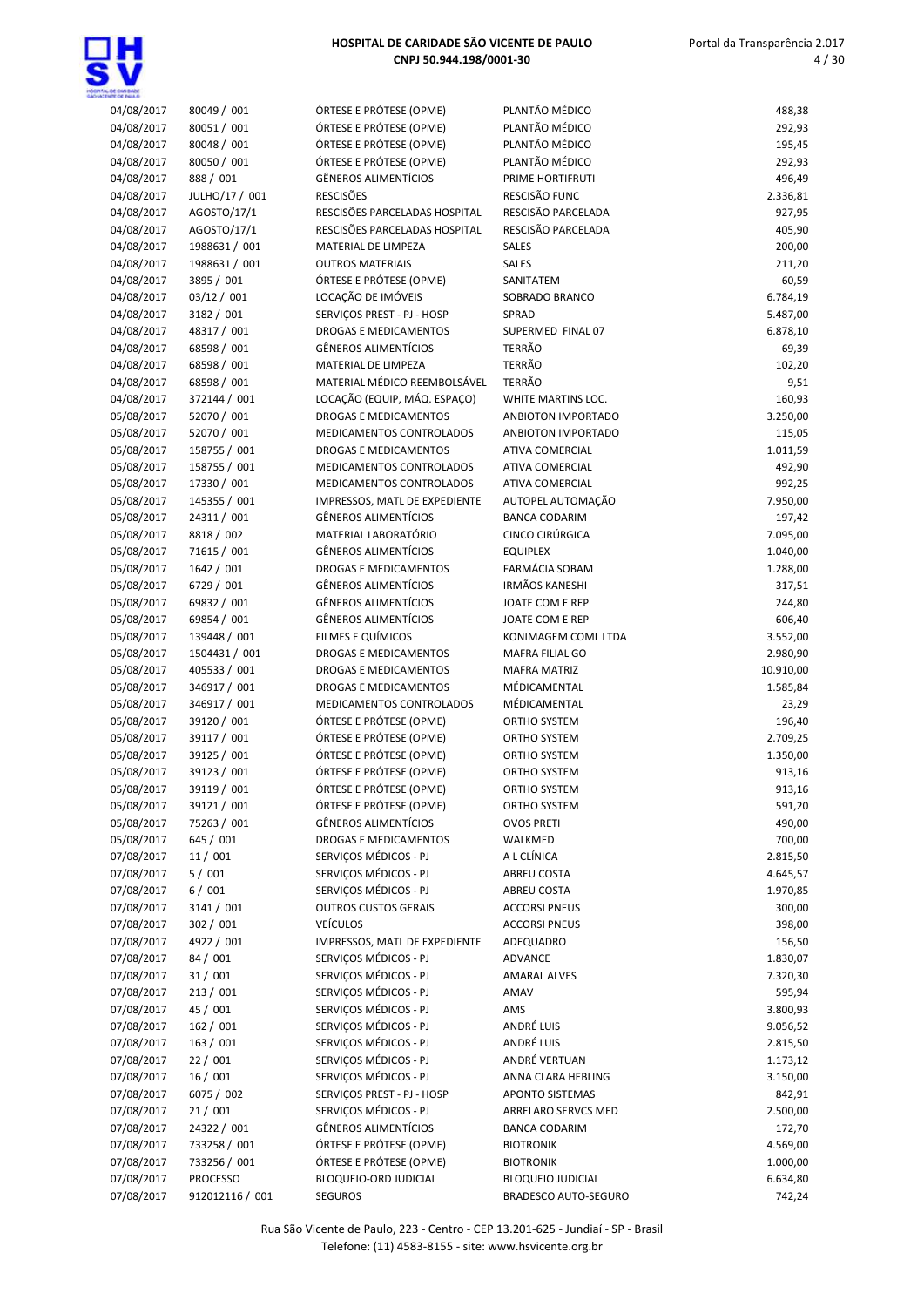

| <b>ENTE OF BELLO</b> |                 |                               |                                  |            |
|----------------------|-----------------|-------------------------------|----------------------------------|------------|
| 07/08/2017           | 37 / 001        | SERVIÇOS MÉDICOS - PJ         | <b>BRUNA DIAS</b>                | 500,59     |
| 07/08/2017           | 36 / 001        | SERVIÇOS MÉDICOS - PJ         | <b>BRUNA DIAS</b>                | 1.032,35   |
| 07/08/2017           | 76 / 001        | SERVIÇOS MÉDICOS - PJ         | <b>BRUNA FERNANDES</b>           | 2.346,25   |
| 07/08/2017           | 91/001          | SERVIÇOS MÉDICOS - PJ         | C E J SERVCS MÉDICOS             | 10.346,96  |
| 07/08/2017           | 93 / 001        | SERVIÇOS MÉDICOS - PJ         | C E J SERVCS MÉDICOS             | 3.894,77   |
| 07/08/2017           | 94 / 001        | SERVIÇOS MÉDICOS - PJ         | C E J SERVCS MÉDICOS             | 1.970,85   |
| 07/08/2017           | 104/001         | SERVIÇOS MÉDICOS - PJ         | CABRAL VIEIRIA                   | 14.288,66  |
| 07/08/2017           | 387 / 001       | SERVIÇOS MÉDICOS - PJ         | CAETANO                          | 12.317,81  |
| 07/08/2017           | 389 / 001       | SERVIÇOS MÉDICOS - PJ         | CAETANO                          | 1.173,13   |
| 07/08/2017           | 388 / 001       | SERVIÇOS MÉDICOS - PJ         | CAETANO                          | 2.346,25   |
| 07/08/2017           | 90011 / 001     | <b>GÊNEROS ALIMENTÍCIOS</b>   | CAFE CAIÇARA                     | 2.275,00   |
| 07/08/2017           | 43049 / 001     | LOCAÇÃO DE EQUIPAMENTOS       | CAFE CAIÇARA                     | 122,00     |
| 07/08/2017           | 92 / 001        | SERVIÇOS MÉDICOS - PJ         | <b>CAROLINE MORALES</b>          | 4.833,27   |
|                      |                 |                               |                                  |            |
| 07/08/2017           | 215 / 001       | SERVIÇOS MÉDICOS - PJ         | CARVALHO E FILHO SER             | 1.173,12   |
| 07/08/2017           | 1022 / 001      | MATERIAL DE LIMPEZA           | <b>CCS PLÁSTICOS</b>             | 2.912,00   |
| 07/08/2017           | 1023 / 001      | MATERIAL DE LIMPEZA           | <b>CCS PLÁSTICOS</b>             | 175,00     |
| 07/08/2017           | 27/001          | SERVIÇOS MÉDICOS - PJ         | CELIA CRISTINA                   | 3.097,05   |
| 07/08/2017           | 10 / 001        | SERVIÇOS MÉDICOS - PJ         | <b>CEZAR LOPES</b>               | 2.346,25   |
| 07/08/2017           | 11/001          | SERVIÇOS MÉDICOS - PJ         | <b>CEZAR LOPES</b>               | 985,42     |
| 07/08/2017           | 8935 / 001      | MATERIAL LABORATÓRIO          | CINCO CIRÚRGICA                  | 14.190,00  |
| 07/08/2017           | 393 / 001       | SERVIÇOS MÉDICOS - PJ         | CLIN MED LUCISANO BI             | 6.755,40   |
| 07/08/2017           | 667 / 001       | SERVIÇOS MÉDICOS - PJ         | CLÍNICA CARDIOLÓGICA             | 11.787,56  |
| 07/08/2017           | 841 / 001       | SERVIÇOS MÉDICOS - PJ         | CLÍNICA MÉD. SÃO PED             | 976,04     |
| 07/08/2017           | 840 / 001       | SERVIÇOS MÉDICOS - PJ         | CLÍNICA MÉD. SÃO PED             | 2.928,12   |
| 07/08/2017           | 22/001          | SERVIÇOS MÉDICOS - PJ         | CLÍNICA MÉDICA SANTO             | 3.519,37   |
| 07/08/2017           | 21/001          | SERVIÇOS MÉDICOS - PJ         | CLÍNICA MÉDICA SANTO             | 2.815,50   |
| 07/08/2017           | 897748 / 001    | DROGAS E MEDICAMENTOS         | <b>COMERCIAL RIOCLARENS</b>      | 5.635,34   |
| 07/08/2017           | JULHO/17 / 001  | VRS A REPASSAR-FOLHA-HOSP     | CONTRIBUIÇÃO CONFEDERATIVA       | 10.640,55  |
| 07/08/2017           | 100 / 001       | SERVIÇOS MÉDICOS - PJ         | CPRS SERVIÇOS                    | 2.346,25   |
| 07/08/2017           | 65 / 001        | SERVIÇOS MÉDICOS - PJ         | DET                              | 1.126,20   |
| 07/08/2017           | 30/001          | SERVIÇOS MÉDICOS - PJ         | DAYANE                           | 7.226,45   |
|                      |                 | SERVIÇOS MÉDICOS - PJ         |                                  |            |
| 07/08/2017           | 133 / 001       |                               | DE MOLA SPONCHIADO               | 595,94     |
| 07/08/2017           | <b>PROCESSO</b> | DEPÓSITO RECURSAL/JUDICIAL    | DEPÓSITO RECURSAL                | 9.189,00   |
| 07/08/2017           | 218 / 001       | CONT DE MANUTENÇÃO-HOSP       | DEXTERMED                        | 2.970,58   |
| 07/08/2017           | 10/001          | SERVIÇOS MÉDICOS - PJ         | E M FUJI                         | 10.839,67  |
| 07/08/2017           | 2127 / 001      | LOCAÇÃO (EQUIP, MÁQ. ESPAÇO)  | E.G.M. ENG                       | 1.250,00   |
| 07/08/2017           | 2126 / 001      | LOCAÇÃO (EQUIP, MÁQ. ESPAÇO)  | E.G.M. ENG                       | 950,00     |
| 07/08/2017           | 2125 / 001      | LOCAÇÃO (EQUIP, MÁQ. ESPAÇO)  | E.G.M. ENG                       | 3.497,26   |
| 07/08/2017           | 29 / 001        | SERVIÇOS MÉDICOS - PJ         | <b>EDER MASSUCATO</b>            | 3.750,00   |
| 07/08/2017           | 260445 / 001    | <b>DROGAS E MEDICAMENTOS</b>  | ELI LILLY                        | 1.099,70   |
| 07/08/2017           | 592756 / 001    | ÓRTESE E PRÓTESE (OPME)       | <b>EMPÓRIO</b>                   | 1.287,00   |
| 07/08/2017           | 592710 / 001    | ÓRTESE E PRÓTESE (OPME)       | <b>EMPÓRIO</b>                   | 1.287,00   |
| 07/08/2017           | 592743 / 001    | ÓRTESE E PRÓTESE (OPME)       | <b>EMPÓRIO</b>                   | 1.795,00   |
| 07/08/2017           | 71657 / 001     | DROGAS E MEDICAMENTOS         | <b>EQUIPLEX</b>                  | 2.714,00   |
| 07/08/2017           | 1190769 / 002   | DROGAS E MEDICAMENTOS         | <b>EUROFARMA</b>                 | 266,64     |
| 07/08/2017           | 1181285 / 003   | DROGAS E MEDICAMENTOS         | EUROFARMA                        | 1.867,04   |
| 07/08/2017           | 1202332 / 001   | DROGAS E MEDICAMENTOS         | <b>EUROFARMA</b>                 | 2.133,12   |
| 07/08/2017           | 638489 / 001    | <b>DROGAS E MEDICAMENTOS</b>  | EXPRESSA - FILIAL                | 852,00     |
| 07/08/2017           | 50/001          | SERVIÇOS MÉDICOS - PJ         | FAGANELLI                        | 5.274,37   |
| 07/08/2017           | 83 / 001        | SERVIÇOS MÉDICOS - PJ         | FALCÃO SERVIÇOS                  | 524,42     |
| 07/08/2017           | 49 / 001        | SERVIÇOS MÉDICOS - PJ         | <b>FARIA GOMES</b>               | 15.766,80  |
| 07/08/2017           | 34/001          | SERVIÇOS MÉDICOS - PJ         | FBN                              | 17.854,96  |
|                      |                 |                               |                                  |            |
| 07/08/2017           | 5815 / 001      | <b>UNIFORMES</b>              | <b>FBS THAILES</b>               | 500,00     |
| 07/08/2017           | 9478 / 001      | IMPRESSOS, MATL DE EXPEDIENTE | FEMAG PASTAS                     | 2.900,00   |
| 07/08/2017           | 64/001          | SERVIÇOS MÉDICOS - PJ         | FERNANDES DE OLIVEIR             | 985,42     |
| 07/08/2017           | 18 / 001        | SERVIÇOS MÉDICOS - PJ         | FERREIRA DA SILVA                | 4.762,88   |
| 07/08/2017           | JULHO/17 / 001  | <b>FGTS HOSPITAL</b>          | FGTS FOLHA JULHO/2017 - APRENDIZ | 318,21     |
| 07/08/2017           | JULHO/17 / 001  | <b>FGTS HOSPITAL</b>          | FGTS FOLHA JULHO/2017 - HOSPITAL | 551.052,34 |
| 07/08/2017           | 166 / 001       | SERVIÇOS MÉDICOS - PJ         | <b>FIUZA</b>                     | 3.660,15   |
| 07/08/2017           | 167 / 001       | SERVIÇOS MÉDICOS - PJ         | <b>FIUZA</b>                     | 619,77     |
| 07/08/2017           | 143 / 001       | SERVIÇOS MÉDICOS - PJ         | <b>FRANZON LOURES</b>            | 5.279,06   |
| 07/08/2017           | 221/001         | SERVIÇOS MÉDICOS - PJ         | <b>FREDERICOS</b>                | 2.932,81   |
| 07/08/2017           | 222 / 001       | SERVIÇOS MÉDICOS - PJ         | <b>FREDERICOS</b>                | 2.932,81   |
| 07/08/2017           | 218 / 001       | SERVIÇOS MÉDICOS - PJ         | <b>FREDERICOS</b>                | 4.692,50   |
| 07/08/2017           | 219 / 001       | SERVIÇOS MÉDICOS - PJ         | <b>FREDERICOS</b>                | 16.221,98  |
|                      |                 |                               |                                  |            |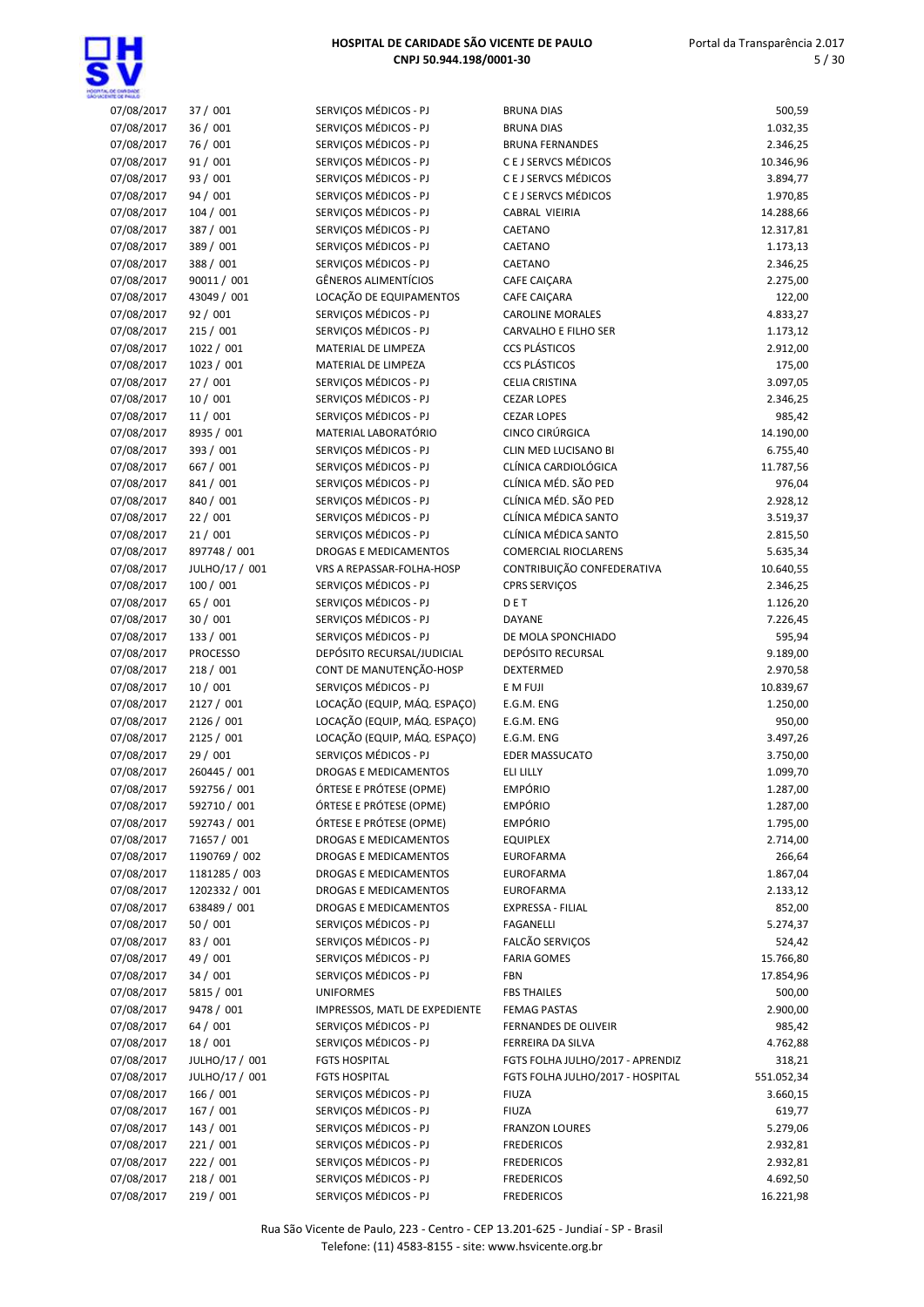

# Portal da Transparência 2.017 6 / 30

| 07/08/2017 | 722670 / 002    | <b>DROGAS E MEDICAMENTOS</b> | FRESENIUS-MATRIZ            | 540,00    |
|------------|-----------------|------------------------------|-----------------------------|-----------|
| 07/08/2017 | 722670 / 002    | MATERIAL MÉDICO REEMBOLSÁVEL | FRESENIUS-MATRIZ            | 904,20    |
| 07/08/2017 | 2315572 / 001   | GÊNEROS ALIMENTÍCIOS         | <b>FRIBOI FILIAL</b>        | 1.559,23  |
| 07/08/2017 | 22/001          | SERVICOS MÉDICOS - PJ        | GALVES                      | 11.262,00 |
| 07/08/2017 | 19 / 001        | SERVIÇOS MÉDICOS - PJ        | <b>GAMMA IMAGEM</b>         | 2.932,81  |
| 07/08/2017 | 9/001           | SERVICOS MÉDICOS - PJ        | <b>GIOVANA SCACHETTI ME</b> | 12.200,00 |
| 07/08/2017 | 7/001           | SERVIÇOS MÉDICOS - PJ        | GIOVANA SCACHETTI ME        | 1.050,00  |
| 07/08/2017 | 8/001           | SERVIÇOS MÉDICOS - PJ        | GIOVANA SCACHETTI ME        | 550,00    |
| 07/08/2017 | 93 / 001        | SERVIÇOS MÉDICOS - PJ        | <b>GRACIL</b>               | 8.329,18  |
| 07/08/2017 | 94 / 001        | SERVIÇOS MÉDICOS - PJ        | <b>GRACIL</b>               | 1.173,12  |
| 07/08/2017 | <b>PROCESSO</b> | LEGAIS E JURÍDICAS           | <b>GRU JUDICIAL</b>         | 500,00    |
| 07/08/2017 | 22/001          | SERVIÇOS MÉDICOS - PJ        | <b>GUARANA</b>              | 10.605,05 |
| 07/08/2017 | 76 / 001        | SERVIÇOS MÉDICOS - PJ        | HDM                         | 3.097,05  |
| 07/08/2017 | 71/001          | SERVIÇOS MÉDICOS - PJ        | <b>HOLTZ</b>                | 4.204,48  |
| 07/08/2017 | 173387 / 001    | <b>DROGAS E MEDICAMENTOS</b> | <b>HOSPFAR</b>              | 5.525,40  |
| 07/08/2017 | 173387 / 001    | MEDICAMENTOS CONTROLADOS     | <b>HOSPFAR</b>              | 87,65     |
| 07/08/2017 | 87 / 001        | SERVIÇOS MÉDICOS - PJ        | <b>ICTUS</b>                | 11.130,61 |
| 07/08/2017 | 6733 / 001      | <b>GÊNEROS ALIMENTÍCIOS</b>  | <b>IRMÃOS KANESHI</b>       | 435,25    |
| 07/08/2017 | 04/12 / 001     | LOCAÇÃO DE IMÓVEIS           | <b>ITUPEVA ADM</b>          | 5.683,70  |
| 07/08/2017 | 141031 / 001    | GÊNEROS ALIMENTÍCIOS         | <b>JCA FOODS</b>            | 59,10     |
| 07/08/2017 | 45 / 001        | SERVIÇOS MÉDICOS - PJ        | JÉSSICA ALINE MOURA         | 4.129,40  |
| 07/08/2017 | 49 / 001        | SERVIÇOS MÉDICOS - PJ        | JÉSSICA ALINE MOURA         | 9.901,18  |
| 07/08/2017 | 48 / 001        | SERVIÇOS MÉDICOS - PJ        | JÉSSICA ALINE MOURA         | 8.868,83  |
|            |                 |                              |                             |           |
| 07/08/2017 | 45 / 001        | SERVIÇOS MÉDICOS - PJ        | <b>JHL</b>                  | 2.956,27  |
| 07/08/2017 | 1144 / 001      | SERVIÇOS MÉDICOS - PJ        | <b>JOHE</b>                 | 3.378,60  |
| 07/08/2017 | 102500 / 001    | ÓRTESE E PRÓTESE (OPME)      | JOHNSON E JOHNSON 68        | 1.447,24  |
| 07/08/2017 | 123761 / 001    | MÁQUINAS E EQUIPAMENTOS      | KALUNGA JUNDIAI             | 368,50    |
| 07/08/2017 | 2123 / 001      | SERVIÇOS MÉDICOS - PJ        | LABORATÓRIO DE ANATO        | 476,75    |
| 07/08/2017 | 17/001          | SERVIÇOS MÉDICOS - PJ        | <b>LARISSA SHINEIDER</b>    | 1.970,85  |
| 07/08/2017 | 32/001          | SERVIÇOS MÉDICOS - PJ        | <b>LEGHI SILVA</b>          | 985,42    |
| 07/08/2017 | 6788 / 001      | <b>VEÍCULOS</b>              | LIG LATAS                   | 196,00    |
| 07/08/2017 | 56 / 001        | SERVIÇOS MÉDICOS - PJ        | LTA HIGAKI LTDA             | 4.850,00  |
| 07/08/2017 | 98 / 001        | SERVIÇOS MÉDICOS - PJ        | <b>LUCIANA VITTURI</b>      | 3.448,98  |
| 07/08/2017 | 96 / 001        | SERVIÇOS MÉDICOS - PJ        | <b>LUCIANA VITTURI</b>      | 6.053,32  |
| 07/08/2017 | 54/001          | SERVIÇOS MÉDICOS - PJ        | MAIARA BRUNHARA             | 16.517,60 |
| 07/08/2017 | 28/001          | SERVIÇOS MÉDICOS - PJ        | MALAGUTI                    | 19.145,40 |
| 07/08/2017 | 8001 / 001      | GÊNEROS ALIMENTÍCIOS         | MARAVILHAS DO LAR           | 161,91    |
| 07/08/2017 | 24/001          | SERVIÇOS MÉDICOS - PJ        | MARCELA SCHWARZ             | 16.700,00 |
| 07/08/2017 | 23 / 001        | SERVIÇOS MÉDICOS - PJ        | MARCELA SCHWARZ             | 525,00    |
| 07/08/2017 | 59 / 001        | SERVIÇOS MÉDICOS - PJ        | MARCOS SILVA QUEIROZ        | 3.613,23  |
| 07/08/2017 | 228 / 001       | SERVICOS MÉDICOS - PJ        | <b>MAX MED</b>              | 2.932,81  |
| 07/08/2017 | 7/001           | SERVIÇOS MÉDICOS - PJ        | MED CAMPOS SERVIÇOS         | 1.830,07  |
| 07/08/2017 | 286249 / 001    | DROGAS E MEDICAMENTOS        | MEDCOMERCE                  | 10.200,00 |
| 07/08/2017 | 14829 / 001     | DROGAS E MEDICAMENTOS        | MGMED PRODUTOS HOSPI        | 2.456,15  |
| 07/08/2017 | 680 / 001       | SERVIÇOS MÉDICOS - PJ        | MILLAMONTE                  | 5.020,97  |
| 07/08/2017 | 679 / 001       | SERVIÇOS MÉDICOS - PJ        | MILLAMONTE                  | 619,77    |
| 07/08/2017 | 46943 / 001     | ÓRTESE E PRÓTESE (OPME)      | MM MÉDICAL                  | 3.580,00  |
| 07/08/2017 | 76 / 001        | SERVIÇOS MÉDICOS - PJ        | MORAES MACEDO               | 2.252,40  |
| 07/08/2017 | 139 / 001       | SERVIÇOS MÉDICOS - PJ        | <b>MPFL</b>                 | 5.469,58  |
| 07/08/2017 | 49 / 001        | SERVIÇOS MÉDICOS - PJ        | MS CLÍNICA MÉDICA           | 1.575,00  |
| 07/08/2017 | 50/001          | SERVICOS MÉDICOS - PJ        | MS CLÍNICA MÉDICA           | 2.500,00  |
| 07/08/2017 | 2868 / 003      | DROGAS E MEDICAMENTOS        | MUNDIMED DIST HOSP          | 2.566,80  |
| 07/08/2017 | 11/001          | SERVIÇOS MÉDICOS - PJ        | NOLETO JARDIM               | 4.434,41  |
| 07/08/2017 | 9/001           | SERVIÇOS MÉDICOS - PJ        | NOLETO JARDIM               | 1.642,37  |
| 07/08/2017 | 161 / 002       | MATERIAL DE LIMPEZA          | NOVA JOMA                   | 247,48    |
| 07/08/2017 | 119 / 003       | MATERIAL DE LIMPEZA          | NOVA JOMA                   | 643,44    |
| 07/08/2017 | 119 / 003       | MATERIAL MÉDICO REEMBOLSÁVEL | NOVA JOMA                   | 395,95    |
| 07/08/2017 | 161 / 002       | MATERIAL MÉDICO REEMBOLSÁVEL | NOVA JOMA                   | 439,51    |
| 07/08/2017 | 591 / 001       | SERVIÇOS MÉDICOS - PJ        | <b>NV</b>                   | 16.517,60 |
| 07/08/2017 | 592 / 001       | SERVIÇOS MÉDICOS - PJ        | ΝV                          | 2.346,25  |
| 07/08/2017 | 28 / 001        | SERVIÇOS MÉDICOS - PJ        | <b>OLMOS</b>                | 1.173,12  |
| 07/08/2017 | 21708 / 001     | DROGAS E MEDICAMENTOS        | ONCOTECH                    | 2.325,00  |
| 07/08/2017 | 39160 / 001     | ÓRTESE E PRÓTESE (OPME)      | ORTHO SYSTEM                | 3.670,00  |
| 07/08/2017 | 39154 / 001     | ÓRTESE E PRÓTESE (OPME)      | ORTHO SYSTEM                | 30,68     |
| 07/08/2017 | 39141 / 001     | ÓRTESE E PRÓTESE (OPME)      | ORTHO SYSTEM                | 299,90    |
|            |                 |                              |                             |           |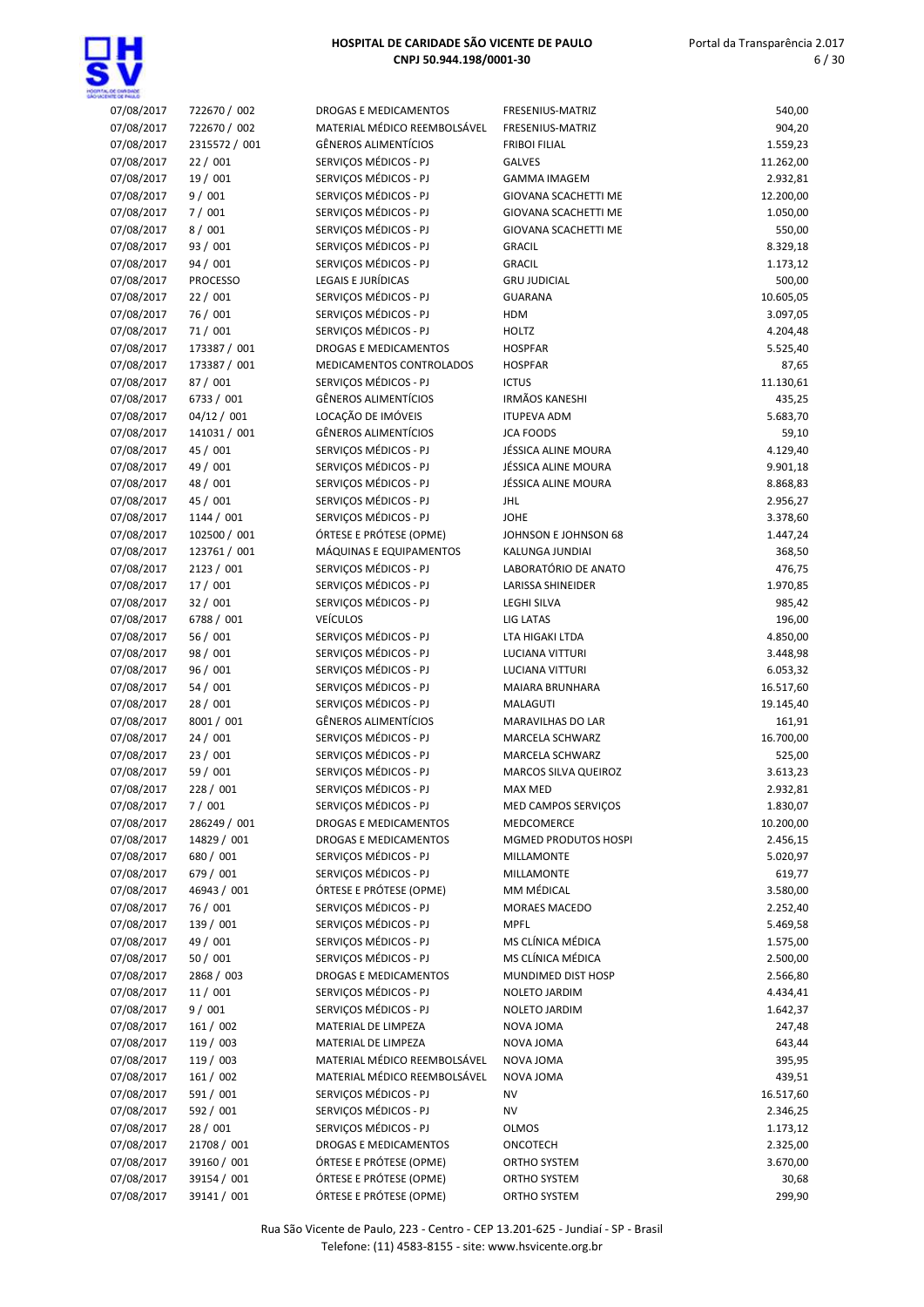

### Portal da Transparência 2.017 7 / 30

| 07/08/2017               | 39142 / 001          | ÓRTESE E PRÓTESE (OPME)                        | <b>ORTHO SYSTEM</b>               | 202,06                |
|--------------------------|----------------------|------------------------------------------------|-----------------------------------|-----------------------|
| 07/08/2017               | 652 / 001            | SERVIÇOS MÉDICOS - PJ                          | <b>ORTOFISI</b>                   | 10.511,20             |
| 07/08/2017               | 227 / 001            | SERVIÇOS MÉDICOS - PJ                          | <b>OTOTORAX</b>                   | 1.970,85              |
| 07/08/2017               | 120 / 001            | SERVIÇOS MÉDICOS - PJ                          | <b>PAPS</b>                       | 3.519,37              |
| 07/08/2017               | 40 / 001             | SERVIÇOS MÉDICOS - PJ                          | PC POLLI                          | 1.970,85              |
| 07/08/2017               | JULHO/17 / 001       | PENSÃO ALIMENTÍCIA                             | PENSÃO ALIMENTÍCIA                | 388,29                |
| 07/08/2017               | 385980 / 001         | <b>GÊNEROS ALIMENTÍCIOS</b>                    | <b>PLATINA</b>                    | 367,50                |
| 07/08/2017               | 281399 / 001         | GÊNEROS ALIMENTÍCIOS                           | POLIFRIGOR S.A.                   | 970,35                |
| 07/08/2017               | 896 / 001            | <b>GÊNEROS ALIMENTÍCIOS</b>                    | PRIME HORTIFRUTI                  | 272,51                |
| 07/08/2017               | 889 / 001            | <b>GÊNEROS ALIMENTÍCIOS</b>                    | PRIME HORTIFRUTI                  | 443,79                |
| 07/08/2017               | <b>PROCESSO</b>      | CONTINGÊNCIAS TRABALHISTAS                     | PROCESSO TRABALHISTA              | 1.738,96              |
| 07/08/2017               | 11166 / 001          | <b>GÊNEROS ALIMENTÍCIOS</b>                    | PRODIET NUTRIÇÃO                  | 5.250,00              |
| 07/08/2017               | 1448 / 001           | SERVIÇOS MÉDICOS - PJ                          | PROMEDIC                          | 10.558,13             |
| 07/08/2017               | 72802 / 001          | DROGAS E MEDICAMENTOS                          | PROMEFARMA                        | 3.915,00              |
| 07/08/2017               | 37 / 001             | SERVIÇOS MÉDICOS - PJ                          | PUPO HEALTHCARE                   | 3.941,70              |
| 07/08/2017               | AGOSTO/17/1          | RESCISÕES PARCELADAS HOSPITAL                  | RESCISÃO PARCELADA                | 6.018,29              |
| 07/08/2017               | AGOSTO/17/1          | RESCISÕES PARCELADAS HOSPITAL                  | RESCISÃO PARCELADA                | 1.994,19              |
| 07/08/2017               | 20/001               | SERVIÇOS MÉDICOS - PJ                          | <b>ROMANO</b>                     | 1.050,00              |
| 07/08/2017               | 45 / 001             | SERVIÇOS MÉDICOS - PJ                          | SAIGA                             | 3.519,37              |
| 07/08/2017               | 112 / 001            | SERVICOS MÉDICOS - PJ                          | SALUT                             | 10.792,75             |
| 07/08/2017               | 179336 / 001         | <b>GÊNEROS ALIMENTÍCIOS</b>                    | SANNA COM ALIMENTOS               | 790,48                |
| 07/08/2017               | 1228974 / 001        | SERVIÇOS PREST - PJ - HOSP                     | SERASA                            | 225,19                |
| 07/08/2017               | 1794769 / 001        | GÊNEROS ALIMENTÍCIOS                           | SERRAMAR                          | 623,44                |
| 07/08/2017               | 1791231 / 001        | <b>GÊNEROS ALIMENTÍCIOS</b>                    | SERRAMAR                          | 558,95                |
| 07/08/2017               | 1790407 / 001        | <b>GÊNEROS ALIMENTÍCIOS</b>                    | SERRAMAR                          | 580,45                |
| 07/08/2017               | 1793385 / 001        | <b>GÊNEROS ALIMENTÍCIOS</b>                    | SERRAMAR                          | 666,44                |
| 07/08/2017               | 16331 / 001          | DROGAS E MEDICAMENTOS                          | SERVIMED-GO                       | 6.558,42              |
| 07/08/2017               | 16331 / 001          | MEDICAMENTOS CONTROLADOS                       | SERVIMED-GO                       | 138,17                |
| 07/08/2017               | 33 / 001             | SERVIÇOS MÉDICOS - PJ<br>SERVIÇOS MÉDICOS - PJ | SOLINO E SOUZA                    | 985,42                |
| 07/08/2017<br>07/08/2017 | 32 / 001<br>67 / 001 | SERVIÇOS MÉDICOS - PJ                          | SOLINO E SOUZA                    | 500,59<br>1.970,85    |
| 07/08/2017               | 6199 / 001           | CONT DE MANUTENÇÃO-HOSP                        | SOUZA MARQUES<br><b>SPHERE IT</b> | 2.647,75              |
| 07/08/2017               | 4/001                | SERVIÇOS MÉDICOS - PJ                          | STELLA BINNA                      |                       |
| 07/08/2017               | 66 / 001             | SERVIÇOS MÉDICOS - PJ                          | <b>TALLES RAVID</b>               | 2.100,00<br>16.142,20 |
| 07/08/2017               | 67 / 001             | SERVIÇOS MÉDICOS - PJ                          | <b>TALLES RAVID</b>               | 595,94                |
| 07/08/2017               | 19 / 001             | SERVIÇOS MÉDICOS - PJ                          | THE DOCTORS                       | 1.970,85              |
| 07/08/2017               | 68 / 001             | SERVIÇOS MÉDICOS - PJ                          | <b>TMCM</b>                       | 5.865,62              |
| 07/08/2017               | 144 / 001            | SERVIÇOS MÉDICOS - PJ                          | <b>TORRES</b>                     | 4.129,40              |
| 07/08/2017               | 22/001               | SERVIÇOS MÉDICOS - PJ                          | TOSHIKAZU                         | 3.519,37              |
| 07/08/2017               | 21/001               | SERVICOS MÉDICOS - PJ                          | TOSHIKAZU                         | 13.913,26             |
| 07/08/2017               | 10 / 001             | SERVICOS MÉDICOS - PJ                          | <b>VANESSA PRIVATO ME</b>         | 1.575,00              |
| 07/08/2017               | 9/001                | SERVIÇOS MÉDICOS - PJ                          | VANESSA PRIVATO ME                | 650,00                |
| 07/08/2017               | 40 / 001             | SERVIÇOS MÉDICOS - PJ                          | <b>VECCHI MOREIRA</b>             | 2.346,25              |
| 07/08/2017               | 78 / 001             | SERVIÇOS MÉDICOS - PJ                          | VEGA                              | 10.346,96             |
| 07/08/2017               | 2/001                | SERVIÇOS MÉDICOS - PJ                          | <b>VIDELI</b>                     | 2.500,00              |
| 07/08/2017               | 35 / 001             | SERVIÇOS MÉDICOS - PJ                          | VIEIRA KUMAMOTO                   | 2.956,27              |
| 07/08/2017               | 123690 / 001         | ÓRTESE E PRÓTESE (OPME)                        | VITÓRIA HOSPITALAR                | 4.069,00              |
| 07/08/2017               | 123830 / 001         | ÓRTESE E PRÓTESE (OPME)                        | VITÓRIA HOSPITALAR                | 2.034,50              |
| 07/08/2017               | 319481 / 002         | DROGAS E MEDICAMENTOS                          | WERBRAN                           | 350,33                |
| 07/08/2017               | 125 / 001            | SERVIÇOS MÉDICOS - PJ                          | WF JUNDIAÍ                        | 4.692,50              |
| 07/08/2017               | 124/001              | SERVIÇOS MÉDICOS - PJ                          | WF JUNDIAÍ                        | 10.933,52             |
| 08/08/2017               | JUL/17 / 001         | <b>OUTROS CUSTOS GERAIS</b>                    | 4 CARTÓRIO DE NOTAS               | 1.091,02              |
| 08/08/2017               | 8/001                | SERVIÇOS MÉDICOS - PJ                          | ABREU COSTA                       | 3.941,70              |
| 08/08/2017               | 24329 / 001          | GÊNEROS ALIMENTÍCIOS                           | <b>BANCA CODARIM</b>              | 298,45                |
| 08/08/2017               | 63093 / 001          | <b>GÊNEROS ALIMENTÍCIOS</b>                    | <b>CATABY FINAL 57</b>            | 1.313,00              |
| 08/08/2017               | 737425 / 001         | <b>GÊNEROS ALIMENTÍCIOS</b>                    | <b>CDI</b>                        | 778,75                |
| 08/08/2017               | 2887 / 001           | SERVIÇOS MÉDICOS - PJ                          | <b>CENTRO ORTÓPEDICO</b>          | 2.064,70              |
| 08/08/2017               | 122333 / 002         | MATERIAL DE LAVANDERIA                         | CIRUR SÃO JOSÉ 04                 | 1.812,44              |
| 08/08/2017               | 122333 / 002         | MATERIAL MÉDICO REEMBOLSÁVEL                   | CIRUR SÃO JOSÉ 04                 | 11.309,94             |
| 08/08/2017               | 124323 / 001         | MATERIAL MÉDICO REEMBOLSÁVEL                   | CIRUR SÃO JOSÉ 04                 | 2.360,25              |
| 08/08/2017               | 1677152 / 001        | ENERGIA ELÉTRICA                               | CPFL                              | 59.695,34             |
| 08/08/2017               | 10609 / 001          | ÓRTESE E PRÓTESE (OPME)                        | EDFUROPEC P UROLOG                | 3.620,00              |
| 08/08/2017               | 3474 / 001           | MATERIAL DE LIMPEZA                            | <b>ELITE</b>                      | 1.552,04              |
| 08/08/2017               | 276252 / 001         | ÓRTESE E PRÓTESE (OPME)                        | EMPÓRIO HOSPITALAR                | 1.287,00              |
| 08/08/2017               | 276253 / 001         | ÓRTESE E PRÓTESE (OPME)                        | EMPÓRIO HOSPITALAR                | 2.066,00              |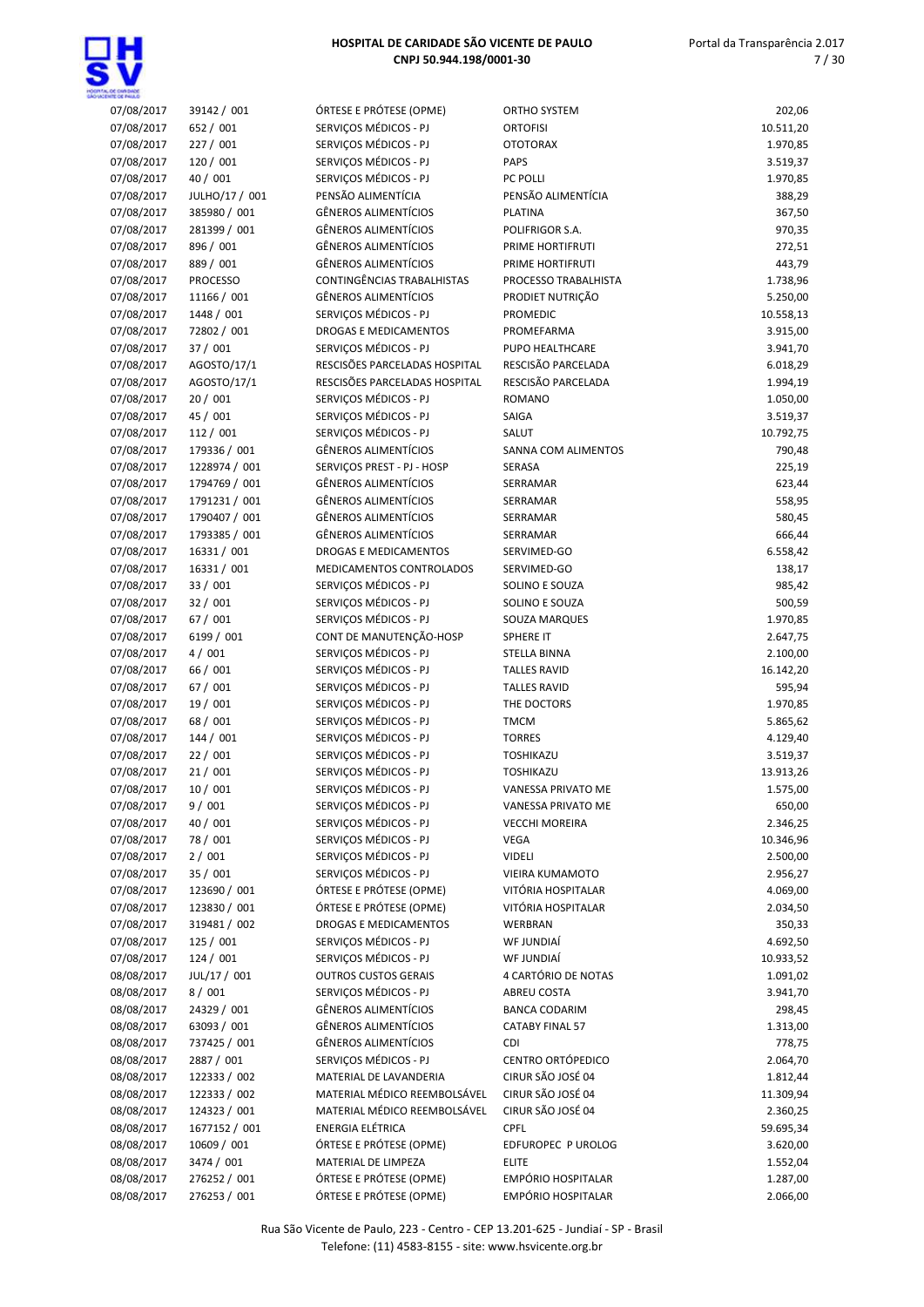

| 08/08/2017 | 104844 / 001         | ÓRTESE E PRÓTESE (OPME)        | <b>ERECTA</b>         | 4.407,24  |
|------------|----------------------|--------------------------------|-----------------------|-----------|
| 08/08/2017 | 104886 / 001         | ÓRTESE E PRÓTESE (OPME)        | <b>ERECTA</b>         | 950,00    |
| 08/08/2017 | 104885 / 001         | ÓRTESE E PRÓTESE (OPME)        | <b>ERECTA</b>         | 1.585,02  |
| 08/08/2017 | 1647 / 001           | DROGAS E MEDICAMENTOS          | FARMÁCIA SOBAM        | 2.260,00  |
| 08/08/2017 | 722714 / 002         | <b>DROGAS E MEDICAMENTOS</b>   | FRESENIUS-MATRIZ      | 1.665,00  |
|            |                      |                                |                       |           |
| 08/08/2017 | 703362 / 002         | <b>GÊNEROS ALIMENTÍCIOS</b>    | FRESENIUS-MATRIZ      | 6.435,00  |
| 08/08/2017 | 703370 / 003         | <b>GÊNEROS ALIMENTÍCIOS</b>    | FRESENIUS-MATRIZ      | 2.466,64  |
| 08/08/2017 | 703373 / 002         | <b>GÊNEROS ALIMENTÍCIOS</b>    | FRESENIUS-MATRIZ      | 17.015,50 |
| 08/08/2017 | 6737 / 001           | <b>GÊNEROS ALIMENTÍCIOS</b>    | <b>IRMÃOS KANESHI</b> | 198,75    |
| 08/08/2017 | 813 / 001            | MATL MANUT.PREDIAL, ELÉTR, HID | JERÔNIMO VIDROS       | 318,00    |
| 08/08/2017 | 407788 / 001         | <b>GÊNEROS ALIMENTÍCIOS</b>    | <b>MAFRA MATRIZ</b>   | 5.554,50  |
| 08/08/2017 | 133147 / 002         | MATERIAL MÉDICO REEMBOLSÁVEL   | <b>MEDI HOUSE</b>     | 1.849,56  |
| 08/08/2017 | 36742 / 001          | ÓRTESE E PRÓTESE (OPME)        | MÉDICAL CAMP          | 3.366,19  |
| 08/08/2017 | 36706 / 001          | ÓRTESE E PRÓTESE (OPME)        | MÉDICAL CAMP          | 3.086,19  |
| 08/08/2017 | 3921 / 001           | ÓRTESE E PRÓTESE (OPME)        | MERIL                 | 2.534,50  |
| 08/08/2017 | 3919 / 001           | ÓRTESE E PRÓTESE (OPME)        | MERIL                 | 4.069,00  |
| 08/08/2017 | 3953 / 001           | ÓRTESE E PRÓTESE (OPME)        | MERIL                 | 500,00    |
| 08/08/2017 | 3922 / 001           | ÓRTESE E PRÓTESE (OPME)        | MERIL                 | 2.534,50  |
| 08/08/2017 | 3920 / 001           | ÓRTESE E PRÓTESE (OPME)        | MERIL                 | 500,00    |
| 08/08/2017 | 3952 / 001           | ÓRTESE E PRÓTESE (OPME)        | MERIL                 | 500,00    |
| 08/08/2017 | 3954 / 001           | ÓRTESE E PRÓTESE (OPME)        | MERIL                 | 500,00    |
| 08/08/2017 | 3923 / 001           | ÓRTESE E PRÓTESE (OPME)        | <b>MERIL</b>          | 2.534,50  |
| 08/08/2017 | 343 / 001            | DROGAS E MEDICAMENTOS          | MICENAS FARMÁCIA      | 61,00     |
| 08/08/2017 | 38410 / 001          | <b>GASES MEDICINAIS</b>        | <b>OXILUZ</b>         | 5.965,00  |
| 08/08/2017 | 38407 / 001          | <b>GASES MEDICINAIS</b>        | <b>OXILUZ</b>         | 1.134,00  |
| 08/08/2017 | 38410 / 001          | PEÇAS E MATS DE REPOSIÇÃO EQUI | <b>OXILUZ</b>         | 391,40    |
| 08/08/2017 | 523580 / 001         | <b>GÊNEROS ALIMENTÍCIOS</b>    | PAPEL ITUPEVA         | 996,40    |
| 08/08/2017 | 902 / 001            | <b>GÊNEROS ALIMENTÍCIOS</b>    | PRIME HORTIFRUTI      |           |
|            |                      | CONTINGÊNCIAS TRABALHISTAS     |                       | 124,60    |
| 08/08/2017 | <b>PROCESSO</b>      |                                | PROCESSO TRABALHISTA  | 1.100,00  |
| 08/08/2017 | 19 / 001             | CONT DE MANUTENÇÃO-HOSP        | PROMAN                | 19.496,82 |
| 08/08/2017 | 972 / 001            | <b>OUTROS CUSTOS GERAIS</b>    | RADIADORES N.J        | 80,00     |
| 08/08/2017 | 284652 / 001         | MATL MANUT.PREDIAL, ELÉTR, HID | <b>RONDI</b>          | 43,76     |
| 08/08/2017 | 284653 / 001         | MATL MANUT.PREDIAL, ELÉTR, HID | <b>RONDI</b>          | 65,64     |
| 08/08/2017 | 284652 / 001         | PEÇAS E MATS DE REPOSIÇÃO EQUI | <b>RONDI</b>          | 15,80     |
| 08/08/2017 | 957 / 001            | MATERIAL DE LIMPEZA            | S F COMÉRCIO DE PLAS  | 780,00    |
| 08/08/2017 | 957 / 001            | MATERIAL MÉDICO REEMBOLSÁVEL   | S F COMÉRCIO DE PLAS  | 2.000,00  |
| 08/08/2017 | 14851 / 001          | DROGAS E MEDICAMENTOS          | <b>S3 MED FILIAL</b>  | 925,00    |
| 08/08/2017 | 1991688 / 001        | MATERIAL DE LIMPEZA            | <b>SALES</b>          | 226,00    |
| 08/08/2017 | 97352 / 001          | <b>DROGAS E MEDICAMENTOS</b>   | SANOBIOL              | 2.254,20  |
| 08/08/2017 | 97355 / 001          | <b>DROGAS E MEDICAMENTOS</b>   | SANOBIOL              | 8.526,84  |
| 08/08/2017 | 97353 / 001          | DROGAS E MEDICAMENTOS          | SANOBIOL              | 105,00    |
| 08/08/2017 | 97351 / 001          | DROGAS E MEDICAMENTOS          | SANOBIOL              | 6.004,80  |
| 08/08/2017 | PLACA DFZ-5935 / 001 | <b>IMPOSTO ESTADUAL</b>        | TAXA LICENCIAMENTO    | 85,24     |
| 08/08/2017 | PLACA DFZ-5936 / 001 | <b>IMPOSTO ESTADUAL</b>        | TAXA LICENCIAMENTO    | 85,24     |
| 08/08/2017 | PLACA DIU-8635 / 001 | <b>IMPOSTO ESTADUAL</b>        | TAXA LICENCIAMENTO    | 85,24     |
| 08/08/2017 | 68684 / 001          | GÊNEROS ALIMENTÍCIOS           | TERRÃO                | 1.216,01  |
| 08/08/2017 | 68684 / 001          | IMPRESSOS, MATL DE EXPEDIENTE  | TERRÃO                | 26,99     |
| 08/08/2017 | 68684 / 001          | MATERIAL DE LIMPEZA            | <b>TERRÃO</b>         | 77,52     |
| 09/08/2017 | 440427 / 001         | MATERIAL DE LIMPEZA            | AMADE                 | 7.922,40  |
| 09/08/2017 | 24384 / 001          | GÊNEROS ALIMENTÍCIOS           | <b>BANCA CODARIM</b>  | 111,93    |
| 09/08/2017 | 24378 / 001          | GÊNEROS ALIMENTÍCIOS           | <b>BANCA CODARIM</b>  | 270,48    |
| 09/08/2017 | 2357 / 001           | <b>VEÍCULOS</b>                | CAEME LUBRIFICANTE    | 147,00    |
| 09/08/2017 | 135242 / 001         | GÊNEROS ALIMENTÍCIOS           | COPOLFOOD COM PROD    | 805,15    |
| 09/08/2017 | 10648 / 001          | ÓRTESE E PRÓTESE (OPME)        | EDFUROPEC P UROLOG    | 2.850,00  |
|            |                      |                                |                       |           |
| 09/08/2017 | 10647 / 001          | ÓRTESE E PRÓTESE (OPME)        | EDFUROPEC P UROLOG    | 2.960,00  |
| 09/08/2017 | 3723 / 001           | MATERIAL DE LIMPEZA            | <b>ELITE</b>          | 2.487,96  |
| 09/08/2017 | 593471 / 001         | <b>DROGAS E MEDICAMENTOS</b>   | <b>EMPÓRIO</b>        | 4.984,00  |
| 09/08/2017 | 743672 / 001         | MATERIAL MÉDICO REEMBOLSÁVEL   | FRESENIUS-MATRIZ      | 6.110,00  |
| 09/08/2017 | 2321237 / 001        | GÊNEROS ALIMENTÍCIOS           | <b>FRIBOI FILIAL</b>  | 1.341,06  |
| 09/08/2017 | 6751 / 001           | GÊNEROS ALIMENTÍCIOS           | <b>IRMÃOS KANESHI</b> | 356,06    |
| 09/08/2017 | 4735 / 001           | MATERIAL MÉDICO REEMBOLSÁVEL   | <b>MARTCIRUR</b>      | 2.700,00  |
| 09/08/2017 | 4735 / 001           | <b>OUTROS MATERIAIS</b>        | <b>MARTCIRUR</b>      | 1.759,20  |
| 09/08/2017 | 217 / 001            | MATERIAL DE LIMPEZA            | NOVA JOMA             | 544,50    |
| 09/08/2017 | 906 / 001            | GÊNEROS ALIMENTÍCIOS           | PRIME HORTIFRUTI      | 104,50    |
| 09/08/2017 | <b>PROCESSO</b>      | CONTINGÊNCIAS TRABALHISTAS     | PROCESSO TRABALHISTA  | 1.590,00  |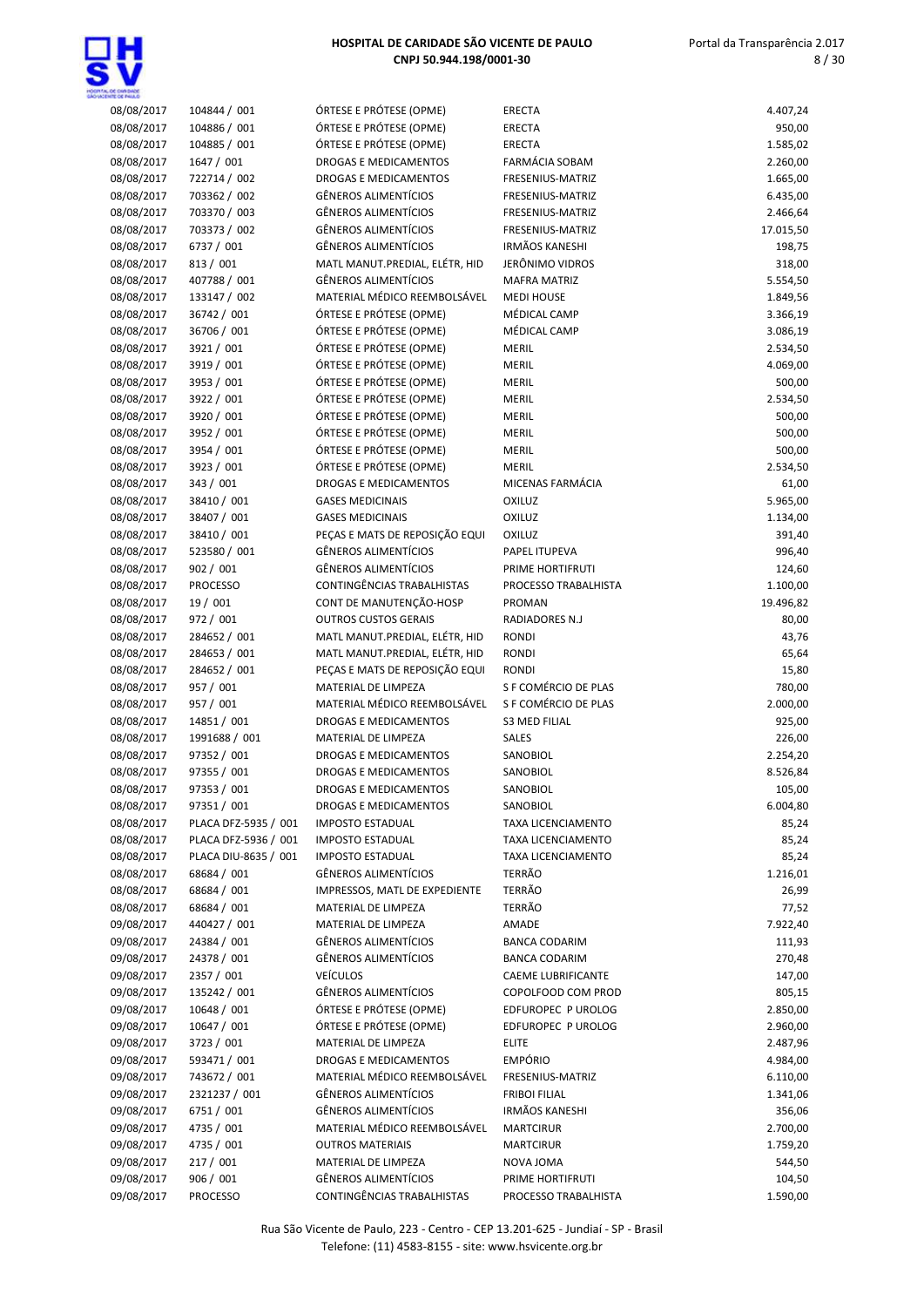

| 09/08/2017 | <b>PROCESSO</b>  | CONTINGÊNCIAS TRABALHISTAS     | PROCESSO TRABALHISTA              | 3.000,00   |
|------------|------------------|--------------------------------|-----------------------------------|------------|
| 09/08/2017 | 39251 / 001      | SERVIÇOS MÉDICOS - PJ          | PRO-X PADRÃO DE RAD.              | 386,17     |
| 09/08/2017 | 19393 / 001      | <b>GÊNEROS ALIMENTÍCIOS</b>    | <b>RB ALIMENTOS</b>               | 520,00     |
| 09/08/2017 | JULHO/17 / 001   | <b>RESCISÕES</b>               | RESCISÃO FUNC                     | 1.812,64   |
| 09/08/2017 | JULHO/17 / 001   | <b>RESCISÕES</b>               | RESCISÃO FUNC                     | 2.370,58   |
| 09/08/2017 | AGOSTO/17/1      | RESCISÕES PARCELADAS HOSPITAL  | RESCISÃO PARCELADA                | 3.582,03   |
| 09/08/2017 | AGOSTO/17/1      | RESCISÕES PARCELADAS HOSPITAL  | RESCISÃO PARCELADA                | 50,26      |
| 09/08/2017 | AGOSTO/17/1      | RESCISÕES PARCELADAS HOSPITAL  | RESCISÃO PARCELADA                | 6.370,76   |
| 09/08/2017 | AGOSTO/17/1      | RESCISÕES PARCELADAS HOSPITAL  | RESCISÃO PARCELADA                | 3.012,54   |
| 09/08/2017 | AGOSTO/17/1      | RESCISÕES PARCELADAS HOSPITAL  | RESCISÃO PARCELADA                | 3.406,57   |
| 09/08/2017 | AGOSTO/17/1      | RESCISÕES PARCELADAS HOSPITAL  | RESCISÃO PARCELADA                | 3.648,29   |
|            |                  |                                | SERVIMED-GO                       |            |
| 09/08/2017 | 22146 / 001      | MATERIAL MÉDICO REEMBOLSÁVEL   |                                   | 768,00     |
| 09/08/2017 | 689989 / 001     | <b>VALE TRANSPORTE</b>         | <b>TRANSURB</b>                   | 292,70     |
| 09/08/2017 | 1865 / 001       | PEÇAS E MATS DE REPOSIÇÃO EQUI | <b>WILLTEK</b>                    | 325,00     |
| 10/08/2017 | AGOSTO/17 / 001  | <b>OUTROS CUSTOS GERAIS</b>    | 1 OFICIAL DE RESGISTRO DE IMÓVEIS | 179,14     |
| 10/08/2017 | 3143 / 001       | <b>OUTROS CUSTOS GERAIS</b>    | <b>ACCORSI PNEUS</b>              | 80,00      |
| 10/08/2017 | 304 / 001        | <b>VEÍCULOS</b>                | <b>ACCORSI PNEUS</b>              | 310,00     |
| 10/08/2017 | 2408 / 001       | MATERIAL MÉDICO REEMBOLSÁVEL   | ARAMED COML HOSP                  | 1.500,00   |
| 10/08/2017 | 461410 / 001     | <b>OUTROS MATERIAIS</b>        | <b>BALASKA</b>                    | 221,84     |
| 10/08/2017 | 24398 / 001      | <b>GÊNEROS ALIMENTÍCIOS</b>    | <b>BANCA CODARIM</b>              | 132,70     |
| 10/08/2017 | 13640 / 001      | COMBUSTÍVEIS E LUBRIFICANTES   | <b>BATE BOLA</b>                  | 987,59     |
| 10/08/2017 | 333387 / 001     | MATERIAL MÉDICO REEMBOLSÁVEL   | <b>BIOMÉDICAL</b>                 | 3.199,30   |
| 10/08/2017 | 113062 / 001     | SERVIÇOS PREST - PJ - HOSP     | <b>BIONEXO</b>                    | 5.611,69   |
|            |                  |                                |                                   |            |
| 10/08/2017 | 04/60 / 001      | FINANCIAMENTOS BANCÁRIOS       | CAIXA ECONÔMICA FEDE              | 492.072,94 |
| 10/08/2017 | 1027 / 001       | MATERIAL DE LIMPEZA            | <b>CCS PLÁSTICOS</b>              | 3.831,00   |
| 10/08/2017 | 85009 / 001      | MATL MANUT.PREDIAL, ELÉTR, HID | <b>CETTI</b>                      | 239,00     |
| 10/08/2017 | 831011 / 001     | MATERIAL MÉDICO REEMBOLSÁVEL   | CIRÚRGICA FERNANDES               | 34.985,15  |
| 10/08/2017 | 831011 / 001     | <b>OUTROS MATERIAIS</b>        | CIRÚRGICA FERNANDES               | 1.049,49   |
| 10/08/2017 | JULHO/17 / 001   | VRS A REPASSAR-FOLHA-HOSP      | CONV C.E.F. A REPASSAR EMPRÉSTIMO | 75.305,44  |
| 10/08/2017 | JULHO/17 / 001   | VRS A REPASSAR-FOLHA-HOSP      | CONVÊNIO CLUBE IPIRANGA           | 1.560,00   |
| 10/08/2017 | JULHO/17 / 001   | VRS A REPASSAR-FOLHA-HOSP      | CONVÊNIO FARMAVIDA                | 51.167,27  |
| 10/08/2017 | 135406 / 001     | <b>GÊNEROS ALIMENTÍCIOS</b>    | COPOLFOOD COM PROD                | 268,80     |
| 10/08/2017 | 163446 / 001     | MATERIAL MÉDICO REEMBOLSÁVEL   | <b>CREMER MG</b>                  | 952,00     |
| 10/08/2017 | 57246 / 001      | <b>GÊNEROS ALIMENTÍCIOS</b>    | <b>DISTRIB HERNANDES</b>          | 1.397,55   |
|            |                  | MATERIAL MÉDICO REEMBOLSÁVEL   | DUPATRI CNPJ 26 GO                |            |
| 10/08/2017 | 775505 / 001     |                                |                                   | 1.310,64   |
| 10/08/2017 | 3069 / 001       | <b>OUTROS MATERIAIS</b>        | <b>ECLYPES</b>                    | 3.950,00   |
| 10/08/2017 | 3744 / 001       | MATERIAL DE LIMPEZA            | <b>ELITE</b>                      | 6.811,01   |
| 10/08/2017 | 3743 / 001       | MATERIAL DE LIMPEZA            | <b>ELITE</b>                      | 829,32     |
| 10/08/2017 | 276580 / 001     | ÓRTESE E PRÓTESE (OPME)        | <b>EMPÓRIO HOSPITALAR</b>         | 1.287,00   |
| 10/08/2017 | 276588 / 001     | ÓRTESE E PRÓTESE (OPME)        | <b>EMPÓRIO HOSPITALAR</b>         | 1.033,00   |
| 10/08/2017 | 276575 / 001     | ÓRTESE E PRÓTESE (OPME)        | <b>EMPÓRIO HOSPITALAR</b>         | 2.246,40   |
| 10/08/2017 | 104989 / 001     | ÓRTESE E PRÓTESE (OPME)        | <b>ERECTA</b>                     | 2.960,00   |
| 10/08/2017 | 104957 / 001     | ÓRTESE E PRÓTESE (OPME)        | <b>ERECTA</b>                     | 2.010,00   |
| 10/08/2017 | 104990 / 001     | ÓRTESE E PRÓTESE (OPME)        | <b>ERECTA</b>                     | 1.060,00   |
| 10/08/2017 | 783 / 001        | TRANSPORTE DE EMPREGADOS       | <b>FAMA TRANSP E TUR</b>          | 189.490,67 |
| 10/08/2017 | 164079 / 001     | DROGAS E MEDICAMENTOS          | <b>FARMARIN</b>                   | 5.698,00   |
| 10/08/2017 | 2769 / 001       | DROGAS E MEDICAMENTOS          | <b>FARMAVIDA</b>                  | 212,89     |
|            |                  |                                |                                   |            |
| 10/08/2017 | JULHO/2017 / 001 | SERVIÇOS MÉDICOS BOLSISTAS     | FOLHA JULHO/2017 - RESIDENTES     | 63.934,16  |
| 10/08/2017 | 744297 / 001     | DROGAS E MEDICAMENTOS          | FRESENIUS-MATRIZ                  | 300,00     |
| 10/08/2017 | 744128 / 001     | DROGAS E MEDICAMENTOS          | FRESENIUS-MATRIZ                  | 292,50     |
| 10/08/2017 | 744137 / 001     | DROGAS E MEDICAMENTOS          | FRESENIUS-MATRIZ                  | 1.200,00   |
| 10/08/2017 | 2324574 / 001    | <b>GÊNEROS ALIMENTÍCIOS</b>    | <b>FRIBOI FILIAL</b>              | 1.645,88   |
| 10/08/2017 | 2327277 / 001    | <b>GÊNEROS ALIMENTÍCIOS</b>    | <b>FRIBOI FILIAL</b>              | 287,81     |
| 10/08/2017 | 308 / 001        | CONT DE MANUTENÇÃO-HOSP        | <b>GERADORES JUNDIAI</b>          | 2.500,00   |
| 10/08/2017 | 897 / 001        | SERVIÇOS MÉDICOS - PJ          | GRENDACC                          | 80.000,00  |
| 10/08/2017 | 119702 / 001     | MATERIAL MÉDICO REEMBOLSÁVEL   | <b>HDL HOSPITALAR</b>             | 1.171,50   |
| 10/08/2017 | 119702 / 001     | <b>OUTROS MATERIAIS</b>        | <b>HDL HOSPITALAR</b>             | 4.904,10   |
| 10/08/2017 | <b>PROCESSO</b>  | LEGAIS E JURÍDICAS             | <b>HONORÁRIOS PERICIAIS</b>       | 800,00     |
| 10/08/2017 | 31846 / 001      | <b>GASES MEDICINAIS</b>        | <b>IBG CRYO FILIAL</b>            | 3.784,65   |
| 10/08/2017 | 04/12 / 001      | LOCAÇÃO DE IMÓVEIS             | IMOBILIÁRIA COLINA                | 3.188,15   |
|            |                  |                                |                                   |            |
| 10/08/2017 | 04/12 / 001      | LOCAÇÃO DE IMÓVEIS             | IMOBILIÁRIA COLINA                | 3.188,16   |
| 10/08/2017 | 1375313 / 002    | <b>GÊNEROS ALIMENTÍCIOS</b>    | <b>IMPAKTO</b>                    | 328,22     |
| 10/08/2017 | 1375253 / 002    | IMPRESSOS, MATL DE EXPEDIENTE  | <b>IMPAKTO</b>                    | 36,60      |
| 10/08/2017 | 1375253 / 002    | MATERIAL DE LIMPEZA            | <b>IMPAKTO</b>                    | 2.485,00   |
| 10/08/2017 | 1583 / 001       | PEÇAS E MATS DE REPOSIÇÃO EQUI | <b>INFRAMED</b>                   | 1.040,00   |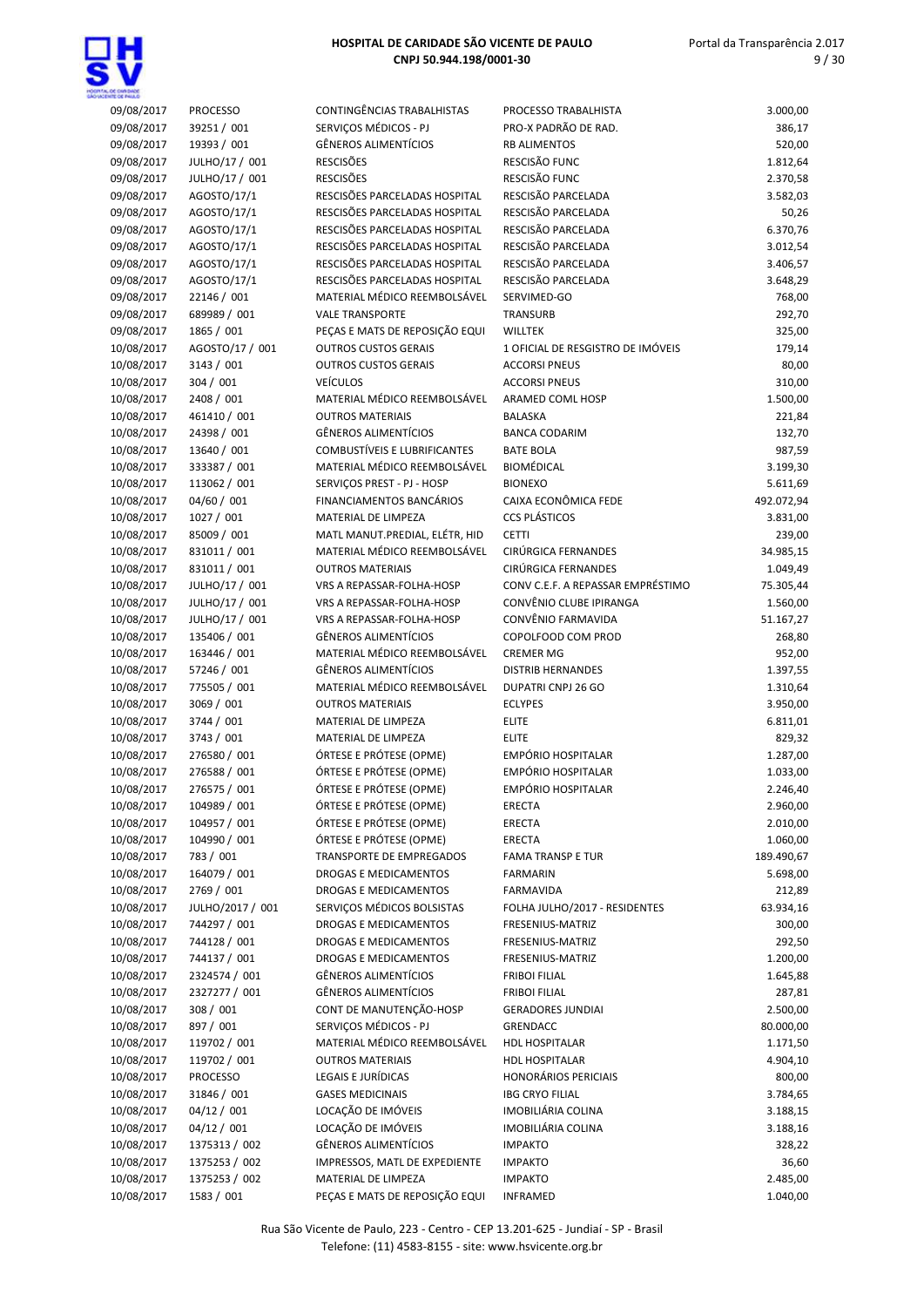

| 10/08/2017 | 7241 / 001      | PEÇAS E MATS DE REPOSIÇÃO EQUI | <b>IPABRAS</b>              | 868,33    |
|------------|-----------------|--------------------------------|-----------------------------|-----------|
| 10/08/2017 | 6753 / 001      | <b>GÊNEROS ALIMENTÍCIOS</b>    | <b>IRMÃOS KANESHI</b>       | 209,25    |
| 10/08/2017 | 6750 / 001      | <b>GÊNEROS ALIMENTÍCIOS</b>    | <b>IRMÃOS KANESHI</b>       | 168,38    |
| 10/08/2017 | 101426 / 002    | DROGAS E MEDICAMENTOS          | JP IND FARMÁC S/A           | 738,95    |
| 10/08/2017 | 137965 / 002    | <b>DROGAS E MEDICAMENTOS</b>   | KONIMAGEM COML LTDA         | 4.462,50  |
| 10/08/2017 | 4149 / 001      | MATERIAL MÉDICO REEMBOLSÁVEL   | LIFEMED                     | 2.268,00  |
| 10/08/2017 | 68569 / 001     | ÓRTESE E PRÓTESE (OPME)        | LINE LIFE                   | 195,45    |
| 10/08/2017 | 68568 / 001     | ÓRTESE E PRÓTESE (OPME)        | LINE LIFE                   | 195,45    |
| 10/08/2017 | 16412 / 001     | <b>GÊNEROS ALIMENTÍCIOS</b>    | <b>LONDRES DISTR</b>        | 1.852,50  |
| 10/08/2017 | 506518 / 001    | <b>OUTROS MATERIAIS</b>        | MACROMED - MATRIZ           | 1.625,00  |
| 10/08/2017 | 43958 / 001     | MATERIAL MÉDICO REEMBOLSÁVEL   | <b>MAX MÉDICAL</b>          | 912,60    |
| 10/08/2017 | 36808 / 001     | ÓRTESE E PRÓTESE (OPME)        | MÉDICAL CAMP                | 3.086,19  |
| 10/08/2017 | 86 / 001        | SERVICOS PREST - PJ - HOSP     | MEDYCOM                     | 3.318,35  |
| 10/08/2017 | JULHO/17 / 001  | VRS A REPASSAR-FOLHA-HOSP      | MENSALIDADE SIND ENFERMAGEM | 580,00    |
| 10/08/2017 | 48 / 001        | SERVIÇOS PREST - PJ - HOSP     | MUNAROLO E SEDANO           | 12.000,00 |
| 10/08/2017 | 431242 / 001    | MATERIAL MÉDICO REEMBOLSÁVEL   | NACIONAL MEDICAMENTO        | 2.205,55  |
| 10/08/2017 | 15446 / 001     | <b>CORREIOS E MALOTES</b>      | <b>NOVA JUNDIAI</b>         | 609,19    |
| 10/08/2017 | 39216 / 001     | ÓRTESE E PRÓTESE (OPME)        | ORTHO SYSTEM                | 20.210,00 |
| 10/08/2017 | 76776 / 001     | CONT DE MANUTENÇÃO-HOSP        | <b>PIXEON</b>               | 1.394,56  |
| 10/08/2017 | 76776 / 001     | <b>DESPESAS FINANCEIRAS</b>    | <b>PIXEON</b>               | 0,04      |
| 10/08/2017 | 80395 / 001     | ÓRTESE E PRÓTESE (OPME)        | PLANTÃO MÉDICO              | 195,45    |
| 10/08/2017 | 80262 / 001     | ÓRTESE E PRÓTESE (OPME)        | PLANTÃO MÉDICO              | 292,93    |
| 10/08/2017 | 80392 / 001     | ÓRTESE E PRÓTESE (OPME)        | PLANTÃO MÉDICO              | 195,45    |
| 10/08/2017 | 80393 / 001     | ÓRTESE E PRÓTESE (OPME)        | PLANTÃO MÉDICO              | 195,45    |
| 10/08/2017 | 80394 / 001     | ÓRTESE E PRÓTESE (OPME)        | PLANTÃO MÉDICO              | 390,90    |
| 10/08/2017 | 1274 / 001      | IMPRESSOS, MATL DE EXPEDIENTE  | PLASTPRO BRASIL             | 2.282,00  |
| 10/08/2017 | 204704 / 001    | MATERIAL MÉDICO REEMBOLSÁVEL   | POLAR FIX                   | 20.946,32 |
| 10/08/2017 | 204704 / 001    | <b>OUTROS MATERIAIS</b>        | POLAR FIX                   | 5.426,85  |
| 10/08/2017 | 282505 / 001    | <b>GÊNEROS ALIMENTÍCIOS</b>    | POLIFRIGOR S.A.             | 830,90    |
| 10/08/2017 | 917 / 001       | GÊNEROS ALIMENTÍCIOS           | PRIME HORTIFRUTI            | 51,45     |
| 10/08/2017 | 908 / 001       | <b>GÊNEROS ALIMENTÍCIOS</b>    | PRIME HORTIFRUTI            | 64,15     |
| 10/08/2017 | <b>PROCESSO</b> | CONTINGÊNCIAS TRABALHISTAS     | PROCESSO TRABALHISTA        | 1.500,00  |
| 10/08/2017 | 10803 / 001     | PEÇAS E MATS DE REPOSIÇÃO EQUI | <b>REFRITEC</b>             | 60,00     |
| 10/08/2017 | 3748 / 001      | SERVIÇOS PREST - PJ - HOSP     | <b>REI DO ENTULHO</b>       | 213,86    |
| 10/08/2017 | 283776 / 001    | MATL MANUT.PREDIAL, ELÉTR, HID | <b>RONDI</b>                | 132,72    |
| 10/08/2017 | 283777 / 001    | MATL MANUT.PREDIAL, ELÉTR, HID | RONDI                       | 527,19    |
| 10/08/2017 | 283780 / 001    | MATL MANUT.PREDIAL, ELÉTR, HID | <b>RONDI</b>                | 312,72    |
| 10/08/2017 | JULHO/17 / 001  | SERVIÇOS MÉDICOS - PF          | RPA - HOSPITAL              | 770,89    |
| 10/08/2017 | JULHO/17 / 001  | SERVIÇOS MÉDICOS - PF          | RPA - HOSPITAL              | 1.927,22  |
| 10/08/2017 | JULHO/17 / 001  | SERVICOS MÉDICOS - PF          | RPA - HOSPITAL              | 1.156,33  |
| 10/08/2017 | 98759 / 001     | MATL MANUT.PREDIAL, ELÉTR, HID | <b>SACI TINTAS</b>          | 409,80    |
| 10/08/2017 | 1988631 / 002   | MATERIAL DE LIMPEZA            | SALES                       | 200,00    |
| 10/08/2017 | 1988631 / 002   | <b>OUTROS MATERIAIS</b>        | SALES                       | 211,20    |
| 10/08/2017 | 7/001           | SERVIÇOS PREST - PJ - HOSP     | SAMANTHA P MACHADO D        | 10.000,00 |
| 10/08/2017 | 5432 / 001      | MATL MANUT.PREDIAL, ELÉTR, HID | SANTA FÉ COMERCIAL          | 60,50     |
| 10/08/2017 | 144 / 001       | <b>OUTROS CUSTOS GERAIS</b>    | SELEGRA                     | 327,00    |
| 10/08/2017 | 23365 / 001     | <b>OUTROS MATERIAIS</b>        | SERVIMED-GO                 | 1.280,00  |
| 10/08/2017 | 64963 / 001     | DROGAS E MEDICAMENTOS          | SOQUÍMICA LABORAT           | 340,00    |
| 10/08/2017 | 50313 / 001     | DROGAS E MEDICAMENTOS          | SUPERMED FINAL 07           | 219,50    |
| 10/08/2017 | 50448 / 001     | FILMES E QUÍMICOS              | SUPERMED FINAL 07           | 362,74    |
| 10/08/2017 | 50448 / 001     | MATERIAL MÉDICO REEMBOLSÁVEL   | SUPERMED FINAL 07           | 7.128,82  |
| 10/08/2017 | 50448 / 001     | <b>OUTROS MATERIAIS</b>        | SUPERMED FINAL 07           | 1.116,61  |
| 10/08/2017 | 39913 / 002     | <b>OUTROS MATERIAIS</b>        | SUPERMED FINAL 07           | 10.080,00 |
| 10/08/2017 | 199934A / 001   | ASSISTÊNCIA ODONTOLÓGICA       | <b>UNIODONTO</b>            | 37.541,15 |
| 10/08/2017 | 47321 / 001     | <b>DROGAS E MEDICAMENTOS</b>   | VERBENNA                    | 1.527,60  |
| 10/08/2017 | 907 / 001       | MATERIAL MÉDICO REEMBOLSÁVEL   | VISIONBAND                  | 1.020,00  |
| 10/08/2017 | 123977 / 001    | ÓRTESE E PRÓTESE (OPME)        | VITÓRIA HOSPITALAR          | 2.034,50  |
| 10/08/2017 | 3504 / 001      | PEÇAS E MATS DE REPOSIÇÃO EQUI | VIVA MEDICAMENTOS           | 2.850,00  |
| 10/08/2017 | 2227 / 001      | CONT DE MANUTENÇÃO-HOSP        | <b>WCIRINO</b>              | 2.000,00  |
| 11/08/2017 | 24415 / 001     | <b>GÊNEROS ALIMENTÍCIOS</b>    | <b>BANCA CODARIM</b>        | 218,33    |
| 11/08/2017 | 82113 / 002     | <b>FIOS CIRÚRGICOS</b>         | <b>BIOMÉDICAL EQUIP</b>     | 395,00    |
| 11/08/2017 | 82113 / 002     | MATERIAL MÉDICO REEMBOLSÁVEL   | <b>BIOMÉDICAL EQUIP</b>     | 4.428,55  |
| 11/08/2017 | 734066 / 001    | ÓRTESE E PRÓTESE (OPME)        | <b>BIOTRONIK</b>            | 500,00    |
| 11/08/2017 | 734067 / 001    | ÓRTESE E PRÓTESE (OPME)        | <b>BIOTRONIK</b>            | 500,00    |
| 11/08/2017 | 4/001           | SERVIÇOS MÉDICOS - PJ          | <b>CERES SARMENTO</b>       | 3.378,60  |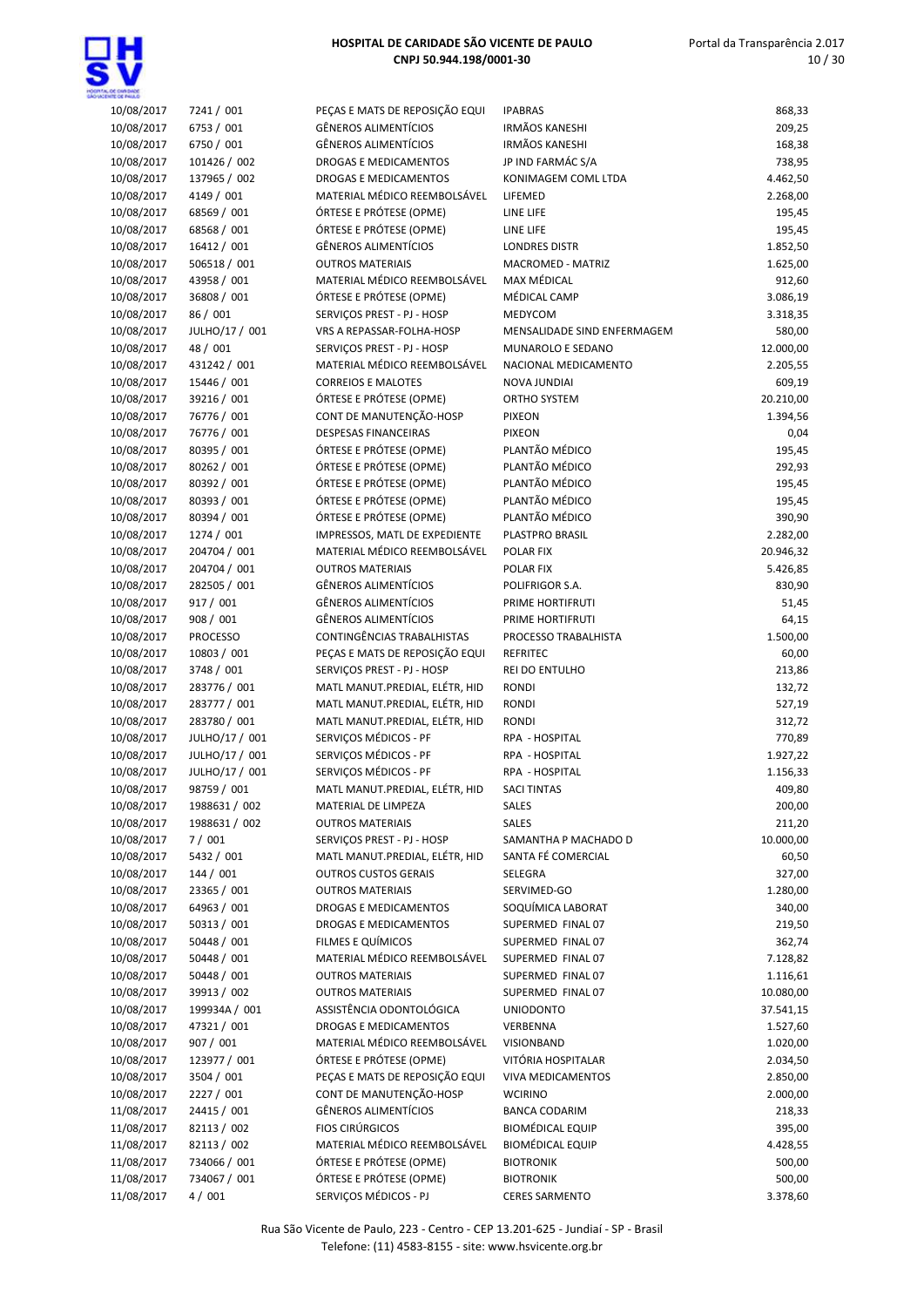

| 11/08/2017 | 842824 / 001    | MATERIAL MÉDICO REEMBOLSÁVEL   | <b>CIRÚRGICA FERNANDES</b>        | 14.123,86  |
|------------|-----------------|--------------------------------|-----------------------------------|------------|
| 11/08/2017 | 842940 / 001    | MATERIAL MÉDICO REEMBOLSÁVEL   | <b>CIRÚRGICA FERNANDES</b>        | 1.174,60   |
| 11/08/2017 | 842824 / 001    | <b>OUTROS MATERIAIS</b>        | CIRÚRGICA FERNANDES               | 403,65     |
|            |                 |                                | <b>CREMER MG</b>                  |            |
| 11/08/2017 | 163911 / 001    | MATERIAL MÉDICO REEMBOLSÁVEL   |                                   | 8.669,30   |
| 11/08/2017 | 23367 / 001     | SERVIÇOS PREST - PJ - HOSP     | <b>DD INSETOS</b>                 | 1.649,30   |
| 11/08/2017 | 43128 / 001     | MATERIAL MÉDICO REEMBOLSÁVEL   | <b>DE PAULI</b>                   | 4.780,32   |
| 11/08/2017 | 1/001           | SERVIÇOS MÉDICOS - PJ          | <b>DEBORA LOPES</b>               | 7.800,00   |
| 11/08/2017 | 566 / 001       | SERVIÇOS PREST - PJ - HOSP     | <b>ELETRO DIAS</b>                | 380,00     |
|            |                 |                                |                                   |            |
| 11/08/2017 | 276832 / 001    | ÓRTESE E PRÓTESE (OPME)        | EMPÓRIO HOSPITALAR                | 1.033,00   |
| 11/08/2017 | 783 / 001       | TRANSPORTE DE EMPREGADOS       | <b>FAMA TRANSP E TUR</b>          | 4.925,75   |
| 11/08/2017 | AGOSTO/17 / 001 | <b>FÉRIAS HOSPITAL</b>         | FÉRIAS FOLHA AGOSTO/17 - HOSPITAL | 20.186,06  |
|            |                 | MATERIAL MÉDICO REEMBOLSÁVEL   |                                   |            |
| 11/08/2017 | 33333 / 001     |                                | <b>FUTURA</b>                     | 9.634,80   |
| 11/08/2017 | 18 / 001        | SERVIÇOS MÉDICOS - PJ          | <b>GARCIA E ROSSONI</b>           | 1.126,20   |
| 11/08/2017 | 14/001          | SERVIÇOS MÉDICOS - PJ          | H E F SERVIÇOS                    | 11.262,00  |
| 11/08/2017 | 110 / 001       | SERVS TERC. MÉDICOS REPASSE PJ | INST DE ONCOLOGIA                 | 190.675,21 |
|            |                 |                                |                                   |            |
| 11/08/2017 | 6758 / 001      | <b>GÊNEROS ALIMENTÍCIOS</b>    | <b>IRMÃOS KANESHI</b>             | 151,91     |
| 11/08/2017 | 8640 / 001      | MATERIAL MÉDICO REEMBOLSÁVEL   | JOHNSON E JOHNSON 05              | 2.137,80   |
| 11/08/2017 | 102710 / 001    | <b>DROGAS E MEDICAMENTOS</b>   | JP IND FARMÁC S/A                 | 769,70     |
| 11/08/2017 | 139861 / 001    | MATERIAL MÉDICO REEMBOLSÁVEL   | KONIMAGEM COML LTDA               | 1.910,00   |
|            |                 |                                |                                   |            |
| 11/08/2017 | 15246 / 001     | <b>FIOS CIRÚRGICOS</b>         | LIBEMA                            | 1.587,00   |
| 11/08/2017 | 15246 / 001     | MATERIAL MÉDICO REEMBOLSÁVEL   | LIBEMA                            | 800,00     |
| 11/08/2017 | 60 / 001        | SERVIÇOS MÉDICOS - PJ          | LILIANE COELHO NEVES              | 4.504,80   |
| 11/08/2017 | 1495 / 001      | MATERIAL MÉDICO REEMBOLSÁVEL   | LUIMED                            | 680,00     |
|            |                 |                                |                                   |            |
| 11/08/2017 | 1495 / 001      | <b>OUTROS MATERIAIS</b>        | LUIMED                            | 121,50     |
| 11/08/2017 | 59 / 001        | SERVIÇOS MÉDICOS - PJ          | <b>LUIS ANEZ</b>                  | 2.252,40   |
| 11/08/2017 | 1508014 / 001   | DROGAS E MEDICAMENTOS          | <b>MAFRA MATRIZ</b>               | 1.698,00   |
|            |                 |                                |                                   |            |
| 11/08/2017 | 1508012 / 001   | DROGAS E MEDICAMENTOS          | <b>MAFRA MATRIZ</b>               | 3.650,00   |
| 11/08/2017 | 408936 / 001    | MATERIAL MÉDICO REEMBOLSÁVEL   | <b>MAFRA MATRIZ</b>               | 4.050,00   |
| 11/08/2017 | 26 / 001        | SERVIÇOS MÉDICOS - PJ          | MARCELA SCHWARZ                   | 5.400,00   |
| 11/08/2017 | 109 / 001       | SERVIÇOS MÉDICOS - PJ          | <b>MED SALVA</b>                  | 7.320,30   |
|            | 50994 / 001     | MATERIAL MÉDICO REEMBOLSÁVEL   | MÉDICOR                           | 1.517,10   |
| 11/08/2017 |                 |                                |                                   |            |
| 11/08/2017 | 3976 / 001      | ÓRTESE E PRÓTESE (OPME)        | MERIL                             | 500,00     |
| 11/08/2017 | 3975 / 001      | ÓRTESE E PRÓTESE (OPME)        | <b>MERIL</b>                      | 2.534,50   |
| 11/08/2017 | 14999 / 001     | <b>DROGAS E MEDICAMENTOS</b>   | MGMED PRODUTOS HOSPI              | 1.942,40   |
|            |                 |                                |                                   |            |
| 11/08/2017 | 15015 / 001     | <b>OUTROS MATERIAIS</b>        | MGMED PRODUTOS HOSPI              | 1.768,80   |
| 11/08/2017 | 88 / 001        | SERVIÇOS MÉDICOS - PJ          | MP JUNDIAÍ SERVIÇOS               | 4.504,80   |
| 11/08/2017 | 74 / 001        | SERVIÇOS MÉDICOS - PJ          | OLIVEIRA E FREITAS                | 43.921,80  |
| 11/08/2017 | 75 / 001        | SERVIÇOS MÉDICOS - PJ          | OLIVEIRA E FREITAS                | 4.692,50   |
|            |                 |                                |                                   |            |
| 11/08/2017 | 39261 / 001     | ÓRTESE E PRÓTESE (OPME)        | ORTHO SYSTEM                      | 913,16     |
| 11/08/2017 | 39264 / 001     | ÓRTESE E PRÓTESE (OPME)        | <b>ORTHO SYSTEM</b>               | 1.010,56   |
| 11/08/2017 | 39254 / 001     | ÓRTESE E PRÓTESE (OPME)        | <b>ORTHO SYSTEM</b>               | 978,92     |
| 11/08/2017 | 39262 / 001     | ÓRTESE E PRÓTESE (OPME)        | ORTHO SYSTEM                      | 936,58     |
|            |                 |                                |                                   |            |
| 11/08/2017 | 39260 / 001     | ÓRTESE E PRÓTESE (OPME)        | ORTHO SYSTEM                      | 913,16     |
| 11/08/2017 | 39259 / 001     | ÓRTESE E PRÓTESE (OPME)        | ORTHO SYSTEM                      | 275,48     |
| 11/08/2017 | 39263 / 001     | ÓRTESE E PRÓTESE (OPME)        | ORTHO SYSTEM                      | 764,34     |
| 11/08/2017 | AGOSTO/17 / 001 | PENSÃO ALIMENTÍCIA             | PENSÃO ALIMENTÍCIA                | 1.784,86   |
|            |                 |                                |                                   |            |
| 11/08/2017 | 29 / 001        | SERVICOS MÉDICOS - PJ          | POLETO E PETEK                    | 7.200,00   |
| 11/08/2017 | 918 / 001       | <b>GÊNEROS ALIMENTÍCIOS</b>    | PRIME HORTIFRUTI                  | 195,28     |
| 11/08/2017 | <b>PROCESSO</b> | CONTINGÊNCIAS TRABALHISTAS     | PROCESSO TRABALHISTA              | 5.709,54   |
| 11/08/2017 | PROCESSO        | CONTINGÊNCIAS TRABALHISTAS     | PROCESSO TRABALHISTA              | 1.134,35   |
|            |                 |                                |                                   |            |
| 11/08/2017 | <b>PROCESSO</b> | DESPESAS FINANCEIRAS           | PROCESSO TRABALHISTA              | 390,40     |
| 11/08/2017 | 195320 / 001    | IMPRESSOS, MATL DE EXPEDIENTE  | PROCOMP                           | 724,60     |
| 11/08/2017 | 1916 / 001      | MATERIAL MÉDICO REEMBOLSÁVEL   | <b>PROTECTOR</b>                  | 1.700,00   |
| 11/08/2017 | 10248 / 001     | MATERIAL MÉDICO REEMBOLSÁVEL   | SAMITECH                          | 3.692,25   |
|            |                 |                                |                                   |            |
| 11/08/2017 | 62 / 001        | SERVIÇOS MÉDICOS - PJ          | STROHER SERVIÇOS MED              | 3.941,70   |
| 11/08/2017 | 20/001          | SERVIÇOS MÉDICOS - PJ          | THE DOCTORS                       | 6.194,10   |
| 11/08/2017 | CONF DIV / 002  | TERMO CONF DÍVIDA              | TRAUMACAMP                        | 7.250,00   |
|            | 1622590 / 001   | IMPRESSOS, MATL DE EXPEDIENTE  |                                   |            |
| 11/08/2017 |                 |                                | TRAVAGIN                          | 506,89     |
| 11/08/2017 | 1622590 / 001   | <b>OUTROS MATERIAIS</b>        | TRAVAGIN                          | 10,90      |
| 11/08/2017 | 10011 / 001     | IMPRESSOS, MATL DE EXPEDIENTE  | TURN O MATIC                      | 145,00     |
| 14/08/2017 | 10652 / 001     | MATERIAL MÉDICO REEMBOLSÁVEL   | <b>ALIANCA</b>                    | 2.841,30   |
|            |                 |                                |                                   |            |
| 14/08/2017 | 10652 / 001     | <b>OUTROS MATERIAIS</b>        | <b>ALIANCA</b>                    | 8.928,00   |
| 14/08/2017 | 6625 / 001      | SERVIÇOS PREST - PJ - HOSP     | <b>APONTO SISTEMAS</b>            | 1.040,00   |
| 14/08/2017 | 2785 / 001      | MATL MANUT.PREDIAL, ELÉTR, HID | ARCH FLOOR                        | 2.123,48   |
| 14/08/2017 | 24478 / 001     | <b>GÊNEROS ALIMENTÍCIOS</b>    | <b>BANCA CODARIM</b>              | 91,27      |
|            |                 |                                |                                   |            |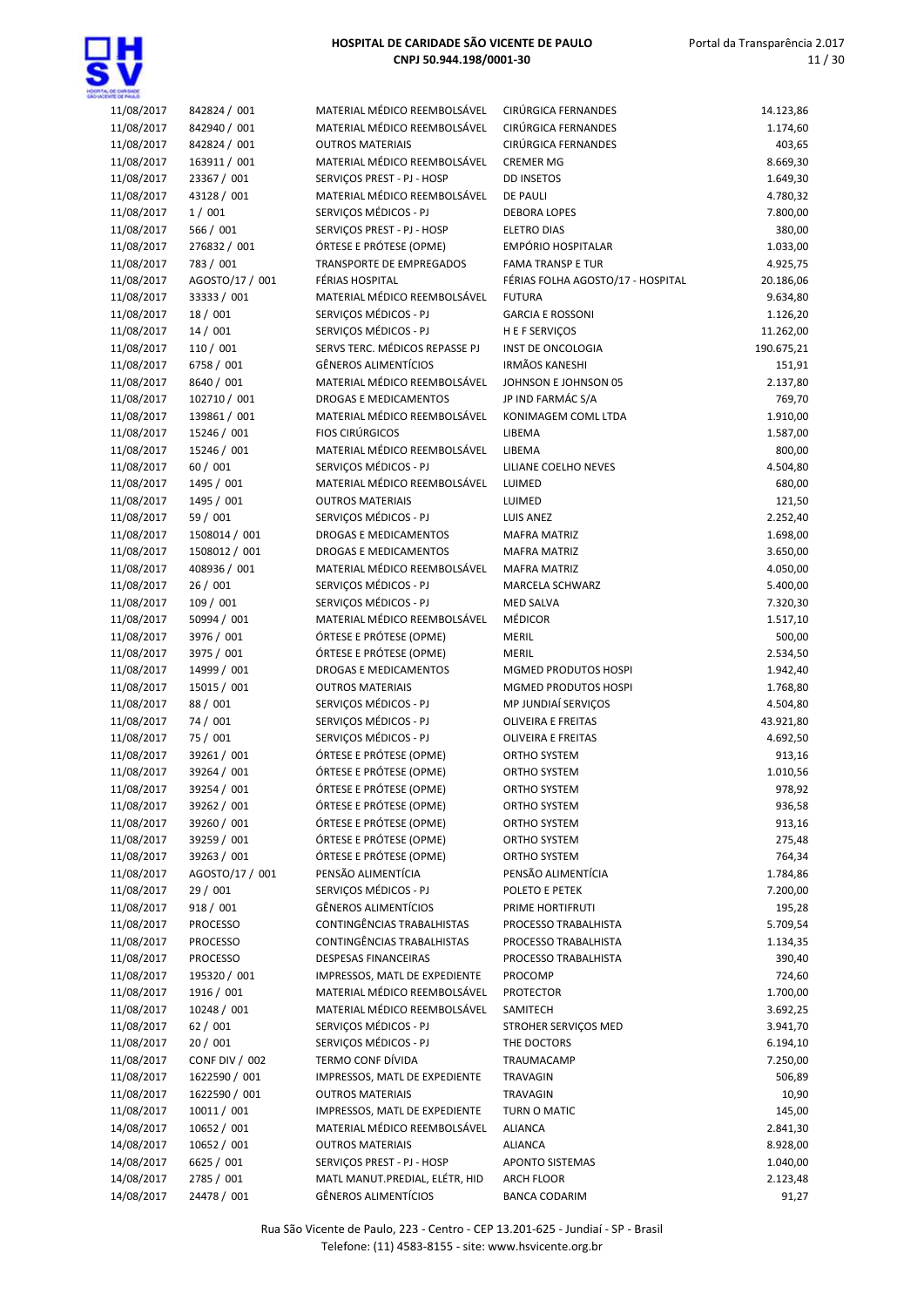

| 14/08/2017 | 24433 / 001     | GÊNEROS ALIMENTÍCIOS           | <b>BANCA CODARIM</b>        | 253,00     |
|------------|-----------------|--------------------------------|-----------------------------|------------|
| 14/08/2017 | 24432 / 001     | <b>GÊNEROS ALIMENTÍCIOS</b>    |                             |            |
|            |                 |                                | <b>BANCA CODARIM</b>        | 239,76     |
| 14/08/2017 | 602216 / 001    | MATERIAL MÉDICO REEMBOLSÁVEL   | <b>BAXTER</b>               | 8.592,00   |
| 14/08/2017 | 15695 / 001     | MATERIAL PERMANENTE            | <b>BAZAR POPULAR</b>        | 279,80     |
| 14/08/2017 | 83364 / 001     | MATERIAL MÉDICO REEMBOLSÁVEL   | <b>BIOMÉDICAL EQUIP</b>     | 1.727,40   |
| 14/08/2017 | 734427 / 001    | ÓRTESE E PRÓTESE (OPME)        | <b>BIOTRONIK</b>            | 1.000,00   |
| 14/08/2017 | 338943 / 001    | <b>GÊNEROS ALIMENTÍCIOS</b>    | <b>BOM SABOR</b>            | 1.330,00   |
| 14/08/2017 | 1215221 / 001   | ÓRTESE E PRÓTESE (OPME)        | <b>BOSTON SCIENTIFIC</b>    | 672,00     |
|            |                 |                                |                             |            |
| 14/08/2017 | 1215210 / 001   | ÓRTESE E PRÓTESE (OPME)        | <b>BOSTON SCIENTIFIC</b>    | 672,00     |
| 14/08/2017 | 1215217 / 001   | ÓRTESE E PRÓTESE (OPME)        | <b>BOSTON SCIENTIFIC</b>    | 672,00     |
| 14/08/2017 | 1215203 / 001   | ÓRTESE E PRÓTESE (OPME)        | <b>BOSTON SCIENTIFIC</b>    | 672,00     |
| 14/08/2017 | 63957 / 001     | GÊNEROS ALIMENTÍCIOS           | <b>CATABY FINAL 57</b>      | 276,84     |
| 14/08/2017 | 1031 / 001      | MATERIAL DE LIMPEZA            | <b>CCS PLÁSTICOS</b>        | 535,00     |
| 14/08/2017 | 843562 / 001    | MATERIAL MÉDICO REEMBOLSÁVEL   | CIRÚRGICA FERNANDES         | 443,10     |
| 14/08/2017 | 832167 / 001    | MATERIAL MÉDICO REEMBOLSÁVEL   | CIRÚRGICA FERNANDES         | 106,25     |
| 14/08/2017 | 2326 / 001      | MATERIAL MÉDICO REEMBOLSÁVEL   | <b>COLINA TEXTIL</b>        | 3.329,76   |
|            |                 |                                |                             |            |
| 14/08/2017 | 2326 / 001      | <b>OUTROS MATERIAIS</b>        | <b>COLINA TEXTIL</b>        | 666,00     |
| 14/08/2017 | JULHO/17 / 001  | VRS A REPASSAR-FOLHA-HOSP      | CONSIGNADO SANTANDER        | 193.926,07 |
| 14/08/2017 | 399581 / 001    | MATERIAL MÉDICO REEMBOLSÁVEL   | <b>CREMER SA</b>            | 8.986,90   |
| 14/08/2017 | 1933 / 001      | MATERIAL DE LIMPEZA            | <b>CSA INTERN IMP E EXP</b> | 955,00     |
| 14/08/2017 | 671509 / 001    | IMPRESSOS, MATL DE EXPEDIENTE  | DATASUPRI DISTRIBUID        | 1.130,63   |
| 14/08/2017 | 671509 / 001    | MATERIAL MÉDICO REEMBOLSÁVEL   | <b>DATASUPRI DISTRIBUID</b> | 16,49      |
| 14/08/2017 | 249446 / 001    | MATL MANUT.PREDIAL, ELÉTR, HID | DEPÓSITO TORTORELLA         | 47,20      |
| 14/08/2017 |                 |                                | <b>DEPÓSITO TORTORELLA</b>  |            |
|            | 249445 / 001    | MATL MANUT.PREDIAL, ELÉTR, HID |                             | 186,00     |
| 14/08/2017 | 3492 / 001      | CONT DE MANUTENÇÃO-HOSP        | E.G.M. ENG                  | 1.259,91   |
| 14/08/2017 | 3491 / 001      | CONT DE MANUTENÇÃO-HOSP        | E.G.M. ENG                  | 4.686,44   |
| 14/08/2017 | 3072 / 001      | MATERIAL MÉDICO REEMBOLSÁVEL   | <b>ECLYPES</b>              | 175,00     |
| 14/08/2017 | 3072 / 001      | <b>OUTROS MATERIAIS</b>        | <b>ECLYPES</b>              | 6.320,00   |
| 14/08/2017 | 85260 / 001     | MATERIAL MÉDICO REEMBOLSÁVEL   | <b>ECOMED</b>               | 1.600,00   |
| 14/08/2017 | 725843 / 002    | GÊNEROS ALIMENTÍCIOS           | FRESENIUS-MATRIZ            | 5.858,27   |
| 14/08/2017 | 746798 / 001    | GÊNEROS ALIMENTÍCIOS           | FRESENIUS-MATRIZ            | 3.083,40   |
| 14/08/2017 |                 | MATERIAL MÉDICO REEMBOLSÁVEL   | FRESENIUS-MATRIZ            |            |
|            | 746976 / 001    |                                |                             | 1.460,00   |
| 14/08/2017 | 2329520 / 001   | <b>GÊNEROS ALIMENTÍCIOS</b>    | <b>FRIBOI FILIAL</b>        | 2.215,05   |
| 14/08/2017 | 261597 / 001    | MATERIAL MÉDICO REEMBOLSÁVEL   | HALEX ISTAR GO              | 2.490,00   |
| 14/08/2017 | 119805 / 001    | MATERIAL MÉDICO REEMBOLSÁVEL   | HDL HOSPITALAR              | 249,60     |
| 14/08/2017 | 119805 / 001    | <b>OUTROS MATERIAIS</b>        | HDL HOSPITALAR              | 1.166,40   |
| 14/08/2017 | 174550 / 001    | MATERIAL MÉDICO REEMBOLSÁVEL   | <b>HOSPFAR</b>              | 630,80     |
| 14/08/2017 | 1391961 / 001   | <b>GÊNEROS ALIMENTÍCIOS</b>    | <b>IMPAKTO</b>              | 1.408,86   |
| 14/08/2017 | 1392220 / 001   | IMPRESSOS, MATL DE EXPEDIENTE  | <b>IMPAKTO</b>              | 15,25      |
| 14/08/2017 | 1392220 / 001   | MATERIAL DE LIMPEZA            | <b>IMPAKTO</b>              | 2.307,50   |
|            |                 | MATERIAL MÉDICO REEMBOLSÁVEL   |                             |            |
| 14/08/2017 | 3955 / 001      |                                | INOVA COML HOSPITALA        | 7.591,40   |
| 14/08/2017 | 3071 / 001      | ÓRTESE E PRÓTESE (OPME)        | INTERMÉDICAL EQUIP          | 1.702,00   |
| 14/08/2017 | 6762 / 001      | GÊNEROS ALIMENTÍCIOS           | IRMÃOS KANESHI              | 269,15     |
| 14/08/2017 | 6765 / 001      | GÊNEROS ALIMENTÍCIOS           | <b>IRMÃOS KANESHI</b>       | 259,00     |
| 14/08/2017 | 305305 / 001    | IMPRESSOS, MATL DE EXPEDIENTE  | <b>JANDAIA</b>              | 1.353,62   |
| 14/08/2017 | 142104 / 001    | <b>GÊNEROS ALIMENTÍCIOS</b>    | <b>JCA FOODS</b>            | 1.998,34   |
| 14/08/2017 | 185 / 001       | SERVIÇOS PREST - PJ - HOSP     | JERÔNIMO VIDROS             | 300,00     |
| 14/08/2017 | 139964 / 001    | DROGAS E MEDICAMENTOS          | KONIMAGEM COML LTDA         | 4.462,50   |
| 14/08/2017 |                 |                                |                             |            |
|            | 4762 / 001      | SERVIÇOS PREST - PJ - HOSP     | LAVANDERIA S. JORGE         | 56,00      |
| 14/08/2017 | 4736 / 001      | SERVIÇOS PREST - PJ - HOSP     | LAVANDERIA S. JORGE         | 69,00      |
| 14/08/2017 | 68627 / 001     | ÓRTESE E PRÓTESE (OPME)        | LINE LIFE                   | 195,45     |
| 14/08/2017 | 46995 / 001     | MATERIAL MÉDICO REEMBOLSÁVEL   | M P COM DE MATS HOSP        | 1.110,00   |
| 14/08/2017 | 507112 / 001    | MATERIAL MÉDICO REEMBOLSÁVEL   | MACROMED - MATRIZ           | 2.236,81   |
| 14/08/2017 | 1508756 / 001   | DROGAS E MEDICAMENTOS          | MAFRA FILIAL GO             | 13.125,00  |
| 14/08/2017 | 4007 / 001      | ÓRTESE E PRÓTESE (OPME)        | <b>MERIL</b>                | 500,00     |
| 14/08/2017 | 39267 / 001     | ÓRTESE E PRÓTESE (OPME)        | ORTHO SYSTEM                | 5.680,00   |
|            |                 |                                |                             |            |
| 14/08/2017 | 39287 / 001     | ÓRTESE E PRÓTESE (OPME)        | ORTHO SYSTEM                | 299,90     |
| 14/08/2017 | 39284 / 001     | ÓRTESE E PRÓTESE (OPME)        | ORTHO SYSTEM                | 276,48     |
| 14/08/2017 | 39283 / 001     | ÓRTESE E PRÓTESE (OPME)        | ORTHO SYSTEM                | 202,06     |
| 14/08/2017 | 75406 / 001     | GÊNEROS ALIMENTÍCIOS           | <b>OVOS PRETI</b>           | 588,00     |
| 14/08/2017 | 235 / 001       | <b>OUTROS CUSTOS GERAIS</b>    | PANIFICADORA VILLACA        | 498,25     |
| 14/08/2017 | 289679840 / 001 | <b>OUTROS CUSTOS GERAIS</b>    | PEDÁGIO SEM PARAR           | 291,32     |
| 14/08/2017 | 386442 / 001    | GÊNEROS ALIMENTÍCIOS           | <b>PLATINA</b>              | 344,30     |
| 14/08/2017 | 283165 / 001    | <b>GÊNEROS ALIMENTÍCIOS</b>    | POLIFRIGOR S.A.             | 1.109,52   |
| 14/08/2017 |                 | <b>GÊNEROS ALIMENTÍCIOS</b>    |                             | 135,15     |
|            | 930 / 001       |                                | PRIME HORTIFRUTI            |            |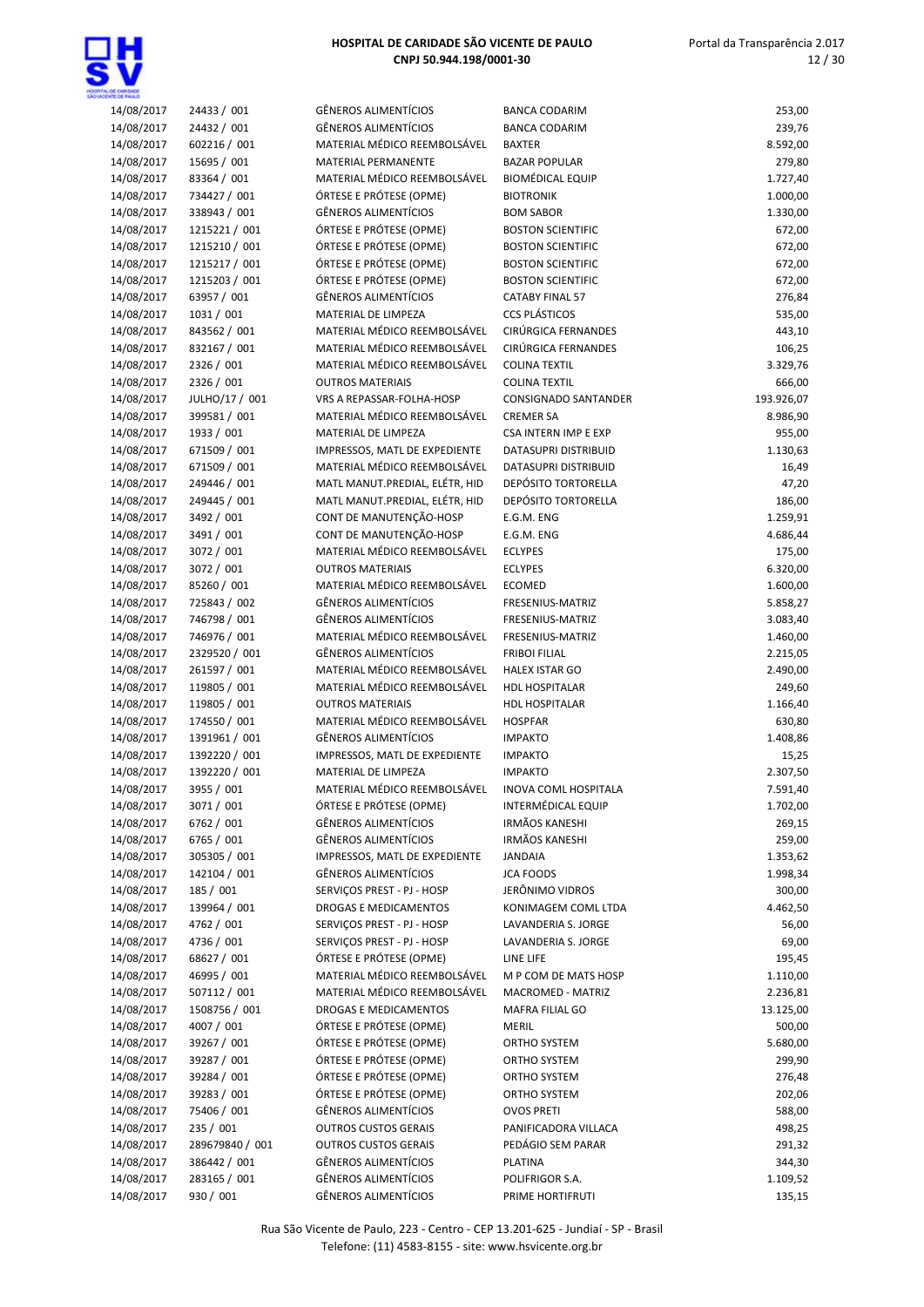

| 14/08/2017 | 936 / 001      | <b>GÊNEROS ALIMENTÍCIOS</b>         | PRIME HORTIFRUTI     | 47,52     |
|------------|----------------|-------------------------------------|----------------------|-----------|
| 14/08/2017 | 2267 / 001     | MATERIAL MÉDICO REEMBOLSÁVEL        | PRIOM TECNOLOGIA     | 1.176,00  |
| 14/08/2017 | 192923 / 002   | IMPRESSOS, MATL DE EXPEDIENTE       | PROCOMP              | 696,73    |
| 14/08/2017 | 494945 / 001   | MATERIAL DE LIMPEZA                 | PROLIM               | 12.402,60 |
|            |                |                                     |                      |           |
| 14/08/2017 | 194616 / 001   | MATL MANUT.PREDIAL, ELÉTR, HID      | SÁ METAIS MATRIZ     | 111,60    |
| 14/08/2017 | 98939 / 001    | MATL MANUT.PREDIAL, ELÉTR, HID      | <b>SACI TINTAS</b>   | 460,00    |
| 14/08/2017 | 179872 / 001   | <b>GÊNEROS ALIMENTÍCIOS</b>         | SANNA COM ALIMENTOS  | 300,00    |
| 14/08/2017 | 92726 / 001    | MATERIAL PERMANENTE                 | <b>SCHOBELL</b>      | 366,49    |
|            |                |                                     |                      |           |
| 14/08/2017 | 1800141 / 001  | <b>GÊNEROS ALIMENTÍCIOS</b>         | SERRAMAR             | 623,44    |
| 14/08/2017 | 1796950 / 001  | <b>GÊNEROS ALIMENTÍCIOS</b>         | SERRAMAR             | 623,44    |
| 14/08/2017 | 1799580 / 001  | <b>GÊNEROS ALIMENTÍCIOS</b>         | SERRAMAR             | 623,44    |
| 14/08/2017 | 1798805 / 001  | <b>GÊNEROS ALIMENTÍCIOS</b>         | SERRAMAR             | 623,44    |
|            |                |                                     |                      |           |
| 14/08/2017 | 1012532 / 001  | SERVIÇOS PREST - PJ - HOSP          | SOFTMATIC            | 127,42    |
| 14/08/2017 | 4054 / 001     | MATERIAL MÉDICO REEMBOLSÁVEL        | STAR MÉDICAL DO BRAS | 350,00    |
| 14/08/2017 | 52140 / 001    | <b>DROGAS E MEDICAMENTOS</b>        | SUPERMED FINAL 07    | 1.014,00  |
| 14/08/2017 | 1602248 / 002  | IMPRESSOS, MATL DE EXPEDIENTE       | <b>TRAVAGIN</b>      | 462,35    |
|            |                | <b>COMBUSTÍVEIS E LUBRIFICANTES</b> |                      |           |
| 14/08/2017 | 1616 / 001     |                                     | <b>ULTRAGAZ</b>      | 2.821,96  |
| 14/08/2017 | 179 / 001      | MATERIAL MÉDICO REEMBOLSÁVEL        | <b>UNIODONTO</b>     | 385,00    |
| 14/08/2017 | 12550 / 001    | <b>GÊNEROS ALIMENTÍCIOS</b>         | VIEIRA E COUTO PESCA | 560,00    |
| 14/08/2017 | 1648 / 001     | SERVIÇOS PREST - PJ - HOSP          | <b>WILLTEK</b>       | 740,00    |
| 16/08/2017 | 26278 / 001    | MATL MANUT.PREDIAL, ELÉTR, HID      | <b>3V TINTAS</b>     |           |
|            |                |                                     |                      | 175,20    |
| 16/08/2017 | 36655 / 001    | CONT DE MANUTENÇÃO-HOSP             | AGFA                 | 6.492,14  |
| 16/08/2017 | 24522 / 001    | <b>GÊNEROS ALIMENTÍCIOS</b>         | <b>BANCA CODARIM</b> | 309,35    |
| 16/08/2017 | 60432 / 001    | <b>GÊNEROS ALIMENTÍCIOS</b>         | BIE                  | 1.594,80  |
|            |                |                                     | CARDIO MÉDICAL       |           |
| 16/08/2017 | 194604 / 001   | ÓRTESE E PRÓTESE (OPME)             |                      | 2.800,00  |
| 16/08/2017 | 4477 / 001     | MATL MANUT.PREDIAL, ELÉTR, HID      | <b>CENTER FECHA</b>  | 347,80    |
| 16/08/2017 | 135599 / 001   | <b>GÊNEROS ALIMENTÍCIOS</b>         | COPOLFOOD COM PROD   | 611,55    |
| 16/08/2017 | 3252 / 001     | <b>ENERGIA ELÉTRICA</b>             | <b>CPFL</b>          | 55,63     |
|            |                | ÓRTESE E PRÓTESE (OPME)             | EMPÓRIO HOSPITALAR   | 2.500,40  |
| 16/08/2017 | 277062 / 001   |                                     |                      |           |
| 16/08/2017 | 277053 / 001   | ÓRTESE E PRÓTESE (OPME)             | EMPÓRIO HOSPITALAR   | 1.287,00  |
| 16/08/2017 | 277052 / 001   | ÓRTESE E PRÓTESE (OPME)             | EMPÓRIO HOSPITALAR   | 1.795,00  |
| 16/08/2017 | 277067 / 001   | ÓRTESE E PRÓTESE (OPME)             | EMPÓRIO HOSPITALAR   | 1.992,40  |
| 16/08/2017 | 105096 / 001   | ÓRTESE E PRÓTESE (OPME)             | <b>ERECTA</b>        |           |
|            |                |                                     |                      | 1.060,00  |
| 16/08/2017 | 105056 / 001   | ÓRTESE E PRÓTESE (OPME)             | ERECTA               | 4.995,43  |
| 16/08/2017 | 105095 / 001   | ÓRTESE E PRÓTESE (OPME)             | <b>ERECTA</b>        | 2.960,00  |
| 16/08/2017 | 105094 / 001   | ÓRTESE E PRÓTESE (OPME)             | ERECTA               | 5.020,87  |
| 16/08/2017 | 10824 / 001    | MATL MANUT.PREDIAL, ELÉTR, HID      | <b>ESQUINA</b>       | 119,80    |
|            |                |                                     |                      |           |
| 16/08/2017 | 8482 / 001     | ÓRTESE E PRÓTESE (OPME)             | <b>EVMED</b>         | 297,00    |
| 16/08/2017 | 8521 / 001     | ÓRTESE E PRÓTESE (OPME)             | <b>EVMED</b>         | 117,00    |
| 16/08/2017 | 2334336 / 001  | <b>GÊNEROS ALIMENTÍCIOS</b>         | <b>FRIBOI FILIAL</b> | 312,26    |
| 16/08/2017 | 284040 / 001   | <b>GÊNEROS ALIMENTÍCIOS</b>         | FRIOS DADO FINAL 54  | 201,49    |
|            |                |                                     |                      |           |
| 16/08/2017 | 15638 / 001    | <b>OUTROS MATERIAIS</b>             | H MAX                | 800,00    |
| 16/08/2017 | 138 / 001      | SERVIÇOS MÉDICOS - PJ               | <b>HEBECLIN</b>      | 2.252,40  |
| 16/08/2017 | 6773 / 001     | <b>GÊNEROS ALIMENTÍCIOS</b>         | IRMÃOS KANESHI       | 190,75    |
| 16/08/2017 | 134107 / 001   | MATERIAL MÉDICO REEMBOLSÁVEL        | <b>MEDI HOUSE</b>    | 2.757,22  |
|            |                | ÓRTESE E PRÓTESE (OPME)             |                      |           |
| 16/08/2017 | 36988 / 001    |                                     | MÉDICAL CAMP         | 4.630,90  |
| 16/08/2017 | 38620 / 001    | <b>GASES MEDICINAIS</b>             | OXILUZ               | 6.271,00  |
| 16/08/2017 | 38619 / 001    | <b>GASES MEDICINAIS</b>             | OXILUZ               | 950,00    |
| 16/08/2017 | 38620 / 001    | PEÇAS E MATS DE REPOSIÇÃO EQUI      | <b>OXILUZ</b>        | 251,50    |
| 16/08/2017 | 1396 / 001     | LOCAÇÃO (EQUIP, MAQ. ESPAÇO)        | PANMÉDICA            | 3.300,00  |
|            |                |                                     |                      |           |
| 16/08/2017 | 80465 / 001    | ÓRTESE E PRÓTESE (OPME)             | PLANTÃO MÉDICO       | 390,90    |
| 16/08/2017 | 80466 / 001    | ÓRTESE E PRÓTESE (OPME)             | PLANTÃO MÉDICO       | 195,45    |
| 16/08/2017 | 80626 / 001    | ÓRTESE E PRÓTESE (OPME)             | PLANTÃO MÉDICO       | 195,45    |
| 16/08/2017 | 80493 / 001    | ÓRTESE E PRÓTESE (OPME)             | PLANTÃO MÉDICO       | 390,90    |
|            |                |                                     |                      |           |
| 16/08/2017 | 204797 / 001   | MATERIAL MÉDICO REEMBOLSÁVEL        | POLAR FIX            | 512,00    |
| 16/08/2017 | 205081 / 001   | MATERIAL MÉDICO REEMBOLSÁVEL        | POLAR FIX            | 6.262,52  |
| 16/08/2017 | 205058 / 001   | MATERIAL MÉDICO REEMBOLSÁVEL        | POLAR FIX            | 525,00    |
| 16/08/2017 | 284090 / 001   | GÊNEROS ALIMENTÍCIOS                | POLIFRIGOR S.A.      | 1.465,12  |
|            |                |                                     |                      |           |
| 16/08/2017 | 27759 / 001    | MATERIAL MÉDICO REEMBOLSÁVEL        | POLO CIRÚRGICO       | 1.155,01  |
| 16/08/2017 | 27759 / 001    | <b>OUTROS MATERIAIS</b>             | POLO CIRÚRGICO       | 148,40    |
| 16/08/2017 | 940 / 001      | <b>GÊNEROS ALIMENTÍCIOS</b>         | PRIME HORTIFRUTI     | 159,82    |
| 16/08/2017 | JULHO/17 / 001 | <b>RESCISÕES</b>                    | RESCISÃO FUNC        | 4.692,20  |
|            |                |                                     |                      |           |
| 16/08/2017 | AGOSTO/17/1    | RESCISÕES PARCELADAS HOSPITAL       | RESCISÃO PARCELADA   | 2.699,65  |
| 16/08/2017 | AGOSTO/17/1    | RESCISÕES PARCELADAS HOSPITAL       | RESCISÃO PARCELADA   | 406,86    |
| 16/08/2017 | 97501 / 001    | DROGAS E MEDICAMENTOS               | SANOBIOL             | 15.794,40 |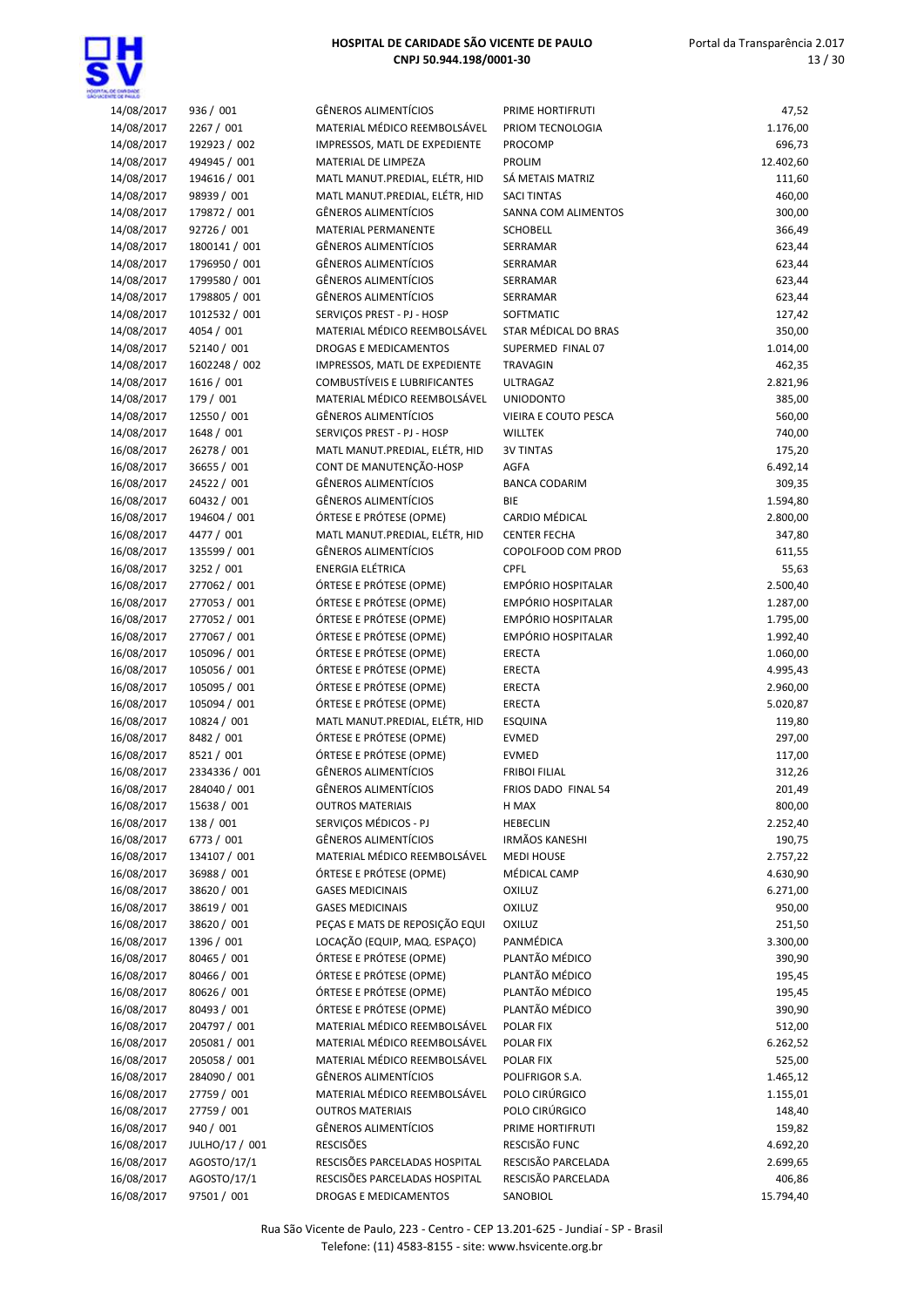

| 16/08/2017 | 31372 / 001           | <b>GÊNEROS ALIMENTÍCIOS</b>    | <b>SB ALIMENTOS</b>         | 356,40    |
|------------|-----------------------|--------------------------------|-----------------------------|-----------|
| 16/08/2017 | 5854 / 001            | <b>OUTROS MATERIAIS</b>        | SDF RIO VALLEY LTDA         | 229,40    |
| 16/08/2017 | 3415 / 001            | DROGAS E MEDICAMENTOS          | SOMMA RIO COM MEDIC         | 3.100,00  |
| 16/08/2017 | 52531 / 001           | FILMES E QUÍMICOS              | SUPERMED FINAL 07           | 3.128,40  |
| 16/08/2017 | 21393 / 001           | PEÇAS E MATS DE REPOSIÇÃO EQUI | <b>TECNOCLIN</b>            | 332,80    |
| 17/08/2017 | 10680 / 001           | <b>OUTROS MATERIAIS</b>        | <b>ALIANCA</b>              | 2.232,00  |
| 17/08/2017 | 3960 / 001            | MANUTENÇÃO E CONSERVAÇÃO       | AMBIARTE                    | 1.540,00  |
| 17/08/2017 | 3960 / 001            | MATL MANUT.PREDIAL, ELÉTR, HID | AMBIARTE                    | 875,00    |
| 17/08/2017 | 146493 / 001          | IMPRESSOS, MATL DE EXPEDIENTE  | AUTOPEL AUTOMAÇÃO           | 5.300,00  |
| 17/08/2017 | 3386 / 001            | <b>OUTROS MATERIAIS</b>        | <b>BIO BRASIL BIOTECNOL</b> | 627,80    |
| 17/08/2017 | 1218266 / 001         | ÓRTESE E PRÓTESE (OPME)        | <b>BOSTON SCIENTIFIC</b>    | 672,00    |
| 17/08/2017 | 30 / 001              | SERVIÇOS MÉDICOS - PJ          | CÉLIA CRISTINA              | 1.126,20  |
| 17/08/2017 | 47723 / 001           | MATERIAL MÉDICO REEMBOLSÁVEL   | <b>CISCRE</b>               | 9.868,50  |
| 17/08/2017 | 326 / 001             | SERVIÇOS MÉDICOS - PJ          | CLÍNICA MÉDICA LEÃO         | 1.126,20  |
| 17/08/2017 | <b>CONF DIV / 001</b> | TERMO CONF DÍVIDA              | <b>CPFL</b>                 | 26.063,97 |
| 17/08/2017 | 164463 / 001          | MATERIAL MÉDICO REEMBOLSÁVEL   | <b>CREMER MG</b>            | 245,00    |
| 17/08/2017 | 57491 / 001           | <b>GÊNEROS ALIMENTÍCIOS</b>    | <b>DISTRIB HERNANDES</b>    | 1.101,60  |
| 17/08/2017 | 2884 / 001            | <b>OUTROS MATERIAIS</b>        | DWA COM EQUIP SERV          | 526,00    |
| 17/08/2017 | 10780 / 001           | ÓRTESE E PRÓTESE (OPME)        | EDFUROPEC P UROLOG          | 540,00    |
| 17/08/2017 | 277256 / 001          | ÓRTESE E PRÓTESE (OPME)        | EMPÓRIO HOSPITALAR          | 1.287,00  |
| 17/08/2017 | 277261 / 001          | ÓRTESE E PRÓTESE (OPME)        | EMPÓRIO HOSPITALAR          | 1.033,00  |
| 17/08/2017 | 277255 / 001          | ÓRTESE E PRÓTESE (OPME)        | EMPÓRIO HOSPITALAR          | 2.246,40  |
| 17/08/2017 | 16200 / 001           | MATERIAL MÉDICO REEMBOLSÁVEL   | <b>GR MED COM</b>           | 1.728,00  |
| 17/08/2017 | 6778 / 001            | <b>GÊNEROS ALIMENTÍCIOS</b>    | <b>IRMÃOS KANESHI</b>       | 92,60     |
| 17/08/2017 | 422 / 002             | <b>MOBILIÁRIO</b>              | <b>JUNPMAQ</b>              | 1.660,00  |
| 17/08/2017 | 116 / 001             | SERVIÇOS MÉDICOS - PJ          | <b>LIGER RISO</b>           | 8.446,50  |
| 17/08/2017 | 2631 / 001            | MATL MANUT.PREDIAL, ELÉTR, HID | MERCANTIL UNIAO             | 1.339,00  |
| 17/08/2017 | 943 / 001             | <b>GÊNEROS ALIMENTÍCIOS</b>    | PRIME HORTIFRUTI            | 50,88     |
| 17/08/2017 | <b>PROCESSO</b>       | CONTINGÊNCIAS TRABALHISTAS     | PROCESSO TRABALHISTA        | 1.094,53  |
| 17/08/2017 | JULHO/17 / 001        | <b>RESCISÕES</b>               | RESCISÃO FUNC               | 5.460,98  |
| 17/08/2017 | 30410 / 001           | DROGAS E MEDICAMENTOS          | SERVIMED-GO                 | 3.806,22  |
| 17/08/2017 | 30392 / 001           | DROGAS E MEDICAMENTOS          | SERVIMED-GO                 | 26,35     |
| 17/08/2017 | 53036 / 001           | MATERIAL MÉDICO REEMBOLSÁVEL   | SUPERMED FINAL 07           | 2.744,00  |
| 17/08/2017 | 68945 / 001           | <b>GÊNEROS ALIMENTÍCIOS</b>    | <b>TERRÃO</b>               | 109,90    |
| 17/08/2017 | 68950 / 001           | <b>GÊNEROS ALIMENTÍCIOS</b>    | <b>TERRÃO</b>               | 580,00    |
| 17/08/2017 | 68946 / 001           | MATERIAL DE LIMPEZA            | <b>TERRÃO</b>               | 60,50     |
| 17/08/2017 | 192 / 001             | MATERIAL PERMANENTE            | <b>UNIODONTO</b>            | 50,00     |
| 17/08/2017 | 125588 / 001          | ÓRTESE E PRÓTESE (OPME)        | VITÓRIA HOSPITALAR          | 2.034,50  |
| 18/08/2017 | 442211 / 001          | MATERIAL DE LIMPEZA            | AMADE                       | 5.549,00  |
| 18/08/2017 | 24538 / 001           | <b>GÊNEROS ALIMENTÍCIOS</b>    | <b>BANCA CODARIM</b>        | 113,70    |
| 18/08/2017 | 83538 / 001           | MATERIAL MÉDICO REEMBOLSÁVEL   | <b>BIOMÉDICAL EQUIP</b>     | 4.561,30  |
| 18/08/2017 | 734697 / 001          | ÓRTESE E PRÓTESE (OPME)        | <b>BIOTRONIK</b>            | 1.000,00  |
| 18/08/2017 | 194799 / 001          | ÓRTESE E PRÓTESE (OPME)        | CARDIO MÉDICAL              | 195,45    |
| 18/08/2017 | 1466 / 001            | SERVICOS PREST - PJ - HOSP     | <b>CIRUSHOP ELETROMEDIC</b> | 2.550,00  |
| 18/08/2017 | 135754 / 001          | <b>GÊNEROS ALIMENTÍCIOS</b>    | COPOLFOOD COM PROD          | 933,70    |
| 18/08/2017 | 10974 / 001           | <b>ENERGIA ELÉTRICA</b>        | <b>CPFL</b>                 | 78,42     |
| 18/08/2017 | 74488 / 001           | <b>ENERGIA ELÉTRICA</b>        | <b>CPFL</b>                 | 641,75    |
| 18/08/2017 | 53191 / 001           | <b>ENERGIA ELÉTRICA</b>        | <b>CPFL</b>                 | 340,06    |
| 18/08/2017 | 45420 / 001           | <b>ENERGIA ELÉTRICA</b>        | <b>CPFL</b>                 | 481,37    |
| 18/08/2017 | 1857 / 001            | <b>ENERGIA ELÉTRICA</b>        | <b>CPFL</b>                 | 287,85    |
| 18/08/2017 | 324140 / 001          | <b>ENERGIA ELÉTRICA</b>        | <b>CPFL</b>                 | 360,49    |
| 18/08/2017 | 112661 / 001          | MATERIAL MÉDICO REEMBOLSÁVEL   | CRAL                        | 901,59    |
| 18/08/2017 | 249935 / 001          | MATL MANUT.PREDIAL, ELÉTR, HID | DEPÓSITO TORTORELLA         | 1.391,41  |
| 18/08/2017 | JULHO/17 / 001        | <b>RESCISÕES</b>               | DIFERENÇA DO EMPRÉSTIMO     | 188,68    |
| 18/08/2017 | 569 / 001             | SERVIÇOS PREST - PJ - HOSP     | <b>ELETRO DIAS</b>          | 230,00    |
| 18/08/2017 | 8529 / 001            | ÓRTESE E PRÓTESE (OPME)        | <b>EVMED</b>                | 117,00    |
| 18/08/2017 | 642202 / 001          | DROGAS E MEDICAMENTOS          | EXPRESSA - FILIAL           | 3.766,50  |
| 18/08/2017 | JULHO/17 / 001        | SALÁRIOS E ORDENADOS           | <b>FOLHA FUNC</b>           | 1.513,60  |
| 18/08/2017 | JULHO/17 / 001        | SALÁRIOS E ORDENADOS           | FOLHA FUNC                  | 1.513,60  |
| 18/08/2017 | 728961 / 002          | MATERIAL MÉDICO REEMBOLSÁVEL   | FRESENIUS-MATRIZ            | 7.332,00  |
| 18/08/2017 | 2339835 / 001         | <b>GÊNEROS ALIMENTÍCIOS</b>    | <b>FRIBOI FILIAL</b>        | 487,33    |
| 18/08/2017 | 247612 / 001          | <b>GÊNEROS ALIMENTÍCIOS</b>    | GADKIM                      | 960,00    |
| 18/08/2017 | 235298 / 001          | <b>GASES MEDICINAIS</b>        | IBG                         | 996,58    |
| 18/08/2017 | 235305 / 001          | <b>GASES MEDICINAIS</b>        | IBG                         | 1.245,72  |
| 18/08/2017 | 31992 / 001           | <b>GASES MEDICINAIS</b>        | <b>IBG CRYO FILIAL</b>      | 757,22    |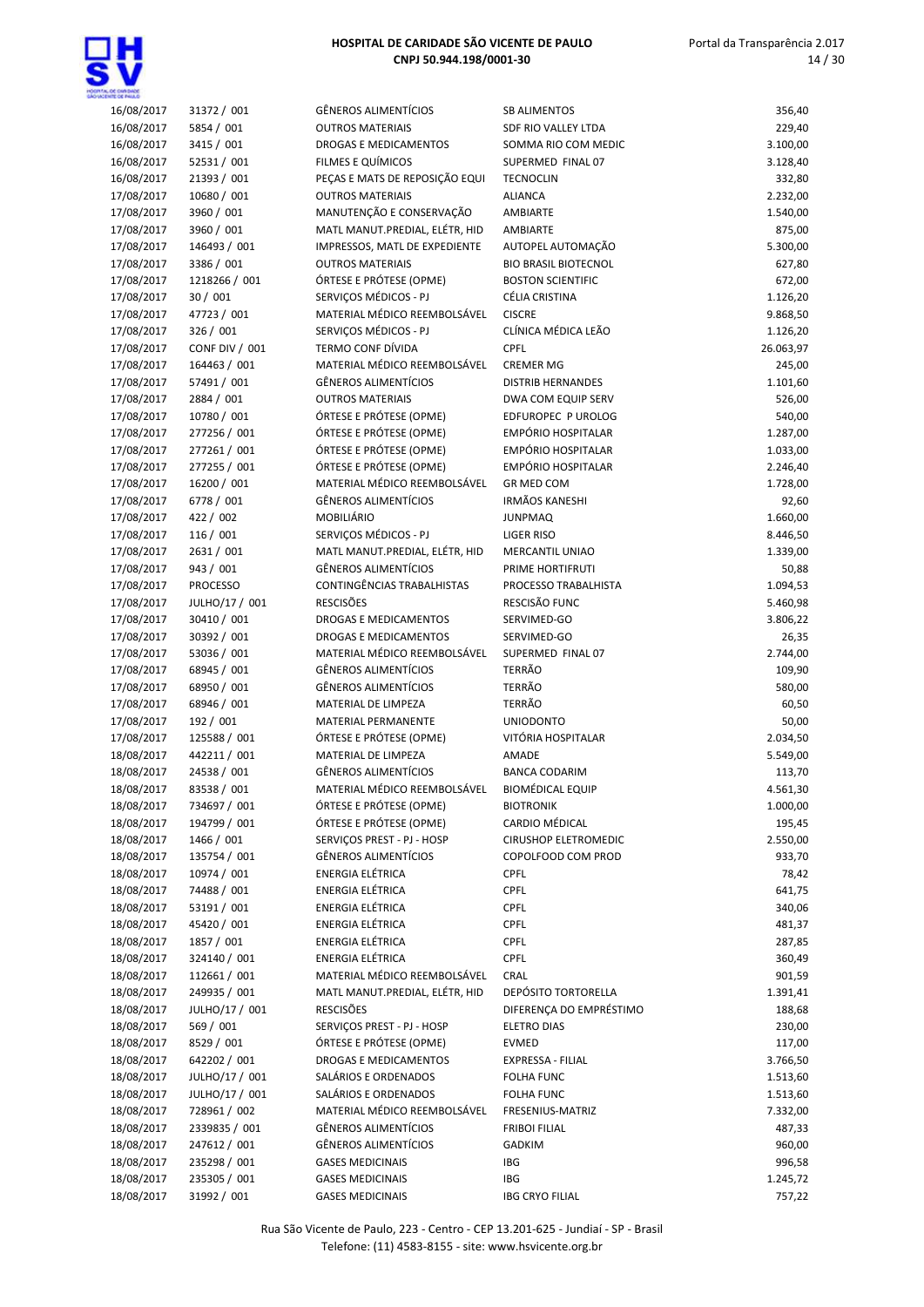

### Portal da Transparência 2.017 15 / 30

| 18/08/2017               | 1394768 / 001              | MATERIAL DE LIMPEZA                              | <b>IMPAKTO</b>                           | 2.130,00           |
|--------------------------|----------------------------|--------------------------------------------------|------------------------------------------|--------------------|
| 18/08/2017               | <b>PROCESSO</b>            | LEGAIS E JURÍDICAS                               | INSS - PROCESSO                          | 500,29             |
| 18/08/2017               | D-5077 / 001               | <b>IMPOSTO FEDERAL</b>                           | INSS - P. JURÍDICA                       | 2.200,00           |
| 18/08/2017               | $D-29/001$                 | <b>IMPOSTO FEDERAL</b>                           | INSS - P. JURÍDICA                       | 825,00             |
| 18/08/2017               | $D-724/001$                | <b>IMPOSTO FEDERAL</b>                           | INSS - P. JURÍDICA                       | 6.428,78           |
| 18/08/2017               | D-684 / 001                | <b>IMPOSTO FEDERAL</b>                           | INSS - P. JURÍDICA                       | 4.276,09           |
| 18/08/2017               | D-794 / 001                | <b>IMPOSTO FEDERAL</b>                           | INSS - P. JURÍDICA                       | 993,17             |
| 18/08/2017               | $D-683 / 001$              | <b>IMPOSTO FEDERAL</b>                           | INSS - P. JURÍDICA                       | 2.435,55           |
| 18/08/2017               | JULHO/17 / 001             | <b>INSS-CONTR REPASSAR-HOPS</b>                  | INSS FOLHA JULHO/2017                    | 474.277,64         |
| 18/08/2017               | JULHO/17 / 001             | <b>INSS-CONTR REPASSAR-HOPS</b>                  | INSS FOLHA JULHO/2017 - RESIDENTES       | 15.986,16          |
| 18/08/2017               | JULHO/17 / 001             | <b>INSS-CONTR REPASSAR-HOPS</b>                  | INSS FOLHA JULHO/2017 - RPA              | 988,32             |
| 18/08/2017               | 6785 / 001                 | <b>GÊNEROS ALIMENTÍCIOS</b>                      | <b>IRMÃOS KANESHI</b>                    | 264,00             |
| 18/08/2017               | D-6607 / 001               | <b>IMPOSTO FEDERAL</b>                           | IRRF - P. JURÍDICA                       | 1.418,60           |
| 18/08/2017               | $D-71/001$                 | <b>IMPOSTO FEDERAL</b>                           | IRRF - P. JURÍDICA                       | 75,00              |
| 18/08/2017               | $D-139/001$                | <b>IMPOSTO FEDERAL</b>                           | IRRF - P. JURÍDICA                       | 87,42              |
| 18/08/2017               | $D-45/001$                 | <b>IMPOSTO FEDERAL</b>                           | IRRF - P. JURÍDICA                       | 66,00              |
| 18/08/2017               | $D-28/001$                 | <b>IMPOSTO FEDERAL</b>                           | IRRF - P. JURÍDICA                       | 18,75              |
| 18/08/2017               | $D-98/001$                 | <b>IMPOSTO FEDERAL</b>                           | IRRF - P. JURÍDICA                       | 55,13              |
| 18/08/2017               | $D-22/001$                 | <b>IMPOSTO FEDERAL</b>                           | IRRF - P. JURÍDICA                       | 169,50             |
| 18/08/2017               | $D-87/001$                 | <b>IMPOSTO FEDERAL</b>                           | IRRF - P. JURÍDICA                       | 177,90             |
| 18/08/2017               | $D-222 / 001$              | <b>IMPOSTO FEDERAL</b>                           | IRRF - P. JURÍDICA                       | 46,88              |
| 18/08/2017               | $D-1144 / 001$             | <b>IMPOSTO FEDERAL</b>                           | IRRF - P. JURÍDICA                       | 54,00              |
| 18/08/2017               | $D-87/001$                 | <b>IMPOSTO FEDERAL</b>                           | IRRF - P. JURÍDICA                       | 90,00              |
| 18/08/2017               | $D-59/001$                 | <b>IMPOSTO FEDERAL</b>                           | IRRF - P. JURÍDICA                       | 126,00             |
| 18/08/2017               | $D-59/001$                 | <b>IMPOSTO FEDERAL</b>                           | IRRF - P. JURÍDICA                       | 57,75              |
| 18/08/2017               | D-3429 / 001<br>$D-17/001$ | <b>IMPOSTO FEDERAL</b><br><b>IMPOSTO FEDERAL</b> | IRRF - P. JURÍDICA<br>IRRF - P. JURÍDICA | 341,10<br>36,00    |
| 18/08/2017<br>18/08/2017 | $D-45/001$                 | <b>IMPOSTO FEDERAL</b>                           | IRRF - P. JURÍDICA                       | 47,25              |
| 18/08/2017               | $D-100/001$                | <b>IMPOSTO FEDERAL</b>                           | IRRF - P. JURÍDICA                       | 37,50              |
| 18/08/2017               | $D-40/001$                 | <b>IMPOSTO FEDERAL</b>                           | IRRF - P. JURÍDICA                       | 37,50              |
| 18/08/2017               | $D-96/001$                 | <b>IMPOSTO FEDERAL</b>                           | IRRF - P. JURÍDICA                       | 96,75              |
| 18/08/2017               | $D-227/001$                | <b>IMPOSTO FEDERAL</b>                           | IRRF - P. JURÍDICA                       | 31,50              |
| 18/08/2017               | $D-1448/001$               | <b>IMPOSTO FEDERAL</b>                           | IRRF - P. JURÍDICA                       | 168,75             |
| 18/08/2017               | $D-684 / 001$              | <b>IMPOSTO FEDERAL</b>                           | IRRF - P. JURÍDICA                       | 1.166,21           |
| 18/08/2017               | $D-215/001$                | <b>IMPOSTO FEDERAL</b>                           | IRRF - P. JURÍDICA                       | 18,75              |
| 18/08/2017               | $D-92/001$                 | <b>IMPOSTO FEDERAL</b>                           | IRRF - P. JURÍDICA                       | 77,25              |
| 18/08/2017               | $D-48/001$                 | <b>IMPOSTO FEDERAL</b>                           | IRRF - P. JURÍDICA                       | 141,75             |
| 18/08/2017               | D-5077 / 001               | <b>IMPOSTO FEDERAL</b>                           | IRRF - P. JURÍDICA                       | 300,00             |
| 18/08/2017               | $D-219/001$                | <b>IMPOSTO FEDERAL</b>                           | IRRF - P. JURÍDICA                       | 259,27             |
| 18/08/2017               | $D-93/001$                 | <b>IMPOSTO FEDERAL</b>                           | IRRF - P. JURÍDICA                       | 62,25              |
| 18/08/2017               | $D-49/001$                 | <b>IMPOSTO FEDERAL</b>                           | IRRF - P. JURÍDICA                       | 158,25             |
| 18/08/2017               | D-1993 / 001               | <b>IMPOSTO FEDERAL</b>                           | IRRF - P. JURÍDICA                       | 81,00              |
| 18/08/2017               | $D-163 / 001$              | <b>IMPOSTO FEDERAL</b>                           | IRRF - P. JURÍDICA                       | 45,00              |
| 18/08/2017               | $D-228/001$                | <b>IMPOSTO FEDERAL</b>                           | IRRF - P. JURÍDICA                       | 46,88              |
| 18/08/2017               | $D-30/001$                 | <b>IMPOSTO FEDERAL</b>                           | IRRF - P. JURÍDICA                       | 115,50             |
| 18/08/2017               | D-1989 / 001               | <b>IMPOSTO FEDERAL</b>                           | IRRF - P. JURÍDICA                       | 27,00              |
| 18/08/2017               | $D-162 / 001$              | <b>IMPOSTO FEDERAL</b>                           | IRRF - P. JURÍDICA                       | 144,75             |
| 18/08/2017               | $D-1227/001$               | <b>IMPOSTO FEDERAL</b>                           | IRRF - P. JURÍDICA                       | 243,66             |
| 18/08/2017               | $D-84/001$                 | <b>IMPOSTO FEDERAL</b>                           | IRRF - P. JURÍDICA                       | 29,25              |
| 18/08/2017               | D-31339 / 001              | <b>IMPOSTO FEDERAL</b>                           | IRRF - P. JURÍDICA                       | 1.639,45           |
| 18/08/2017               | $D-45/001$                 | <b>IMPOSTO FEDERAL</b>                           | IRRF - P. JURÍDICA                       | 56,25              |
| 18/08/2017               | D-393 / 001                | <b>IMPOSTO FEDERAL</b>                           | IRRF - P. JURÍDICA                       | 108,00             |
| 18/08/2017               | D-76776 / 000              | <b>IMPOSTO FEDERAL</b>                           | IRRF - P. JURÍDICA                       | 22,29              |
| 18/08/2017               | D-2780 / 001               | <b>IMPOSTO FEDERAL</b>                           | IRRF - P. JURÍDICA                       | 89,55              |
| 18/08/2017               | $D-104/001$                | <b>IMPOSTO FEDERAL</b>                           | IRRF - P. JURÍDICA                       | 228,38             |
| 18/08/2017               | $D-33 / 001$               | <b>IMPOSTO FEDERAL</b>                           | IRRF - P. JURÍDICA                       | 15,75              |
| 18/08/2017               | $D-591/001$                | <b>IMPOSTO FEDERAL</b>                           | IRRF - P. JURÍDICA                       | 264,00             |
| 18/08/2017               | $D-78/001$                 | <b>IMPOSTO FEDERAL</b>                           | IRRF - P. JURÍDICA                       | 165,38             |
| 18/08/2017               | $D-218/001$                | <b>IMPOSTO FEDERAL</b>                           | IRRF - P. JURÍDICA                       | 75,00              |
| 18/08/2017               | $D-8/001$                  | <b>IMPOSTO FEDERAL</b>                           | IRRF - P. JURÍDICA                       | 94,50              |
| 18/08/2017               | $D-21/001$                 | <b>IMPOSTO FEDERAL</b>                           | IRRF - P. JURÍDICA                       | 222,38             |
| 18/08/2017               | $D-67/001$<br>$D-108/001$  | <b>IMPOSTO FEDERAL</b>                           | IRRF - P. JURÍDICA<br>IRRF - P. JURÍDICA | 31,50              |
| 18/08/2017<br>18/08/2017 | $D-54/001$                 | <b>IMPOSTO FEDERAL</b><br><b>IMPOSTO FEDERAL</b> | IRRF - P. JURÍDICA                       | 3.044,73<br>264,00 |
| 18/08/2017               | $D-109/001$                | <b>IMPOSTO FEDERAL</b>                           | IRRF - P. JURÍDICA                       | 3.044,73           |
|                          |                            |                                                  |                                          |                    |

Rua São Vicente de Paulo, 223 - Centro - CEP 13.201-625 - Jundiaí - SP - Brasil Telefone: (11) 4583-8155 - site: www.hsvicente.org.br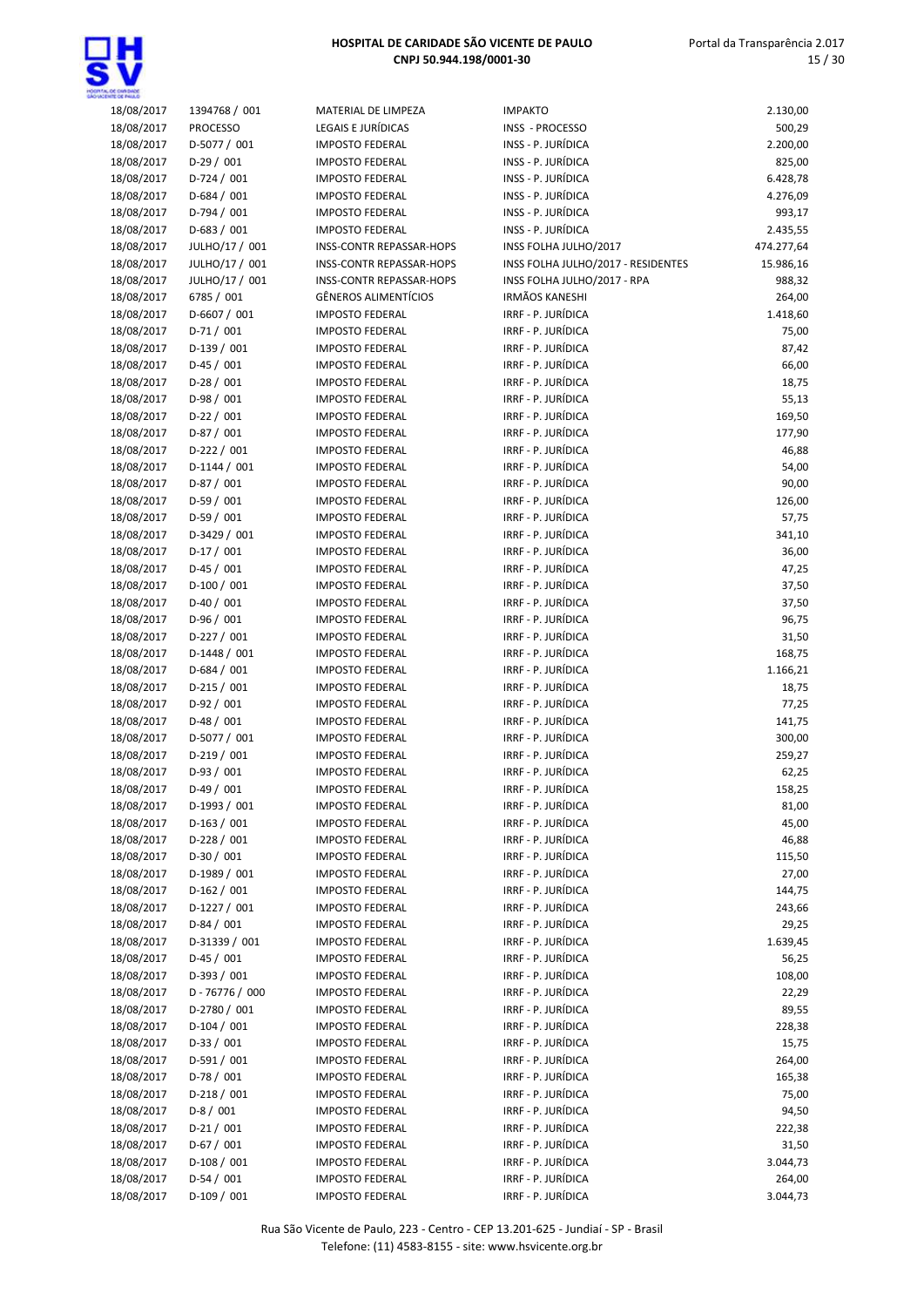

| 18/08/2017               | $D-76/001$                 | <b>IMPOSTO FEDERAL</b>                           | IRRF - P. JURÍDICA                       | 37,50           |
|--------------------------|----------------------------|--------------------------------------------------|------------------------------------------|-----------------|
| 18/08/2017               | $D-120/001$                | <b>IMPOSTO FEDERAL</b>                           | IRRF - P. JURÍDICA                       | 56,25           |
| 18/08/2017               | $D-22 / 001$               | <b>IMPOSTO FEDERAL</b>                           | IRRF - P. JURÍDICA                       | 18,75           |
| 18/08/2017               | $D-6/001$                  | <b>IMPOSTO FEDERAL</b>                           | IRRF - P. JURÍDICA                       | 31,50           |
| 18/08/2017               | $D-88/001$                 | <b>IMPOSTO FEDERAL</b>                           | IRRF - P. JURÍDICA                       | 37,50           |
| 18/08/2017               | $D-388 / 001$              | <b>IMPOSTO FEDERAL</b>                           | IRRF - P. JURÍDICA                       | 37,50           |
| 18/08/2017               | $D-65/001$                 | <b>IMPOSTO FEDERAL</b>                           | IRRF - P. JURÍDICA                       | 18,00           |
| 18/08/2017               | $D-31/001$                 | <b>IMPOSTO FEDERAL</b>                           | IRRF - P. JURÍDICA                       | 117,00          |
| 18/08/2017               | $D-1120/001$               | <b>IMPOSTO FEDERAL</b>                           | IRRF - P. JURÍDICA                       | 357,23          |
| 18/08/2017               | $D-34/001$                 | <b>IMPOSTO FEDERAL</b>                           | IRRF - P. JURÍDICA                       | 285,38          |
| 18/08/2017               | $D-166/001$                | <b>IMPOSTO FEDERAL</b>                           | IRRF - P. JURÍDICA                       | 58,50           |
| 18/08/2017               | D-840 / 001                | <b>IMPOSTO FEDERAL</b>                           | IRRF - P. JURÍDICA                       | 46,80           |
| 18/08/2017               | $D-841/001$                | <b>IMPOSTO FEDERAL</b>                           | IRRF - P. JURÍDICA                       | 15,60           |
| 18/08/2017               | $D-64/001$                 | <b>IMPOSTO FEDERAL</b>                           | IRRF - P. JURÍDICA                       | 15,75           |
| 18/08/2017               | $D-22/001$                 | <b>IMPOSTO FEDERAL</b>                           | IRRF - P. JURÍDICA                       | 180,00          |
| 18/08/2017               | $D-19/001$                 | <b>IMPOSTO FEDERAL</b>                           | IRRF - P. JURÍDICA                       | 46,88           |
| 18/08/2017               | $D-66/001$                 | <b>IMPOSTO FEDERAL</b>                           | IRRF - P. JURÍDICA                       | 258,00          |
| 18/08/2017               | $D-40/001$                 | <b>IMPOSTO FEDERAL</b>                           | IRRF - P. JURÍDICA                       | 31,50           |
| 18/08/2017               | D-2781 / 001               | <b>IMPOSTO FEDERAL</b>                           | IRRF - P. JURÍDICA                       | 89,55           |
| 18/08/2017               | $D-17/001$                 | <b>IMPOSTO FEDERAL</b>                           | IRRF - P. JURÍDICA                       | 31,50           |
| 18/08/2017               | $D-124/001$                | <b>IMPOSTO FEDERAL</b>                           | IRRF - P. JURÍDICA                       | 174,75          |
| 18/08/2017               | $D-50/001$                 | <b>IMPOSTO FEDERAL</b>                           | IRRF - P. JURÍDICA                       | 84,30           |
| 18/08/2017               | $D-143 / 001$              | <b>IMPOSTO FEDERAL</b>                           | IRRF - P. JURÍDICA                       | 84,38           |
| 18/08/2017               | $D-11/001$                 | <b>IMPOSTO FEDERAL</b>                           | IRRF - P. JURÍDICA                       | 45,00           |
| 18/08/2017               | $D-2/001$                  | <b>IMPOSTO FEDERAL</b>                           | IRRF - P. JURÍDICA                       | 99,00           |
| 18/08/2017               | $D-108/001$                | <b>IMPOSTO FEDERAL</b>                           | IRRF - P. JURÍDICA                       | 153,00          |
| 18/08/2017               | $D-112/001$                | <b>IMPOSTO FEDERAL</b>                           | IRRF - P. JURÍDICA                       | 172,50          |
| 18/08/2017               | D-6199 / 000               | <b>IMPOSTO FEDERAL</b>                           | IRRF - P. JURÍDICA                       | 42,32           |
| 18/08/2017               | $D-144 / 001$              | <b>IMPOSTO FEDERAL</b>                           | IRRF - P. JURÍDICA                       | 66,00           |
| 18/08/2017               | $D-36/001$                 | <b>IMPOSTO FEDERAL</b>                           | IRRF - P. JURÍDICA                       | 16,50           |
| 18/08/2017               | $D-53/001$                 | <b>IMPOSTO FEDERAL</b>                           | IRRF - P. JURÍDICA                       | 63,00           |
| 18/08/2017               | $D-652 / 001$              | <b>IMPOSTO FEDERAL</b>                           | IRRF - P. JURÍDICA                       | 168,00          |
| 18/08/2017               | D-201718089 / 001          | <b>IMPOSTO FEDERAL</b>                           | IRRF - P. JURÍDICA                       | 20,65           |
| 18/08/2017               | $D-16/001$                 | <b>IMPOSTO FEDERAL</b>                           | IRRF - P. JURÍDICA                       | 124,50          |
| 18/08/2017               | $D-35/001$                 | <b>IMPOSTO FEDERAL</b>                           | IRRF - P. JURÍDICA                       | 47,25           |
| 18/08/2017               | $D-592 / 001$              | <b>IMPOSTO FEDERAL</b>                           | IRRF - P. JURÍDICA                       | 37,50           |
| 18/08/2017               | $D-10/001$                 | <b>IMPOSTO FEDERAL</b>                           | IRRF - P. JURÍDICA                       | 173,25          |
| 18/08/2017               | $D-18/001$                 | <b>IMPOSTO FEDERAL</b>                           | IRRF - P. JURÍDICA                       | 76,13           |
| 18/08/2017               | $D-100/001$                | <b>IMPOSTO FEDERAL</b>                           | IRRF - P. JURÍDICA                       | 337,50          |
| 18/08/2017               | $D-619/001$                | <b>IMPOSTO FEDERAL</b>                           | IRRF - P. JURÍDICA                       | 168,75          |
| 18/08/2017               | $D-680 / 001$              | <b>IMPOSTO FEDERAL</b>                           | IRRF - P. JURÍDICA                       | 80,25           |
| 18/08/2017               | $D-683 / 001$              | <b>IMPOSTO FEDERAL</b>                           | IRRF - P. JURÍDICA                       | 664,24          |
| 18/08/2017               | $D-29/001$                 | <b>IMPOSTO FEDERAL</b>                           | IRRF - P. JURÍDICA                       | 18,00           |
| 18/08/2017               | $D-22/001$                 | <b>IMPOSTO FEDERAL</b>                           | IRRF - P. JURÍDICA                       | 56,25           |
| 18/08/2017               | $D-57/001$                 | <b>IMPOSTO FEDERAL</b>                           | IRRF - P. JURÍDICA                       | 90,00           |
| 18/08/2017               | $D-3116 / 001$             | <b>IMPOSTO FEDERAL</b>                           | IRRF - P. JURÍDICA                       | 75,00           |
| 18/08/2017               | $D-216/001$                | <b>IMPOSTO FEDERAL</b>                           | IRRF - P. JURÍDICA                       | 56,25           |
| 18/08/2017               | D-684141 / 001             | <b>IMPOSTO FEDERAL</b>                           | IRRF - P. JURÍDICA                       | 10,63           |
| 18/08/2017               | $D-11/001$                 | <b>IMPOSTO FEDERAL</b>                           | IRRF - P. JURÍDICA                       | 15,75           |
| 18/08/2017               | $D-107/001$                | <b>IMPOSTO FEDERAL</b>                           | IRRF - P. JURÍDICA                       | 99,00           |
| 18/08/2017               | $D-49/001$                 | <b>IMPOSTO FEDERAL</b>                           | IRRF - P. JURÍDICA                       | 252,00          |
| 18/08/2017               | $D-9/001$                  | <b>IMPOSTO FEDERAL</b>                           | IRRF - P. JURÍDICA                       | 26,25           |
| 18/08/2017               | $D-221/001$                | <b>IMPOSTO FEDERAL</b>                           | IRRF - P. JURÍDICA<br>IRRF - P. JURÍDICA | 46,88           |
| 18/08/2017               | $D-68/001$                 | <b>IMPOSTO FEDERAL</b>                           | IRRF - P. JURÍDICA                       | 93,75           |
| 18/08/2017               | $D-32 / 001$               | <b>IMPOSTO FEDERAL</b>                           |                                          | 15,75           |
| 18/08/2017<br>18/08/2017 | $D-22 / 001$<br>$D-76/001$ | <b>IMPOSTO FEDERAL</b><br><b>IMPOSTO FEDERAL</b> | IRRF - P. JURÍDICA<br>IRRF - P. JURÍDICA | 56,25           |
| 18/08/2017               | $D-91/001$                 | <b>IMPOSTO FEDERAL</b>                           | IRRF - P. JURÍDICA                       | 36,00<br>165,38 |
| 18/08/2017               | $D-7241/001$               | <b>IMPOSTO FEDERAL</b>                           | IRRF - P. JURÍDICA                       | 31,85           |
| 18/08/2017               | $D-10/001$                 | <b>IMPOSTO FEDERAL</b>                           | IRRF - P. JURÍDICA                       | 37,50           |
| 18/08/2017               | $D-7/001$                  | <b>IMPOSTO FEDERAL</b>                           | IRRF - P. JURÍDICA                       | 29,25           |
| 18/08/2017               | $D-37/001$                 | <b>IMPOSTO FEDERAL</b>                           | IRRF - P. JURÍDICA                       | 63,00           |
| 18/08/2017               | $D-21/001$                 | <b>IMPOSTO FEDERAL</b>                           | IRRF - P. JURÍDICA                       | 45,00           |
| 18/08/2017               | $D-94/001$                 | <b>IMPOSTO FEDERAL</b>                           | IRRF - P. JURÍDICA                       | 18,75           |
| 18/08/2017               | $D-5/001$                  | <b>IMPOSTO FEDERAL</b>                           | IRRF - P. JURÍDICA                       | 74,25           |
|                          |                            |                                                  |                                          |                 |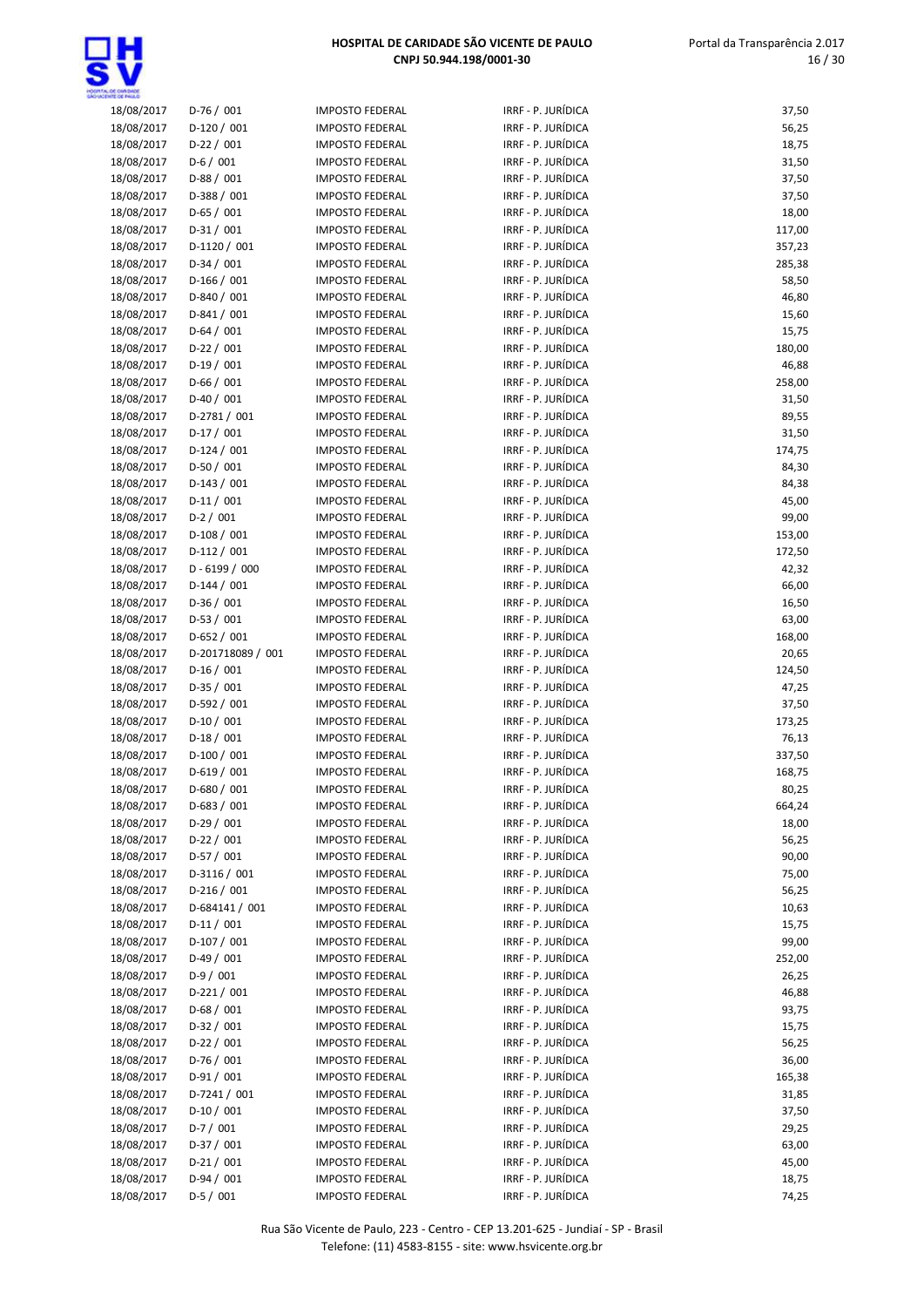

| JL OC ENRONCE<br>HNTE OE PAIA O |                              |                                                        |                                          |                    |
|---------------------------------|------------------------------|--------------------------------------------------------|------------------------------------------|--------------------|
| 18/08/2017                      | $D-94/001$                   | <b>IMPOSTO FEDERAL</b>                                 | IRRF - P. JURÍDICA                       | 31,50              |
| 18/08/2017                      | $D-387/001$                  | <b>IMPOSTO FEDERAL</b>                                 | IRRF - P. JURÍDICA                       | 196,88             |
| 18/08/2017                      | D-389 / 001                  | <b>IMPOSTO FEDERAL</b>                                 | IRRF - P. JURÍDICA                       | 18,75              |
| 18/08/2017                      | $D-27/001$                   | <b>IMPOSTO FEDERAL</b>                                 | IRRF - P. JURÍDICA                       | 49,50              |
| 18/08/2017                      | $D-93/001$                   | <b>IMPOSTO FEDERAL</b>                                 | IRRF - P. JURÍDICA                       | 133,13             |
| 18/08/2017                      | $D-667/001$                  | <b>IMPOSTO FEDERAL</b>                                 | IRRF - P. JURÍDICA                       | 188,40             |
| 18/08/2017                      | $D-76/001$                   | <b>IMPOSTO FEDERAL</b>                                 | IRRF - P. JURÍDICA                       | 49,50              |
| 18/08/2017                      | D-5076 / 001                 | <b>IMPOSTO FEDERAL</b>                                 | IRRF - P. JURÍDICA                       | 405,00             |
| 18/08/2017<br>18/08/2017        | D-794 / 001                  | <b>IMPOSTO FEDERAL</b>                                 | IRRF - P. JURÍDICA<br>IRRF - P. JURÍDICA | 135,43             |
| 18/08/2017                      | $D-11/001$<br>$D-17/001$     | <b>IMPOSTO FEDERAL</b><br><b>IMPOSTO FEDERAL</b>       | IRRF - P. JURÍDICA                       | 70,88<br>31,50     |
| 18/08/2017                      | $D-45/001$                   | <b>IMPOSTO FEDERAL</b>                                 | IRRF - P. JURÍDICA                       | 60,75              |
| 18/08/2017                      | $D-70/001$                   | <b>IMPOSTO FEDERAL</b>                                 | IRRF - P. JURÍDICA                       | 882,00             |
| 18/08/2017                      | $D-19/001$                   | <b>IMPOSTO FEDERAL</b>                                 | IRRF - P. JURÍDICA                       | 31,50              |
| 18/08/2017                      | $D-125/001$                  | <b>IMPOSTO FEDERAL</b>                                 | IRRF - P. JURÍDICA                       | 75,00              |
| 18/08/2017                      | $D-28/001$                   | <b>IMPOSTO FEDERAL</b>                                 | IRRF - P. JURÍDICA                       | 306,00             |
| 18/08/2017                      | $D-71/001$                   | <b>IMPOSTO FEDERAL</b>                                 | IRRF - P. JURÍDICA                       | 67,20              |
| 18/08/2017                      | $D-02/12/001$                | <b>IMPOSTO FEDERAL</b>                                 | IRRF ALUGUÉIS E ROYALTIES                | 1.374,19           |
| 18/08/2017                      | D-07/2017 / 001              | <b>IMPOSTO FEDERAL</b>                                 | IRRF ALUGUÉIS E ROYALTIES                | 752,74             |
| 18/08/2017                      | $D-03/12/001$                | <b>IMPOSTO FEDERAL</b>                                 | IRRF ALUGUÉIS E ROYALTIES                | 145,20             |
| 18/08/2017                      | $D-03/12/001$                | <b>IMPOSTO FEDERAL</b>                                 | IRRF ALUGUÉIS E ROYALTIES                | 145,20             |
| 18/08/2017                      | $D-06/12 / 001$              | <b>IMPOSTO FEDERAL</b>                                 | IRRF ALUGUÉIS E ROYALTIES                | 21,12              |
| 18/08/2017                      | $D-03/12/001$                | <b>IMPOSTO FEDERAL</b>                                 | IRRF ALUGUÉIS E ROYALTIES                | 956,77             |
| 18/08/2017                      | $D-06/12/001$                | <b>IMPOSTO FEDERAL</b>                                 | IRRF ALUGUÉIS E ROYALTIES                | 21,12              |
| 18/08/2017                      | AGOSTO/17 / 001              | IRRF A REPASSAR - HOSP                                 | IRRF FÉRIAS FOLHA AGOSTO/17              | 10.890,55          |
| 18/08/2017                      | AGOSTO/17 / 001              | <b>IRRF A REPASSAR - HOSP</b>                          | IRRF FÉRIAS FOLHA AGOSTO/17              | 11.702,57          |
| 18/08/2017                      | JULHO/17 / 001               | IRRF A REPASSAR - HOSP                                 | IRRF FÉRIAS FOLHA JULHO/17               | 7.554,21           |
| 18/08/2017                      | JUNHO/17 / 001               | IRRF A REPASSAR - HOSP                                 | IRRF FOLHA JUNHO/2017                    | 548.559,86         |
| 18/08/2017                      | <b>IRRF</b>                  | IRRF A REPASSAR - HOSP                                 | <b>IRRF RESCISÃO</b>                     | 2.909,89           |
| 18/08/2017                      | <b>IRRF</b>                  | IRRF A REPASSAR - HOSP                                 | <b>IRRF RESCISÃO</b>                     | 2.999,89           |
| 18/08/2017                      | <b>IRRF</b>                  | IRRF A REPASSAR - HOSP                                 | <b>IRRF RESCISÃO</b>                     | 112,95             |
| 18/08/2017                      | <b>IRRF</b>                  | IRRF A REPASSAR - HOSP                                 | <b>IRRF RESCISÃO</b>                     | 1.319,30           |
| 18/08/2017                      | <b>IRRF</b>                  | IRRF A REPASSAR - HOSP                                 | <b>IRRF RESCISÃO</b>                     | 54,77              |
| 18/08/2017                      | <b>IRRF</b>                  | IRRF A REPASSAR - HOSP                                 | <b>IRRF RESCISÃO</b>                     | 1.779,16           |
| 18/08/2017                      | <b>IRRF</b>                  | IRRF A REPASSAR - HOSP                                 | <b>IRRF RESCISÃO</b>                     | 11,00              |
| 18/08/2017                      | <b>IRRF</b>                  | IRRF A REPASSAR - HOSP                                 | <b>IRRF RESCISÃO</b>                     | 200,57             |
| 18/08/2017                      | <b>IRRF</b>                  | IRRF A REPASSAR - HOSP                                 | <b>IRRF RESCISÃO</b>                     | 23,14              |
| 18/08/2017                      | JUNHO/17 / 001               | IRRF A REPASSAR - HOSP                                 | IRRF RPA JUNHO/2017                      | 1.246,49           |
| 18/08/2017                      | 70141 / 001                  | <b>GÊNEROS ALIMENTÍCIOS</b>                            | JOATE COM E REP                          | 58,00              |
| 18/08/2017                      | 11053 / 001                  | MATERIAL MÉDICO REEMBOLSÁVEL                           | JOHNSON E JOHNSON 05                     | 2.880,64           |
| 18/08/2017                      | 36938 / 001                  | ÓRTESE E PRÓTESE (OPME)                                | MÉDICAL CAMP                             | 3.086,19           |
| 18/08/2017                      | 36940 / 001                  | ÓRTESE E PRÓTESE (OPME)                                | MÉDICAL CAMP                             | 3.410,00           |
| 18/08/2017                      | 4011 / 001                   | ÓRTESE E PRÓTESE (OPME)                                | MERIL                                    | 2.034,50           |
| 18/08/2017                      | 4012 / 001                   | ÓRTESE E PRÓTESE (OPME)                                | <b>MERIL</b>                             | 2.534,50           |
| 18/08/2017                      | 3182 / 002                   | DROGAS E MEDICAMENTOS                                  | MUNDIMED DIST HOSP                       | 2.564,83           |
| 18/08/2017                      | 5990632 / 005<br>39338 / 001 | LIVROS, JORNAIS, REVISTAS, PUB                         | O ESTADO DE S. PAULO                     | 61,88              |
| 18/08/2017<br>18/08/2017        | 75539 / 001                  | ÓRTESE E PRÓTESE (OPME)<br><b>GÊNEROS ALIMENTÍCIOS</b> | ORTHO SYSTEM<br><b>OVOS PRETI</b>        | 4.000,00           |
| 18/08/2017                      | $D-683 / 001$                | <b>IMPOSTO FEDERAL</b>                                 | PIS/COFINS/CSLL                          | 588,00<br>2.059,14 |
| 18/08/2017                      | $D-28/001$                   | <b>IMPOSTO FEDERAL</b>                                 | PIS/COFINS/CSLL                          | 87,19              |
| 18/08/2017                      | $D-89/001$                   | <b>IMPOSTO FEDERAL</b>                                 | PIS/COFINS/CSLL                          | 90,68              |
| 18/08/2017                      | D-38 / 001                   | <b>IMPOSTO FEDERAL</b>                                 | PIS/COFINS/CSLL                          | 97,65              |
| 18/08/2017                      | $D-65/001$                   | <b>IMPOSTO FEDERAL</b>                                 | PIS/COFINS/CSLL                          | 344,10             |
| 18/08/2017                      | $D-74/001$                   | <b>IMPOSTO FEDERAL</b>                                 | PIS/COFINS/CSLL                          | 232,50             |
| 18/08/2017                      | D-1993 / 001                 | <b>IMPOSTO FEDERAL</b>                                 | PIS/COFINS/CSLL                          | 251,10             |
| 18/08/2017                      | D-5077 / 001                 | <b>IMPOSTO FEDERAL</b>                                 | PIS/COFINS/CSLL                          | 930,00             |
| 18/08/2017                      | D-37 / 001                   | <b>IMPOSTO FEDERAL</b>                                 | PIS/COFINS/CSLL                          | 58,13              |
| 18/08/2017                      | D-655 / 001                  | <b>IMPOSTO FEDERAL</b>                                 | PIS/COFINS/CSLL                          | 327,36             |
| 18/08/2017                      | $D-30/001$                   | <b>IMPOSTO FEDERAL</b>                                 | PIS/COFINS/CSLL                          | 627,75             |
| 18/08/2017                      | $D-1423/001$                 | <b>IMPOSTO FEDERAL</b>                                 | PIS/COFINS/CSLL                          | 523,13             |
| 18/08/2017                      | $D-99/001$                   | <b>IMPOSTO FEDERAL</b>                                 | PIS/COFINS/CSLL                          | 244,12             |
| 18/08/2017                      | $D-26/001$                   | <b>IMPOSTO FEDERAL</b>                                 | PIS/COFINS/CSLL                          | 204,60             |
| 18/08/2017                      | $D-48/001$                   | <b>IMPOSTO FEDERAL</b>                                 | PIS/COFINS/CSLL                          | 732,38             |
| 18/08/2017                      | $D-1133 / 001$               | <b>IMPOSTO FEDERAL</b>                                 | PIS/COFINS/CSLL                          | 111,60             |
| 18/08/2017                      | $D-671/001$                  | <b>IMPOSTO FEDERAL</b>                                 | PIS/COFINS/CSLL                          | 151,13             |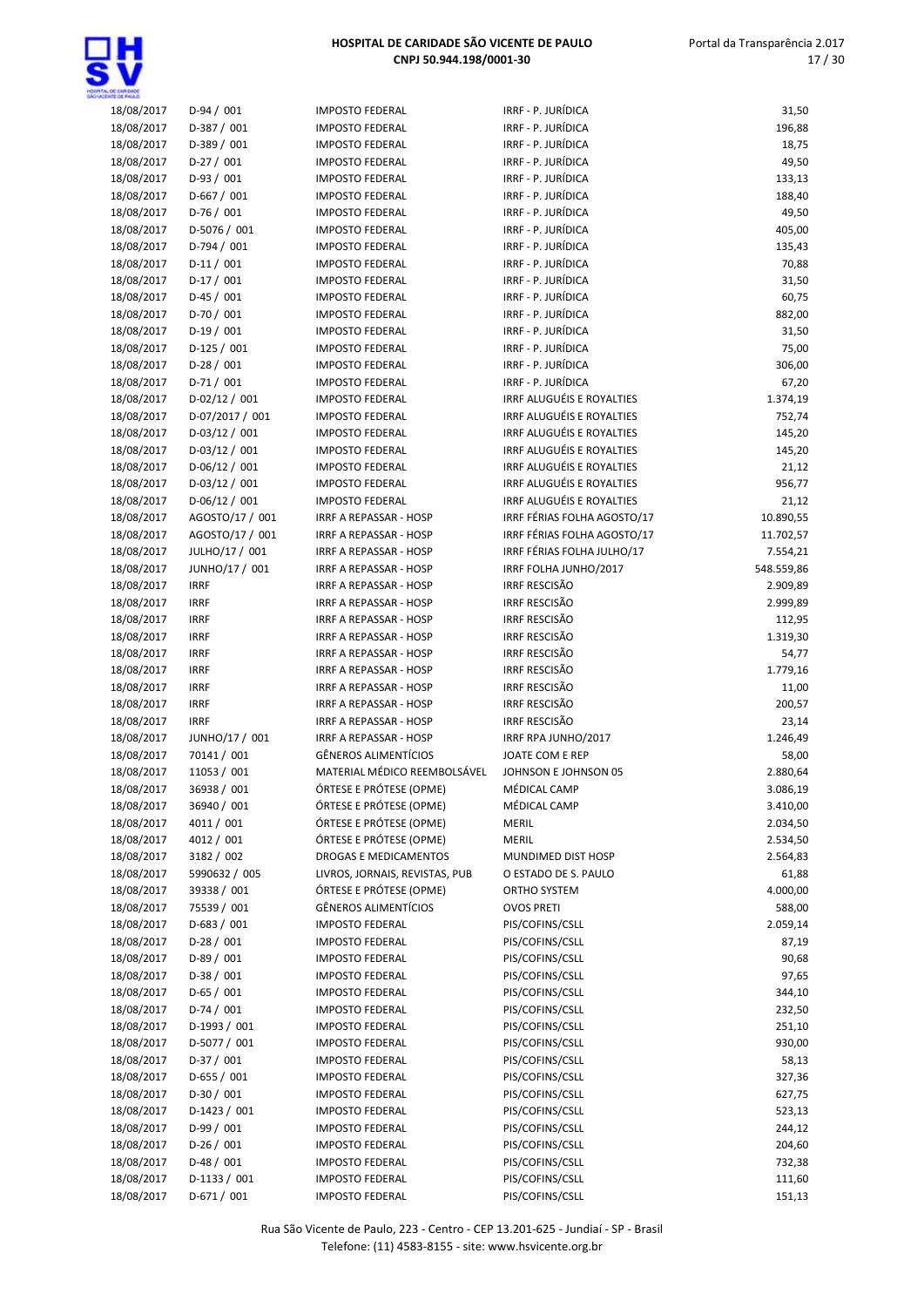

| 18/08/2017 | $D-583 / 001$     | <b>IMPOSTO FEDERAL</b> | PIS/COFINS/CSLL | 843,98   |
|------------|-------------------|------------------------|-----------------|----------|
| 18/08/2017 | $D-214/001$       | <b>IMPOSTO FEDERAL</b> | PIS/COFINS/CSLL | 1.138,09 |
| 18/08/2017 | $D-16/001$        | <b>IMPOSTO FEDERAL</b> | PIS/COFINS/CSLL | 146,48   |
| 18/08/2017 | D-38576 / 001     | <b>IMPOSTO FEDERAL</b> | PIS/COFINS/CSLL | 37,20    |
| 18/08/2017 | $D - 31567 / 000$ | <b>IMPOSTO FEDERAL</b> | PIS/COFINS/CSLL | 302,25   |
| 18/08/2017 | $D-794/001$       | <b>IMPOSTO FEDERAL</b> | PIS/COFINS/CSLL | 419,84   |
| 18/08/2017 | $D-59/001$        | <b>IMPOSTO FEDERAL</b> | PIS/COFINS/CSLL | 102,30   |
| 18/08/2017 | $D-90/001$        | <b>IMPOSTO FEDERAL</b> | PIS/COFINS/CSLL | 302,25   |
| 18/08/2017 | $D-37/001$        | <b>IMPOSTO FEDERAL</b> | PIS/COFINS/CSLL | 145,31   |
| 18/08/2017 | $D-3/001$         | <b>IMPOSTO FEDERAL</b> | PIS/COFINS/CSLL | 268,54   |
| 18/08/2017 | $D-164/001$       | <b>IMPOSTO FEDERAL</b> | PIS/COFINS/CSLL | 353,40   |
| 18/08/2017 | $D-19/001$        | <b>IMPOSTO FEDERAL</b> | PIS/COFINS/CSLL | 116,25   |
| 18/08/2017 | D-3116 / 001      | <b>IMPOSTO FEDERAL</b> | PIS/COFINS/CSLL | 232,50   |
| 18/08/2017 | $D-1/001$         | <b>IMPOSTO FEDERAL</b> | PIS/COFINS/CSLL | 48,83    |
| 18/08/2017 | $D-107/001$       | <b>IMPOSTO FEDERAL</b> | PIS/COFINS/CSLL | 306,90   |
| 18/08/2017 | $D-6/001$         | <b>IMPOSTO FEDERAL</b> | PIS/COFINS/CSLL | 302,25   |
| 18/08/2017 | $D-70/001$        | <b>IMPOSTO FEDERAL</b> | PIS/COFINS/CSLL | 2.734,20 |
| 18/08/2017 | $D-1227/001$      | <b>IMPOSTO FEDERAL</b> | PIS/COFINS/CSLL | 755,35   |
| 18/08/2017 | $D-684 / 001$     | <b>IMPOSTO FEDERAL</b> | PIS/COFINS/CSLL | 3.615,24 |
| 18/08/2017 | D-378 / 001       | <b>IMPOSTO FEDERAL</b> | PIS/COFINS/CSLL | 639,38   |
| 18/08/2017 | D-1120 / 001      | <b>IMPOSTO FEDERAL</b> | PIS/COFINS/CSLL | 1.107,39 |
| 18/08/2017 | D-90 / 001        | <b>IMPOSTO FEDERAL</b> | PIS/COFINS/CSLL | 122,06   |
| 18/08/2017 | $D-4600 / 001$    | <b>IMPOSTO FEDERAL</b> | PIS/COFINS/CSLL | 77,21    |
| 18/08/2017 | $D-108/001$       | <b>IMPOSTO FEDERAL</b> | PIS/COFINS/CSLL | 474,30   |
| 18/08/2017 | $D-117/001$       | <b>IMPOSTO FEDERAL</b> | PIS/COFINS/CSLL | 172,05   |
| 18/08/2017 | $D-102 / 001$     | <b>IMPOSTO FEDERAL</b> | PIS/COFINS/CSLL | 444,08   |
| 18/08/2017 | D-36094 / 001     | <b>IMPOSTO FEDERAL</b> | PIS/COFINS/CSLL | 316,61   |
| 18/08/2017 | D-379 / 001       | <b>IMPOSTO FEDERAL</b> | PIS/COFINS/CSLL | 116,25   |
| 18/08/2017 | $D-20/001$        | <b>IMPOSTO FEDERAL</b> | PIS/COFINS/CSLL | 618,45   |
| 18/08/2017 | $D-109/001$       | <b>IMPOSTO FEDERAL</b> | PIS/COFINS/CSLL | 9.438,66 |
| 18/08/2017 | $D-3/001$         | <b>IMPOSTO FEDERAL</b> | PIS/COFINS/CSLL | 51,15    |
| 18/08/2017 | $D-216/001$       | <b>IMPOSTO FEDERAL</b> | PIS/COFINS/CSLL | 174,37   |
| 18/08/2017 | $D-221/001$       | <b>IMPOSTO FEDERAL</b> | PIS/COFINS/CSLL | 146,48   |
| 18/08/2017 | D-2844 / 001      | <b>IMPOSTO FEDERAL</b> | PIS/COFINS/CSLL | 24,14    |
| 18/08/2017 | $D-53/001$        | <b>IMPOSTO FEDERAL</b> | PIS/COFINS/CSLL | 195,30   |
| 18/08/2017 | $D-51/001$        | <b>IMPOSTO FEDERAL</b> | PIS/COFINS/CSLL | 120,90   |
| 18/08/2017 | $D-29/001$        | <b>IMPOSTO FEDERAL</b> | PIS/COFINS/CSLL | 174,37   |
| 18/08/2017 | $D-60/001$        | <b>IMPOSTO FEDERAL</b> | PIS/COFINS/CSLL | 264,12   |
| 18/08/2017 | $D-4/001$         | <b>IMPOSTO FEDERAL</b> | PIS/COFINS/CSLL | 86,02    |
| 18/08/2017 | $D-57/001$        | <b>IMPOSTO FEDERAL</b> | PIS/COFINS/CSLL | 279,00   |
| 18/08/2017 | $D-14/001$        | <b>IMPOSTO FEDERAL</b> | PIS/COFINS/CSLL | 167,40   |
| 18/08/2017 | $D-8/001$         | <b>IMPOSTO FEDERAL</b> | PIS/COFINS/CSLL | 292,95   |
| 18/08/2017 | $D-8/001$         | <b>IMPOSTO FEDERAL</b> | PIS/COFINS/CSLL | 51,15    |
| 18/08/2017 | $D-98/001$        | <b>IMPOSTO FEDERAL</b> | PIS/COFINS/CSLL | 170,89   |
| 18/08/2017 | $D-205/001$       | <b>IMPOSTO FEDERAL</b> | PIS/COFINS/CSLL | 58,13    |
| 18/08/2017 | $D-27/001$        | <b>IMPOSTO FEDERAL</b> | PIS/COFINS/CSLL | 58,13    |
| 18/08/2017 | $D-34/001$        | <b>IMPOSTO FEDERAL</b> | PIS/COFINS/CSLL | 102,30   |
| 18/08/2017 | $D-2781/001$      | <b>IMPOSTO FEDERAL</b> | PIS/COFINS/CSLL | 277,61   |
| 18/08/2017 | $D-584/001$       | <b>IMPOSTO FEDERAL</b> | PIS/COFINS/CSLL | 116,25   |
| 18/08/2017 | $D-27/001$        | <b>IMPOSTO FEDERAL</b> | PIS/COFINS/CSLL | 48,83    |
| 18/08/2017 | D-161912 / 001    | <b>IMPOSTO FEDERAL</b> | PIS/COFINS/CSLL | 26,53    |
| 18/08/2017 | $D-26/001$        | <b>IMPOSTO FEDERAL</b> | PIS/COFINS/CSLL | 146,47   |
| 18/08/2017 | D-103215 / 001    | <b>IMPOSTO FEDERAL</b> | PIS/COFINS/CSLL | 40,17    |
| 18/08/2017 | $D-108/001$       | <b>IMPOSTO FEDERAL</b> | PIS/COFINS/CSLL | 9.438,66 |
| 18/08/2017 | $D-17/001$        | <b>IMPOSTO FEDERAL</b> | PIS/COFINS/CSLL | 111,60   |
| 18/08/2017 | $D-18/001$        | <b>IMPOSTO FEDERAL</b> | PIS/COFINS/CSLL | 571,95   |
| 18/08/2017 | $D-634 / 001$     | <b>IMPOSTO FEDERAL</b> | PIS/COFINS/CSLL | 348,75   |
| 18/08/2017 | $D-101/001$       | <b>IMPOSTO FEDERAL</b> | PIS/COFINS/CSLL | 25,57    |
| 18/08/2017 | $D-100/001$       | <b>IMPOSTO FEDERAL</b> | PIS/COFINS/CSLL | 48,83    |
| 18/08/2017 | D-5076 / 001      | <b>IMPOSTO FEDERAL</b> | PIS/COFINS/CSLL | 1.255,50 |
| 18/08/2017 | $D-57/001$        | <b>IMPOSTO FEDERAL</b> | PIS/COFINS/CSLL | 306,90   |
| 18/08/2017 | $D-672 / 001$     | <b>IMPOSTO FEDERAL</b> | PIS/COFINS/CSLL | 244,12   |
| 18/08/2017 | $D-387/001$       | <b>IMPOSTO FEDERAL</b> | PIS/COFINS/CSLL | 334,80   |
| 18/08/2017 | D-4842 / 001      | <b>IMPOSTO FEDERAL</b> | PIS/COFINS/CSLL | 149,18   |
| 18/08/2017 | $D-17/001$        | <b>IMPOSTO FEDERAL</b> | PIS/COFINS/CSLL | 97,65    |
|            |                   |                        |                 |          |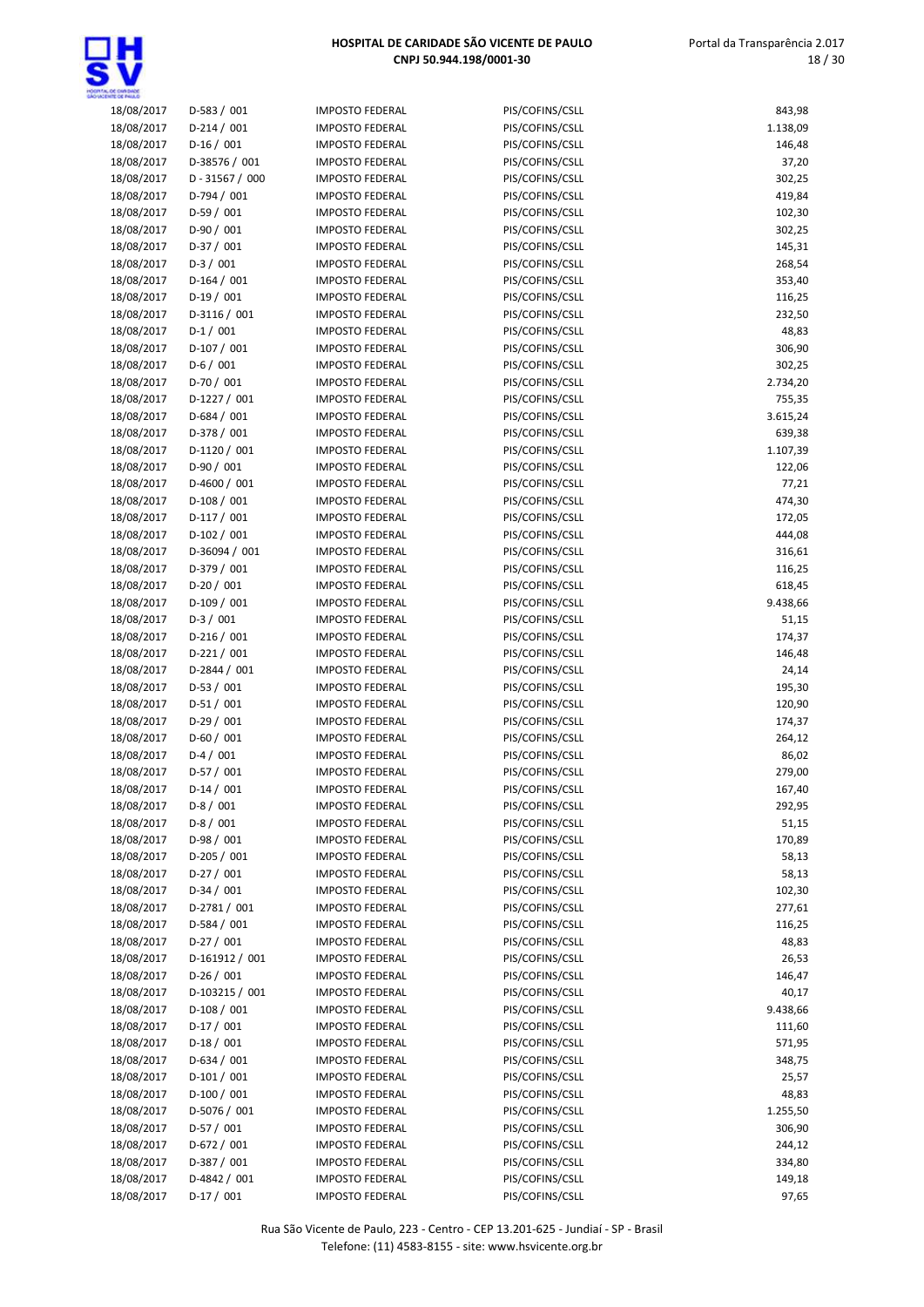

| 18/08/2017 | $D-34/001$            | <b>IMPOSTO FEDERAL</b>      | PIS/COFINS/CSLL      | 244,13    |
|------------|-----------------------|-----------------------------|----------------------|-----------|
| 18/08/2017 | D-31339 / 001         | <b>IMPOSTO FEDERAL</b>      | PIS/COFINS/CSLL      | 5.082,30  |
| 18/08/2017 | $D-80/001$            | <b>IMPOSTO FEDERAL</b>      | PIS/COFINS/CSLL      | 822,35    |
| 18/08/2017 | $D-7241/001$          | <b>IMPOSTO FEDERAL</b>      | PIS/COFINS/CSLL      | 98,75     |
| 18/08/2017 | $D-91/001$            | <b>IMPOSTO FEDERAL</b>      | PIS/COFINS/CSLL      | 283,65    |
| 18/08/2017 | $D-74/001$            | <b>IMPOSTO FEDERAL</b>      | PIS/COFINS/CSLL      | 279,00    |
| 18/08/2017 | $D-81/001$            | <b>IMPOSTO FEDERAL</b>      | PIS/COFINS/CSLL      | 60,45     |
| 18/08/2017 | $D-87/001$            | <b>IMPOSTO FEDERAL</b>      | PIS/COFINS/CSLL      | 279,00    |
| 18/08/2017 | D-22367 / 001         | <b>IMPOSTO FEDERAL</b>      | PIS/COFINS/CSLL      | 78,26     |
| 18/08/2017 | D-1127838 / 001       | <b>IMPOSTO FEDERAL</b>      | PIS/COFINS/CSLL      | 12,46     |
| 18/08/2017 | $D-26/001$            | <b>IMPOSTO FEDERAL</b>      | PIS/COFINS/CSLL      | 122,06    |
| 18/08/2017 | $D-19/001$            | <b>IMPOSTO FEDERAL</b>      | PIS/COFINS/CSLL      | 58,13     |
| 18/08/2017 | D-201718089 / 001     | <b>IMPOSTO FEDERAL</b>      | PIS/COFINS/CSLL      | 64,03     |
| 18/08/2017 | $D-43/001$            | <b>IMPOSTO FEDERAL</b>      | PIS/COFINS/CSLL      | 707,96    |
| 18/08/2017 | $D-41/001$            | <b>IMPOSTO FEDERAL</b>      | PIS/COFINS/CSLL      | 60,45     |
| 18/08/2017 | $D-383 / 001$         | <b>IMPOSTO FEDERAL</b>      | PIS/COFINS/CSLL      | 29,06     |
| 18/08/2017 | $D-157/001$           | <b>IMPOSTO FEDERAL</b>      | PIS/COFINS/CSLL      | 139,50    |
| 18/08/2017 | $D-69/001$            | <b>IMPOSTO FEDERAL</b>      | PIS/COFINS/CSLL      | 255,75    |
| 18/08/2017 | $D-619/001$           | <b>IMPOSTO FEDERAL</b>      | PIS/COFINS/CSLL      | 523,13    |
| 18/08/2017 | $D-135 / 001$         | <b>IMPOSTO FEDERAL</b>      | PIS/COFINS/CSLL      | 27,90     |
| 18/08/2017 | $D-90/001$            | <b>IMPOSTO FEDERAL</b>      | PIS/COFINS/CSLL      | 265,05    |
| 18/08/2017 | D-3363 / 001          | <b>IMPOSTO FEDERAL</b>      | PIS/COFINS/CSLL      | 1.057,41  |
| 18/08/2017 | $D-90/001$            | <b>IMPOSTO FEDERAL</b>      | PIS/COFINS/CSLL      | 111,60    |
| 18/08/2017 | $D-65/001$            | <b>IMPOSTO FEDERAL</b>      | PIS/COFINS/CSLL      | 290,63    |
| 18/08/2017 | D-6607 / 001          | <b>IMPOSTO FEDERAL</b>      | PIS/COFINS/CSLL      | 4.397,68  |
| 18/08/2017 | $D-30/001$            | <b>IMPOSTO FEDERAL</b>      | PIS/COFINS/CSLL      | 423,15    |
| 18/08/2017 | $D-16/001$            | <b>IMPOSTO FEDERAL</b>      | PIS/COFINS/CSLL      | 385,95    |
| 18/08/2017 | $D-6101/001$          | <b>IMPOSTO FEDERAL</b>      | PIS/COFINS/CSLL      | 131,19    |
| 18/08/2017 | $D-142/001$           | <b>IMPOSTO FEDERAL</b>      | PIS/COFINS/CSLL      | 281,33    |
| 18/08/2017 | $D-27/001$            | <b>IMPOSTO FEDERAL</b>      | PIS/COFINS/CSLL      | 781,20    |
| 18/08/2017 | $D-88/001$            | <b>IMPOSTO FEDERAL</b>      | PIS/COFINS/CSLL      | 805,61    |
| 18/08/2017 | D-1989 / 001          | <b>IMPOSTO FEDERAL</b>      | PIS/COFINS/CSLL      | 83,70     |
| 18/08/2017 | $D-28/001$            | <b>IMPOSTO FEDERAL</b>      | PIS/COFINS/CSLL      | 639,38    |
| 18/08/2017 | D-4598 / 001          | <b>IMPOSTO FEDERAL</b>      | PIS/COFINS/CSLL      | 1.059,05  |
| 18/08/2017 | $D-46/001$            | <b>IMPOSTO FEDERAL</b>      | PIS/COFINS/CSLL      | 60,45     |
| 18/08/2017 | $D-16/001$            | <b>IMPOSTO FEDERAL</b>      | PIS/COFINS/CSLL      | 290,63    |
| 18/08/2017 | $D-52/001$            | <b>IMPOSTO FEDERAL</b>      | PIS/COFINS/CSLL      | 818,40    |
| 18/08/2017 | $D-125/001$           | <b>IMPOSTO FEDERAL</b>      | PIS/COFINS/CSLL      | 310,01    |
| 18/08/2017 | $D-71/001$            | <b>IMPOSTO FEDERAL</b>      | PIS/COFINS/CSLL      | 232,50    |
| 18/08/2017 | $D-149/001$           | <b>IMPOSTO FEDERAL</b>      | PIS/COFINS/CSLL      | 48,83     |
| 18/08/2017 | $D-59/001$            | <b>IMPOSTO FEDERAL</b>      | PIS/COFINS/CSLL      | 390,60    |
| 18/08/2017 | $D-115/001$           | <b>IMPOSTO FEDERAL</b>      | PIS/COFINS/CSLL      | 174,38    |
| 18/08/2017 | $D-88/001$            | <b>IMPOSTO FEDERAL</b>      | PIS/COFINS/CSLL      | 116,25    |
| 18/08/2017 | $D-9/001$             | <b>IMPOSTO FEDERAL</b>      | PIS/COFINS/CSLL      | 488,25    |
| 18/08/2017 | D-74796 / 001         | <b>IMPOSTO FEDERAL</b>      | PIS/COFINS/CSLL      | 69,10     |
| 18/08/2017 | $D-2/001$             | <b>IMPOSTO FEDERAL</b>      | PIS/COFINS/CSLL      | 306,90    |
| 18/08/2017 | $D-156/001$           | <b>IMPOSTO FEDERAL</b>      | PIS/COFINS/CSLL      | 587,06    |
| 18/08/2017 | D-38536 / 001         | <b>IMPOSTO FEDERAL</b>      | PIS/COFINS/CSLL      | 20,93     |
| 18/08/2017 | $D-126/001$           | <b>IMPOSTO FEDERAL</b>      | PIS/COFINS/CSLL      | 639,38    |
| 18/08/2017 | $D-48/001$            | <b>IMPOSTO FEDERAL</b>      | PIS/COFINS/CSLL      | 164,61    |
| 18/08/2017 | D-215 / 001           | <b>IMPOSTO FEDERAL</b>      | PIS/COFINS/CSLL      | 232,50    |
| 18/08/2017 | $D-29/001$            | <b>IMPOSTO FEDERAL</b>      | PIS/COFINS/CSLL      | 55,80     |
| 18/08/2017 | $D-224 / 001$         | <b>IMPOSTO FEDERAL</b>      | PIS/COFINS/CSLL      | 87,19     |
| 18/08/2017 | $D-100/001$           | <b>IMPOSTO FEDERAL</b>      | PIS/COFINS/CSLL      | 1.046,25  |
| 18/08/2017 | $D-7/001$             | <b>IMPOSTO FEDERAL</b>      | PIS/COFINS/CSLL      | 48,83     |
| 18/08/2017 | D-76 / 001            | <b>IMPOSTO FEDERAL</b>      | PIS/COFINS/CSLL      | 244,13    |
| 18/08/2017 | $D-21/001$            | <b>IMPOSTO FEDERAL</b>      | PIS/COFINS/CSLL      | 853,28    |
| 18/08/2017 | <b>CONF DIV / 001</b> | PARCELAMENTO FORNECEDORES   | POLAR FIX            | 22.646,66 |
| 18/08/2017 | 949 / 001             | <b>GÊNEROS ALIMENTÍCIOS</b> | PRIME HORTIFRUTI     | 60,15     |
| 18/08/2017 | <b>PROCESSO</b>       | CONTINGÊNCIAS TRABALHISTAS  | PROCESSO TRABALHISTA | 1.100,00  |
| 18/08/2017 | JULHO/17 / 001        | <b>RESCISÕES</b>            | RESCISÃO FUNC        | 23.813,05 |
| 18/08/2017 | 21616 / 001           | MATERIAL PERMANENTE         | RHOSSE               | 440,00    |
| 18/08/2017 | 1988631 / 003         | MATERIAL DE LIMPEZA         | SALES                | 200,00    |
| 18/08/2017 | 1988631 / 003         | <b>OUTROS MATERIAIS</b>     | SALES                | 211,20    |
| 18/08/2017 | 5063 / 001            | CONT DE MANUTENÇÃO-HOSP     | SIEMENS HEALTHCARE   | 2.984,41  |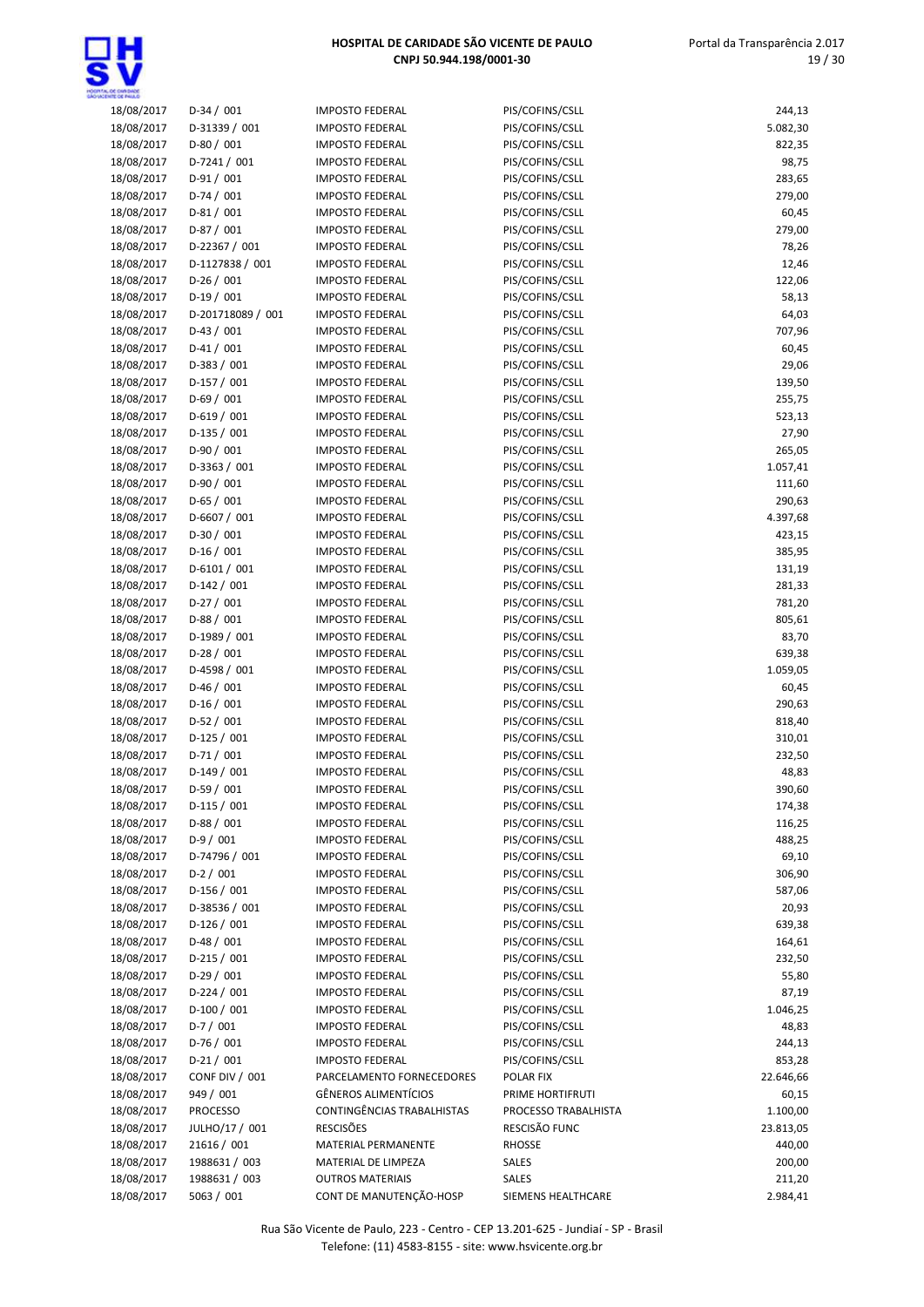

| 18/08/2017 | 68993 / 001    | <b>GÊNEROS ALIMENTÍCIOS</b>    | <b>TERRÃO</b>                 | 78,50     |
|------------|----------------|--------------------------------|-------------------------------|-----------|
| 18/08/2017 | 124384 / 001   | ÓRTESE E PRÓTESE (OPME)        | VITÓRIA HOSPITALAR            | 2.034,50  |
|            |                |                                |                               |           |
| 18/08/2017 | 481937 / 001   | <b>TELEFONE</b>                | <b>VIVO</b>                   | 199,67    |
| 18/08/2017 | 412677 / 001   | <b>TELEFONE</b>                | <b>VIVO</b>                   | 752,93    |
| 18/08/2017 | 481939 / 001   | <b>TELEFONE</b>                | <b>VIVO</b>                   | 3.950,36  |
| 18/08/2017 | 481938 / 001   | <b>TELEFONE</b>                | <b>VIVO</b>                   | 131,12    |
| 21/08/2017 | 39055 / 001    | DROGAS E MEDICAMENTOS          | <b>ASTRA FARMA</b>            | 15.722,08 |
| 21/08/2017 | 39055 / 001    | MEDICAMENTOS CONTROLADOS       | <b>ASTRA FARMA</b>            | 2.127,75  |
| 21/08/2017 | 24574 / 001    | <b>GÊNEROS ALIMENTÍCIOS</b>    | <b>BANCA CODARIM</b>          | 341,62    |
| 21/08/2017 | 24556 / 001    | <b>GÊNEROS ALIMENTÍCIOS</b>    | <b>BANCA CODARIM</b>          | 174,25    |
| 21/08/2017 | 22171 / 001    | DROGAS E MEDICAMENTOS          | <b>BELIVE</b>                 | 1.138,00  |
| 21/08/2017 | 60526 / 001    | <b>GÊNEROS ALIMENTÍCIOS</b>    | BIE                           | 1.588,80  |
| 21/08/2017 | 60517 / 001    | <b>GÊNEROS ALIMENTÍCIOS</b>    | BIE                           | 1.390,20  |
| 21/08/2017 | OC 48977 / 001 | MATERIAL DE USO PAC.NAO REEMB  | <b>BIOLINE</b>                | 1.078,64  |
| 21/08/2017 | 82377 / 002    | MATERIAL MÉDICO REEMBOLSÁVEL   | <b>BIOMÉDICAL EQUIP</b>       | 937,50    |
| 21/08/2017 | 735316 / 001   | ÓRTESE E PRÓTESE (OPME)        | <b>BIOTRONIK</b>              | 500,00    |
| 21/08/2017 | 735667 / 001   | ÓRTESE E PRÓTESE (OPME)        | <b>BIOTRONIK</b>              | 2.534,50  |
| 21/08/2017 | 735417 / 001   | ÓRTESE E PRÓTESE (OPME)        | <b>BIOTRONIK</b>              | 2.034,50  |
| 21/08/2017 | 735327 / 001   | ÓRTESE E PRÓTESE (OPME)        | <b>BIOTRONIK</b>              | 2.534,50  |
| 21/08/2017 | 40707 / 001    | <b>OUTROS MATERIAIS</b>        | <b>BORRACHAS BEM TE VI</b>    | 584,79    |
| 21/08/2017 | 64273 / 001    | MATERIAL MÉDICO REEMBOLSÁVEL   | CIRÚRGICA BRASIL              | 3.174,05  |
| 21/08/2017 | 08/2017 / 001  | <b>TELEFONE</b>                | <b>CLARO</b>                  | 7.600,17  |
|            |                | VRS A REPASSAR-FOLHA-HOSP      | CONV. TRATAMENTO ODONTOLÓGICO |           |
| 21/08/2017 | JULHO/17 / 001 |                                |                               | 1.183,00  |
| 21/08/2017 | 161461 / 001   | DROGAS E MEDICAMENTOS          | CRISMED                       | 1.313,10  |
| 21/08/2017 | 161463 / 001   | DROGAS E MEDICAMENTOS          | CRISMED                       | 1.581,00  |
| 21/08/2017 | 161461 / 001   | MEDICAMENTOS CONTROLADOS       | CRISMED                       | 502,25    |
| 21/08/2017 | 37194 / 001    | DROGAS E MEDICAMENTOS          | <b>DBS</b>                    | 5.643,93  |
| 21/08/2017 | 39083 / 001    | SERVIÇOS PREST - PJ - HOSP     | <b>ELEVADORES ATLAS</b>       | 1.610,14  |
| 21/08/2017 | 3860 / 001     | MATERIAL DE LIMPEZA            | <b>ELITE</b>                  | 656,00    |
| 21/08/2017 | 5116 / 001     | PEÇAS E MATS DE REPOSIÇÃO EQUI | ESTERILAV                     | 810,00    |
| 21/08/2017 | 1202332 / 002  | DROGAS E MEDICAMENTOS          | <b>EUROFARMA</b>              | 2.133,12  |
| 21/08/2017 | AGOSTO / 001   | MENSALIDADE ASSOCIATIVA        | <b>FEHOSP</b>                 | 1.336,18  |
| 21/08/2017 | 341 / 001      | LOCAÇÃO DE DIVERSOS            | <b>GERADORES JUNDIAI</b>      | 2.500,00  |
| 21/08/2017 | 845100 / 001   | DROGAS E MEDICAMENTOS          | <b>HOSP PHARMA</b>            | 170,00    |
| 21/08/2017 | 839785 / 001   | DROGAS E MEDICAMENTOS          | <b>HOSP PHARMA</b>            | 230,00    |
| 21/08/2017 | 845098 / 001   | DROGAS E MEDICAMENTOS          | <b>HOSP PHARMA</b>            | 230,00    |
| 21/08/2017 | 845408 / 001   | DROGAS E MEDICAMENTOS          | <b>HOSP PHARMA</b>            | 230,00    |
| 21/08/2017 | 842501 / 001   | DROGAS E MEDICAMENTOS          | <b>HOSP PHARMA</b>            | 57,70     |
| 21/08/2017 | 846039 / 001   | DROGAS E MEDICAMENTOS          | <b>HOSP PHARMA</b>            | 230,00    |
| 21/08/2017 | 840426 / 001   | DROGAS E MEDICAMENTOS          | <b>HOSP PHARMA</b>            | 222,00    |
| 21/08/2017 | 846074 / 001   | DROGAS E MEDICAMENTOS          | <b>HOSP PHARMA</b>            | 230,00    |
| 21/08/2017 | 845729 / 001   | DROGAS E MEDICAMENTOS          | <b>HOSP PHARMA</b>            | 230,00    |
| 21/08/2017 | 838078 / 001   | DROGAS E MEDICAMENTOS          | <b>HOSP PHARMA</b>            | 380,00    |
| 21/08/2017 | 838995 / 001   | DROGAS E MEDICAMENTOS          | <b>HOSP PHARMA</b>            | 380,00    |
| 21/08/2017 | 846321 / 001   | DROGAS E MEDICAMENTOS          | <b>HOSP PHARMA</b>            | 170,00    |
| 21/08/2017 | 845730 / 001   | DROGAS E MEDICAMENTOS          | <b>HOSP PHARMA</b>            | 230,00    |
| 21/08/2017 | 838030 / 001   | DROGAS E MEDICAMENTOS          | <b>HOSP PHARMA</b>            | 57,70     |
| 21/08/2017 | 845409 / 001   | DROGAS E MEDICAMENTOS          | <b>HOSP PHARMA</b>            | 112,00    |
| 21/08/2017 | 841282 / 001   | DROGAS E MEDICAMENTOS          | <b>HOSP PHARMA</b>            | 262,00    |
| 21/08/2017 | 840539 / 001   | DROGAS E MEDICAMENTOS          | <b>HOSP PHARMA</b>            | 114,00    |
| 21/08/2017 | 846584 / 001   | DROGAS E MEDICAMENTOS          | <b>HOSP PHARMA</b>            | 170,00    |
| 21/08/2017 | 837803 / 001   | DROGAS E MEDICAMENTOS          | <b>HOSP PHARMA</b>            | 220,00    |
| 21/08/2017 | 845097 / 001   | DROGAS E MEDICAMENTOS          | <b>HOSP PHARMA</b>            | 170,00    |
| 21/08/2017 | 845410 / 001   | DROGAS E MEDICAMENTOS          | <b>HOSP PHARMA</b>            | 170,00    |
| 21/08/2017 | 846598 / 001   | DROGAS E MEDICAMENTOS          | <b>HOSP PHARMA</b>            | 57,70     |
| 21/08/2017 | 841712 / 001   | DROGAS E MEDICAMENTOS          | <b>HOSP PHARMA</b>            | 262,00    |
| 21/08/2017 | 845099 / 001   | DROGAS E MEDICAMENTOS          | <b>HOSP PHARMA</b>            | 170,00    |
| 21/08/2017 | 839245 / 001   | DROGAS E MEDICAMENTOS          | <b>HOSP PHARMA</b>            | 380,00    |
| 21/08/2017 | 845411 / 001   | DROGAS E MEDICAMENTOS          | <b>HOSP PHARMA</b>            | 230,00    |
| 21/08/2017 | 838648 / 001   | DROGAS E MEDICAMENTOS          | <b>HOSP PHARMA</b>            | 380,00    |
| 21/08/2017 | 845983 / 001   | DROGAS E MEDICAMENTOS          | <b>HOSP PHARMA</b>            | 230,00    |
| 21/08/2017 | 838337 / 001   | DROGAS E MEDICAMENTOS          | <b>HOSP PHARMA</b>            | 170,00    |
| 21/08/2017 | 845094 / 001   | DROGAS E MEDICAMENTOS          | <b>HOSP PHARMA</b>            | 170,00    |
| 21/08/2017 | 846041 / 001   | DROGAS E MEDICAMENTOS          | <b>HOSP PHARMA</b>            | 170,00    |
| 21/08/2017 | 837885 / 001   | DROGAS E MEDICAMENTOS          | <b>HOSP PHARMA</b>            | 170,00    |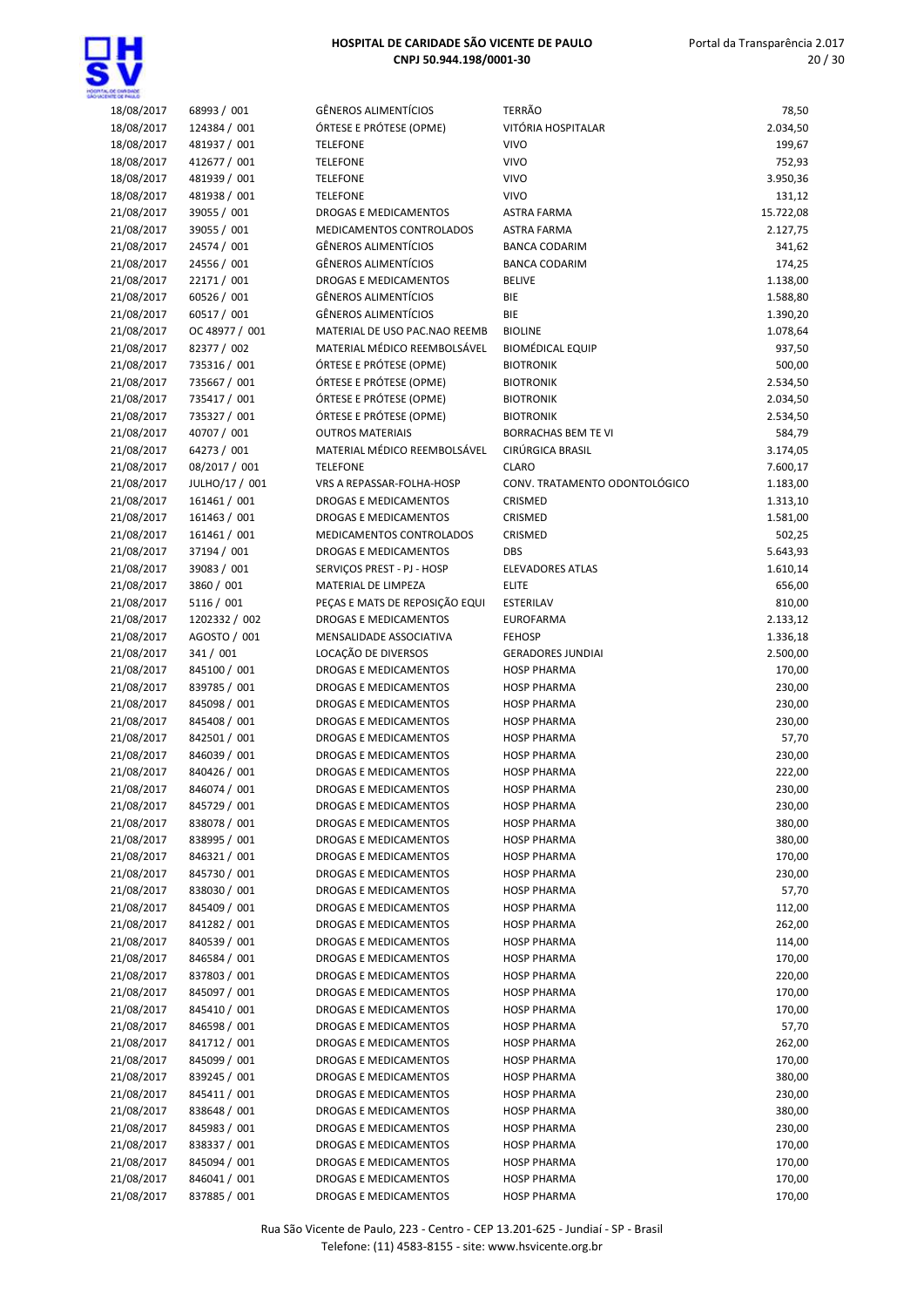| 21/08/2017 | 845984 / 001   | DROGAS E MEDICAMENTOS          | <b>HOSP PHARMA</b>     | 170,00    |
|------------|----------------|--------------------------------|------------------------|-----------|
| 21/08/2017 | 845413 / 001   | DROGAS E MEDICAMENTOS          | <b>HOSP PHARMA</b>     | 170,00    |
| 21/08/2017 | 840010 / 001   | <b>DROGAS E MEDICAMENTOS</b>   | <b>HOSP PHARMA</b>     | 230,00    |
| 21/08/2017 | 838077 / 001   | <b>DROGAS E MEDICAMENTOS</b>   | <b>HOSP PHARMA</b>     | 222,00    |
|            |                |                                |                        |           |
| 21/08/2017 | 845732 / 001   | DROGAS E MEDICAMENTOS          | <b>HOSP PHARMA</b>     | 170,00    |
| 21/08/2017 | 837653 / 001   | <b>DROGAS E MEDICAMENTOS</b>   | <b>HOSP PHARMA</b>     | 170,00    |
| 21/08/2017 | 837654 / 001   | DROGAS E MEDICAMENTOS          | <b>HOSP PHARMA</b>     | 380,00    |
| 21/08/2017 | 838338 / 001   | DROGAS E MEDICAMENTOS          | <b>HOSP PHARMA</b>     | 380,00    |
|            |                |                                |                        |           |
| 21/08/2017 | 845407 / 001   | DROGAS E MEDICAMENTOS          | <b>HOSP PHARMA</b>     | 170,00    |
| 21/08/2017 | 845982 / 001   | DROGAS E MEDICAMENTOS          | <b>HOSP PHARMA</b>     | 170,00    |
| 21/08/2017 | 845412 / 001   | <b>DROGAS E MEDICAMENTOS</b>   | <b>HOSP PHARMA</b>     | 170,00    |
|            | 837802 / 001   | <b>DROGAS E MEDICAMENTOS</b>   | <b>HOSP PHARMA</b>     |           |
| 21/08/2017 |                |                                |                        | 224,00    |
| 21/08/2017 | 842462 / 001   | <b>DROGAS E MEDICAMENTOS</b>   | <b>HOSP PHARMA</b>     | 262,00    |
| 21/08/2017 | 846320 / 001   | DROGAS E MEDICAMENTOS          | <b>HOSP PHARMA</b>     | 170,00    |
| 21/08/2017 | 846075 / 001   | <b>DROGAS E MEDICAMENTOS</b>   | <b>HOSP PHARMA</b>     | 230,00    |
|            |                |                                |                        |           |
| 21/08/2017 | 846040 / 001   | DROGAS E MEDICAMENTOS          | <b>HOSP PHARMA</b>     | 230,00    |
| 21/08/2017 | 845095 / 001   | DROGAS E MEDICAMENTOS          | <b>HOSP PHARMA</b>     | 230,00    |
| 21/08/2017 | 838745 / 001   | DROGAS E MEDICAMENTOS          | <b>HOSP PHARMA</b>     | 46,16     |
| 21/08/2017 | 839319 / 001   | DROGAS E MEDICAMENTOS          | <b>HOSP PHARMA</b>     | 57,70     |
|            |                |                                |                        |           |
| 21/08/2017 | 841794 / 001   | DROGAS E MEDICAMENTOS          | <b>HOSP PHARMA</b>     | 262,00    |
| 21/08/2017 | 841120 / 001   | <b>DROGAS E MEDICAMENTOS</b>   | <b>HOSP PHARMA</b>     | 69,24     |
| 21/08/2017 | 845096 / 001   | <b>DROGAS E MEDICAMENTOS</b>   | <b>HOSP PHARMA</b>     | 112,00    |
| 21/08/2017 | 842051 / 001   | DROGAS E MEDICAMENTOS          | <b>HOSP PHARMA</b>     | 262,00    |
|            |                |                                |                        |           |
| 21/08/2017 | 840803 / 001   | <b>DROGAS E MEDICAMENTOS</b>   | <b>HOSP PHARMA</b>     | 114,00    |
| 21/08/2017 | 838076 / 001   | <b>DROGAS E MEDICAMENTOS</b>   | <b>HOSP PHARMA</b>     | 224,00    |
| 21/08/2017 | 846073 / 001   | DROGAS E MEDICAMENTOS          | <b>HOSP PHARMA</b>     | 170,00    |
| 21/08/2017 | 846319 / 001   | DROGAS E MEDICAMENTOS          | <b>HOSP PHARMA</b>     | 230,00    |
|            |                |                                |                        |           |
| 21/08/2017 | 845731 / 001   | DROGAS E MEDICAMENTOS          | <b>HOSP PHARMA</b>     | 230,00    |
| 21/08/2017 | 839590 / 001   | DROGAS E MEDICAMENTOS          | <b>HOSP PHARMA</b>     | 230,00    |
| 21/08/2017 | 841366 / 001   | DROGAS E MEDICAMENTOS          | <b>HOSP PHARMA</b>     | 43,27     |
| 21/08/2017 | 842460 / 001   | DROGAS E MEDICAMENTOS          | <b>HOSP PHARMA</b>     | 86,55     |
|            |                |                                |                        |           |
| 21/08/2017 | 32039 / 001    | <b>GASES MEDICINAIS</b>        | <b>IBG CRYO FILIAL</b> | 4.145,10  |
| 21/08/2017 | 1379521 / 002  | MATERIAL DE LIMPEZA            | <b>IMPAKTO</b>         | 1.952,50  |
| 21/08/2017 | 2017 / 007     | <b>IMPOSTO MUNICIPAL</b>       | <b>IPTU 2017</b>       | 194,51    |
| 21/08/2017 | 2017 / 007     | <b>IMPOSTO MUNICIPAL</b>       | <b>IPTU 2017</b>       | 244,98    |
|            |                |                                |                        |           |
| 21/08/2017 | 2017 / 007     | <b>IMPOSTO MUNICIPAL</b>       | <b>IPTU 2017</b>       | 157,75    |
| 21/08/2017 | 2017 / 007     | <b>IMPOSTO MUNICIPAL</b>       | <b>IPTU 2017</b>       | 277,92    |
| 21/08/2017 | 6790 / 001     | <b>GÊNEROS ALIMENTÍCIOS</b>    | <b>IRMÃOS KANESHI</b>  | 108,15    |
| 21/08/2017 | 6796 / 001     | <b>GÊNEROS ALIMENTÍCIOS</b>    | <b>IRMÃOS KANESHI</b>  | 387,40    |
|            |                |                                |                        |           |
| 21/08/2017 | 04/12 / 001    | LOCAÇÃO DE IMÓVEIS             | <b>ITUPEVA</b>         | 3.000,00  |
| 21/08/2017 | 08/2017 / 001  | LOCAÇÃO DE IMÓVEIS             | <b>ITUPEVA</b>         | 2.456,26  |
| 21/08/2017 | 143192 / 001   | <b>GÊNEROS ALIMENTÍCIOS</b>    | <b>JCA FOODS</b>       | 1.596,46  |
| 21/08/2017 | 12089 / 001    | <b>FIOS CIRÚRGICOS</b>         | JOHNSON E JOHNSON 05   | 23.895,32 |
|            |                |                                |                        |           |
| 21/08/2017 | 12724 / 001    | <b>FIOS CIRÚRGICOS</b>         | JOHNSON E JOHNSON 05   | 628,56    |
| 21/08/2017 | 12088 / 001    | MATERIAL MÉDICO REEMBOLSÁVEL   | JOHNSON E JOHNSON 05   | 1.986,64  |
| 21/08/2017 | 12539 / 001    | MATERIAL MÉDICO REEMBOLSÁVEL   | JOHNSON E JOHNSON 05   | 1.920,00  |
| 21/08/2017 | 12538 / 001    | MATERIAL MÉDICO REEMBOLSÁVEL   | JOHNSON E JOHNSON 05   | 8.144,16  |
|            |                |                                |                        |           |
| 21/08/2017 | 105321 / 001   | ÓRTESE E PRÓTESE (OPME)        | JOHNSON E JOHNSON 68   | 361,81    |
| 21/08/2017 | 462 / 001      | MOBILIÁRIO                     | <b>JUNPMAQ</b>         | 2.767,50  |
| 21/08/2017 | 459 / 001      | <b>MOBILIÁRIO</b>              | <b>JUNPMAQ</b>         | 1.133,00  |
| 21/08/2017 | 473 / 001      | MOBILIÁRIO                     | <b>JUNPMAQ</b>         | 1.247,00  |
|            |                |                                |                        |           |
| 21/08/2017 | 56878 / 001    | <b>OUTROS MATERIAIS</b>        | LIFEMED                | 4.480,00  |
| 21/08/2017 | 68737 / 001    | ÓRTESE E PRÓTESE (OPME)        | LINE LIFE              | 195,45    |
| 21/08/2017 | 1510833 / 001  | DROGAS E MEDICAMENTOS          | MAFRA FILIAL GO        | 3.650,00  |
| 21/08/2017 | 1510897 / 001  | DROGAS E MEDICAMENTOS          | MAFRA FILIAL GO        | 5.645,20  |
|            |                |                                |                        |           |
| 21/08/2017 | 1511053 / 001  | DROGAS E MEDICAMENTOS          | <b>MAFRA MATRIZ</b>    | 11.457,00 |
| 21/08/2017 | JULHO/17 / 001 | VRS A REPASSAR-FOLHA-HOSP      | MENSALIDADE SIND.SAÚDE | 14.418,70 |
| 21/08/2017 | 2650 / 001     | MATL MANUT.PREDIAL, ELÉTR, HID | MERCANTIL UNIÃO        | 1.564,85  |
| 21/08/2017 | 161 / 003      | MATERIAL DE LIMPEZA            | NOVA JOMA              | 247,48    |
|            |                |                                |                        |           |
| 21/08/2017 | 161 / 003      | MATERIAL MÉDICO REEMBOLSÁVEL   | NOVA JOMA              | 439,51    |
| 21/08/2017 | 39395 / 001    | ÓRTESE E PRÓTESE (OPME)        | ORTHO SYSTEM           | 764,34    |
| 21/08/2017 | 39410 / 001    | ÓRTESE E PRÓTESE (OPME)        | ORTHO SYSTEM           | 3.580,00  |
| 21/08/2017 | 39398 / 001    | ÓRTESE E PRÓTESE (OPME)        | ORTHO SYSTEM           | 367,62    |
|            |                |                                |                        |           |
| 21/08/2017 | 39394 / 001    | ÓRTESE E PRÓTESE (OPME)        | ORTHO SYSTEM           | 978,92    |
| 21/08/2017 | 39397 / 001    | ÓRTESE E PRÓTESE (OPME)        | ORTHO SYSTEM           | 1.010,56  |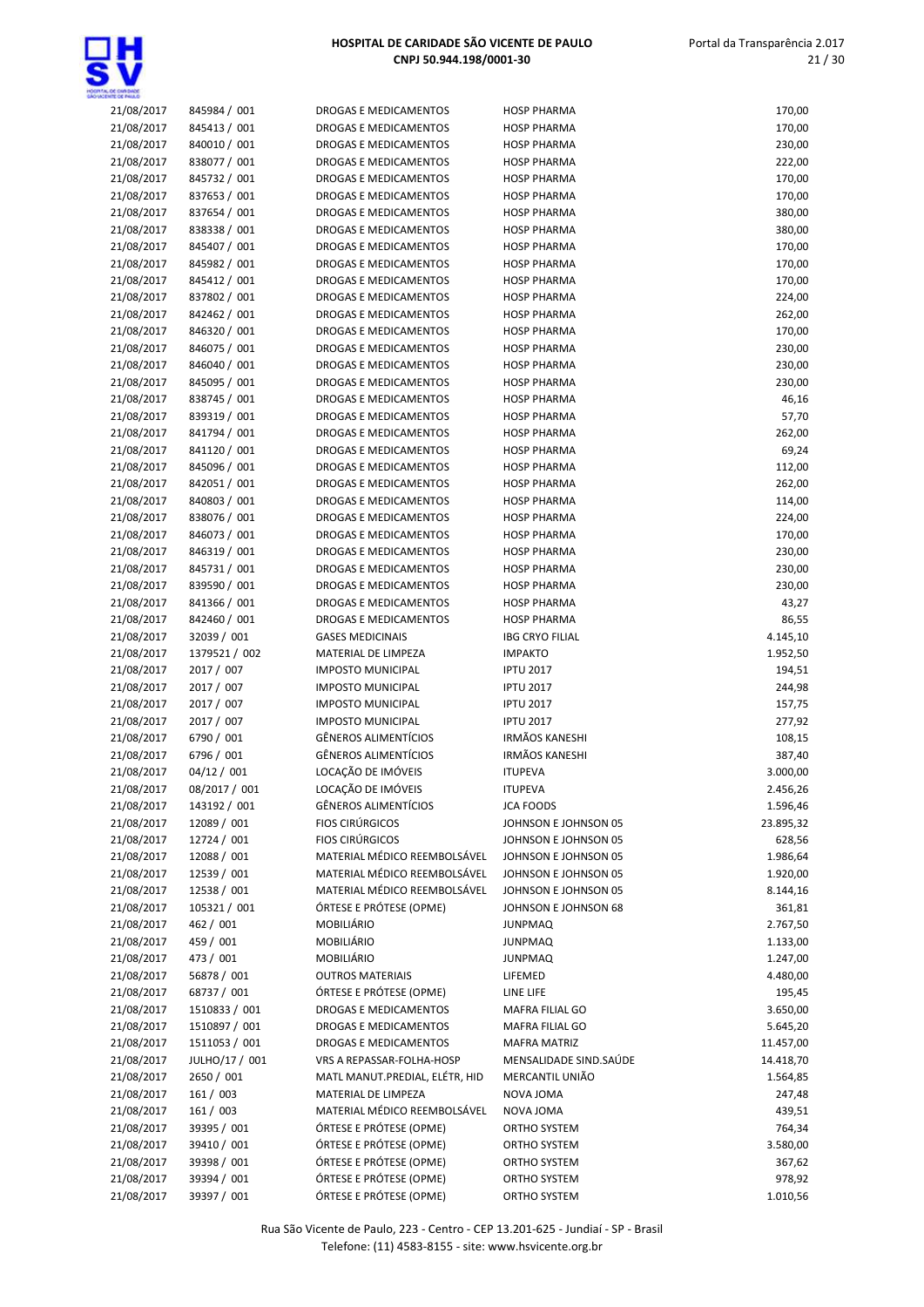

| 21/08/2017 | 39393 / 001     | ÓRTESE E PRÓTESE (OPME)        | <b>ORTHO SYSTEM</b>                 | 1.600,00   |
|------------|-----------------|--------------------------------|-------------------------------------|------------|
| 21/08/2017 | 37411 / 001     | ÓRTESE E PRÓTESE (OPME)        | ORTHO SYSTEM                        | 229,77     |
| 21/08/2017 | 39396 / 001     | ÓRTESE E PRÓTESE (OPME)        | <b>ORTHO SYSTEM</b>                 | 936,58     |
| 21/08/2017 | 39412 / 001     | ÓRTESE E PRÓTESE (OPME)        | ORTHO SYSTEM                        | 913,16     |
| 21/08/2017 | 284751 / 001    | <b>GÊNEROS ALIMENTÍCIOS</b>    | POLIFRIGOR S.A.                     | 3.103,92   |
| 21/08/2017 | 965 / 001       | <b>GÊNEROS ALIMENTÍCIOS</b>    | PRIME HORTIFRUTI                    | 57,60      |
| 21/08/2017 | 951 / 001       | <b>GÊNEROS ALIMENTÍCIOS</b>    | PRIME HORTIFRUTI                    | 326,97     |
|            |                 | CONTINGÊNCIAS CÍVEL            | PROCESSO CÍVEL                      |            |
| 21/08/2017 | <b>PROCESSO</b> |                                |                                     | 8.433,00   |
| 21/08/2017 | <b>PROCESSO</b> | CONTINGÊNCIAS TRABALHISTAS     | PROCESSO TRABALHISTA                | 2.193,46   |
| 21/08/2017 | <b>PROCESSO</b> | CONTINGÊNCIAS TRABALHISTAS     | PROCESSO TRABALHISTA                | 470,63     |
| 21/08/2017 | <b>PROCESSO</b> | CONTINGÊNCIAS TRABALHISTAS     | PROCESSO TRABALHISTA                | 6.615,00   |
| 21/08/2017 | <b>PROCESSO</b> | <b>DESPESAS FINANCEIRAS</b>    | PROCESSO TRABALHISTA                | 32,19      |
| 21/08/2017 | 99225 / 001     | MATL MANUT.PREDIAL, ELÉTR, HID | <b>SACI TINTAS</b>                  | 1.029,60   |
| 21/08/2017 | 99306 / 001     | MATL MANUT.PREDIAL, ELÉTR, HID | <b>SACI TINTAS</b>                  | 690,00     |
| 21/08/2017 | 5517 / 001      | MATL MANUT.PREDIAL, ELÉTR, HID | SANTA FÉ COMERCIAL                  | 717,14     |
| 21/08/2017 | 178755 / 001    | ÓRTESE E PRÓTESE (OPME)        | SILIMED                             | 744,00     |
| 21/08/2017 | 2017 / 002      | CONTRIBUIÇÕES HOSPITAL         | SINDHOSFIL                          | 3.000,00   |
| 21/08/2017 | 327086 / 001    | ÓRTESE E PRÓTESE (OPME)        | SUPRIMED                            | 1.541,00   |
| 21/08/2017 | 327048 / 001    | ÓRTESE E PRÓTESE (OPME)        | SUPRIMED                            | 1.795,00   |
| 21/08/2017 | 327047 / 001    | ÓRTESE E PRÓTESE (OPME)        | SUPRIMED                            | 959,40     |
| 21/08/2017 | 080000753 /01   | ADIANT VALE REF E AL           | VR                                  | 303.349,00 |
| 22/08/2017 | 4972 / 001      | IMPRESSOS, MATL DE EXPEDIENTE  | ADEQUADRO                           | 336,92     |
| 22/08/2017 | 32114 / 001     | CONT DE MANUTENÇÃO-HOSP        | <b>AGFA</b>                         | 6.197,75   |
| 22/08/2017 | 24575 / 001     | <b>GÊNEROS ALIMENTÍCIOS</b>    | <b>BANCA CODARIM</b>                | 123,55     |
| 22/08/2017 | 379 / 001       | SERVIÇOS PREST - PJ - HOSP     | <b>CABRAL CALHAS</b>                | 950,52     |
| 22/08/2017 | 1251 / 001      | SERVIÇOS PREST - PJ - HOSP     | <b>CERRI</b>                        | 1.180,00   |
| 22/08/2017 | 835323 / 001    | MATERIAL MÉDICO REEMBOLSÁVEL   | CIRÚRGICA FERNANDES                 | 1.078,00   |
| 22/08/2017 | 338254 / 001    | <b>ENERGIA ELÉTRICA</b>        | CPFL                                | 275,30     |
| 22/08/2017 | 282584 / 001    | <b>ENERGIA ELÉTRICA</b>        | CPFL                                | 96,92      |
| 22/08/2017 | 773165 / 001    | <b>DROGAS E MEDICAMENTOS</b>   | DUPATRI CNPJ 26 GO                  | 8.036,05   |
|            |                 |                                |                                     |            |
| 22/08/2017 | 773165 / 001    | MEDICAMENTOS CONTROLADOS       | DUPATRI CNPJ 26 GO                  | 9,70       |
| 22/08/2017 | 105541 / 001    | ÓRTESE E PRÓTESE (OPME)        | <b>ERECTA</b>                       | 5.570,43   |
| 22/08/2017 | 105450 / 001    | ÓRTESE E PRÓTESE (OPME)        | <b>ERECTA</b>                       | 3.095,43   |
| 22/08/2017 | 105389 / 001    | ÓRTESE E PRÓTESE (OPME)        | <b>ERECTA</b>                       | 525,02     |
| 22/08/2017 | 105544 / 001    | ÓRTESE E PRÓTESE (OPME)        | <b>ERECTA</b>                       | 525,02     |
| 22/08/2017 | 105543 / 001    | ÓRTESE E PRÓTESE (OPME)        | <b>ERECTA</b>                       | 1.060,00   |
| 22/08/2017 | 105542 / 001    | ÓRTESE E PRÓTESE (OPME)        | <b>ERECTA</b>                       | 3.451,84   |
| 22/08/2017 | 105279 / 001    | ÓRTESE E PRÓTESE (OPME)        | <b>ERECTA</b>                       | 950,00     |
| 22/08/2017 | 105280 / 001    | ÓRTESE E PRÓTESE (OPME)        | <b>ERECTA</b>                       | 2.475,00   |
| 22/08/2017 | 105388 / 001    | ÓRTESE E PRÓTESE (OPME)        | <b>ERECTA</b>                       | 845,80     |
| 22/08/2017 | 105281 / 001    | ÓRTESE E PRÓTESE (OPME)        | <b>ERECTA</b>                       | 845,80     |
| 22/08/2017 | 1190769 / 003   | DROGAS E MEDICAMENTOS          | EUROFARMA                           | 266,72     |
| 22/08/2017 | 39714 / 001     | ÓRTESE E PRÓTESE (OPME)        | <b>EXPERTISE COMERCIAL</b>          | 1.080,00   |
| 22/08/2017 | DEZ/16 / 001    | <b>DESPESAS FINANCEIRAS</b>    | FGTS FOLHA DEZEMBRO/2016 - HOSPITAL | 200,47     |
| 22/08/2017 | DEZ/16 / 001    | <b>FGTS HOSPITAL</b>           | FGTS FOLHA DEZEMBRO/2016 - HOSPITAL | 1.366,81   |
| 22/08/2017 | NOV/16 / 001    | DESPESAS FINANCEIRAS           | FGTS FOLHA NOVEMBRO/2016 - HOSPITAL | 153,13     |
| 22/08/2017 | NOV/16 / 001    | <b>FGTS HOSPITAL</b>           | FGTS FOLHA NOVEMBRO/2016 - HOSPITAL | 995,26     |
| 22/08/2017 | 731755 / 002    | DROGAS E MEDICAMENTOS          | FRESENIUS-MATRIZ                    | 11.066,56  |
| 22/08/2017 | 573 / 001       | IMPRESSOS, MATL DE EXPEDIENTE  | <b>GRÁFICA MEGA FLEX</b>            | 4.076,50   |
| 22/08/2017 | 1381697 / 002   | MATERIAL DE LIMPEZA            | <b>IMPAKTO</b>                      | 355,00     |
| 22/08/2017 | 6803 / 001      | GÊNEROS ALIMENTÍCIOS           | <b>IRMÃOS KANESHI</b>               | 105,35     |
|            | 70214 / 001     | <b>GÊNEROS ALIMENTÍCIOS</b>    | JOATE COM E REP                     |            |
| 22/08/2017 |                 |                                |                                     | 343,20     |
| 22/08/2017 | 1513380 / 001   | DROGAS E MEDICAMENTOS          | MAFRA FILIAL GO                     | 495,60     |
| 22/08/2017 | 1513340 / 001   | DROGAS E MEDICAMENTOS          | MAFRA FILIAL GO                     | 5.645,20   |
| 22/08/2017 | 134107 / 002    | MATERIAL MÉDICO REEMBOLSÁVEL   | <b>MEDI HOUSE</b>                   | 2.757,23   |
| 22/08/2017 | 37074 / 001     | ÓRTESE E PRÓTESE (OPME)        | MEDICAL CAMP                        | 3.086,19   |
| 22/08/2017 | 37073 / 001     | ÓRTESE E PRÓTESE (OPME)        | MEDICAL CAMP                        | 3.086,19   |
| 22/08/2017 | 17868 / 001     | SERVIÇOS PREST - PJ - HOSP     | <b>METROTEC</b>                     | 618,00     |
| 22/08/2017 | 38761 / 001     | PEÇAS E MATS DE REPOSIÇÃO EQUI | <b>OXILUZ</b>                       | 1.861,40   |
| 22/08/2017 | 349 / 001       | SERVIÇOS PREST - PJ - HOSP     | <b>OXILUZ</b>                       | 1.330,00   |
| 22/08/2017 | 80766 / 001     | ÓRTESE E PRÓTESE (OPME)        | PLANTÃO MÉDICO                      | 390,90     |
| 22/08/2017 | 80908 / 001     | ÓRTESE E PRÓTESE (OPME)        | PLANTÃO MÉDICO                      | 292,93     |
| 22/08/2017 | 80767 / 001     | ÓRTESE E PRÓTESE (OPME)        | PLANTÃO MÉDICO                      | 292,93     |
| 22/08/2017 | 206027 / 001    | MATERIAL MÉDICO REEMBOLSÁVEL   | POLAR FIX                           | 16.005,60  |
| 22/08/2017 | 205902 / 001    | MATERIAL MÉDICO REEMBOLSÁVEL   | POLAR FIX                           | 2.506,92   |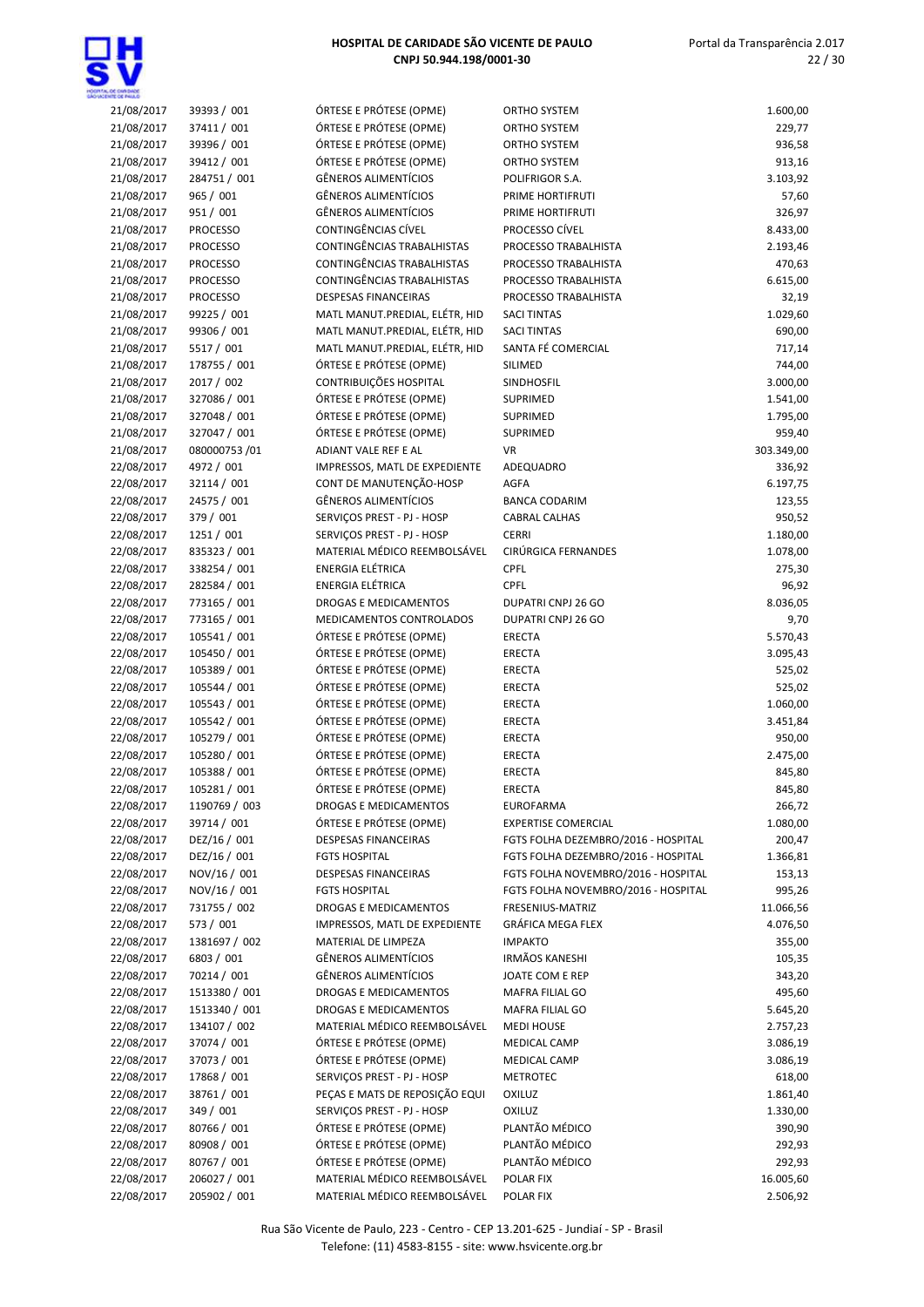

| <b>ENTE CE PAIA O</b><br>22/08/2017 | 969 / 001                        | <b>GÊNEROS ALIMENTÍCIOS</b>                             | PRIME HORTIFRUTI                                           | 69,70                |
|-------------------------------------|----------------------------------|---------------------------------------------------------|------------------------------------------------------------|----------------------|
| 22/08/2017                          | <b>PROCESSO</b>                  | CONTINGÊNCIAS TRABALHISTAS                              | PROCESSO TRABALHISTA                                       | 100,00               |
| 22/08/2017                          | 495600 / 001                     | MATERIAL DE LIMPEZA                                     | <b>PROLIM</b>                                              | 11.415,60            |
| 22/08/2017                          | JULHO/17 / 001                   | <b>RESCISÕES</b>                                        | RESCISÃO FUNC                                              | 3.810,61             |
| 22/08/2017                          | AGOSTO/17/1                      | RESCISÕES PARCELADAS HOSPITAL                           | RESCISÃO PARCELADA                                         | 1.048,64             |
| 22/08/2017                          | AGOSTO/17/1                      | RESCISÕES PARCELADAS HOSPITAL                           | RESCISÃO PARCELADA                                         | 1.316,58             |
| 22/08/2017                          | 963 / 001                        | SERVIÇOS PREST - PJ - HOSP                              | RV SOLUC CLIMATIZAÇÃO                                      | 2.300,00             |
| 22/08/2017                          | 965 / 001                        | MATERIAL MÉDICO REEMBOLSÁVEL                            | S F COMÉRCIO DE PLAS                                       | 1.350,00             |
| 22/08/2017                          | 97682 / 001                      | <b>DROGAS E MEDICAMENTOS</b>                            | SANOBIOL                                                   | 1.083,20             |
| 22/08/2017                          | 97681 / 001                      | DROGAS E MEDICAMENTOS                                   | SANOBIOL                                                   | 1.560,60             |
| 22/08/2017                          | 97683 / 001                      | DROGAS E MEDICAMENTOS                                   | SANOBIOL                                                   | 6.353,52             |
| 22/08/2017                          | 97673 / 001                      | DROGAS E MEDICAMENTOS                                   | SANOBIOL                                                   | 5.337,60             |
| 22/08/2017                          | 1803738 / 001                    | <b>GÊNEROS ALIMENTÍCIOS</b>                             | SERRAMAR                                                   | 838,42               |
| 22/08/2017                          | 324651 / 001                     | MATERIAL MÉDICO REEMBOLSÁVEL                            | ST JUDE MÉDICAL                                            | 2.217,80             |
| 22/08/2017                          | 316577 / 001                     | ÓRTESE E PRÓTESE (OPME)                                 | ST JUDE MÉDICAL                                            | 5.225,25             |
| 22/08/2017                          | 316847 / 001                     | ÓRTESE E PRÓTESE (OPME)                                 | ST JUDE MÉDICAL                                            | 7.426,43             |
| 22/08/2017                          | 37/001                           | PEÇAS E MATS DE REPOSIÇÃO EQUI                          | <b>TORQUE BOMBAS DIESEL</b><br><b>TORQUE BOMBAS DIESEL</b> | 2.156,00<br>650,00   |
| 22/08/2017<br>22/08/2017            | 192 / 001<br>6677 B / 003        | SERVIÇOS PREST - PJ - HOSP<br>PARCELAMENTO FORNECEDORES | <b>UNIODONTO</b>                                           | 3.698,16             |
| 22/08/2017                          | 6944 B / 003                     | PARCELAMENTO FORNECEDORES                               | <b>UNIODONTO</b>                                           | 3.744,13             |
| 22/08/2017                          | 118012 / 001                     | ÓRTESE E PRÓTESE (OPME)                                 | <b>VENTURA BIOMÉDICA</b>                                   | 845,80               |
| 23/08/2017                          | 24620 / 001                      | <b>GÊNEROS ALIMENTÍCIOS</b>                             | <b>BANCA CODARIM</b>                                       | 148,96               |
| 23/08/2017                          | 1110 / 001                       | <b>VEÍCULOS</b>                                         | BARATEIRO ACESSÓRIOS                                       | 134,99               |
| 23/08/2017                          | 369 / 001                        | SERVIÇOS MÉDICOS - PJ                                   | CION CLÍNICA INTE                                          | 576,00               |
| 23/08/2017                          | 672741 / 001                     | IMPRESSOS, MATL DE EXPEDIENTE                           | DATASUPRI DISTRIBUID                                       | 392,48               |
| 23/08/2017                          | 64753 / 001                      | MATL MANUT.PREDIAL, ELÉTR, HID                          | ELETRIZEL                                                  | 658,00               |
| 23/08/2017                          | 64752 / 001                      | MATL MANUT.PREDIAL, ELÉTR, HID                          | ELETRIZEL                                                  | 94,00                |
| 23/08/2017                          | 277850 / 001                     | ÓRTESE E PRÓTESE (OPME)                                 | EMPÓRIO HOSPITALAR                                         | 1.287,00             |
| 23/08/2017                          | 277852 / 001                     | ÓRTESE E PRÓTESE (OPME)                                 | EMPÓRIO HOSPITALAR                                         | 1.033,00             |
| 23/08/2017                          | 277849 / 001                     | ÓRTESE E PRÓTESE (OPME)                                 | EMPÓRIO HOSPITALAR                                         | 1.287,00             |
| 23/08/2017                          | 713509 / 003                     | <b>DESPESAS FINANCEIRAS</b>                             | FRESENIUS-MATRIZ                                           | 0,01                 |
| 23/08/2017                          | 713509 / 003                     | <b>DROGAS E MEDICAMENTOS</b>                            | FRESENIUS-MATRIZ                                           | 1.855,31             |
| 23/08/2017                          | 284811 / 001                     | <b>GÊNEROS ALIMENTÍCIOS</b>                             | FRIOS DADO FINAL 54                                        | 146,82               |
| 23/08/2017                          | AGOSTO / 001                     | <b>FGTS RESCISÓRIO</b>                                  | <b>GRRF RESCISÃO</b>                                       | 140,79               |
| 23/08/2017                          | 42056 / 001                      | GÊNEROS ALIMENTÍCIOS                                    | <b>GTS DISTRIBUIDORA</b>                                   | 161,94               |
| 23/08/2017                          | 1396671 / 001                    | <b>GÊNEROS ALIMENTÍCIOS</b>                             | <b>IMPAKTO</b>                                             | 210,00               |
| 23/08/2017                          | 6807 / 001                       | <b>GÊNEROS ALIMENTÍCIOS</b>                             | <b>IRMÃOS KANESHI</b>                                      | 557,10               |
| 23/08/2017                          | 971 / 001                        | <b>GÊNEROS ALIMENTÍCIOS</b>                             | PRIME HORTIFRUTI                                           | 205,60               |
| 23/08/2017                          | JULHO/17 / 001                   | <b>RESCISÕES</b><br><b>RESCISÕES</b>                    | RESCISÃO FUNC<br>RESCISÃO FUNC                             | 9.032,89             |
| 23/08/2017<br>23/08/2017            | JULHO/17 / 001<br>JULHO/17 / 001 | <b>RESCISÕES</b>                                        | RESCISÃO FUNC                                              | 4.545,47<br>1.568,61 |
| 23/08/2017                          | 20069 / 001                      | PEÇAS E MATS DE REPOSIÇÃO EQUI                          | SAUBERN                                                    | 852,39               |
| 23/08/2017                          | 14495 / 001                      | <b>GÊNEROS ALIMENTÍCIOS</b>                             | SB ALIM CAROLINE FER                                       | 397,05               |
| 23/08/2017                          | 126141 / 001                     | ÓRTESE E PRÓTESE (OPME)                                 | VITÓRIA HOSPITALAR                                         | 2.034,50             |
| 23/08/2017                          | 126139 / 001                     | ÓRTESE E PRÓTESE (OPME)                                 | VITÓRIA HOSPITALAR                                         | 2.034,50             |
| 24/08/2017                          | 313 / 001                        | <b>COMBUSTÍVEIS E LUBRIFICANTES</b>                     | <b>ACCORSI PNEUS</b>                                       | 70,00                |
| 24/08/2017                          | 3158 / 001                       | <b>OUTROS CUSTOS GERAIS</b>                             | <b>ACCORSI PNEUS</b>                                       | 220,00               |
| 24/08/2017                          | 313 / 001                        | <b>VEÍCULOS</b>                                         | <b>ACCORSI PNEUS</b>                                       | 596,00               |
| 24/08/2017                          | 47 / 001                         | SERVIÇOS PREST - PJ - HOSP                              | ANDERSON SABINO                                            | 3.500,00             |
| 24/08/2017                          | 24633 / 001                      | <b>GÊNEROS ALIMENTÍCIOS</b>                             | <b>BANCA CODARIM</b>                                       | 189,58               |
| 24/08/2017                          | 22277 / 001                      | DROGAS E MEDICAMENTOS                                   | <b>BELIVE FILIAL GO</b>                                    | 1.138,00             |
| 24/08/2017                          | 60571 / 001                      | GÊNEROS ALIMENTÍCIOS                                    | BIE                                                        | 420,60               |
| 24/08/2017                          | 60567 / 001                      | GÊNEROS ALIMENTÍCIOS                                    | BIE                                                        | 404,40               |
| 24/08/2017                          | 1222126 / 001                    | ÓRTESE E PRÓTESE (OPME)                                 | <b>BOSTON SCIENTIFIC</b>                                   | 672,00               |
| 24/08/2017                          | 16544 / 001                      | PEÇAS E MATS DE REPOSIÇÃO EQUI                          | CODAEL                                                     | 232,00               |
| 24/08/2017                          | 51311 / 001                      | <b>DESPESAS FINANCEIRAS</b>                             | COFAL                                                      | 0,68                 |
| 24/08/2017                          | 51311 / 001                      | MATL MANUT.PREDIAL, ELÉTR, HID                          | COFAL                                                      | 204,70               |
| 24/08/2017                          | 1736941 / 001                    | DROGAS E MEDICAMENTOS                                   | CRISTÁLIA                                                  | 1.104,00             |
| 24/08/2017                          | 1737559 / 001                    | DROGAS E MEDICAMENTOS                                   | CRISTÁLIA                                                  | 1.390,00             |
| 24/08/2017                          | 1736864 / 001                    | DROGAS E MEDICAMENTOS                                   | CRISTÁLIA                                                  | 460,00               |
| 24/08/2017                          | 1736864 / 001                    | MEDICAMENTOS CONTROLADOS                                | CRISTÁLIA                                                  | 560,00               |
| 24/08/2017                          | 235850 / 001                     | <b>GASES MEDICINAIS</b>                                 | IBG                                                        | 1.071,32             |
| 24/08/2017                          | 111 / 001                        | SERVS TERC. MÉDICOS REPASSE PJ                          | INST DE ONCOLOGIA<br><b>IRMÃOS KANESHI</b>                 | 190.675,21           |
| 24/08/2017                          | 6811 / 001                       | <b>GÊNEROS ALIMENTÍCIOS</b>                             |                                                            | 303,53               |
| 24/08/2017                          | 68767 / 001                      | ÓRTESE E PRÓTESE (OPME)                                 | LINE LIFE                                                  | 195,45               |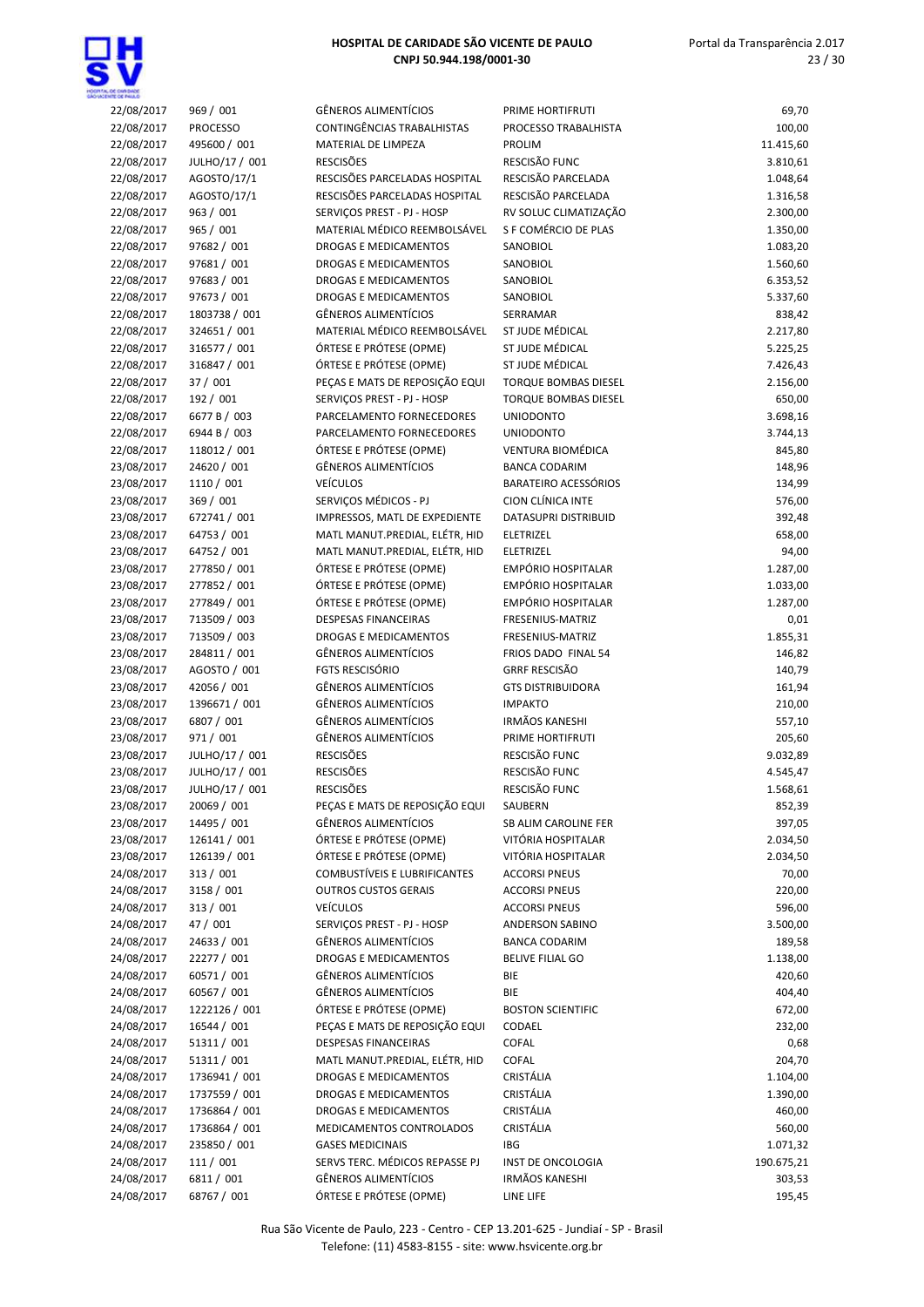

| 24/08/2017               | 509358 / 001                | <b>OUTROS MATERIAIS</b>                                      | <b>MACROMED - MATRIZ</b>                  | 1.013,22           |
|--------------------------|-----------------------------|--------------------------------------------------------------|-------------------------------------------|--------------------|
| 24/08/2017               | 8145 / 001                  | <b>GÊNEROS ALIMENTÍCIOS</b>                                  | MARAVILHAS DO LAR                         | 249,95             |
| 24/08/2017               | 345 / 001                   | <b>OUTROS MATERIAIS</b>                                      | <b>METROPISCINAS</b>                      | 35,00              |
| 24/08/2017               | 15348 / 001                 | <b>DROGAS E MEDICAMENTOS</b>                                 | MGMED PRODUTOS HOSPI                      | 11.410,00          |
| 24/08/2017               | 217 / 002                   | MATERIAL DE LIMPEZA                                          | NOVA JOMA                                 | 544,50             |
| 24/08/2017               | 38827 / 001                 | <b>GASES MEDICINAIS</b>                                      | <b>OXILUZ</b>                             | 6.585,50           |
| 24/08/2017               | 38826 / 001                 | <b>GASES MEDICINAIS</b>                                      | <b>OXILUZ</b>                             | 851,00             |
| 24/08/2017               | 38825 / 001                 | <b>GASES MEDICINAIS</b>                                      | <b>OXILUZ</b>                             | 366,00             |
| 24/08/2017               | 38827 / 001                 | PEÇAS E MATS DE REPOSIÇÃO EQUI                               | OXILUZ                                    | 54,60              |
| 24/08/2017               | 285872 / 001                | <b>GÊNEROS ALIMENTÍCIOS</b>                                  | POLIFRIGOR S.A.                           | 1.043,82           |
| 24/08/2017               | 974 / 001                   | <b>GÊNEROS ALIMENTÍCIOS</b>                                  | PRIME HORTIFRUTI                          | 44,30              |
| 24/08/2017               | 196479 / 001                | IMPRESSOS, MATL DE EXPEDIENTE                                | PROCOMP                                   | 108,00             |
| 24/08/2017               | 370783 / 001                | <b>VALE TRANSPORTE</b>                                       | RÁPIDO LUXO                               | 174,70             |
| 24/08/2017               | 36913 / 001                 | EQUIP.PROC.ELETRÔNICO                                        | <b>SCANSOURCE FILIAL</b>                  | 2.608,77           |
| 24/08/2017               | 3142 / 001                  | SERVIÇOS PREST - PJ - HOSP                                   | <b>SCANSOURCE FILIAL</b>                  | 191,23             |
| 24/08/2017               | 86504 / 001                 | DROGAS E MEDICAMENTOS                                        | SOMA SP                                   | 13.284,14          |
| 24/08/2017               | 86504 / 001                 | MEDICAMENTOS CONTROLADOS                                     | SOMA SP                                   | 823,46             |
| 24/08/2017               | 50448 / 002                 | FILMES E QUÍMICOS                                            | SUPERMED FINAL 07                         | 362,74             |
| 24/08/2017               | 50448 / 002                 | MATERIAL MÉDICO REEMBOLSÁVEL                                 | SUPERMED FINAL 07                         | 7.128,81           |
| 24/08/2017               | 50448 / 002                 | <b>OUTROS MATERIAIS</b>                                      | SUPERMED FINAL 07                         | 1.116,61           |
| 24/08/2017               | 694255 / 001                | <b>VALE TRANSPORTE</b>                                       | TRANSURB                                  | 125,50             |
| 25/08/2017               | 6561 / 002                  | <b>OUTROS CUSTOS GERAIS</b>                                  | AGROPLANTAS                               | 789,70             |
| 25/08/2017               | 890 / 001                   | SERVIÇOS PRESTADOS                                           | ASAS SERVIÇOS MÉDICO                      | 2.533,95           |
| 25/08/2017               | 464053 / 001                | <b>OUTROS MATERIAIS</b>                                      | <b>BALASKA</b>                            | 428,32             |
| 25/08/2017               | 24656 / 001                 | <b>GÊNEROS ALIMENTÍCIOS</b>                                  | <b>BANCA CODARIM</b>                      | 116,30             |
| 25/08/2017               | 156 / 001                   | PECAS E MATS DE REPOSIÇÃO EQUI                               | <b>BIO INFINITY</b>                       | 1.760,00           |
| 25/08/2017               | 736435 / 001                | ÓRTESE E PRÓTESE (OPME)                                      | <b>BIOTRONIK</b>                          | 500,00             |
| 25/08/2017               | 91156 / 001                 | <b>GÊNEROS ALIMENTÍCIOS</b>                                  | CAFÉ CAIÇARA                              | 1.400,00           |
| 25/08/2017               | 4501 / 001                  | MATL MANUT.PREDIAL, ELÉTR, HID                               | <b>CENTER FECHA</b>                       | 544,00             |
| 25/08/2017               | 3018008924228 / 001         | <b>SEGUROS</b>                                               | CHUBB SEGUROS ACE                         | 3.487,15           |
| 25/08/2017               | 1479 / 001                  | SERVIÇOS PREST - PJ - HOSP                                   | <b>CIRUSHOP ELETROMEDIC</b>               | 1.444,40           |
| 25/08/2017               | 906719 / 001<br>12997 / 012 | <b>DROGAS E MEDICAMENTOS</b><br>LOCAÇÃO (EQUIP, MÁQ. ESPAÇO) | <b>COMERCIAL RIOCLARENS</b>               | 5.850,00           |
| 25/08/2017               | 104807 / 001                | CONT DE MANUTENÇÃO-HOSP                                      | DIGITAL JUNDIAÍ<br><b>ELEVADORES OTIS</b> | 772,90             |
| 25/08/2017<br>25/08/2017 | 105636 / 001                | ÓRTESE E PRÓTESE (OPME)                                      | <b>ERECTA</b>                             | 823,72<br>1.900,00 |
| 25/08/2017               | 105635 / 001                | ÓRTESE E PRÓTESE (OPME)                                      | <b>ERECTA</b>                             | 525,02             |
| 25/08/2017               | 105634 / 001                | ÓRTESE E PRÓTESE (OPME)                                      | <b>ERECTA</b>                             | 1.585,02           |
| 25/08/2017               | 285171 / 001                | <b>GÊNEROS ALIMENTÍCIOS</b>                                  | FRIOS DADO FINAL 54                       | 107,81             |
| 25/08/2017               | <b>PROCESSO</b>             | LEGAIS E JURÍDICAS                                           | <b>GPS PROCESSO</b>                       | 1.664,42           |
| 25/08/2017               | <b>PROCESSO</b>             | <b>DESPESAS FINANCEIRAS</b>                                  | <b>GPS PROCESSO</b>                       | 404,94             |
| 25/08/2017               | 4222 / 001                  | MATERIAL MÉDICO REEMBOLSÁVEL                                 | <b>INOVA COML HOSPITALA</b>               | 2.805,00           |
| 25/08/2017               | 6824 / 001                  | <b>GÊNEROS ALIMENTÍCIOS</b>                                  | IRMÃOS KANESHI                            | 286,75             |
| 25/08/2017               | D-3748 / 001                | <b>IMPOSTO MUNICIPAL</b>                                     | <b>ISS - TERCEIROS 3%</b>                 | 6,14               |
| 25/08/2017               | $D-29/001$                  | <b>IMPOSTO MUNICIPAL</b>                                     | ISS - TERCEIROS 3%                        | 150,00             |
| 25/08/2017               | $D-349/001$                 | <b>IMPOSTO MUNICIPAL</b>                                     | <b>ISS - TERCEIROS 5%</b>                 | 70,00              |
| 25/08/2017               | D-10521/000                 | <b>IMPOSTO MUNICIPAL</b>                                     | <b>ISS - TERCEIROS 5%</b>                 | 38,33              |
| 25/08/2017               | JULHO/17 / 001              | <b>IMPOSTO MUNICIPAL</b>                                     | ISS RPA FOLHA JULHO/2017                  | 98,84              |
| 25/08/2017               | 1574 / 001                  | <b>OUTROS CUSTOS GERAIS</b>                                  | JUND TECH DIESEL                          | 300,00             |
| 25/08/2017               | 1395 / 001                  | <b>VEÍCULOS</b>                                              | JUND TECH DIESEL                          | 1.850,00           |
| 25/08/2017               | 4583558 / 001               | DESPESAS FINANCEIRAS                                         | KALUNGA BARUERI                           | 9,94               |
| 25/08/2017               | 4583558 / 001               | <b>GÊNEROS ALIMENTÍCIOS</b>                                  | KALUNGA BARUERI                           | 127,50             |
| 25/08/2017               | 4583558 / 001               | IMPRESSOS, MATL DE EXPEDIENTE                                | KALUNGA BARUERI                           | 368,13             |
| 25/08/2017               | 140981 / 001                | MÁQUINAS E EQUIPAMENTOS                                      | KONIMAGEM COML LTDA                       | 7.791,67           |
| 25/08/2017               | 73266 / 001                 | ÓRTESE E PRÓTESE (OPME)                                      | LIMEIRA                                   | 224,80             |
| 25/08/2017               | 73319 / 001                 | ÓRTESE E PRÓTESE (OPME)                                      | LIMEIRA                                   | 1.163,90           |
| 25/08/2017               | 73227 / 001                 | ÓRTESE E PRÓTESE (OPME)                                      | LIMEIRA                                   | 73,83              |
| 25/08/2017               | 73368 / 001                 | ÓRTESE E PRÓTESE (OPME)                                      | LIMEIRA                                   | 318,08             |
| 25/08/2017               | 73226 / 001                 | ÓRTESE E PRÓTESE (OPME)                                      | LIMEIRA                                   | 262,72             |
| 25/08/2017               | 73295 / 001                 | ÓRTESE E PRÓTESE (OPME)                                      | LIMEIRA                                   | 263,59             |
| 25/08/2017               | 73265 / 001                 | ÓRTESE E PRÓTESE (OPME)                                      | LIMEIRA                                   | 197,60             |
| 25/08/2017               | 73294 / 001                 | ÓRTESE E PRÓTESE (OPME)                                      | LIMEIRA                                   | 1.560,00           |
| 25/08/2017               | 73264 / 001                 | ÓRTESE E PRÓTESE (OPME)                                      | LIMEIRA                                   | 122,80             |
| 25/08/2017               | 73297 / 001                 | ÓRTESE E PRÓTESE (OPME)                                      | LIMEIRA                                   | 197,60             |
| 25/08/2017               | 73343 / 001                 | ÓRTESE E PRÓTESE (OPME)                                      | LIMEIRA                                   | 395,20             |
| 25/08/2017               | 73296 / 001                 | ÓRTESE E PRÓTESE (OPME)                                      | LIMEIRA                                   | 122,80             |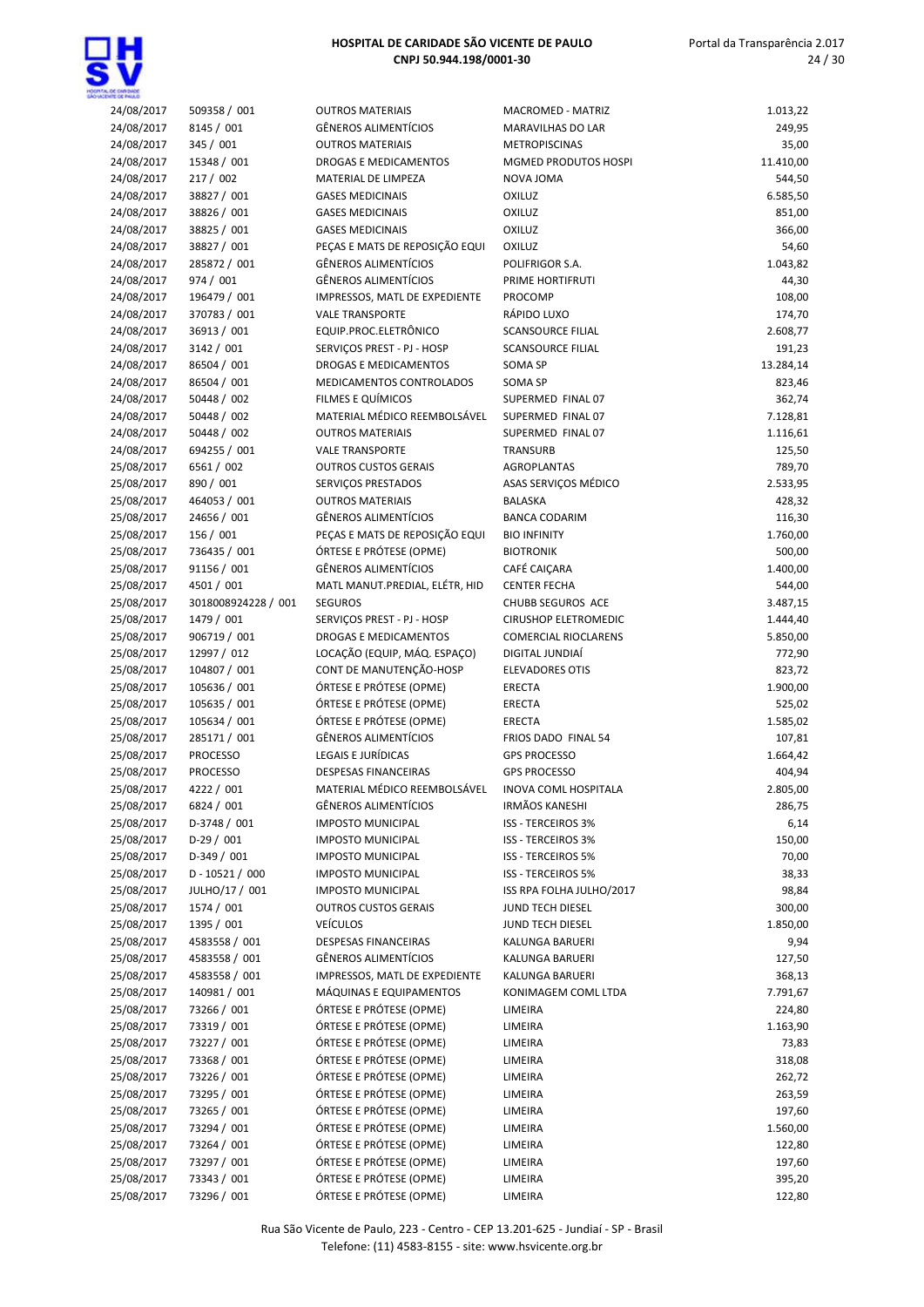

| <b>ENTR OF BELLO</b> |                 |                                |                             |            |
|----------------------|-----------------|--------------------------------|-----------------------------|------------|
| 25/08/2017           | 73377 / 001     | ÓRTESE E PRÓTESE (OPME)        | LIMEIRA                     | 232,04     |
| 25/08/2017           | 68775 / 001     | ÓRTESE E PRÓTESE (OPME)        | LINE LIFE                   | 97,48      |
| 25/08/2017           | 08/2017 / 001   | CONT DE MANUTENÇÃO-HOSP        | LOCAWEB                     | 529,50     |
| 25/08/2017           | 16610 / 001     | <b>GÊNEROS ALIMENTÍCIOS</b>    | <b>LONDRES DISTR</b>        | 1.072,50   |
| 25/08/2017           | 2517 / 001      | <b>OUTROS MATERIAIS</b>        | <b>MARTA HELOIZA PONCE</b>  | 1.680,00   |
| 25/08/2017           | 3429 / 001      | CONT DE MANUTENÇÃO-HOSP        | <b>MV SISTEMAS</b>          | 21.341,42  |
| 25/08/2017           | 45155 / 001     | <b>DROGAS E MEDICAMENTOS</b>   | <b>NOVAMED</b>              | 9.490,00   |
| 25/08/2017           | 39452 / 001     | ÓRTESE E PRÓTESE (OPME)        | <b>ORTHO SYSTEM</b>         | 1.600,00   |
| 25/08/2017           | 75684 / 001     | <b>GÊNEROS ALIMENTÍCIOS</b>    | <b>OVOS PRETI</b>           | 588,00     |
| 25/08/2017           | 1671 / 001      | IMPRESSOS, MATL DE EXPEDIENTE  | PLAST MODEL IND. COM        | 131,60     |
| 25/08/2017           | 206204 / 001    | MATERIAL MÉDICO REEMBOLSÁVEL   | POLAR FIX                   | 660,00     |
|                      |                 |                                |                             |            |
| 25/08/2017           | 979 / 001       | <b>GÊNEROS ALIMENTÍCIOS</b>    | PRIME HORTIFRUTI            | 104,80     |
| 25/08/2017           | 201721251 / 001 | SERVIÇOS PREST - PJ - HOSP     | PRO RAD                     | 788,34     |
| 25/08/2017           | <b>PROCESSO</b> | CONTINGÊNCIAS TRABALHISTAS     | PROCESSO TRABALHISTA        | 1.430,00   |
| 25/08/2017           | 108624 / 001    | LOCAÇÃO DE EQUIPAMENTOS        | <b>RECALL</b>               | 25.019,08  |
| 25/08/2017           | 3803 / 001      | SERVIÇOS PREST - PJ - HOSP     | REI DO ENTULHO              | 213,86     |
| 25/08/2017           | JULHO/17 / 001  | <b>RESCISÕES</b>               | RESCISÃO FUNC               | 4.563,59   |
| 25/08/2017           | AGOSTO/17/1     | RESCISÕES PARCELADAS HOSPITAL  | RESCISÃO PARCELADA          | 11.442,19  |
| 25/08/2017           | 285510 / 001    | MATL MANUT.PREDIAL, ELÉTR, HID | <b>RONDI</b>                | 646,72     |
| 25/08/2017           | 4879 / 001      | CONT DE MANUTENÇÃO-HOSP        | SIEMENS HEALTHCARE          | 1.592,03   |
|                      |                 |                                | SILIMED MATRIZ              |            |
| 25/08/2017           | 45332 / 001     | ÓRTESE E PRÓTESE (OPME)        |                             | 1.488,00   |
| 25/08/2017           | 39205 / 001     | ÓRTESE E PRÓTESE (OPME)        | SOLUTION ORTHOPEDIC         | 1.507,62   |
| 25/08/2017           | 55996 / 001     | FILMES E QUÍMICOS              | SUPERMED FINAL 07           | 3.009,60   |
| 25/08/2017           | 327627 / 001    | ÓRTESE E PRÓTESE (OPME)        | <b>SUPRIMED</b>             | 1.033,00   |
| 25/08/2017           | 124888 / 001    | ÓRTESE E PRÓTESE (OPME)        | VITÓRIA HOSPITALAR          | 2.034,50   |
| 25/08/2017           | 126387 / 001    | ÓRTESE E PRÓTESE (OPME)        | VITÓRIA HOSPITALAR          | 2.034,50   |
| 28/08/2017           | 32310 / 001     | SERVS TERC. MÉDICOS REPASSE PJ | AFIP                        | 151.792,54 |
| 28/08/2017           | 10786 / 001     | <b>OUTROS MATERIAIS</b>        | <b>ALIANCA</b>              | 9.021,00   |
| 28/08/2017           | 801 / 001       | SERVS TERC. MÉDICOS REPASSE PJ | ANGIOSCAN                   | 7.584,71   |
| 28/08/2017           | 2114A / 001     | <b>OUTROS CUSTOS GERAIS</b>    | APONTO SISTEMA DIMEP        | 376,00     |
|                      | 17028 / 001     | LOCAÇÕES ENXOVAL               |                             |            |
| 28/08/2017           |                 |                                | ATMOSFERA                   | 180.881,28 |
| 28/08/2017           | 17027 / 001     | LOCAÇÕES ENXOVAL               | ATMOSFERA                   | 13.529,73  |
| 28/08/2017           | CONF DIV / 001  | PARCELAMENTO FORNECEDORES      | ATMOSFERA                   | 17.106,12  |
| 28/08/2017           | 28072 / 001     | SERVIÇOS PREST - PJ - HOSP     | ATMOSFERA                   | 657,30     |
| 28/08/2017           | 28073 / 001     | SERVIÇOS PREST - PJ - HOSP     | ATMOSFERA                   | 5.569,20   |
| 28/08/2017           | 24728 / 001     | <b>GÊNEROS ALIMENTÍCIOS</b>    | <b>BANCA CODARIM</b>        | 57,80      |
| 28/08/2017           | 24688 / 001     | <b>GÊNEROS ALIMENTÍCIOS</b>    | <b>BANCA CODARIM</b>        | 372,40     |
| 28/08/2017           | 24673 / 001     | <b>GÊNEROS ALIMENTÍCIOS</b>    | <b>BANCA CODARIM</b>        | 140,10     |
| 28/08/2017           | 518 / 003       | SERVIÇOS PREST - PJ - HOSP     | <b>BIG COMPANY</b>          | 5.383,34   |
| 28/08/2017           | 737038 / 001    | ÓRTESE E PRÓTESE (OPME)        | <b>BIOTRONIK</b>            | 500,00     |
|                      | 736585 / 001    | ÓRTESE E PRÓTESE (OPME)        | <b>BIOTRONIK</b>            |            |
| 28/08/2017           |                 |                                |                             | 2.534,50   |
| 28/08/2017           | 736586 / 001    | ÓRTESE E PRÓTESE (OPME)        | <b>BIOTRONIK</b>            | 500,00     |
| 28/08/2017           | 36268 / 001     | MATERIAL MÉDICO REEMBOLSÁVEL   | CICLO MED                   | 1.823,94   |
| 28/08/2017           | 1480 / 001      | SERVIÇOS PREST - PJ - HOSP     | <b>CIRUSHOP ELETROMEDIC</b> | 3.910,00   |
| 28/08/2017           | 117/001         | SERVIÇOS PREST - PJ - HOSP     | CKS AUD E CONSUL            | 2.668,75   |
| 28/08/2017           | 161912 / 001    | DROGAS E MEDICAMENTOS          | CRISMED                     | 1.662,36   |
| 28/08/2017           | 161912 / 001    | MEDICAMENTOS CONTROLADOS       | CRISMED                     | 644,28     |
| 28/08/2017           | 37841 / 003     | MÁQUINAS E EQUIPAMENTOS        | DIMEP FILIAL MG             | 4.170,95   |
| 28/08/2017           | 9676 / 001      | <b>OUTROS MATERIAIS</b>        | DOM QUIXOTE EPI             | 240,00     |
| 28/08/2017           | 4059 / 001      | PEÇAS E MATS DE REPOSIÇÃO EQUI | DOMAX COMERCIAL             | 573,06     |
| 28/08/2017           | 556188 / 001    | MATL MANUT.PREDIAL, ELÉTR, HID | ELÉTRICA NEBLINA            | 1.923,75   |
|                      | 556188 / 001    |                                | ELÉTRICA NEBLINA            |            |
| 28/08/2017           |                 | PEÇAS E MATS DE REPOSIÇÃO EQUI |                             | 54,00      |
| 28/08/2017           | 64859 / 001     | MATL MANUT.PREDIAL, ELETR, HID | ELETRIZEL                   | 74,50      |
| 28/08/2017           | 64859 / 001     | PEÇAS E MATS DE REPOSIÇÃO EQUI | ELETRIZEL                   | 427,45     |
| 28/08/2017           | CONF DIV / 001  | PARCELAMENTO FORNECEDORES      | FARMAVIDA                   | 8.913,91   |
| 28/08/2017           | 754982 / 001    | <b>DROGAS E MEDICAMENTOS</b>   | FRESENIUS-MATRIZ            | 3.550,00   |
| 28/08/2017           | 2358855 / 001   | <b>GÊNEROS ALIMENTÍCIOS</b>    | FRIBOI FILIAL               | 3.296,44   |
| 28/08/2017           | 6179 / 001      | SERVIÇOS PREST - PJ - HOSP     | <b>GEIGER SCOPE</b>         | 366,70     |
| 28/08/2017           | 236001 / 001    | <b>GASES MEDICINAIS</b>        | IBG                         | 249,14     |
| 28/08/2017           | 32186 / 001     | <b>GASES MEDICINAIS</b>        | <b>IBG CRYO FILIAL</b>      | 3.604,43   |
| 28/08/2017           | 31818 / 001     | SERVS TERC. MÉDICOS REPASSE PJ | <b>ICON</b>                 | 114.646,71 |
|                      |                 |                                |                             |            |
| 28/08/2017           | 65 / 001        | LOCAÇÃO (EQUIP, MÁQ. ESPAÇO)   | INTERMÉDICAL EQUIP          | 700,00     |
| 28/08/2017           | 6825 / 001      | <b>GÊNEROS ALIMENTÍCIOS</b>    | IRMÃOS KANESHI              | 274,22     |
| 28/08/2017           | 6834 / 001      | <b>GÊNEROS ALIMENTÍCIOS</b>    | <b>IRMÃOS KANESHI</b>       | 559,78     |
| 28/08/2017           | 2580 / 001      | MATERIAL DE LIMPEZA            | <b>JAMARTIN</b>             | 31,90      |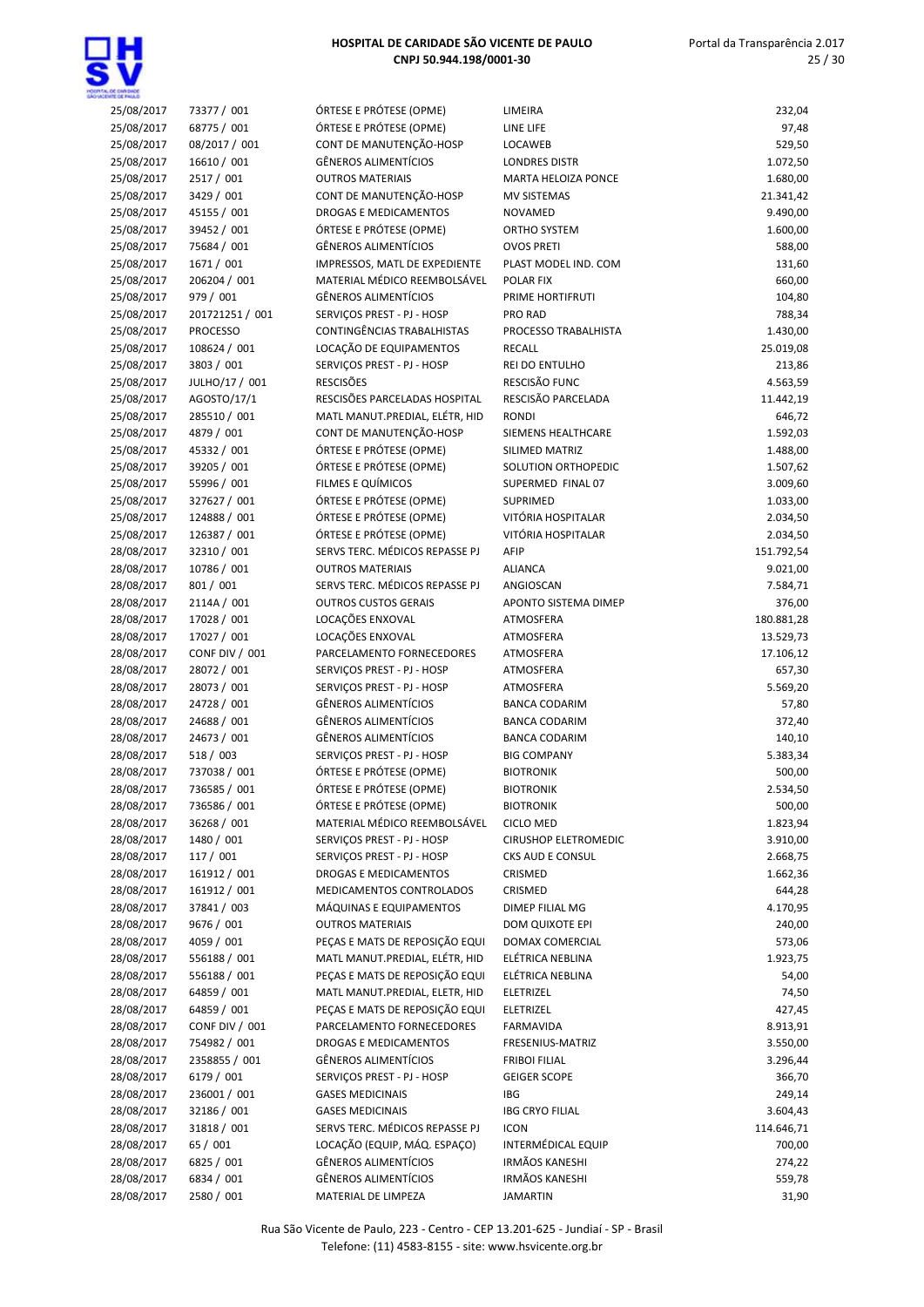

| 28/08/2017 | 2580 / 001      | MATL MANUT.PREDIAL, ELÉTR, HID                                 | <b>JAMARTIN</b>      | 42,80            |
|------------|-----------------|----------------------------------------------------------------|----------------------|------------------|
| 28/08/2017 | 144296 / 001    | <b>GÊNEROS ALIMENTÍCIOS</b>                                    | <b>JCA FOODS</b>     | 305,91           |
| 28/08/2017 | 15072 / 001     | MATERIAL MÉDICO REEMBOLSÁVEL                                   | JOHNSON E JOHNSON 05 | 5.935,26         |
| 28/08/2017 | 15072 / 001     | <b>OUTROS MATERIAIS</b>                                        | JOHNSON E JOHNSON 05 | 3.657,36         |
| 28/08/2017 | 106808 / 001    | ÓRTESE E PRÓTESE (OPME)                                        | JOHNSON E JOHNSON 68 | 6.360,03         |
| 28/08/2017 | 2690 / 001      | MATL MANUT.PREDIAL, ELÉTR, HID                                 | MERCANTIL UNIÃO      | 756,49           |
| 28/08/2017 | 2690 / 001      | PEÇAS E MATS DE REPOSIÇÃO EQUI                                 | MERCANTIL UNIÃO      | 149,01           |
|            | 48623 / 001     | PEÇAS E MATS DE REPOSIÇÃO EQUI                                 |                      |                  |
| 28/08/2017 |                 |                                                                | <b>MORIYA</b>        | 192,68           |
| 28/08/2017 | 39477 / 001     | ÓRTESE E PRÓTESE (OPME)                                        | <b>ORTHO SYSTEM</b>  | 183,81           |
| 28/08/2017 | 39502 / 001     | ÓRTESE E PRÓTESE (OPME)                                        | ORTHO SYSTEM         | 10.800,00        |
| 28/08/2017 | 39478 / 001     | ÓRTESE E PRÓTESE (OPME)                                        | ORTHO SYSTEM         | 183,81           |
| 28/08/2017 | 39504 / 001     | ÓRTESE E PRÓTESE (OPME)                                        | <b>ORTHO SYSTEM</b>  | 1.065,98         |
| 28/08/2017 | 39490 / 001     | ÓRTESE E PRÓTESE (OPME)                                        | ORTHO SYSTEM         | 2.920,00         |
| 28/08/2017 | 39488 / 001     | ÓRTESE E PRÓTESE (OPME)                                        | <b>ORTHO SYSTEM</b>  | 1.308,49         |
| 28/08/2017 | 1287 / 001      | IMPRESSOS, MATL DE EXPEDIENTE                                  | PLASTPRO BRASIL      | 1.793,00         |
| 28/08/2017 | 286431 / 001    | <b>GÊNEROS ALIMENTÍCIOS</b>                                    | POLIFRIGOR S.A.      | 899,70           |
| 28/08/2017 | 995 / 001       | <b>GÊNEROS ALIMENTÍCIOS</b>                                    | PRIME HORTIFRUTI     | 47,20            |
| 28/08/2017 | 980 / 001       | <b>GÊNEROS ALIMENTÍCIOS</b>                                    | PRIME HORTIFRUTI     | 169,10           |
| 28/08/2017 | <b>PROCESSO</b> | CONTINGÊNCIAS TRABALHISTAS                                     | PROCESSO TRABALHISTA | 1.300,00         |
| 28/08/2017 | <b>PROCESSO</b> | CONTINGÊNCIAS TRABALHISTAS                                     | PROCESSO TRABALHISTA | 1.177,30         |
| 28/08/2017 | JULHO/17 / 001  | <b>RESCISÕES</b>                                               | RESCISÃO FUNC        | 10.553,70        |
| 28/08/2017 | AGOSTO/17/1     | RESCISÕES PARCELADAS HOSPITAL                                  | RESCISÃO PARCELADA   | 30,00            |
| 28/08/2017 | AGOSTO/17/1     | RESCISÕES PARCELADAS HOSPITAL                                  | RESCISÃO PARCELADA   | 6.974,74         |
| 28/08/2017 | AGOSTO/17/1     | RESCISÕES PARCELADAS HOSPITAL                                  | RESCISÃO PARCELADA   | 798,26           |
| 28/08/2017 | AGOSTO/17/1     | RESCISÕES PARCELADAS HOSPITAL                                  | RESCISÃO PARCELADA   | 5.805,31         |
| 28/08/2017 | AGOSTO/17/1     | RESCISÕES PARCELADAS HOSPITAL                                  | RESCISÃO PARCELADA   | 7.014,44         |
| 28/08/2017 | AGOSTO/17/1     | RESCISÕES PARCELADAS HOSPITAL                                  | RESCISÃO PARCELADA   | 1.316,15         |
| 28/08/2017 | AGOSTO/17/1     | RESCISÕES PARCELADAS HOSPITAL                                  | RESCISÃO PARCELADA   | 30,00            |
| 28/08/2017 | AGOSTO/17/1     | RESCISÕES PARCELADAS HOSPITAL                                  | RESCISÃO PARCELADA   | 1.269,41         |
| 28/08/2017 | AGOSTO/17/1     | RESCISÕES PARCELADAS HOSPITAL                                  | RESCISÃO PARCELADA   | 30,00            |
| 28/08/2017 | AGOSTO/17/1     | RESCISÕES PARCELADAS HOSPITAL                                  | RESCISÃO PARCELADA   | 1.313,67         |
| 28/08/2017 | AGOSTO/17/1     | RESCISÕES PARCELADAS HOSPITAL                                  | RESCISÃO PARCELADA   | 30,00            |
| 28/08/2017 | AGOSTO/17/1     | RESCISÕES PARCELADAS HOSPITAL                                  | RESCISÃO PARCELADA   | 1.327,27         |
| 28/08/2017 | AGOSTO/17/1     | RESCISÕES PARCELADAS HOSPITAL                                  | RESCISÃO PARCELADA   | 1.057,40         |
| 28/08/2017 | AGOSTO/17/1     | RESCISÕES PARCELADAS HOSPITAL                                  | RESCISÃO PARCELADA   | 4.825,29         |
|            |                 | RESCISÕES PARCELADAS HOSPITAL                                  | RESCISÃO PARCELADA   |                  |
| 28/08/2017 | AGOSTO/17/1     |                                                                | RESCISÃO PARCELADA   | 1.543,00         |
| 28/08/2017 | AGOSTO/17/1     | RESCISÕES PARCELADAS HOSPITAL<br>RESCISÕES PARCELADAS HOSPITAL |                      | 7.028,82         |
| 28/08/2017 | AGOSTO/17/1     |                                                                | RESCISÃO PARCELADA   | 885,78           |
| 28/08/2017 | AGOSTO/17/1     | RESCISÕES PARCELADAS HOSPITAL                                  | RESCISÃO PARCELADA   | 1.457,33         |
| 28/08/2017 | AGOSTO/17/1     | RESCISÕES PARCELADAS HOSPITAL                                  | RESCISÃO PARCELADA   | 30,00            |
| 28/08/2017 | AGOSTO/17/1     | RESCISÕES PARCELADAS HOSPITAL                                  | RESCISÃO PARCELADA   | 3.029,41         |
| 28/08/2017 | AGOSTO/17/1     | RESCISÕES PARCELADAS HOSPITAL                                  | RESCISÃO PARCELADA   | 944,64           |
| 28/08/2017 | AGOSTO/17/1     | RESCISÕES PARCELADAS HOSPITAL                                  | RESCISÃO PARCELADA   | 1.174,42         |
| 28/08/2017 | AGOSTO/17/1     | RESCISÕES PARCELADAS HOSPITAL                                  | RESCISÃO PARCELADA   | 1.087,58         |
| 28/08/2017 | AGOSTO/17/1     | RESCISÕES PARCELADAS HOSPITAL                                  | RESCISÃO PARCELADA   | 3.568,99         |
| 28/08/2017 | AGOSTO/17/1     | RESCISÕES PARCELADAS HOSPITAL                                  | RESCISÃO PARCELADA   | 33.117,59        |
| 28/08/2017 | AGOSTO/17/1     | RESCISÕES PARCELADAS HOSPITAL                                  | RESCISÃO PARCELADA   | 173.094,56       |
| 28/08/2017 | 303541 / 001    | MATL MANUT.PREDIAL, ELÉTR, HID                                 | SCHIOPPA - RODÍZIOS  | 2.091,60         |
| 28/08/2017 | 1807284 / 001   | <b>GÊNEROS ALIMENTÍCIOS</b>                                    | SERRAMAR             | 623,44           |
| 28/08/2017 | 1811660 / 001   | <b>GÊNEROS ALIMENTÍCIOS</b>                                    | SERRAMAR             | 193,48           |
| 28/08/2017 | 1809108 / 001   | <b>GÊNEROS ALIMENTÍCIOS</b>                                    | SERRAMAR             | 859,92           |
| 28/08/2017 | 105 / 001       | SERVIÇOS MÉDICOS - PJ                                          | SIMÕES PESSORRUSSO   | 30.501,25        |
| 28/08/2017 | 163914 / 001    | SERVIÇOS PREST - PJ - HOSP                                     | <b>SIMPRO</b>        | 544,02           |
| 28/08/2017 | 3461 / 001      | DROGAS E MEDICAMENTOS                                          | SOMMA COML MÉDICAMEN | 3.990,00         |
| 28/08/2017 | 91863 / 001     | <b>COMBUSTÍVEIS E LUBRIFICANTES</b>                            | <b>ULTRAGAZ</b>      | 2.866,59         |
| 28/08/2017 | 30/001          | IMPRESSOS, MATL DE EXPEDIENTE                                  | <b>UNIGATES</b>      | 468,00           |
| 28/08/2017 | 189 / 001       | MATERIAL PERMANENTE                                            | <b>UNIODONTO</b>     | 664,00           |
| 28/08/2017 | 189 / 001       | PEÇAS E MATS DE REPOSIÇÃO EQUI                                 | <b>UNIODONTO</b>     | 1.200,00         |
| 28/08/2017 | 125049 / 001    | ÓRTESE E PRÓTESE (OPME)                                        | VITÓRIA HOSPITALAR   | 2.034,50         |
| 28/08/2017 | 9255 / 001      | <b>TELEFONE</b>                                                | <b>VIVO</b>          | 3.052,19         |
| 29/08/2017 | 31/001          | SERVIÇOS PREST - PJ - HOSP                                     | AGS SERVIÇOS         | 6.525,00         |
| 29/08/2017 | 24689 / 001     | <b>GÊNEROS ALIMENTÍCIOS</b>                                    | <b>BANCA CODARIM</b> | 107,80           |
| 29/08/2017 | 738163 / 001    | ÓRTESE E PRÓTESE (OPME)                                        | <b>BIOTRONIK</b>     |                  |
| 29/08/2017 | 738325 / 001    | ÓRTESE E PRÓTESE (OPME)                                        |                      | 500,00<br>500,00 |
|            |                 |                                                                | <b>BIOTRONIK</b>     |                  |
| 29/08/2017 | 627 / 001       | SERVS TERC. MÉDICOS REPASSE PJ                                 | CARDIOIMAGEM         | 15.621,33        |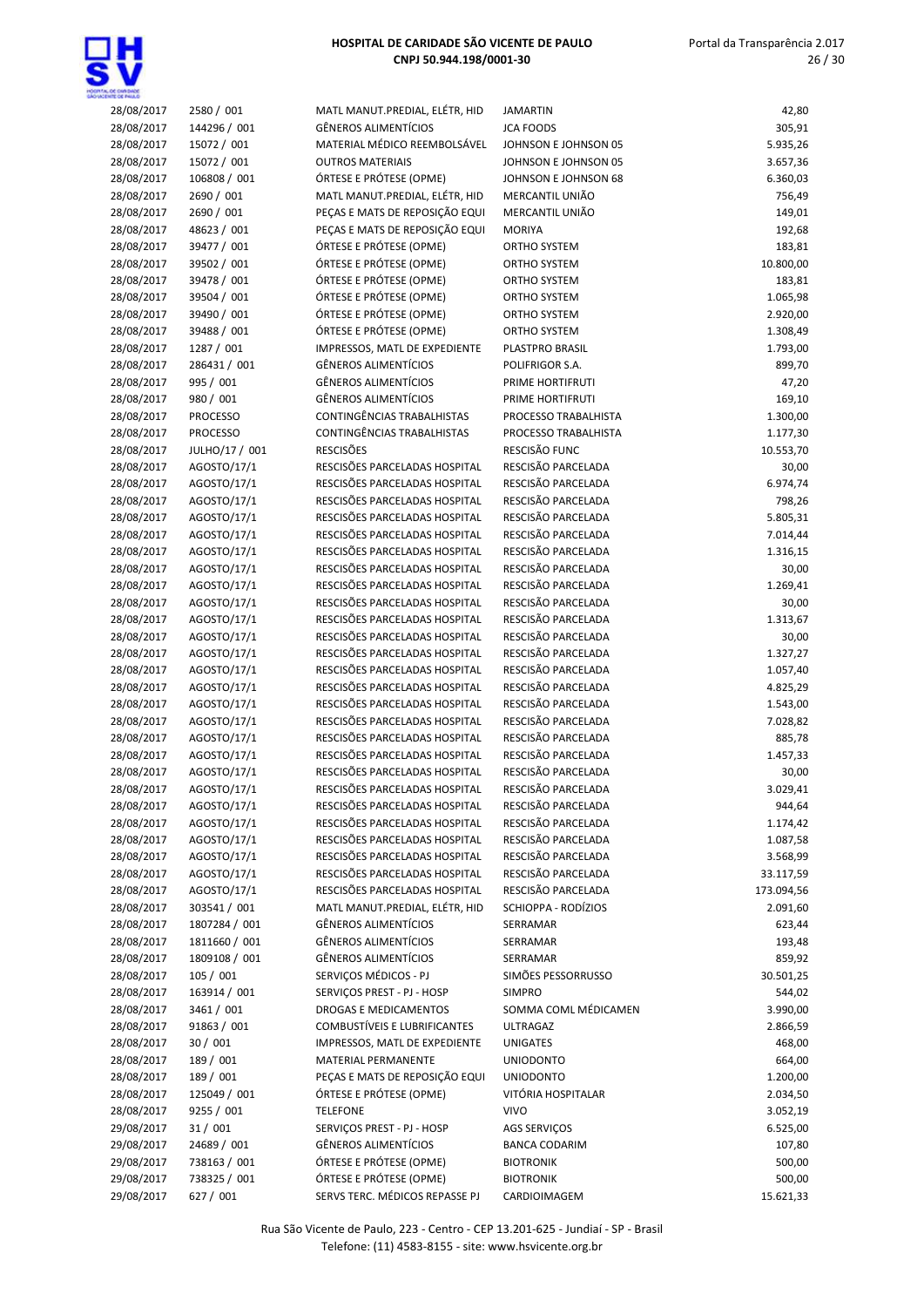|            |                 | MATERIAL MÉDICO REEMBOLSÁVEL   | CIRUR SÃO JOSÉ 04           |           |
|------------|-----------------|--------------------------------|-----------------------------|-----------|
| 29/08/2017 | 123719 / 002    |                                |                             | 839,20    |
| 29/08/2017 | 48141 / 001     | MATERIAL MÉDICO REEMBOLSÁVEL   | <b>CISCRE</b>               | 9.868,50  |
| 29/08/2017 | 12251 / 001     | <b>GÊNEROS ALIMENTÍCIOS</b>    | <b>COMERCIAL ESTRELA</b>    | 950,00    |
| 29/08/2017 | <b>PROCESSO</b> | CONTINGÊNCIAS TRABALHISTAS     | DEPÓSITO JUDICIAL           | 30.597,02 |
| 29/08/2017 | <b>PROCESSO</b> | CONTINGÊNCIAS TRABALHISTAS     | DEPÓSITO JUDICIAL           | 7.291,58  |
| 29/08/2017 | 250877 / 001    | MATL MANUT.PREDIAL, ELÉTR, HID | DEPÓSITO TORTORELLA         | 404,55    |
| 29/08/2017 | 11017 / 001     | ÓRTESE E PRÓTESE (OPME)        | EDFUROPEC P UROLOG          | 3.920,00  |
| 29/08/2017 | 278390 / 001    | ÓRTESE E PRÓTESE (OPME)        | EMPÓRIO HOSPITALAR          | 2.574,00  |
| 29/08/2017 | 278407 / 001    | ÓRTESE E PRÓTESE (OPME)        | EMPÓRIO HOSPITALAR          | 1.541,00  |
| 29/08/2017 | 278403 / 001    | ÓRTESE E PRÓTESE (OPME)        | EMPÓRIO HOSPITALAR          | 1.287,00  |
|            |                 |                                |                             |           |
| 29/08/2017 | 105977 / 001    | ÓRTESE E PRÓTESE (OPME)        | <b>ERECTA</b>               | 4.045,43  |
| 29/08/2017 | 105981 / 001    | ÓRTESE E PRÓTESE (OPME)        | ERECTA                      | 6.295,43  |
| 29/08/2017 | 105857 / 001    | ÓRTESE E PRÓTESE (OPME)        | <b>ERECTA</b>               | 1.085,43  |
| 29/08/2017 | 105856 / 001    | ÓRTESE E PRÓTESE (OPME)        | <b>ERECTA</b>               | 6.079,19  |
| 29/08/2017 | 105984 / 001    | ÓRTESE E PRÓTESE (OPME)        | <b>ERECTA</b>               | 800,00    |
| 29/08/2017 | 105972 / 001    | ÓRTESE E PRÓTESE (OPME)        | <b>ERECTA</b>               | 3.095,43  |
| 29/08/2017 | 47 / 001        | PEÇAS E MATS DE REPOSIÇÃO EQUI | <b>ETERPOL</b>              | 571,00    |
| 29/08/2017 | 14638 / 001     | ÓRTESE E PRÓTESE (OPME)        | <b>EUROTOP</b>              | 11.033,24 |
| 29/08/2017 | 39932 / 001     | ÓRTESE E PRÓTESE (OPME)        | <b>EXPERTISE COMERCIAL</b>  | 2.160,00  |
| 29/08/2017 | OC 49035 / 001  | <b>UNIFORMES</b>               | <b>FBS THAILES</b>          | 9.523,00  |
|            |                 |                                |                             |           |
| 29/08/2017 | 2444165 / 001   | <b>GÊNEROS ALIMENTÍCIOS</b>    | <b>FESTPAN</b>              | 753,30    |
| 29/08/2017 | 2780 / 001      | SERVIÇOS MÉDICOS - PJ          | <b>GAD ASSISTÊNCIA MED</b>  | 5.602,84  |
| 29/08/2017 | 908 / 001       | SERVS TERC. MÉDICOS REPASSE PJ | <b>GRENDACC</b>             | 35.951,59 |
| 29/08/2017 | <b>PROCESSO</b> | <b>LEGAIS E JURÍDICAS</b>      | <b>HONORÁRIOS PERICIAIS</b> | 500,00    |
| 29/08/2017 | <b>PROCESSO</b> | LEGAIS E JURÍDICAS             | <b>HONORÁRIOS PERICIAIS</b> | 1.576,49  |
| 29/08/2017 | <b>PROCESSO</b> | LEGAIS E JURÍDICAS             | <b>HONORÁRIOS PERICIAIS</b> | 180,00    |
| 29/08/2017 | 6005 / 001      | SERVS TERC. MÉDICOS REPASSE PJ | HOSPITAL DIA OFTALMO        | 17.925,95 |
| 29/08/2017 | 6715 / 001      | SERVS TERC. MÉDICOS REPASSE PJ | HOSPITAL DIA OFTALMO        | 66.154,61 |
| 29/08/2017 | 691 / 001       | SERVS TERC. MÉDICOS REPASSE PJ | <b>ICESP</b>                | 44.007,40 |
|            |                 |                                |                             |           |
| 29/08/2017 | 690 / 001       | SERVS TERC. MÉDICOS REPASSE PJ | <b>ICESP</b>                | 87.976,89 |
| 29/08/2017 | 1253 / 001      | SERVS TERC. MÉDICOS REPASSE PJ | INST CARDOSO DE ALME        | 15.646,68 |
| 29/08/2017 | 6839 / 001      | <b>GÊNEROS ALIMENTÍCIOS</b>    | <b>IRMÃOS KANESHI</b>       | 413,89    |
| 29/08/2017 | 6837 / 001      | <b>GÊNEROS ALIMENTÍCIOS</b>    | <b>IRMÃOS KANESHI</b>       | 409,98    |
| 29/08/2017 | 507112 / 002    | MATERIAL MÉDICO REEMBOLSÁVEL   | MACROMED - MATRIZ           | 2.236,81  |
| 29/08/2017 | 1517359 / 001   | <b>DROGAS E MEDICAMENTOS</b>   | MAFRA FILIAL GO             | 5.500,00  |
| 29/08/2017 | 134740 / 001    | MATERIAL MÉDICO REEMBOLSÁVEL   | <b>MEDI HOUSE</b>           | 2.293,80  |
| 29/08/2017 | 37331 / 001     | ÓRTESE E PRÓTESE (OPME)        | <b>MEDICAL CAMP</b>         | 4.630,90  |
| 29/08/2017 | 37332 / 001     | ÓRTESE E PRÓTESE (OPME)        | MEDICAL CAMP                | 4.630,90  |
| 29/08/2017 | 37333 / 001     | ÓRTESE E PRÓTESE (OPME)        | MEDICAL CAMP                | 4.630,90  |
|            |                 | DROGAS E MEDICAMENTOS          |                             | 4.008,00  |
| 29/08/2017 | 338422 / 001    |                                | <b>MEDILAR - MATRIZ</b>     |           |
| 29/08/2017 | 4090 / 001      | ÓRTESE E PRÓTESE (OPME)        | MERIL                       | 500,00    |
| 29/08/2017 | 4119 / 001      | ÓRTESE E PRÓTESE (OPME)        | MERIL                       | 4.569,00  |
| 29/08/2017 | 4092 / 001      | ÓRTESE E PRÓTESE (OPME)        | <b>MERIL</b>                | 500,00    |
| 29/08/2017 | 4088 / 001      | ÓRTESE E PRÓTESE (OPME)        | MERIL                       | 2.034,50  |
| 29/08/2017 | 4122 / 001      | ÓRTESE E PRÓTESE (OPME)        | MERIL                       | 500,00    |
| 29/08/2017 | 4091 / 001      | ÓRTESE E PRÓTESE (OPME)        | MERIL                       | 500,00    |
| 29/08/2017 | 1148 / 001      | SERVS TERC. MÉDICOS REPASSE PJ | NETO, KATO & MENDONÇ        | 19.722,67 |
| 29/08/2017 | 24716 / 001     | LOCAÇÃO (EQUIP, MÁQ. ESPAÇO)   | <b>OXY SYSTEM</b>           | 2.033,33  |
| 29/08/2017 | 3072 / 001      | <b>GÊNEROS ALIMENTÍCIOS</b>    | PANIFICADORA IBIPORA        | 10.287,10 |
|            |                 |                                |                             |           |
| 29/08/2017 | 81363 / 001     | ÓRTESE E PRÓTESE (OPME)        | PLANTÃO MÉDICO              | 390,90    |
| 29/08/2017 | 81105 / 001     | ÓRTESE E PRÓTESE (OPME)        | PLANTÃO MÉDICO              | 195,45    |
| 29/08/2017 | 81106 / 001     | ÓRTESE E PRÓTESE (OPME)        | PLANTÃO MÉDICO              | 488,38    |
| 29/08/2017 | 81538 / 001     | ÓRTESE E PRÓTESE (OPME)        | PLANTÃO MÉDICO              | 195,45    |
| 29/08/2017 | 81614 / 001     | ÓRTESE E PRÓTESE (OPME)        | PLANTÃO MÉDICO              | 195,45    |
| 29/08/2017 | 81478 / 001     | ÓRTESE E PRÓTESE (OPME)        | PLANTÃO MÉDICO              | 488,38    |
| 29/08/2017 | 81522 / 001     | ÓRTESE E PRÓTESE (OPME)        | PLANTÃO MÉDICO              | 488,38    |
| 29/08/2017 | 81104 / 001     | ÓRTESE E PRÓTESE (OPME)        | PLANTÃO MÉDICO              | 195,45    |
| 29/08/2017 | 81537 / 001     | ÓRTESE E PRÓTESE (OPME)        | PLANTÃO MÉDICO              | 195,45    |
| 29/08/2017 | 206522 / 001    | MATERIAL MÉDICO REEMBOLSÁVEL   | POLAR FIX                   | 6.900,00  |
|            |                 |                                |                             |           |
| 29/08/2017 | <b>PROCESSO</b> | CONTINGÊNCIAS TRABALHISTAS     | PROCESSO TRABALHISTA        | 1.000,00  |
| 29/08/2017 | 965 / 001       | SERVIÇOS PREST - PJ - HOSP     | RV SOLUC CLIMATIZAÇÃO       | 16.000,00 |
| 29/08/2017 | 969 / 001       | MATERIAL MÉDICO REEMBOLSÁVEL   | S F COMÉRCIO DE PLAS        | 250,00    |
| 29/08/2017 | 97821 / 001     | DROGAS E MEDICAMENTOS          | SANOBIOL                    | 2.612,32  |
| 29/08/2017 | 97799 / 001     | DROGAS E MEDICAMENTOS          | SANOBIOL                    | 273,00    |
| 29/08/2017 | 97797 / 001     | DROGAS E MEDICAMENTOS          | SANOBIOL                    | 3.045,00  |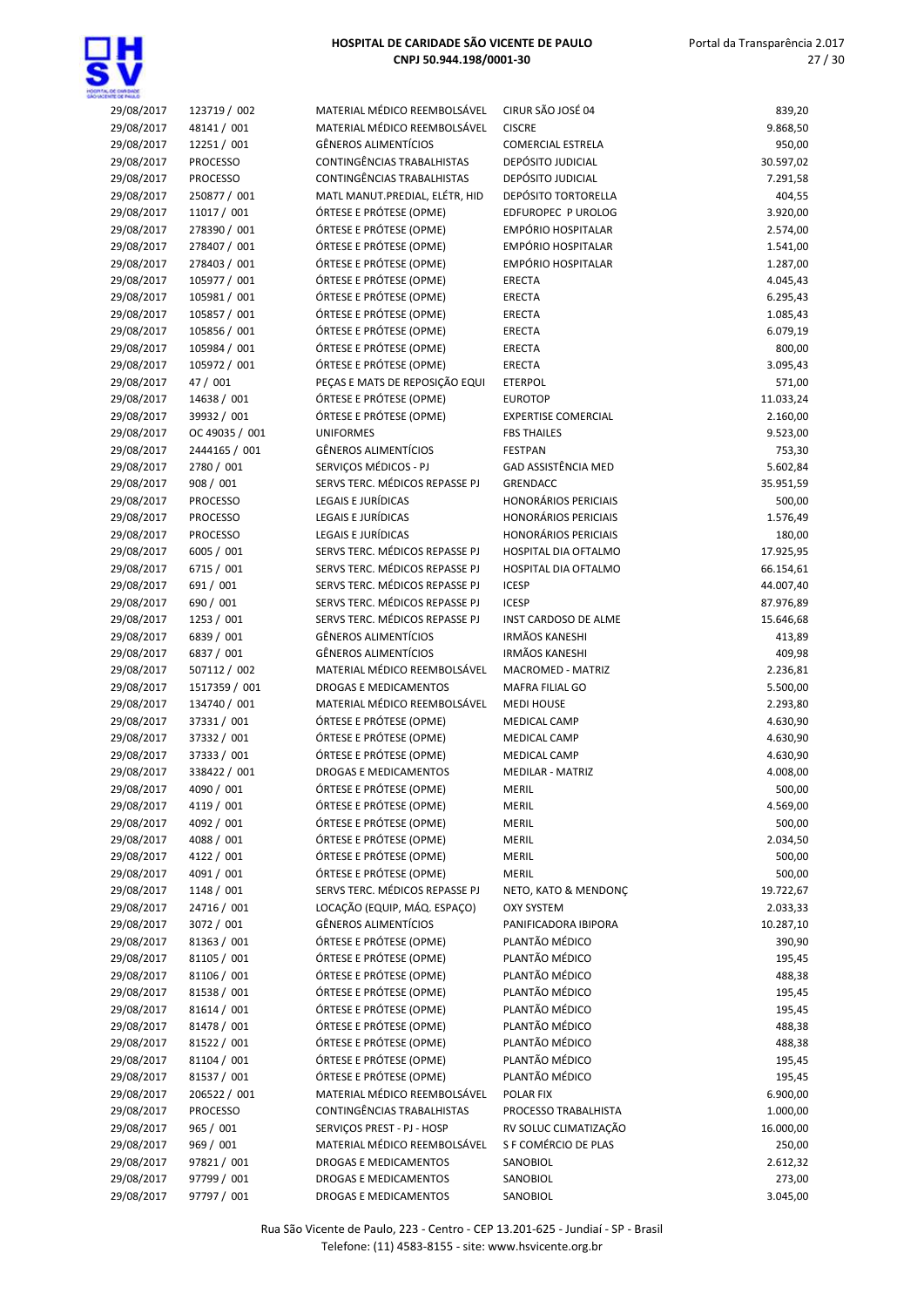

| 29/08/2017 | 97801 / 001     | <b>DROGAS E MEDICAMENTOS</b>   | SANOBIOL                            | 368,40    |
|------------|-----------------|--------------------------------|-------------------------------------|-----------|
| 29/08/2017 | 317686 / 001    | ÓRTESE E PRÓTESE (OPME)        | ST JUDE MEDICAL                     | 5.225,25  |
| 29/08/2017 | 317984 / 001    | ÓRTESE E PRÓTESE (OPME)        | ST JUDE MEDICAL                     | 937,93    |
| 29/08/2017 | 317973 / 001    | ÓRTESE E PRÓTESE (OPME)        | <b>ST JUDE MEDICAL</b>              | 7.426,43  |
| 29/08/2017 | 317983 / 001    | ÓRTESE E PRÓTESE (OPME)        | <b>ST JUDE MEDICAL</b>              | 937,93    |
| 29/08/2017 | 317690 / 001    | ÓRTESE E PRÓTESE (OPME)        | <b>ST JUDE MEDICAL</b>              | 7.172,65  |
| 29/08/2017 | 1895 / 001      | PEÇAS E MATS DE REPOSIÇÃO EQUI | <b>WILLTEK</b>                      | 279,00    |
| 29/08/2017 | 90208 / 001     | MATERIAL MÉDICO REEMBOLSÁVEL   | ZAMMI                               | 19.683,00 |
| 30/08/2017 | 814 / 001       | PEÇAS E MATS DE REPOSIÇÃO EQUI | ASX RESISTÊNCIAS                    | 715,00    |
| 30/08/2017 | 24726 / 001     | <b>GÊNEROS ALIMENTÍCIOS</b>    | <b>BANCA CODARIM</b>                | 156,76    |
| 30/08/2017 | 3494 / 001      | <b>OUTROS MATERIAIS</b>        | <b>BIO BRASIL BIOTECNOL</b>         | 264,80    |
| 30/08/2017 | 340774 / 001    | <b>GÊNEROS ALIMENTÍCIOS</b>    | <b>BOM SABOR</b>                    | 226,07    |
| 30/08/2017 | 912012116 / 002 | <b>SEGUROS</b>                 | <b>BRADESCO AUTO-SEGURO</b>         | 740,22    |
| 30/08/2017 | 674566 / 001    | MATERIAL MÉDICO REEMBOLSÁVEL   | <b>BRAILE</b>                       | 609,00    |
| 30/08/2017 | 66278 / 001     | <b>GÊNEROS ALIMENTÍCIOS</b>    | <b>CATABY FINAL 57</b>              | 1.601,88  |
| 30/08/2017 | 66272 / 001     | <b>GÊNEROS ALIMENTÍCIOS</b>    | <b>CATABY FINAL 57</b>              | 107,66    |
| 30/08/2017 | 6542749 / 001   | <b>OUTROS CUSTOS GERAIS</b>    | <b>CERTISIGN DIGITAL</b>            | 229,00    |
| 30/08/2017 | JULHO/17 / 001  | VRS A REPASSAR-FOLHA-HOSP      | CONTRIB SIND. MÉDICOS URBANA        | 319,20    |
| 30/08/2017 | JULHO/17 / 001  | VRS A REPASSAR-FOLHA-HOSP      | CONTRIB SIND. SAÚDE URBANA          | 1.492,10  |
| 30/08/2017 | 166356 / 001    | MATERIAL MÉDICO REEMBOLSÁVEL   | <b>CREMER MG</b>                    | 2.436,14  |
| 30/08/2017 | 7885 / 001      | MATERIAL DE LIMPEZA            | <b>DELIM MERCANTIL</b>              | 7.799,10  |
| 30/08/2017 | 15971 / 003     | LOCAÇÃO (EQUIP, MÁQ. ESPAÇO)   | DIGITAL JUNDIAI                     | 8.005,67  |
| 30/08/2017 | 9818 / 001      | <b>OUTROS MATERIAIS</b>        | DOM QUIXOTE EPI                     | 36,00     |
| 30/08/2017 | 480199 / 001    | MATERIAL MÉDICO REEMBOLSÁVEL   | E TAMUSSINO                         | 1.800,00  |
| 30/08/2017 | 11024 / 001     | ÓRTESE E PRÓTESE (OPME)        | EDFUROPEC P UROLOG                  | 3.060,00  |
| 30/08/2017 | 103870 / 001    | SERVIÇOS PREST - PJ - HOSP     | <b>ELEVADORES OTIS</b>              | 144,95    |
| 30/08/2017 | 3998 / 001      | MATERIAL DE LIMPEZA            | <b>ELITE</b>                        | 1.950,73  |
| 30/08/2017 | SET/17 / 001    | FÉRIAS HOSPITAL                | FÉRIAS FOLHA SETEMBRO/17 - HOSPITAL | 26.192,74 |
| 30/08/2017 | 718346 / 003    | DROGAS E MEDICAMENTOS          | FRESENIUS-MATRIZ                    | 4.906,62  |
| 30/08/2017 | 2362656 / 001   | <b>GÊNEROS ALIMENTÍCIOS</b>    | <b>FRIBOI FILIAL</b>                | 950,64    |
| 30/08/2017 | 285586 / 001    | <b>GÊNEROS ALIMENTÍCIOS</b>    | FRIOS DADO FINAL 54                 | 853,76    |
| 30/08/2017 | 140335 / 001    | PEÇAS E MATS DE REPOSIÇÃO EQUI | KONIMAGEM COML LTDA                 | 7.322,67  |
| 30/08/2017 | 47546 / 001     | ÓRTESE E PRÓTESE (OPME)        | MM MÉDICAL                          | 3.580,00  |
| 30/08/2017 | 39942 / 001     | ÓRTESE E PRÓTESE (OPME)        | PRIME                               | 6.700,00  |
| 30/08/2017 | 40663 / 001     | ÓRTESE E PRÓTESE (OPME)        | PRIME                               | 764,34    |
| 30/08/2017 | 39944 / 001     | ÓRTESE E PRÓTESE (OPME)        | PRIME                               | 8.830,15  |
| 30/08/2017 | 39499 / 001     | ÓRTESE E PRÓTESE (OPME)        | PRIME                               | 913,16    |
| 30/08/2017 | 39917 / 001     | ÓRTESE E PRÓTESE (OPME)        | PRIME                               | 978,92    |
| 30/08/2017 | 39745 / 001     | ÓRTESE E PRÓTESE (OPME)        | PRIME                               | 6.230,15  |
| 30/08/2017 | 40065 / 001     | ÓRTESE E PRÓTESE (OPME)        | PRIME                               | 5.980,15  |
| 30/08/2017 | 40439 / 001     | ÓRTESE E PRÓTESE (OPME)        | PRIME                               | 642,55    |
| 30/08/2017 | 40665 / 001     | ÓRTESE E PRÓTESE (OPME)        | PRIME                               | 27,71     |
| 30/08/2017 | 40454 / 001     | ÓRTESE E PRÓTESE (OPME)        | PRIME                               | 1.500,00  |
| 30/08/2017 | 40408 / 001     | ÓRTESE E PRÓTESE (OPME)        | PRIME                               | 2.200,00  |
| 30/08/2017 | 40730 / 001     | ÓRTESE E PRÓTESE (OPME)        | PRIME                               | 1.500,00  |
| 30/08/2017 | 40792 / 001     | ÓRTESE E PRÓTESE (OPME)        | PRIME                               | 578,67    |
| 30/08/2017 | 39920 / 001     | ÓRTESE E PRÓTESE (OPME)        | PRIME                               | 913,16    |
| 30/08/2017 | 40495 / 001     | ÓRTESE E PRÓTESE (OPME)        | PRIME                               | 69,80     |
| 30/08/2017 | 40060 / 001     | ÓRTESE E PRÓTESE (OPME)        | PRIME                               | 6.100,00  |
| 30/08/2017 | 39858 / 001     | ÓRTESE E PRÓTESE (OPME)        | PRIME                               | 6.330,15  |
| 30/08/2017 | 39369 / 001     | ÓRTESE E PRÓTESE (OPME)        | PRIME                               | 1.500,00  |
| 30/08/2017 | 40497 / 001     | ÓRTESE E PRÓTESE (OPME)        | PRIME                               | 549,04    |
| 30/08/2017 | 40498 / 001     | ÓRTESE E PRÓTESE (OPME)        | PRIME                               | 183,81    |
| 30/08/2017 | 39918 / 001     | ÓRTESE E PRÓTESE (OPME)        | PRIME                               | 642,55    |
| 30/08/2017 | 39260 / 001     | ÓRTESE E PRÓTESE (OPME)        | PRIME                               | 1.010,56  |
| 30/08/2017 | 40812 / 001     | ÓRTESE E PRÓTESE (OPME)        | PRIME                               | 913,16    |
| 30/08/2017 | 39739 / 001     | ÓRTESE E PRÓTESE (OPME)        | PRIME                               | 913,16    |
| 30/08/2017 | 40731 / 001     | ÓRTESE E PRÓTESE (OPME)        | PRIME                               | 5.180,15  |
| 30/08/2017 | 40450 / 001     | ÓRTESE E PRÓTESE (OPME)        | PRIME                               | 232,04    |
| 30/08/2017 | 39501 / 001     | ÓRTESE E PRÓTESE (OPME)        | PRIME                               | 913,16    |
| 30/08/2017 | 40841 / 001     | ÓRTESE E PRÓTESE (OPME)        | PRIME                               | 6.330,15  |
| 30/08/2017 | 39923 / 001     | ÓRTESE E PRÓTESE (OPME)        | PRIME                               | 578,67    |
| 30/08/2017 | 40446 / 001     | ÓRTESE E PRÓTESE (OPME)        | PRIME                               | 913,16    |
| 30/08/2017 | 39857 / 001     | ÓRTESE E PRÓTESE (OPME)        | PRIME                               | 367,62    |
| 30/08/2017 | 39945 / 001     | ÓRTESE E PRÓTESE (OPME)        | PRIME                               | 5.250,00  |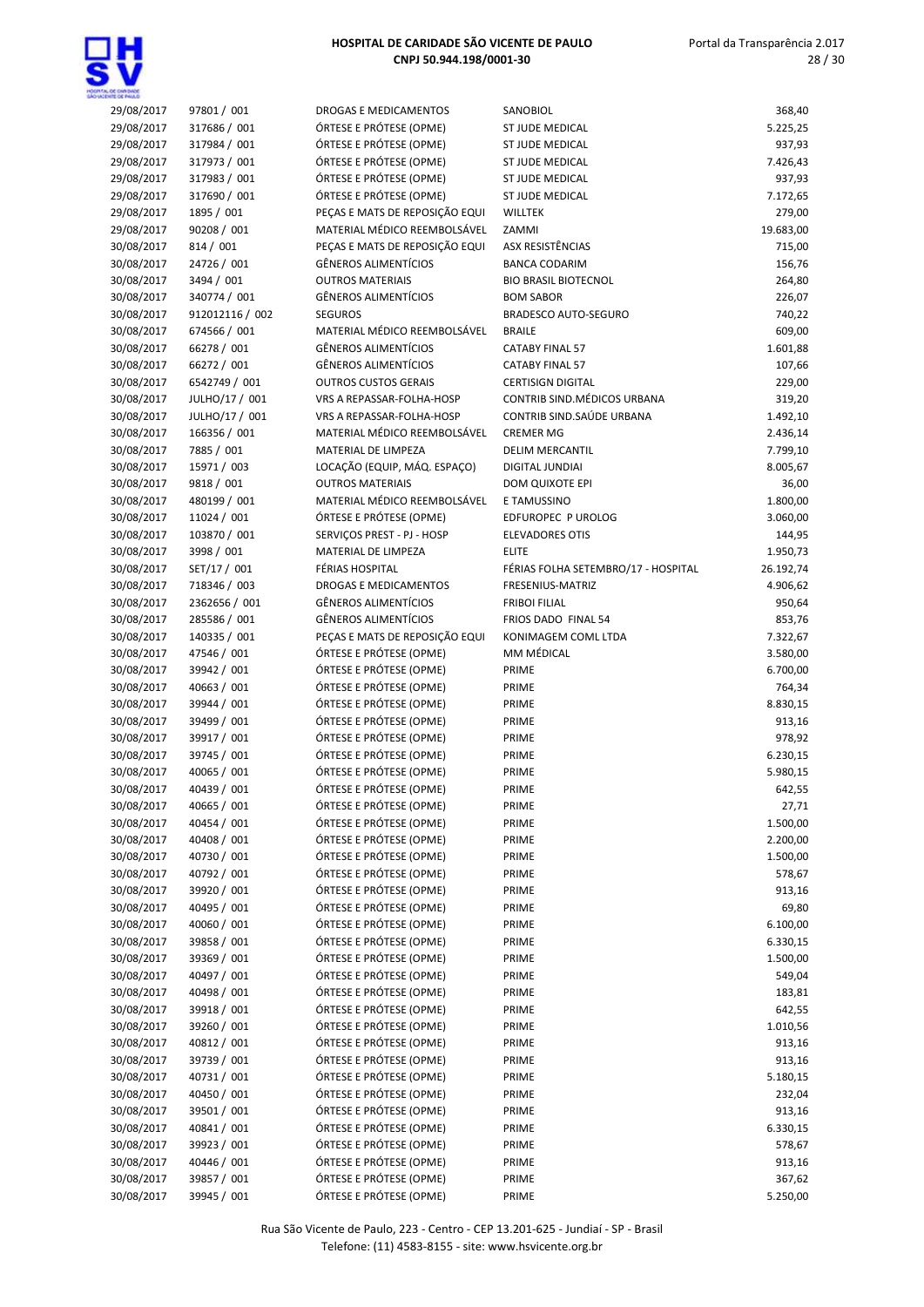

| 30/08/2017               | 39742 / 001                | ÓRTESE E PRÓTESE (OPME)                            | PRIME                | 1.500,00         |
|--------------------------|----------------------------|----------------------------------------------------|----------------------|------------------|
| 30/08/2017               | 40662 / 001                | ÓRTESE E PRÓTESE (OPME)                            | PRIME                | 146,64           |
| 30/08/2017               | 40061 / 001                | ÓRTESE E PRÓTESE (OPME)                            | PRIME                | 8.730,15         |
| 30/08/2017               | 39506 / 001                | ÓRTESE E PRÓTESE (OPME)                            | PRIME                | 578,67           |
| 30/08/2017               | 40781 / 001                | ÓRTESE E PRÓTESE (OPME)                            | PRIME                | 913,16           |
| 30/08/2017               | 39518 / 001                | ÓRTESE E PRÓTESE (OPME)                            | PRIME                | 292,44           |
| 30/08/2017               | 40083 / 001                | ÓRTESE E PRÓTESE (OPME)                            | PRIME                | 1.300,00         |
| 30/08/2017               | 40472 / 001                | ÓRTESE E PRÓTESE (OPME)                            | PRIME                | 55,42            |
| 30/08/2017               | 40493 / 001                | ÓRTESE E PRÓTESE (OPME)                            | PRIME                | 642,55           |
| 30/08/2017               | 40496 / 001                | ÓRTESE E PRÓTESE (OPME)                            | PRIME                | 202,06           |
| 30/08/2017               | 40471 / 001                | ÓRTESE E PRÓTESE (OPME)                            | PRIME                | 232,04           |
| 30/08/2017               | 40494 / 001                | ÓRTESE E PRÓTESE (OPME)                            | PRIME                | 705,33           |
| 30/08/2017               | 39737 / 001                | ÓRTESE E PRÓTESE (OPME)                            | PRIME                | 642,55           |
| 30/08/2017               | 40839 / 001                | ÓRTESE E PRÓTESE (OPME)                            | PRIME                | 1.300,00         |
| 30/08/2017               | 40732 / 001                | ÓRTESE E PRÓTESE (OPME)                            | PRIME                | 1.830,00         |
| 30/08/2017               | 40561 / 001                | ÓRTESE E PRÓTESE (OPME)                            | PRIME                | 913,16           |
| 30/08/2017               | 39744 / 001                | ÓRTESE E PRÓTESE (OPME)                            | PRIME                | 1.300,00         |
| 30/08/2017               | 40080 / 001                | ÓRTESE E PRÓTESE (OPME)                            | PRIME                | 913,16           |
| 30/08/2017               | 40077 / 001                | ÓRTESE E PRÓTESE (OPME)                            | PRIME                | 913,16           |
| 30/08/2017               | 40815 / 001                | ÓRTESE E PRÓTESE (OPME)                            | PRIME                | 1.010,56         |
| 30/08/2017               | 40659 / 001                | ÓRTESE E PRÓTESE (OPME)                            | PRIME                | 578,67           |
| 30/08/2017               | 39343 / 001                | ÓRTESE E PRÓTESE (OPME)                            | PRIME                | 344,13           |
| 30/08/2017               | 40734 / 001                | ÓRTESE E PRÓTESE (OPME)                            | PRIME                | 2.879,90         |
| 30/08/2017               | 40075 / 001                | ÓRTESE E PRÓTESE (OPME)                            | PRIME                | 183,81           |
| 30/08/2017               | 40357 / 001                | ÓRTESE E PRÓTESE (OPME)                            | PRIME                | 913,16           |
| 30/08/2017               | 39345 / 001                | ÓRTESE E PRÓTESE (OPME)                            | PRIME                | 8.165,34         |
| 30/08/2017               | 40079 / 001                | ÓRTESE E PRÓTESE (OPME)                            | PRIME                | 913,16           |
| 30/08/2017               | 39856 / 001                | ÓRTESE E PRÓTESE (OPME)                            | PRIME                | 367,62           |
| 30/08/2017               | 40062 / 001<br>40442 / 001 | ÓRTESE E PRÓTESE (OPME)<br>ÓRTESE E PRÓTESE (OPME) | PRIME<br>PRIME       | 5.705,86         |
| 30/08/2017<br>30/08/2017 | 40660 / 001                | ÓRTESE E PRÓTESE (OPME)                            | PRIME                | 913,16<br>183,81 |
| 30/08/2017               | 39853 / 001                | ÓRTESE E PRÓTESE (OPME)                            | PRIME                | 764,34           |
| 30/08/2017               | 40078 / 001                | ÓRTESE E PRÓTESE (OPME)                            | PRIME                | 913,16           |
| 30/08/2017               | 40448 / 001                | ÓRTESE E PRÓTESE (OPME)                            | PRIME                | 913,16           |
| 30/08/2017               | 40671 / 001                | ÓRTESE E PRÓTESE (OPME)                            | PRIME                | 913,16           |
| 30/08/2017               | 40729 / 001                | ÓRTESE E PRÓTESE (OPME)                            | PRIME                | 202,06           |
| 30/08/2017               | 39736 / 001                | ÓRTESE E PRÓTESE (OPME)                            | PRIME                | 642,55           |
| 30/08/2017               | 40693 / 001                | ÓRTESE E PRÓTESE (OPME)                            | PRIME                | 764,34           |
| 30/08/2017               | 40315 / 001                | ÓRTESE E PRÓTESE (OPME)                            | PRIME                | 978,92           |
| 30/08/2017               | 40449 / 001                | ÓRTESE E PRÓTESE (OPME)                            | PRIME                | 1.440,00         |
| 30/08/2017               | 40358 / 001                | ÓRTESE E PRÓTESE (OPME)                            | PRIME                | 913,16           |
| 30/08/2017               | 39502 / 001                | ÓRTESE E PRÓTESE (OPME)                            | PRIME                | 202,06           |
| 30/08/2017               | 39741 / 001                | ÓRTESE E PRÓTESE (OPME)                            | PRIME                | 229,77           |
| 30/08/2017               | 40473 / 001                | ÓRTESE E PRÓTESE (OPME)                            | PRIME                | 642,55           |
| 30/08/2017               | 40733 / 001                | ÓRTESE E PRÓTESE (OPME)                            | PRIME                | 6.230,15         |
| 30/08/2017               | 40664 / 001                | ÓRTESE E PRÓTESE (OPME)                            | PRIME                | 913,16           |
| 30/08/2017               | 40840 / 001                | ÓRTESE E PRÓTESE (OPME)                            | PRIME                | 367,62           |
| 30/08/2017               | 40361 / 001                | ÓRTESE E PRÓTESE (OPME)                            | PRIME                | 913,16           |
| 30/08/2017               | 40818 / 001                | ÓRTESE E PRÓTESE (OPME)                            | PRIME                | 1.826,32         |
| 30/08/2017               | 39504 / 001                | ÓRTESE E PRÓTESE (OPME)                            | PRIME                | 764,34           |
| 30/08/2017               | 40314 / 001                | ÓRTESE E PRÓTESE (OPME)                            | PRIME                | 1.500,00         |
| 30/08/2017               | 40728 / 001                | ÓRTESE E PRÓTESE (OPME)                            | PRIME                | 978,92           |
| 30/08/2017               | 39852 / 001                | ÓRTESE E PRÓTESE (OPME)                            | PRIME                | 642,55           |
| 30/08/2017               | 40076 / 001                | ÓRTESE E PRÓTESE (OPME)                            | PRIME                | 344,13           |
| 30/08/2017               | 39268 / 001                | ÓRTESE E PRÓTESE (OPME)                            | PRIME                | 9.929,01         |
| 30/08/2017               | 39922 / 001                | ÓRTESE E PRÓTESE (OPME)                            | PRIME                | 978,92           |
| 30/08/2017               | 40788 / 001                | ÓRTESE E PRÓTESE (OPME)                            | PRIME                | 913,16           |
| 30/08/2017               | 39743 / 001                | ÓRTESE E PRÓTESE (OPME)                            | PRIME                | 202,06           |
| 30/08/2017               | PROCESSO                   | CONTINGÊNCIAS TRABALHISTAS                         | PROCESSO TRABALHISTA | 7.000,00         |
| 30/08/2017               | PROCESSO                   | CONTINGÊNCIAS TRABALHISTAS                         | PROCESSO TRABALHISTA | 1.300,00         |
| 30/08/2017               | 371935 / 001               | <b>VALE TRANSPORTE</b>                             | RAPIDO LUXO          | 7.807,10         |
| 30/08/2017               | 372872 / 001               | <b>VALE TRANSPORTE</b>                             | RAPIDO LUXO          | 189,00           |
| 30/08/2017               | AGOSTO/17/1                | RESCISÕES PARCELADAS HOSPITAL                      | RESCISÃO PARCELADA   | 76,28            |
| 30/08/2017               | AGOSTO/17/1                | RESCISÕES PARCELADAS HOSPITAL                      | RESCISÃO PARCELADA   | 792,42           |
| 30/08/2017               | 3922 / 001                 | ÓRTESE E PRÓTESE (OPME)                            | SANITATEM            | 60,59            |